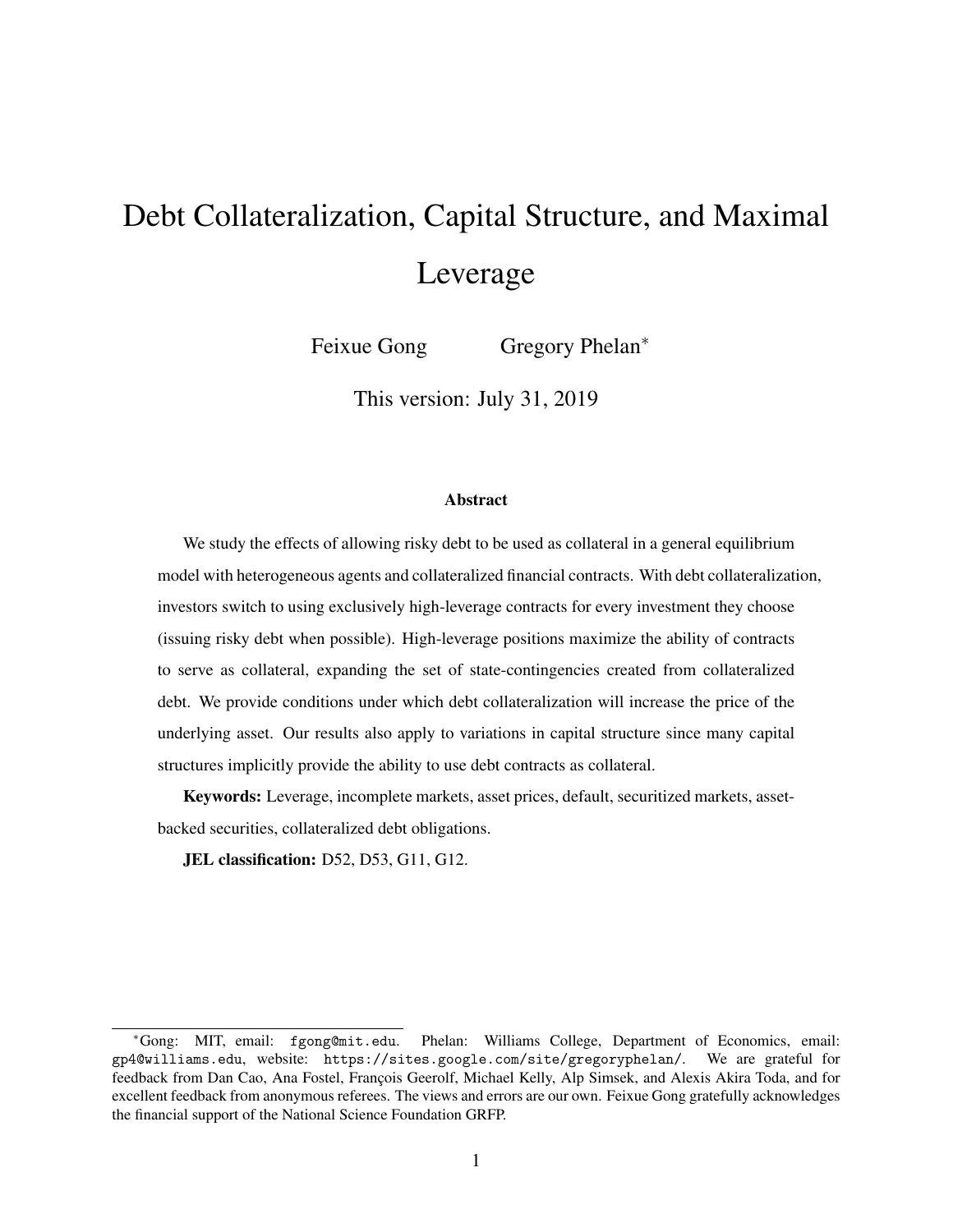### 1 Introduction

An essential feature of many securitized markets is the explicit or implicit ability to use debt contracts as collateral to issue new financial promises. In using debt as collateral, risky assets can be tranched into securities with state contingencies quite different from the underlying asset or from simple debt and equity. Such features of securitized markets significantly contributed to the growth of the market for leveraged buyouts [\(Shivdasani and Wang,](#page-34-0) [2011\)](#page-34-0) and subprime mortgages (via Asset-backed securities (ABS) and collateralized debt obligations (CDOs)). We argue that one reason for this expansion is that these securitized markets, by using debt as collateral to issue other promises, vastly increased the set of state-contingent payoffs available to trade. These innovations allowed investors, explicitly or implicitly, to choose leverage decisions that would maximize the ability for assets to serve as collateral for multiple levels of promises. We show that allowing debt to be used as collateral endogenously increases leverage in the economy as investors switch to issuing exclusively high-leverage risky contracts.

We use a general equilibrium model featuring heterogeneous agents and collateralized financial contracts following [Geanakoplos](#page-32-0) [\(1997,](#page-32-0) [2003\)](#page-32-1). Our main analysis considers the interaction of two key frictions. First, we suppose that collateral is the only means of enforcing promises, with lenders seizing collateral that has been agreed upon in advance by contract. Second, we suppose that investors are limited to making non-contingent promises, so markets are incomplete. As a result, there is a meaningful role for using debt contracts as collateral. We consider a model with multiple states of uncertainty so that in an economy with debt contracts, agents trade risky and risk-free debt in equilibrium. We then allow agents to use debt contracts as collateral to back new financial contracts, a process we call *debt collateralization*. In equilibrium agents use *risky* debt as collateral to issue new promises, which changes the state-contingent properties of risky debt.

While it is well understood that default can create state-contingent securities when incomplete markets restrict contracts to non-contingent promises [\(Zame,](#page-34-1) [1993\)](#page-34-1), debt collateralization does not *merely* mechanically expand the set of contingencies via default. Instead, in equilibrium investors make decisions to isolate only a subset of contingent payoffs rather than capturing the full set of contingent payoffs. We show that with debt collateralization investors switch to using only the highest-leverage promises available for the assets or contracts in which they invest. Using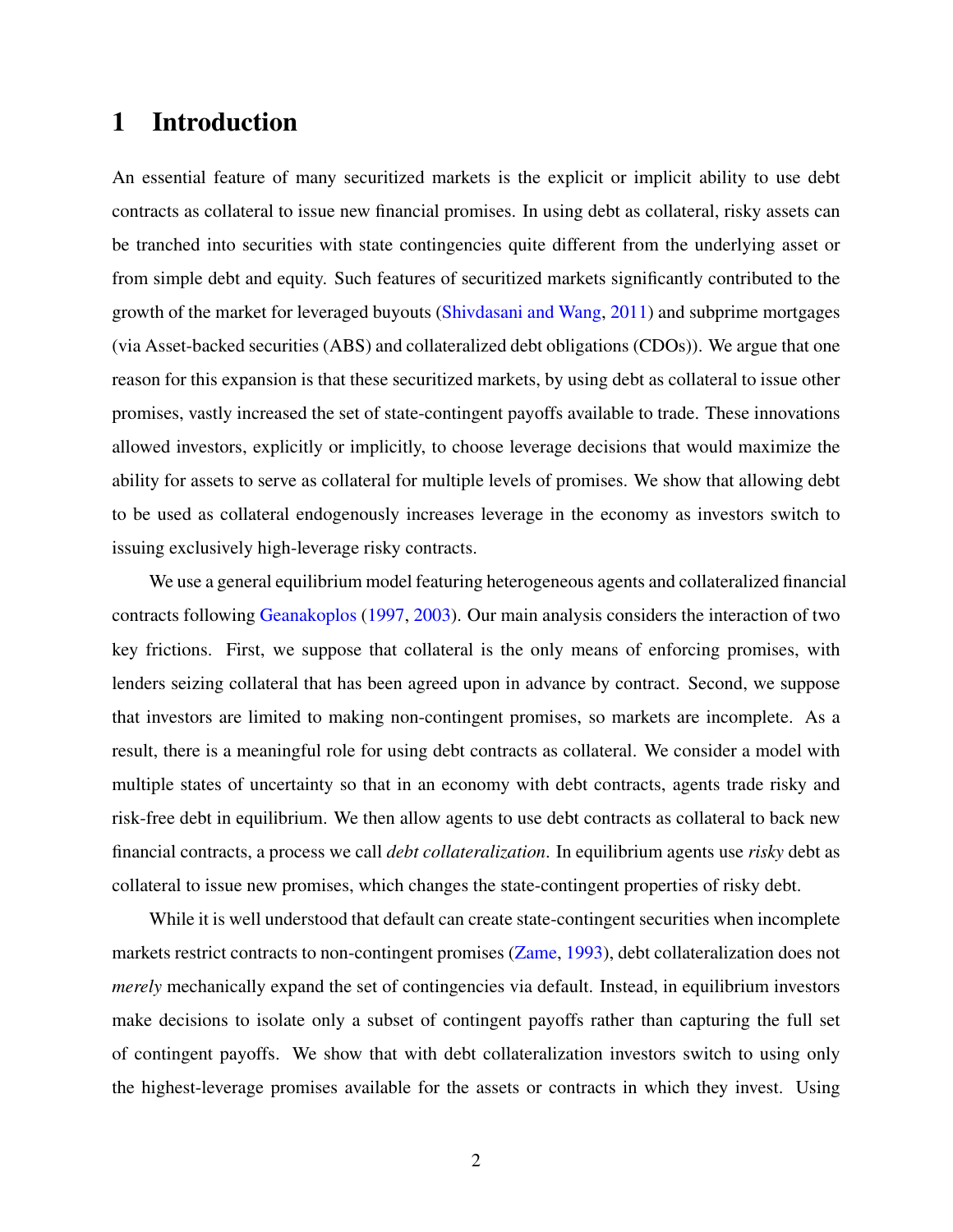maximal leverage creates new securities that can be further collateralized (i.e., leveraged) by "downstream investors" to the maximal degree; investing otherwise creates securities with fewer opportunities for collateralization and also fewer opportunities to create state-contingencies. Thus, only those state-contingent payoffs that maximize further collateralization "downstream" occur in equilibrium, and payoffs created by issuing risk-free promises on "upstream" assets do not occur.

Allowing debt to back debt (to back debt, *ad infinitum*) increases collateral values, increasing leverage in each contract; each "level of debt collateralization" reinforces these effects. With complete collateralization, equilibrium features a "pyramiding arrangement" of investors lending to downstream investors by issuing promises that are used as collateral to issue further promises.<sup>[1](#page-2-0)</sup> This arrangement can be implemented with contingent claims defined by senior-subordinated capital structures. Our results suggest that one motivating factor for senior-subordinated capital structures is to provide a way to stretch scarce collateral.

The result that agents issue contracts that maximize downstream collateral opportunities holds even when agents can trade a full set of state-contingent contracts that must be backed by collateral. In this case, collateralization is *still* important for creating contingencies because cross-netting frictions prevent an asset from serving as collateral for multiple contracts so that markets are not complete. Allowing contingent contracts to back further contingent promises extends the collateral capacity of the underlying asset and increases the degree to which the asset's payoffs can be split. The process of collateralization in the presence of cross-netting frictions can complete markets.

We show that debt collateralization has important implications for risk premia, debt prices, and asset prices. First, increases in economy-wide leverage on the original risky asset can be driven by financial innovations in debt collateralization, and not only by changes in fundamental risk or beliefs [\(Fostel and Geanakoplos,](#page-32-2) [2012b;](#page-32-2) [Simsek,](#page-34-2) [2013\)](#page-34-2). Second, we show that the prices of risky debt always increase (risk premia decrease) because debt contracts now have collateral value. Third, debt collateralization affects asset prices through both a collateral channel, and a required return channel. When debt backed by the asset can serve as collateral, the collateral value of the asset increases, which puts upward pressure on the asset price. However, investors in the asset now

<span id="page-2-0"></span><sup>&</sup>lt;sup>1</sup>Nonetheless, debt collateralization does not complete markets because the set of contingencies remains limited (i.e., does not recover Arrow-Debreu securities) and the set of fundamental assets that can be used to issue contracts may remain limited. Complete markets would require contracts like credit default swaps and for all assets to serve as collateral [\(Fostel and Geanakoplos,](#page-32-3) [2012a\)](#page-32-3) as well as sufficient supply of collateral [\(Gottardi and Kubler,](#page-33-0) [2015\)](#page-33-0).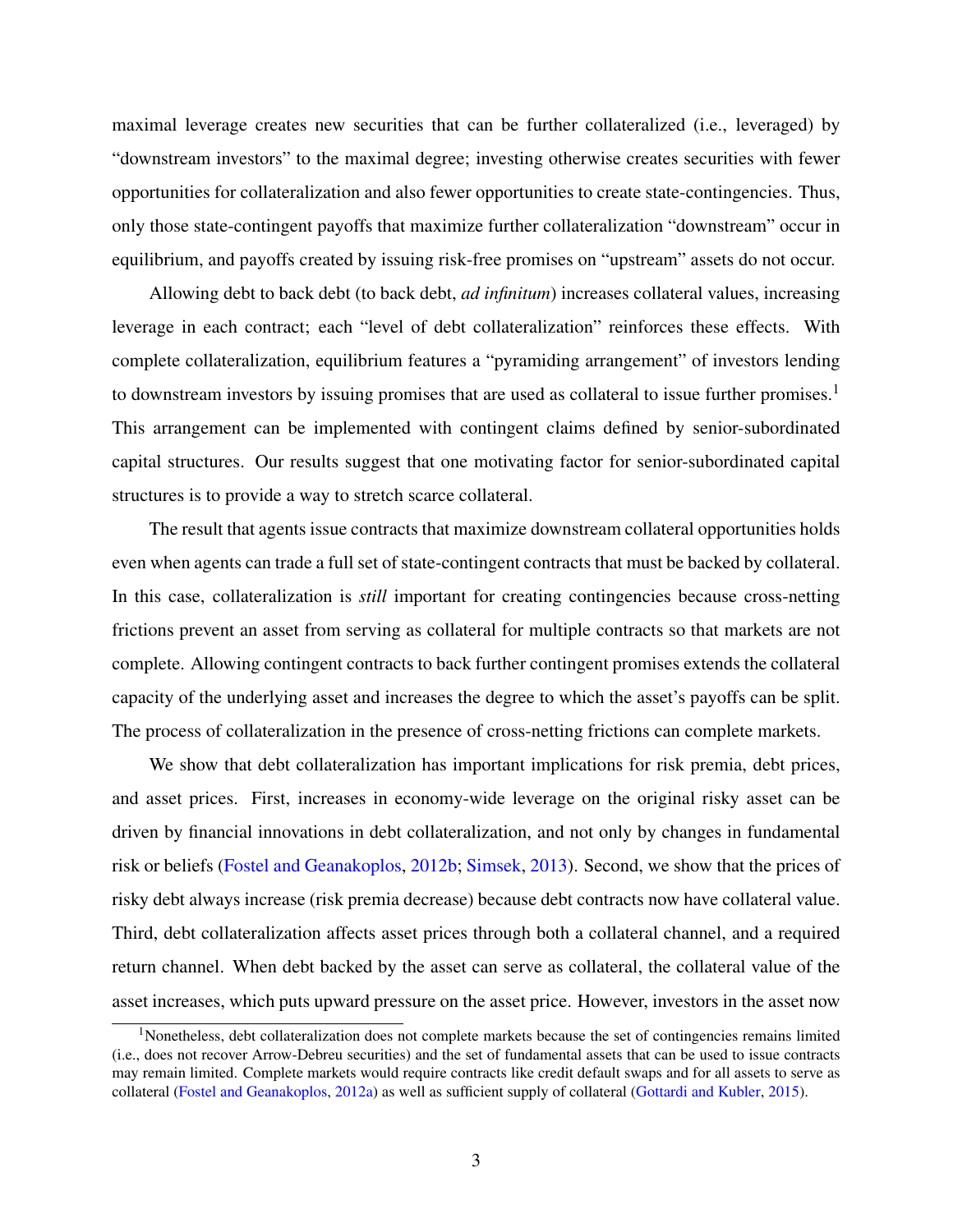have the more attractive alternative of investing in debt with leverage—this required return effect exerts downward pressure on the asset price. We characterize sufficient conditions under which the collateral effect dominates and debt collateralization increases asset prices.

#### 1.1 Related Literature

Our paper follows the model of collateral equilibrium developed in [Geanakoplos](#page-32-0) [\(1997,](#page-32-0) [2003\)](#page-32-1) and [Geanakoplos and Zame](#page-32-4) [\(2014\)](#page-32-4), and is closely related to the literature on collateral and financial innovation [\(Fostel and Geanakoplos,](#page-32-5) [2008,](#page-32-5) [2012a,](#page-32-3)[b,](#page-32-2) [2015,](#page-32-6) [2016\)](#page-32-7). This literature uses binomial models to explain asset prices and investment, and defines the financial environment as the set of assets that can serve as collateral and the set of promises that can be made with existing collateral. Debt collateralization, or "pyramiding" to use the term introduced by [Geanakoplos](#page-32-0) [\(1997\)](#page-32-0), expands the set of assets that can be used as collateral, fitting directly into this definition of financial environment. Our main contribution is characterizing the equilibrium pyramiding structure, together with asset pricing implications, in the model of [Fostel and Geanakoplos\(2012b\)](#page-32-2).

[Geanakoplos and Zame](#page-32-8) [\(2013,](#page-32-8) [2014\)](#page-32-4) discuss how using promises to back further promises (what they call pyramiding and what we are calling debt collateralization given our restriction to debt) can potentially allow the market to achieve efficient allocations, though the central finding of [Geanakoplos and Zame](#page-32-8) [\(2013\)](#page-32-8) is that even with pyramiding, equilibrium is robustly inefficient. The central result of our analysis is that, when investors are restricted to debt contracts, the set of state-contingent payoffs that arise in equilibrium are those created when investors use maximum leverage for their investments. Thus, not all possible state-contingencies are traded, but only those that correspond to maximal leverage because these trades maximize the collateral value of all assets and derivative debt contracts.

Few papers study debt collateralization, or pyramiding, in equilibrium. [Gottardi and Kubler](#page-33-0) [\(2015\)](#page-33-0) implicitly assume that all financial securities serve as collateral. Provided the financial markets are sufficiently rich in terms of the specification of payoffs and of collateral requirements, any Arrow-Debreu equilibrium allocation with limited pledgeability can also be attained at a collateral-constrained financial market equilibrium and debt pyramiding can replicate tranching. In contrast to this rich environment, we focus our analysis on non-contingent debt and show that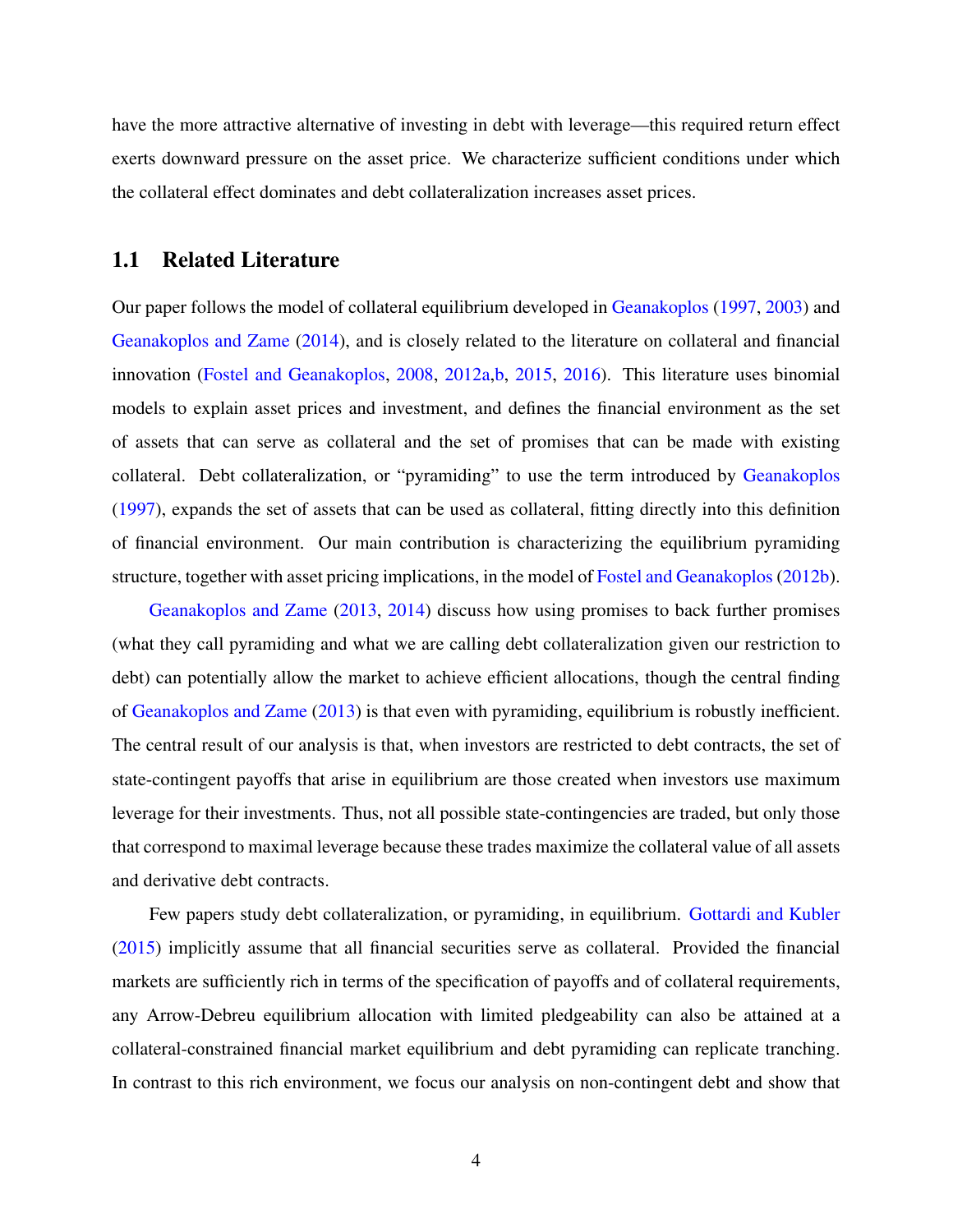similar results emerge when state-contingencies are created via default. [Geerolf](#page-32-9) [\(2015\)](#page-32-9) studies an economy with a continuum of states and a continuum of agents with differing point-beliefs about the asset payoff. A continuum of contracts are traded in equilibrium, and with pyramiding the asset price increases with each layer of pyramiding, the measure of contracts traded decreases, and the distribution of leverage changes.

While these results are closely related to ours, there are important distinctions. In [Geerolf](#page-32-9) [\(2015\)](#page-32-9), agents' disagreements are of the form of point-expectations about the asset's value, implying that agents trade debt they perceive to be risk-free. With pyramiding, agents switch to making larger promises, which are perceived to be risk-free by the buyers, and interest rates adjust to clear supply and demand, not to compensate for risk ("risk-free" promises are collateral for other riskfree promises). In our setting, interest rates compensate for default risk because agents use risky debt as collateral. We prove that with debt collateralization agents use maximal leverage on the assets in which they invest—agents switch to using contracts with the highest possible level of risk—and economy-wide margins decrease because the composition of leverage changes as more investors issue risky contracts. Critically, in our setting agents make larger promises because the downstream valuation of risk changes, precisely because buyers of risky debt can leverage their debt position to create objectively risk-free debt for investors who demand it. Additionally, our results apply to allowing agents to trade a full set of contingent contracts.

Several papers study collateral equilibrium with multiple states. [Simsek](#page-34-2) [\(2013\)](#page-34-2) uses a model with a continuum of states to study belief disagreements, and conjectures that equilibrium in multistate models will feature a pyramiding arrangement when debt contracts can be used as collateral. We prove that this conjecture holds only when the *maximum* level of securitization has been reached. [Toda](#page-34-3) [\(2015\)](#page-34-3) shows that demand for safe assets, to hedge and insure idiosyncratic risks, lead investors to take maximum leverage when collateralized loans are securitized into pools of ABS, and [Phelan and Toda](#page-33-1) [\(2019\)](#page-33-1) study the consequences of cross-country margin heterogeneity for international capital flows and risk sharing. These papers focus on the welfare consequences of maximum leverage and securitization. [Araujo et al.](#page-31-0) [\(2012\)](#page-31-0) examine the effects of default and collateral on risk sharing. [Gong and Phelan](#page-33-2) [\(2017\)](#page-33-2) study how expanding the sets of assets that can serve as collateral affects the basis between risky bonds and credit default swaps.

Our results relate to the literature on how securitized markets create safe and liquid assets (see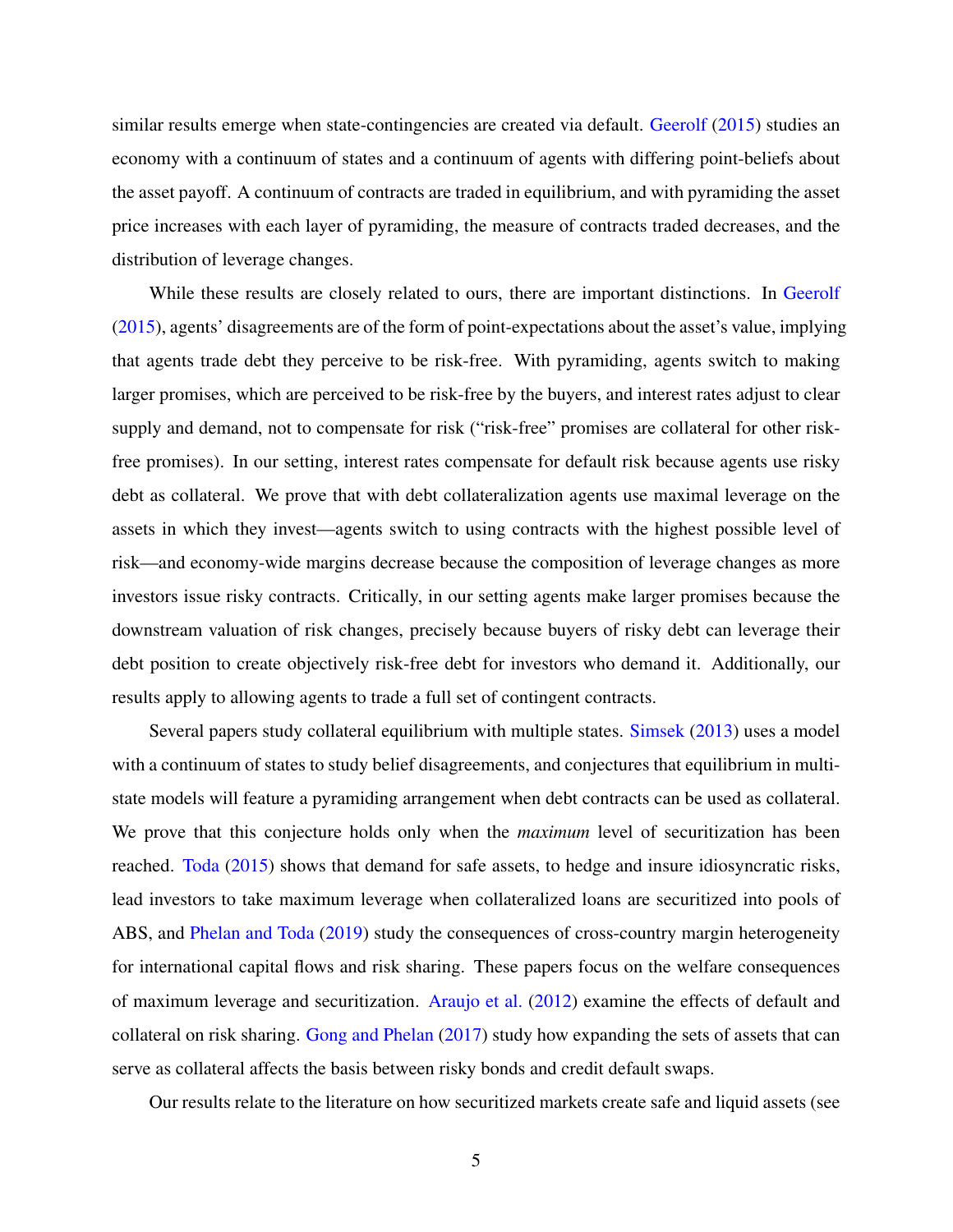[Gorton and Metrick,](#page-33-3) [2009\)](#page-33-3), and we show that this process increases the supply of both risky and safe debt and the overall level of leverage and volatility increase. [Cao](#page-31-1) [\(2010,](#page-31-1) [2017\)](#page-31-2) and [Cao and](#page-31-3) [Nie](#page-31-3) [\(2017\)](#page-31-3) study how collateral constraints and incomplete markets affect asset price volatility and amplification (see also [Brumm et al.,](#page-31-4) [2015\)](#page-31-4). [Shen et al.](#page-34-4) [\(2014\)](#page-34-4) propose a collateral view of financial innovation driven by the cross-netting friction. In our model, debt collateralization and innovative capital structures are ways of stretching collateral, which is similar to their insight that financial innovation is a response to scarce collateral (see also [Gottardi et al.,](#page-33-4) [2019,](#page-33-4) regarding collateral re-use). [Dang et al.](#page-32-10) [\(2011\)](#page-32-10) study how debt collateralization can alleviate asymmetric information problems by creating information-insensitive securities, and they show that the optimal financial instrument is debt backed by debt. Finally, [Rampini and Viswanathan](#page-33-5) [\(2013\)](#page-33-5) also argue that asset tangibility and collateral requirements determine firms capital structure, and their analysis focuses on firm decisions to lease versus buying capital, with implications for investment and risk management.

### 2 General Equilibrium Model with Collateral

This section presents the basic general equilibrium model with collateralized borrowing and characterizes the potential contracts traded in equilibrium in a general setting.

#### 2.1 The Model

To simplify the analysis and the exposition, we consider a multi-state extension of [Geanakoplos](#page-32-1) [\(2003\)](#page-32-1) as found in [Fostel and Geanakoplos](#page-32-2) [\(2012b\)](#page-32-2).

#### Time, Assets, and Households

We consider a two-period, *N*-state general equilibrium model with time  $t = 0, 1$ . Uncertainty is represented by a tree with a node  $s_0$  at  $t = 0$  and *N* states  $n \in \mathcal{N} = \{1, ..., N\}$  at  $t = 1$ .

There are two fundamental assets, a risk-free asset *X* and a risky asset *Y*, which produce dividends of the consumption good at time 1. For a generic asset *Z*, let  $d_n^Z$  be the dividend of asset *Z* in state *n*. We normalize  $d_n^X = 1$  for all *n*, and  $d_n^Y = s_n$ , where  $s_1 < s_2 < \cdots < s_N$  (states are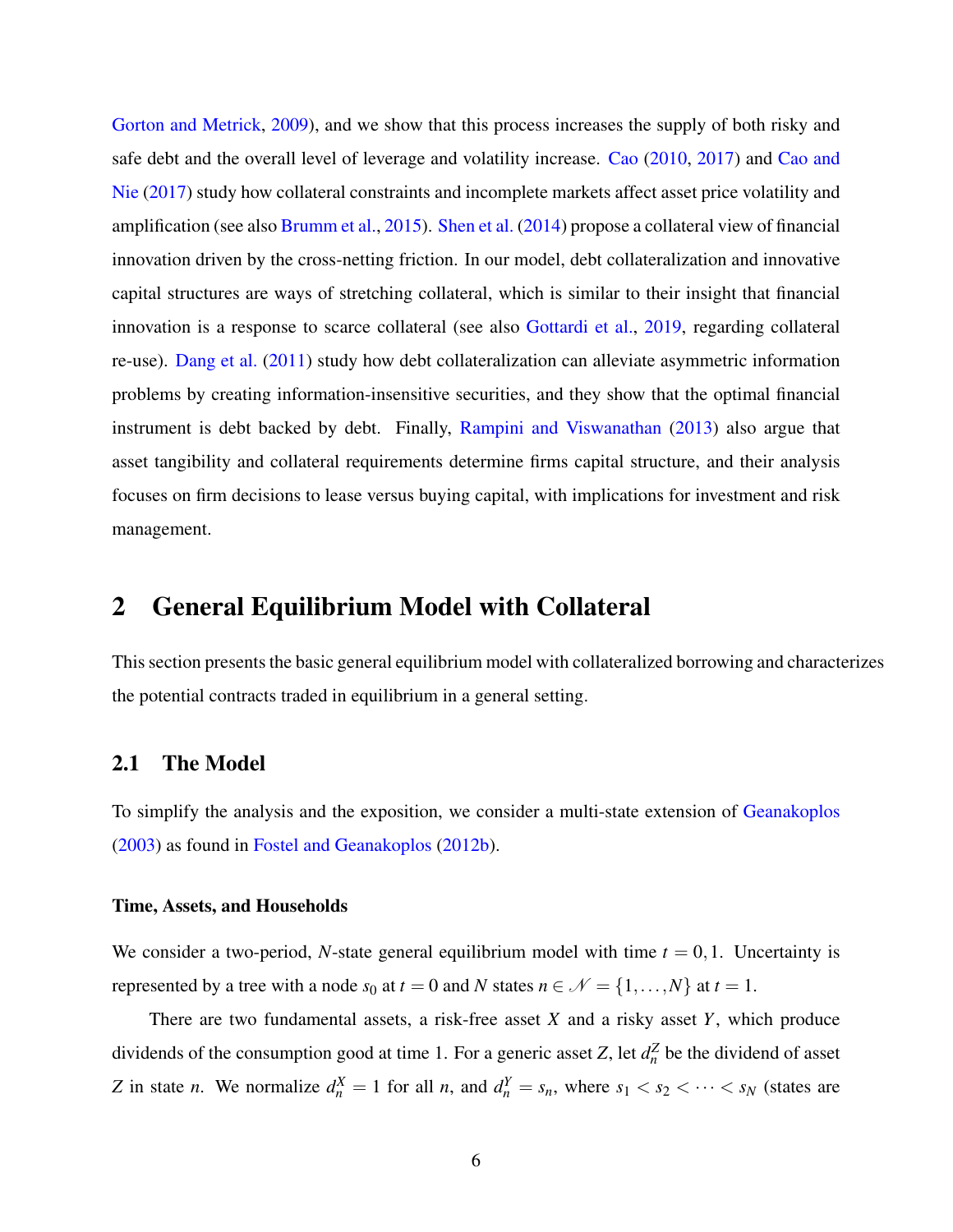ordered so higher *n* implies higher dividend payout), and we normalize  $s_N = 1$ .

We suppose that agents are uniformly distributed on  $\mathcal{H} = (0,1)$ , that is they are described by Lebesgue measure. (We will use the terms "agents" and "investors" interchangeably.) Agents are risk-neutral and have linear utility in consumption *c* at time 1. Each agent  $h \in (0,1)$  assigns subjective probability  $\gamma_n(h)$  to the state *n*, and beliefs  $\gamma_n(h)$  are continuous in *h*. The expected utility of agent *h* is

$$
U^h(c) = \sum_{n=1}^N \gamma_n(h)c_n,
$$

where  $c_n$  is consumption in state *n*. At  $t = 0$ , each investor is endowed with  $(e^X, e^Y)$  units of assets *X* and *Y*.

To ensure that in equilibrium investors' positions are sorted by their level of optimism, we suppose hazard rate dominance (see also [Simsek,](#page-34-2) [2013;](#page-34-2) [Phelan,](#page-33-6) [2015\)](#page-33-6):

For all 
$$
n \in \{1, ..., N-1\}
$$
, the ratio  $\frac{\gamma_n(h)}{\sum_{k=n}^N \gamma_k(h)}$  is strictly decreasing in h. (A1)

This condition implies that  $\frac{\sum_{k>n} \gamma_k(h)}{\sum_{k,n} \gamma_k(h)}$  $\frac{\sum_{k>n} \gamma_k(n)}{\sum_{k\geq N} \gamma_k(n)}$  is strictly increasing in *h*, which means more optimistic agents are increasingly optimistic about states above a threshold state *n*. Investors with higher *h* have uniformly higher marginal utility for consumption in states in which the asset payoff is higher (i.e., they are uniformly more optimistic). This setup is equivalent to a model with finitely many heterogeneous risk-averse agents, where endowments and preferences are such that marginal utilities or "hedging needs" are monotonic and uniformly increasing by state.

#### Financial Contracts and Collateral

The heart of our analysis involves contracts and collateral. We explicitly incorporate repayment enforceability problems, and we suppose that collateral acts as the only enforcement mechanism. Agents trade financial contracts at  $t = 0$ . A financial contract  $j = (A<sup>j</sup>, C<sup>j</sup>)$ , consists of a promise  $A^{j} = (A^{j}_{n})_{n \in \mathcal{N}}$  of payment in terms of the consumption good at  $t = 1$ , and an asset *C*<sup>*j*</sup> serving as collateral backing the promise. The lender has the right to seize as much of the collateral as was promised, but no more. Therefore, upon maturity, the financial contract yields  $\min\{A_n^j, d_n^{C^j}\}\$ in state *n*. Agents must own collateral in order to make promises. Let *J* be the set of all possible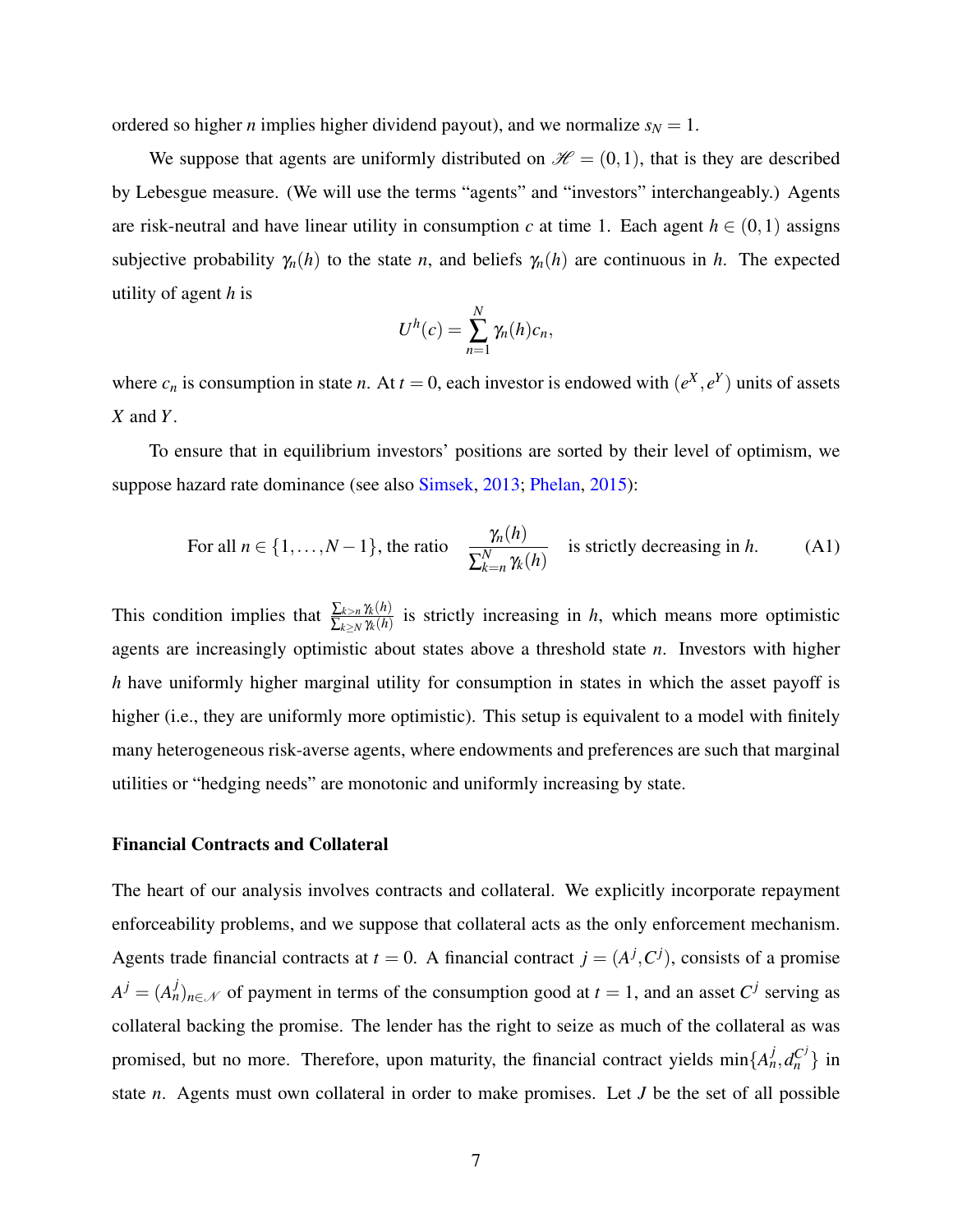financial contracts. Each contract  $j \in J$  trades for a price  $\pi_j$ .

Our analysis first considers non-contingent debt contracts (Sections [4.2](#page-25-0) and [5](#page-28-0) introduce contingent contracts). We introduce multiple levels of debt collateralization inductively. Level-0 debt contracts are promises using the risky asset *Y* as collateral. Without loss of generality we normalize the collateral to one unit of *Y*, and let  $J^0$  denote the set of promises backed by one unit of *Y*. A promise  $j_n^0 = (s_n, Y) \in J^0$ , which promises to pay  $s_n$  at time 1 and uses *Y* as collateral, delivers  $\min\{s_n, s_k\}$  in the state *k*. Note that  $j_1^0 = (s_1, Y)$  is risk-free debt because it delivers  $s_1$  in every state.

We allow level-0 debt contracts in  $J^0$  to be used as collateral to issue further non-contingent promises.

**Definition 1.** We say the *first level of debt collateralization* is the creation of promises  $j_n^1$  using  $j_k^0 \in J^0$  as collateral. Denote the set of contracts at the first level of debt collateralization by  $J^1$ . We write  $j_n^1(j_k^0)$  $\binom{0}{k} = (s_n, j_k^0)$  $h_k^0$ ) to denote the *debt contract* that is traded when an agent holds  $j_k^0$ *k* as collateral and promises to pay  $s_n$ . We denote the act of holding  $j_k^0$  $\frac{0}{k}$  and selling  $j_n^1$  by  $j_k^0$  $\frac{0}{k}/j_n^1$ .

For a contract  $j_k$  to be meaningful collateral for a promise  $s_n$  it must be that  $s_k > s_n$  because otherwise the payoff to  $j_k$  would always be less than the promise (and equality would render the new promise redundant). Thus, in what follows we will only consider when agents use meaningful collateral to make new promises, restricting our attention to contracts  $j_n^1(j_k)$  with  $k > n$ . Given this restriction, the payoffs to  $j_n^1(j_k)$  are the same for every  $k > n$ , and so we can denote the price of a contract  $j_n^1(j_k)$  by  $\pi_n^1$ .

In general, level *L* debt collateralization is to promise a non-contingent payment using a level *L*−1 debt as collateral.

**Definition 2.** We say the *L*-th level of debt collateralization is the creation of promises  $j_n^L$  using *j*<sup>*L*−1</sup>  $\in$  *J*<sup>*L*−1</sup> as collateral, where 1 < *n* < *N* − *L* and 1 < *k* < *N* − *L* + 1. Denote the set of contracts at the *L*-th level of debt collateralization by  $J^L$ . We write  $j_n^L(j_k^{L-1})$  $\binom{L-1}{k} = (s_n, j_k^{L-1})$  $\binom{L-1}{k}$  to denote the debt contract that is traded when an agent holds  $j_k^{L-1}$  $k<sup>L-1</sup>$  as collateral and promises to pay  $s<sub>n</sub>$ . We denote the act of holding  $j_k^{L-1}$  $k^{L-1}$  and selling  $j_n^L$  by  $j_k^L$  $\frac{L}{k}/j_n^{L-1}$ . Again, we must have  $n < k$ .

With *L* levels of collateralization, the set of financial contracts is given by  $J = J^0 \cup J^1 \cup \cdots \cup J^L$ . Thus, each additional level of collateralization involves the creation of new bonds and allows all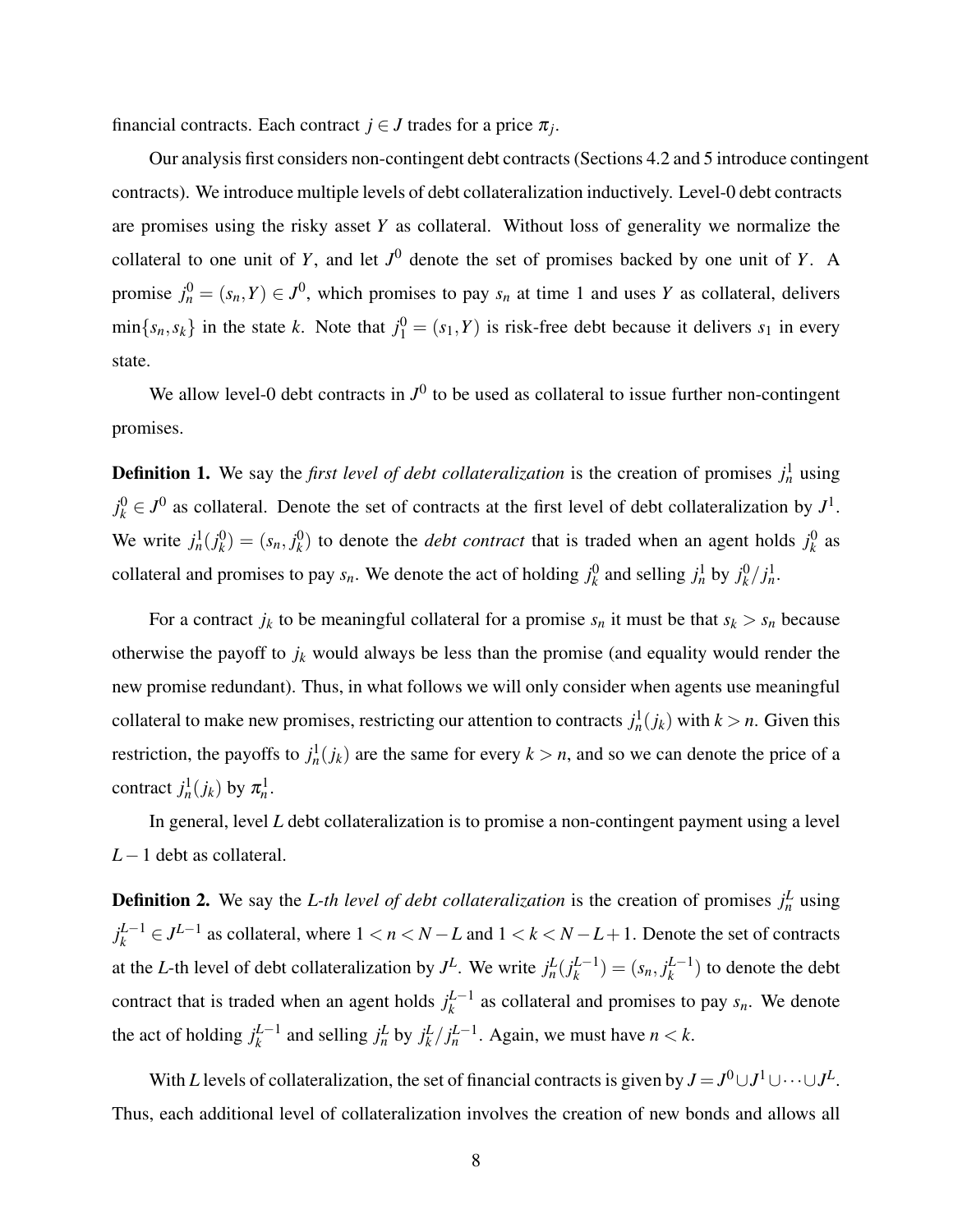previously existing, risky bonds to be purchased with leverage. So long as the backing collateral is meaningful, given the monotonicity of payoffs for debt contracts, the payoff of any contract is defined by the promise. Since the payoff depends on *n* and not on *k*, we use  $\pi_h^L$  to denote the price of any debt security  $j_n^L(j_k^{L-1})$  $\binom{L-1}{k} \in J^L$  with  $k > n$ . Note that for all  $k, l$ , the contract promising  $s_1$ backed by  $j_k^{l-1}$  $k<sup>l-1</sup>$  delivers  $s<sub>1</sub>$  in every state (it is risk-free debt).

We denote contract holdings of  $j \in J$  by  $\varphi_j$ , where  $\varphi_j > 0$  denote *sales* and  $\varphi_j < 0$  denote *purchases*. The sale of a contract corresponds to borrowing the sale price and the purchase of a promise is equivalent to lending the price in return for the promise. A position of  $\varphi_j > 0$  units of a contract requires ownership of  $\varphi_j$  units of the collateral, whereas the purchase of such contracts does not require ownership of the collateral.

The financial environment in our model (the set of contracts *J*) is the set of assets used as collateral or the permissible promises that can be backed by the same collateral. Debt collateralization expands the set of contracts in *J*. We take the financial environment as exogenous (see [Dang et al.,](#page-32-10) [2011;](#page-32-10) [Gennaioli et al.,](#page-32-11) [2013;](#page-32-11) Gorton and Ordoñez, [2014,](#page-33-7) for informational explanations for why financial markets may *decrease* the available set of assets serving as collateral). The assumed financial structures allow us to focus on the abilities to leverage and securitize assets in the most straightforward setting without loss of generality. The cash flows produced when investors issue contracts directly against assets could also correspond to financial assets produced by financial intermediaries or to securities issued by firms as part of their capital structure.

#### Budget Set

Without loss of generality, we normalize the price of risk-free asset *X* to be 1 in all states of the world, making *X* the numeraire good (since there is no consumption in the initial period, the price of *X* is arbitrary at  $t = 0$ ). We let *p* denote the price of the risky asset *Y*. Given asset and contract prices at time 0, each agent decides how much *X* and *Y* he holds and trades contracts *j* to maximize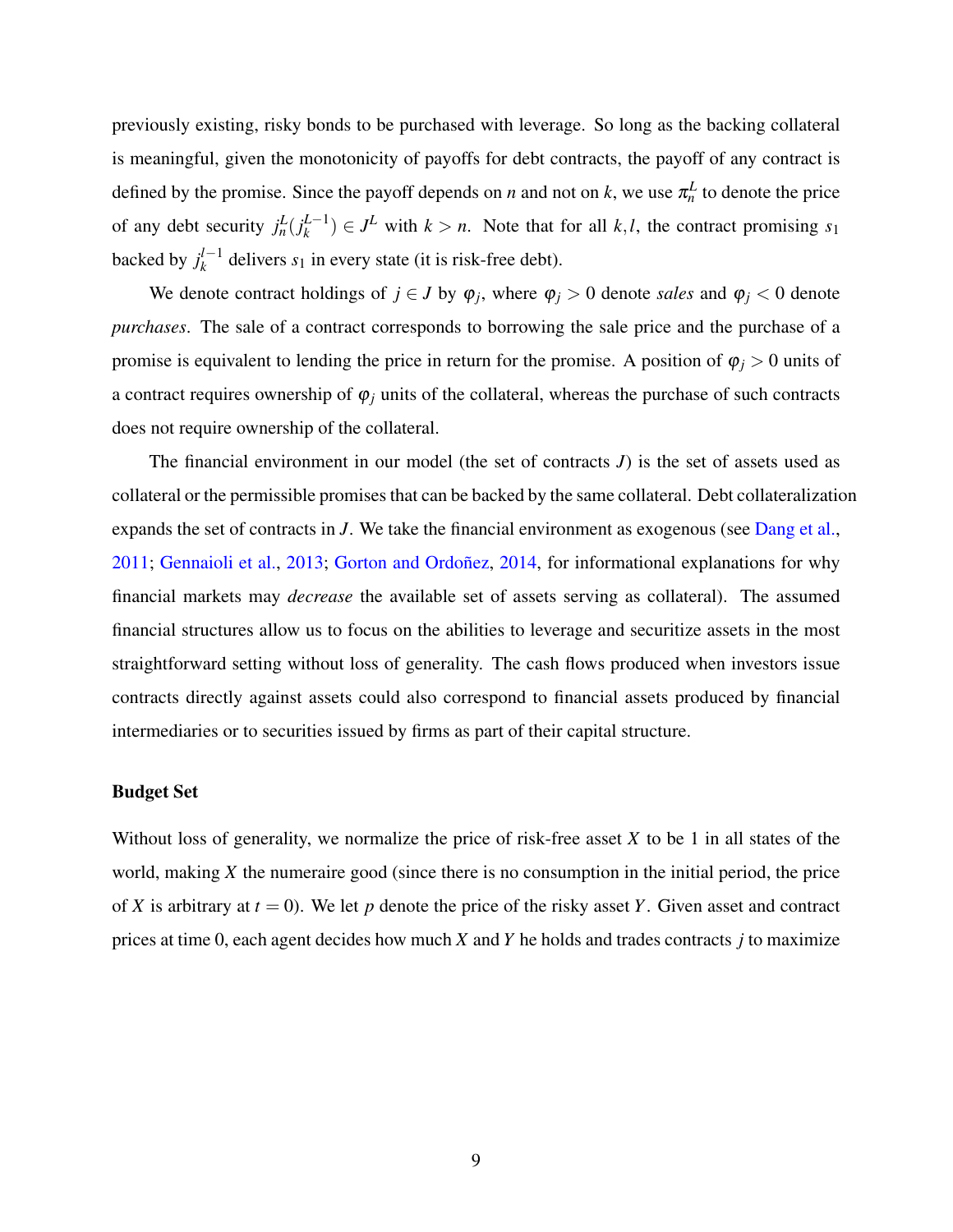utility, subject to the budget set

$$
B^{h}(p,\pi) = \left\{ (x, y, \varphi, (c_{n})_{n \in \mathcal{N}}) \in R_{+} \times R_{+} \times R^{J} \times R_{+}^{N} : (x-1) + p(y-1) \le \sum_{j \in J} \varphi_{j} \pi^{j}, \right\}
$$
\n(1)

<span id="page-9-0"></span>
$$
\sum_{j\in J^0} \max\{0, \varphi_j\} \le y,\tag{2}
$$

<span id="page-9-3"></span><span id="page-9-2"></span><span id="page-9-1"></span>
$$
\sum_{j=j_n^l(j_k^{l-1})\in J^l} \max\{0, \varphi_{j_n^l(j_k^{l-1})}\} \le \varphi_{j_k^{l-1}} \forall l \in 1, ..., L, \forall 1 \le n < k \le N,
$$
 (3)

$$
c_n = x + y d_n^Y - \sum_{j \in J} \varphi_j \min\{A_n^j, d_n^{C^j}\}\bigg\}.
$$
 (4)

Equation [\(1\)](#page-9-0) states that expenditures on assets (purchased or sold) cannot be greater than the resources borrowed by selling contracts. Equation [\(2\)](#page-9-1) is the collateral constraint for debt backed by *Y*, requiring that agents must hold sufficient assets to collateralize the contracts they sell. Equation [\(3\)](#page-9-2) is the collateral constraint for contracts backed by the risky asset, and for contracts backed by debt, up to *L* levels which is a parameter of the financial environment. Equation [\(4\)](#page-9-3) states that in the final states, consumption must equal dividends of the assets held minus debt repayment. Recall that a positive  $\varphi_j$  denotes that the agent is selling a contract or borrowing  $\pi_j$ , while a negative  $\varphi_j$ denotes that the agent is buying the contract or lending  $\pi_j$ . Thus there is no sign constraint on  $\varphi_j$ . Additionally, short selling of fundamental assets is not possible ( $y \ge 0$  and  $x \ge 0$ ).

#### Collateral Equilibrium

Definition 3. A *Collateral Equilibrium* in this economy is a price of risky asset *Y*, contract prices,

asset purchases, contract trades, and consumption decisions all by agents,  $((p, \pi), (x^h, y^h, \varphi^h, (c^h)_{h \in \mathscr{H}}) \in$  $(R_+ \times R_+^J) \times (R_+ \times R_+ \times R^J \times R_+^N)^{\mathscr{H}}$ , such that

- 1.  $\int_0^1 x^h dh = 1$ ,
- 2.  $\int_0^1 y^h dh = 1$ ,
- 3.  $\int_0^1 \varphi_j^h dh = 0, \forall j \in J$ ,
- 4.  $(x^h, y^h, \varphi^h, c^h) \in B^h(p, \pi), \forall h$ ,
- 5.  $(x, y, \varphi, c) \in B^h(p, \pi) \Rightarrow U^h(c) \leq U^h(c^h), \forall h.$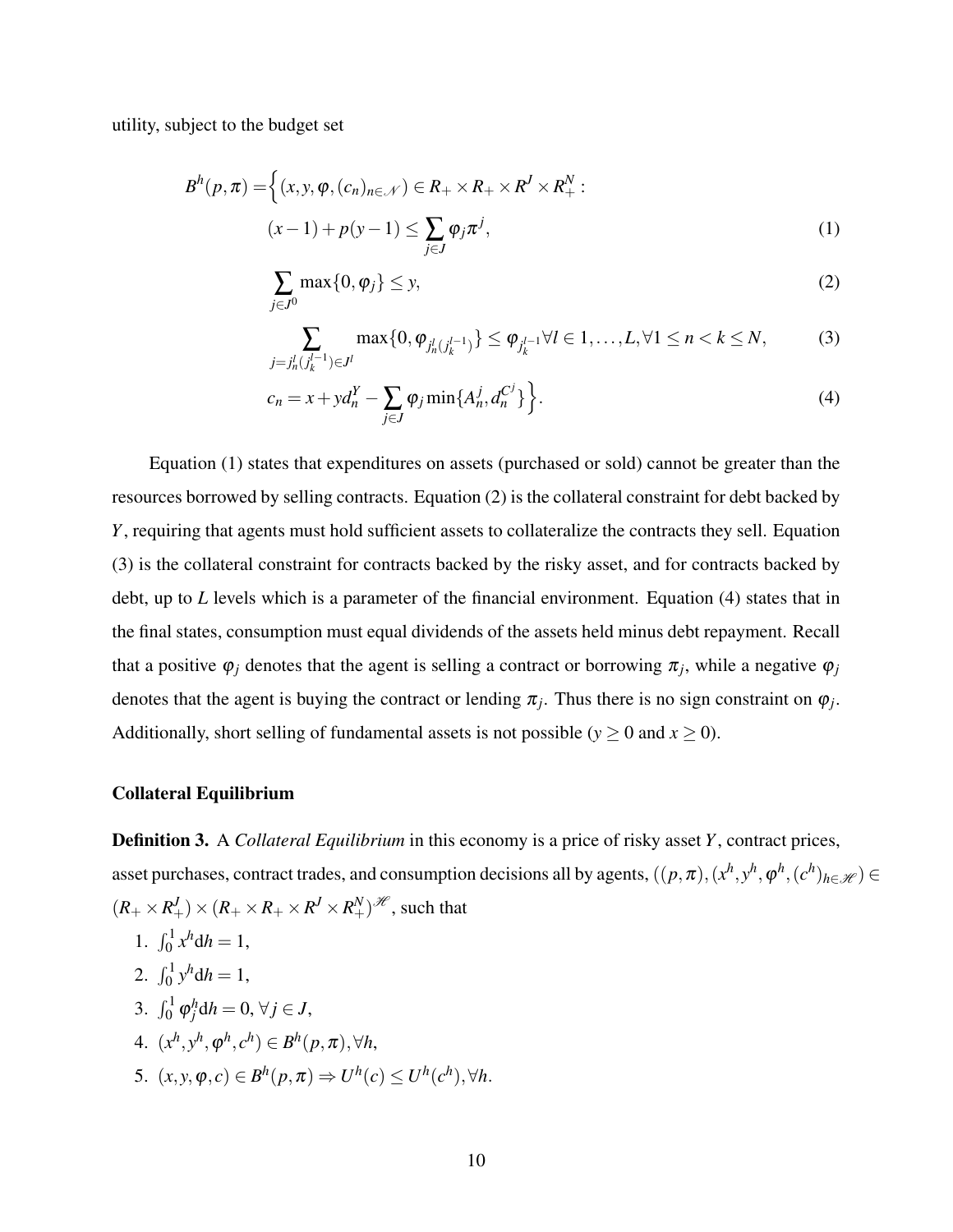Conditions 1 and 2 are the asset market clearing conditions for *X* and *Y* at time 0 and condition 3 is the market clearing condition for financial contracts. Condition 4 requires that all portfolio and consumption bundles satisfy agents' budget sets, and condition 5 requires that agents maximize their expected utility given their budget sets. By the same arguments made in [Geanakoplos and](#page-32-4) [Zame](#page-32-4) [\(2014\)](#page-32-4), equilibrium in this model exists under the assumptions made thus far.

#### 2.2 Discussion of the Financial Environment

Using level-0 contracts as collateral is meaningful whenever assets can back only a single contract at a time, even if contracts can be fully state-contingent (see Section [4.2\)](#page-25-0). Our main results generalize to when agents can trade contingent contracts: if possible, agents issue only contracts that can be used as collateral further downstream. The degree to which contract collateralization is redundant or not depends on whether assets can back multiple contracts simultaneously.

Our main analysis considers when agents are restricted to non-contingent contracts (debt) in order to study the behavior of leverage and to illustrate the role of debt collateralization specifically in creating contingencies. In reality, agents may be restricted to non-contingent promises because of un-modeled informational frictions, or because markets are segmented and some investors are restricted to buying "tier-1" securities.<sup>[2](#page-10-0)</sup> Leverage and debt collateralization are mechanisms that create state-contingent payoffs from underlying non-contingent contracts *without* violating the informational friction (they depend on collateral seizure and limited repayment enforceability). Financial markets can create state-contingent contracts in the presence of these informational frictions via debt collateralization.

In addition, state-contingent contracts may be available, but agents may not be able to use an asset as collateral to back multiple promises (i.e., no tranching), even when doing so would still guarantee repayment. [Geanakoplos and Zame](#page-32-4) [\(2014\)](#page-32-4) show that equilibrium may be endogenously incomplete when collateral is scarce (agents may trade debt contracts even when Arrow securities are available because debt contracts economize on collateral). [Shen et al.](#page-34-4) [\(2014\)](#page-34-4) show that financial innovations are likely to occur in such a setting. Our results apply to environments with richer

<span id="page-10-0"></span><sup>2</sup>For examples relating to securitization see [DeMarzo](#page-32-12) [\(2005\)](#page-32-12); [Pagano and Volpin](#page-33-8) [\(2012\)](#page-33-8); [Friewald et al.](#page-32-13) [\(2015\)](#page-32-13). [Mada and Soubra](#page-33-9) [\(1991\)](#page-33-9) show that nonextremal securities (debt and equity rather than "Arrow Securities") may be optimal when securities must be marketed at a cost. [Lemmon et al.](#page-33-10) [\(2014\)](#page-33-10) provide evidence that one value of securitization (for nonfinancial firms) is providing access to segmented markets.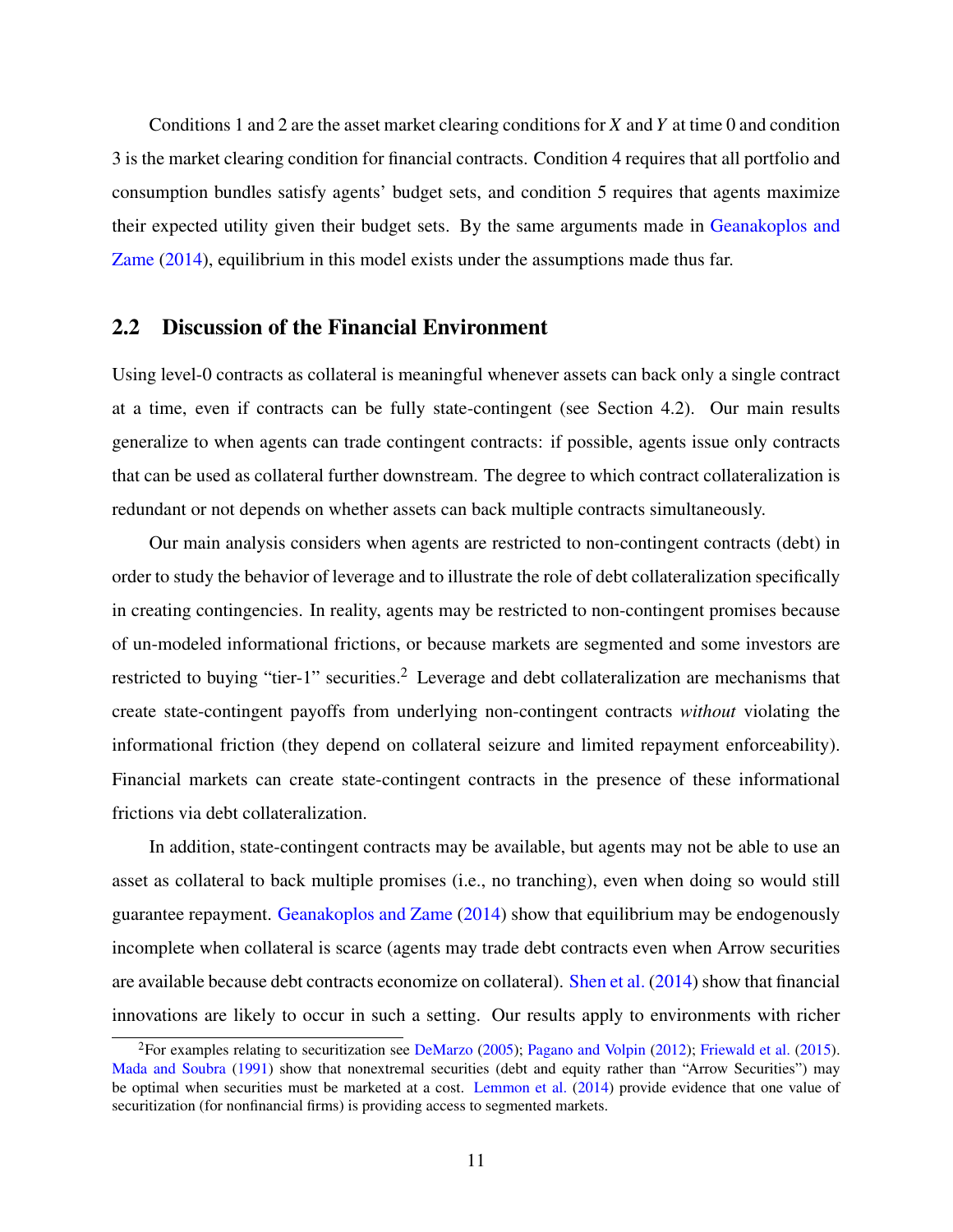contracts and cross-netting frictions. Contracts are meaningful collateral precisely when the risky asset cannot back multiple contracts at once. (Senior-subordinated capital structures allow an asset to simultaneously back multiple state-contingent contracts.) Thus, our restriction to debt reflects some combination of informational frictions limiting state-contingencies together with some degree of cross-netting frictions.

### <span id="page-11-2"></span>3 A Model with Three States

We now focus on a 3-state economy in order to more carefully characterize the equilibrium and to provide intuition for the economic forces determining investors' positions. Uncertainty is represented by a tree with a root  $s_0$  at  $t = 0$  and three states of nature denoted  $U, M, D$  at time 1. With a slight abuse of notation we let *M*, *D*, be the dividends in states *M*, *D* with  $D < M < 1$ , and the dividend is 1 in *U*. Figure [1](#page-11-0) shows asset payoffs. To simplify exposition, going forward we also set asset endowments to 1, i.e.,  $(e^X, e^Y) = (1,1).$ <sup>[3](#page-11-1)</sup> Note that assumption A1 on beliefs means that  $\gamma_U(h) + \gamma_M(h)$  and  $\frac{\gamma_U(h)}{\gamma_U(h) + \gamma_M(h)}$  are increasing in *h*. High *h* investors believe that state *D* is unlikely and that, conditional on the state being at least *M*, state *U* is relatively likely.

<span id="page-11-0"></span>

Figure 1: Payoff tree of assets *X* and *Y* in three-state world.

We characterize equilibrium with leverage only (when agents can trade debt backed by *Y*) and with debt collateralization (when agents can also trade debt backed by debt). In the leverageonly economy, agents can issue non-contingent promises using the asset *Y* as collateral. With debt

<span id="page-11-1"></span><sup>&</sup>lt;sup>3</sup>None of our theoretical or qualitative results depend on the endowment choice.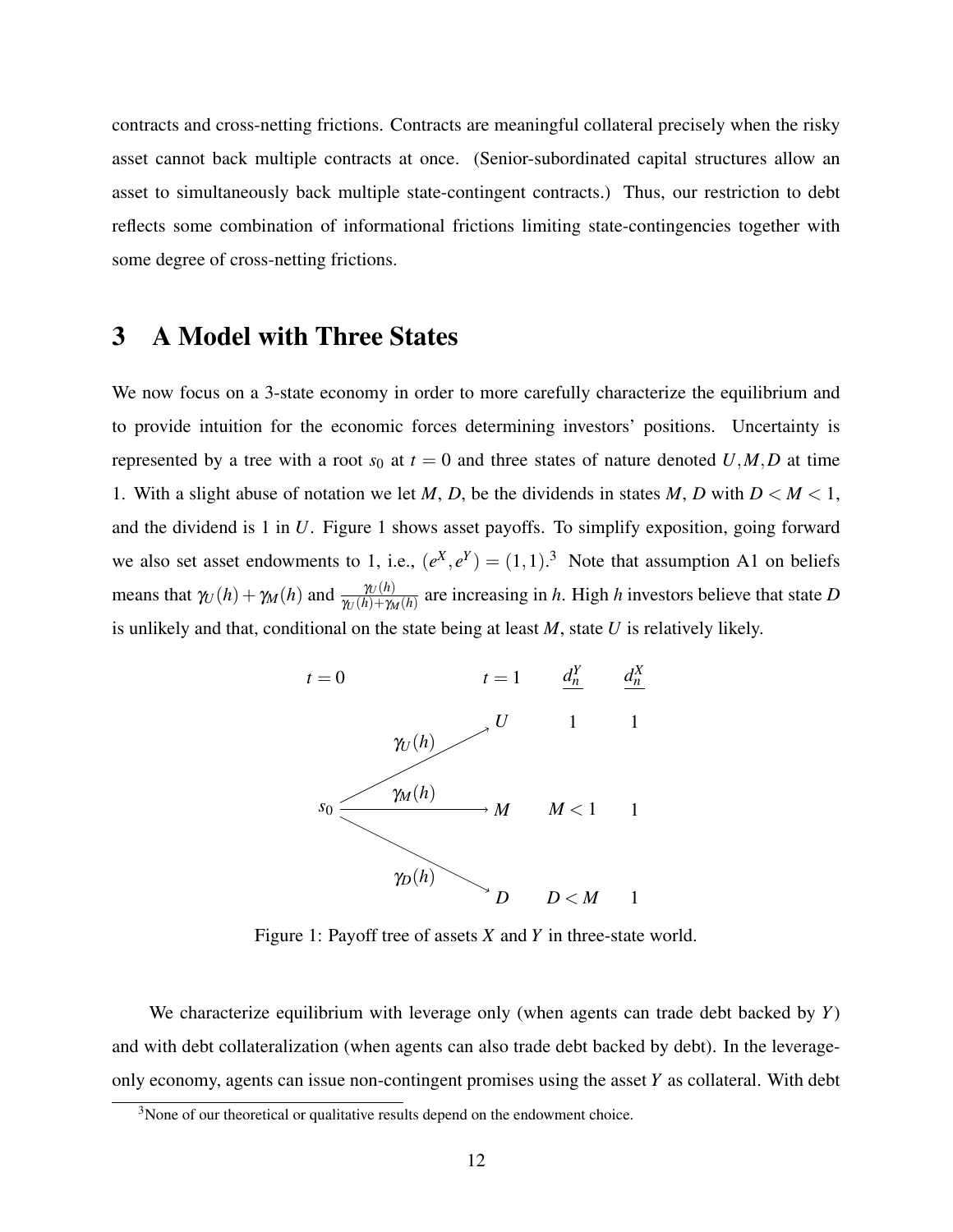collateralization, contracts  $j^0 \in J^0$  can also serve as collateral. All proofs are in Appendix [A.](#page-34-5)

#### 3.1 Leverage-only Economy with 3 States

As shown by [Fostel and Geanakoplos](#page-32-2) [\(2012b\)](#page-32-2), in equilibrium with debt two contracts are traded: a risk-free promise  $j_D$  promising *D* and a risky promise  $j_M$  promising *M*, with prices  $\pi_D$  and  $\pi_M$ . The interest rate on *j<sub>D</sub>* is zero ( $\pi$ *D* = *D*) because it is a risk-free promise. However, the delivery of *j*<sup>*M*</sup> depends on the realization of the state at time 1 and *j<sub>M</sub>* is therefore risky; *j<sub>M</sub>* pays  $(M, M, D)$ . This means that any agent issuing the promise  $j_M$  can only borrow  $\pi_M < M$ . Thus, the interest rate for  $j_M$  is strictly positive, defined by  $i_M = \frac{M}{\pi M}$  $\frac{M}{\pi_M}$  – 1, and is endogenously determined in equilibrium. We refer to changes in the interest rate as changes in the *risk premium* for the debt contract.

In equilibrium there are three marginal investors  $h_M$ ,  $h_D$ ,  $h_J$ . Agents  $h > h_M$  will sell their endowment of *X*, buy the asset *Y*, and promise *M* (issue  $j_M$ ) for every unit of the asset bought.<sup>[4](#page-12-0)</sup> These agents receive state-contingent payoffs  $(1 - M, 0, 0)$ , equivalent to an Arrow *U*. Agents  $h \in (h_D, h_M)$  will sell their endowment of *X* and buy the risky asset, promising *D* against every asset bought. These agents receive state-contingent payoffs  $(1 - D, M - D, 0)$ , with payoffs in *U* and *M*. Agents  $h \in (h_J, h_D)$  will sell their endowment of *X* and *Y* and buy *j<sub>M</sub>* (effectively lending to agents  $h > h_M$ ). Agents  $h < h_J$  will sell their endowment of *Y* and buy both risk-free assets *X* and contracts *j<sup>D</sup>* backed by the risky asset (these two are equivalent). Figure [2](#page-13-0) illustrates the equilibrium regime. It is easy to see how the assumption on beliefs implies this ordering of investors.

Agents  $h > h_M$  are "maximally leveraged" in the sense that making a larger promise would simply result in a transfer of resources to lenders in  $U$ , the state in which the asset has the maximum payoff. Agents can choose to promise more to attain additional leverage—they can issue any promise *j*—but *j* > *M* is unattractive to borrowers. Fundamentally, any contract *j* > *M* has the same delivery as  $j_M$  in states  $M$  and  $D$  (because of default against the asset's payoff) and delivers more only in state *U*. While *U* is the state that investors  $h > h<sub>M</sub>$  believe to be comparatively the most likely to happen, the larger promise in *U* is priced by more pessimistic agents. Hence, a promise *j* > *M* would result in raising less than the value of the promise. Agents  $h \in (h_D, h_M)$ ,

<span id="page-12-0"></span><sup>&</sup>lt;sup>4</sup>Since the marginal agent has measure zero, to simplify notation we will use strict inequalities when referencing the marginal agent.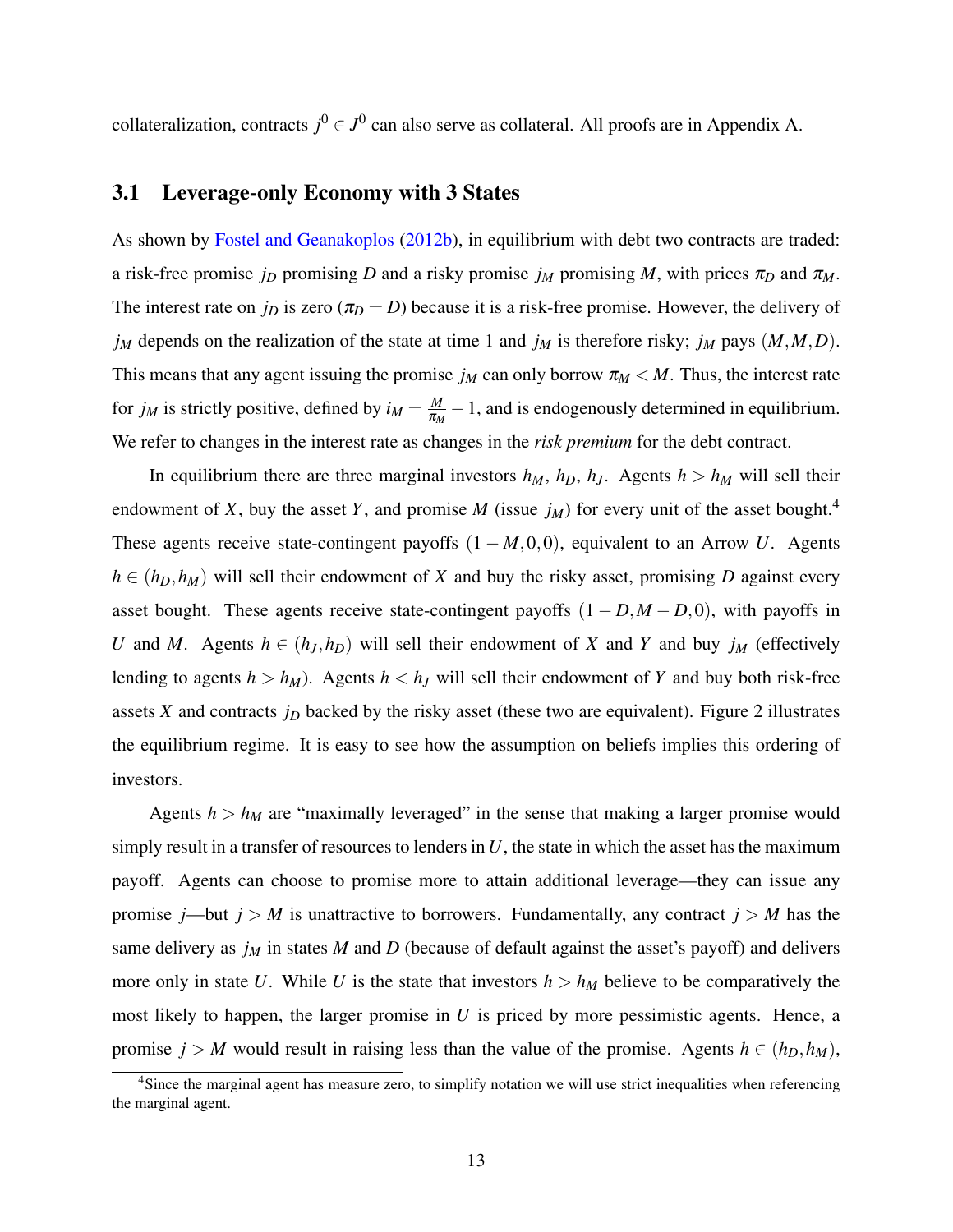<span id="page-13-0"></span>

Figure 2: Equilibrium regime with leverage in static 3-state model.

promising *D* against each unit of the asset, are not maximally leveraged because promising *M* changes the delivery to borrowers in both states *U* and *M*.

Equilibrium is described by the following set of equations. Agent *h<sup>M</sup>* is indifferent between buying *Y* with high leverage promising *M*, and buying asset with low leverage promising *D*,

<span id="page-13-2"></span>
$$
\frac{\gamma_U(h_M)(1-M)}{p-\pi_M} = \frac{\gamma_U(h_M)(1-D) + \gamma_M(h_M)(M-D)}{p-D}.
$$
\n(5)

Agent  $h_D$  is indifferent between buying *Y* with leverage promising *D*, and holding risky debt  $j_M$ ,

$$
\frac{\gamma_U(h_D)(1 - D) + \gamma_M(h_D)(M - D)}{p - D} = \frac{(1 - \gamma_D(h_D))M + \gamma_D(h_D)D}{\pi_M}.
$$
\n(6)

Agent *h<sup>J</sup>* is indifferent between holding risky debt *j<sup>M</sup>* and holding risk-free assets (*X* or risk-free debt),

<span id="page-13-3"></span>
$$
\frac{\gamma_U(h_J)M + \gamma_M(h_J)M + \gamma_D(h_J)D}{\pi_M} = 1.
$$
\n(7)

Market clearing for the risky asset *Y* requires

<span id="page-13-1"></span>
$$
(1 - h_M) \frac{1 + p}{p - \pi_M} + (h_M - h_D) \frac{1 + p}{p - D} = 1,
$$
\n(8)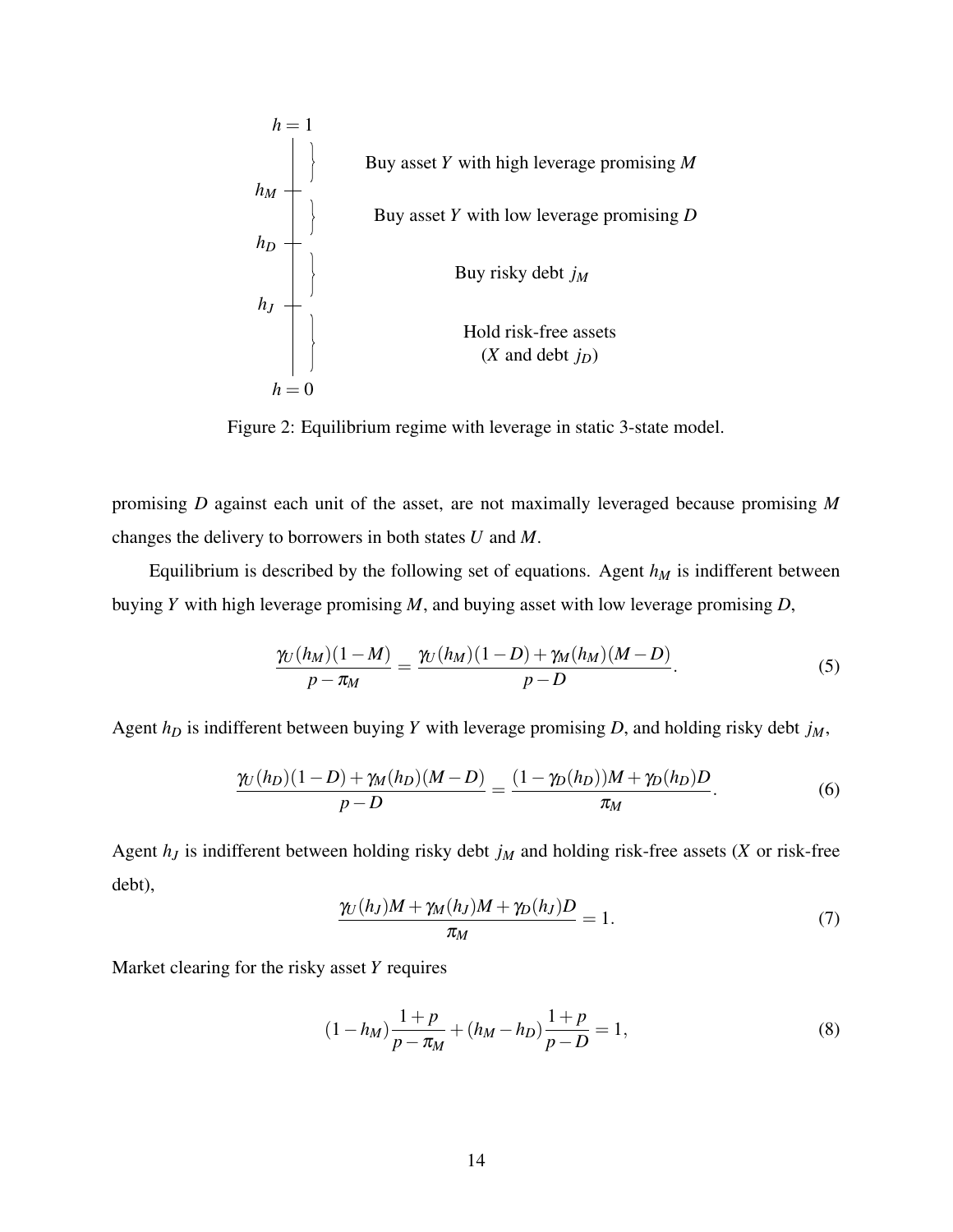and market clearing for the risky debt *j<sup>M</sup>* requires

<span id="page-14-0"></span>
$$
(1 - h_M) \frac{1 + p}{p - \pi_M} = (h_D - h_J) \frac{1 + p}{\pi_M}.
$$
\n(9)

Equation [\(8\)](#page-13-1) states that the agents buying the risky asset,  $h \in (h_D, 1)$ , will spend all of their endowment,  $(1 + p)$ , to purchase the risky asset, which costs price *p*, borrowing either  $\pi_M$  or *D* to leverage their purchases, and that the demand is equal to the supply of the risky asset, 1. Equation [\(9\)](#page-14-0) states that the amount of risky debt demanded by agents  $h \in (h_M, 1)$  is equal to the amount of risky debt supplied by agents  $h \in (h_J, h_D)$ .

#### 3.2 Economy with Debt Collateralization

We now suppose agents can also trade contracts of the form  $j_{\ell}^1 = (\ell, j_M)$ , i.e.,  $C^j = j_M$ . This contract specifies a non-contingent promise  $(\ell, \ell, \ell)$  backed by the risky debt *j<sub>M</sub>* acting as collateral. The restriction to *j<sub>M</sub>* is without loss of generality.<sup>[5](#page-14-1)</sup> The payoff to  $j^1_\ell$  is min{ $\ell$ ,  $d_s^{j_M}$ }, the minimum of the promise  $\ell$  and the payoff of the debt contract  $j_M$ . The budget set now includes the constraint  $\sum_{j\in J}$  max $\{0,\varphi_j\}\leq \varphi_{jM}$  in addition to the collateral constraint in [\(2\)](#page-9-1). That is, they must hold sufficient positions in  $j_M$  to issue contracts backed by  $j_M$ . We denote equilibrium variables with debt collateralization by a 'hat' (ˆ ) to distinguish them from their counterparts with leverage only.

Consider how this expansion of the financial environment affects the ability to create statecontingent securities. For concreteness, let *Y* have payoffs  $M = 0.3$  and let  $D = 0.1$ . Buying the risky asset with leverage and promising *M* splits the asset's cash flows into risky debt and an "Arrow *U*." Buying the risky asset and promising *D* splits the risky asset's cash flows into risk-free debt and payoffs in *U* and *M*.

$$
d^{Y} = \begin{pmatrix} 1 \\ 0.3 \\ 0.1 \end{pmatrix} \rightarrow \begin{pmatrix} 0.3 \\ 0.3 \\ 0.1 \end{pmatrix} + \begin{pmatrix} 0.7 \\ 0 \\ 0 \end{pmatrix}, \quad d^{Y} = \begin{pmatrix} 1 \\ 0.3 \\ 0.1 \end{pmatrix} \rightarrow \begin{pmatrix} 0.1 \\ 0.1 \\ 0.1 \end{pmatrix} + \begin{pmatrix} 0.9 \\ 0.2 \\ 0 \end{pmatrix}.
$$

With debt collateralization, the *risky debt* can also be split into risk-free debt and payoffs in *U* and

<span id="page-14-1"></span><sup>&</sup>lt;sup>5</sup>We could let any contract  $j \in J^0$  serve as collateral; however, we show that in equilibrium only  $j_M$  will be traded and thus only  $j<sub>M</sub>$  will serve as collateral. Making a non-contingent promised backed by  $j<sub>D</sub>$ , which is non-contingent, is redundant, and using  $j_U$  is equivalent to using  $Y$ .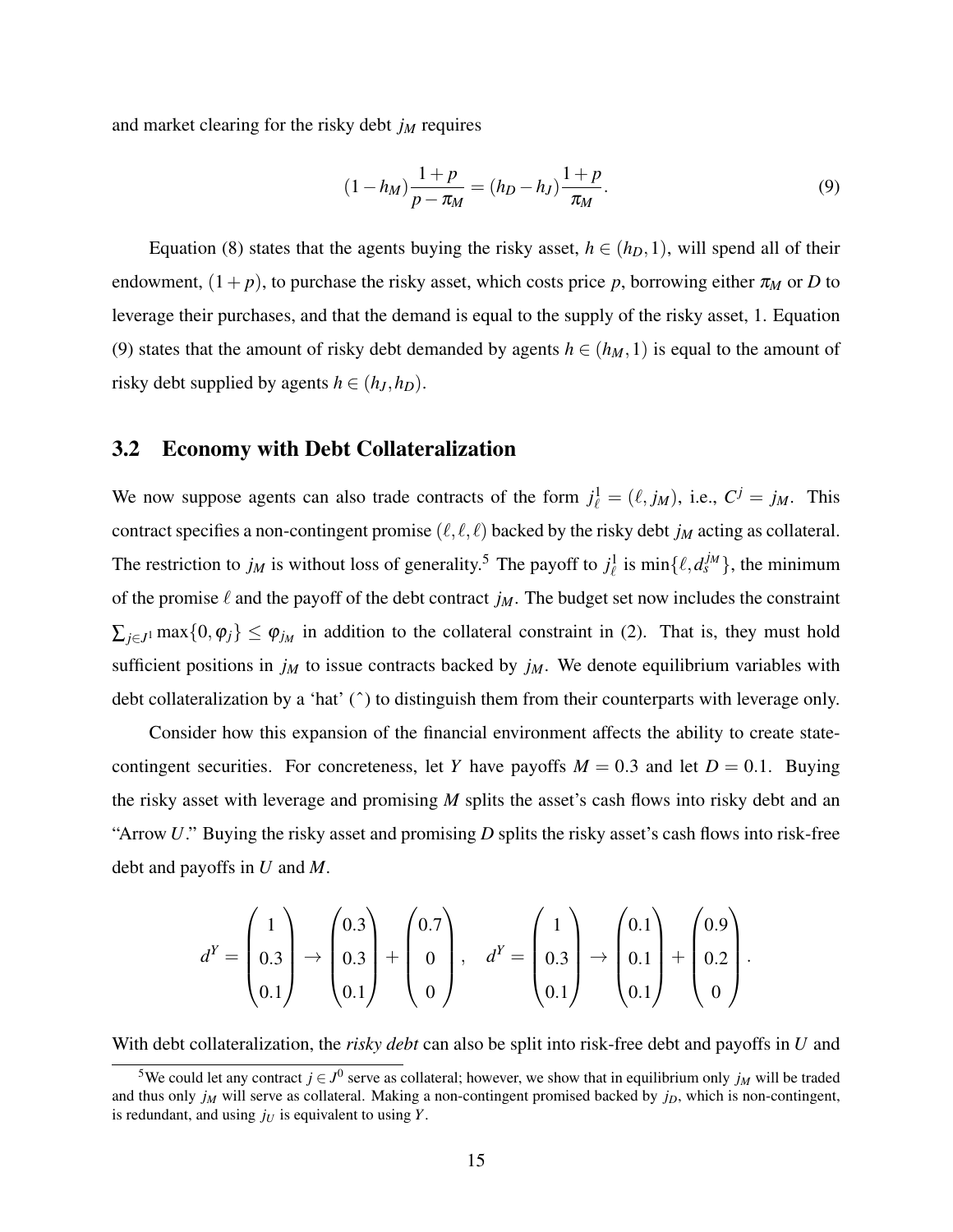*M*. Note that the act of holding  $j_M$  and selling the contract  $j_D^1$  is equivalent to buying  $j_M$  with leverage promising *D*, yielding a payoff of  $(M - D, M - D, 0)$ , i.e.,  $(0.2, 0.2, 0)$  in our example. Our first result is that any investor buying risky debt will choose to use leverage in this way.

<span id="page-15-1"></span>Lemma 1. *Suppose that in equilibrium agents are able to collateralize debt. Then every agent holding risky debt will maximally leverage their purchases of risky debt. That is, all agents holding j*<sup>*M*</sup> will sell the promise  $j_D^1 = (D, j_M)$ .

The intuition is straightforward. In the leverage economy, only the marginal agent investing in risky debt thinks the debt is priced to exactly compensate for risk, while every other agent thinks the expected payoff is higher than implied by the price and thus would like to leverage their investment in the debt. Since agents investing in risky debt can leverage their purchases, all else equal the demand for risky debt increases, which decreases the risk premium on the risky debt. Promising *D* maximally leverages the investment in  $j_M$ ; any agent that is not willing to maximally leverage their investment in *j<sup>M</sup>* will be priced out by those who are.

When agents and leverage risky debt, demand for risky debt increases and increases the supply of safe assets. As a result, the marginal buyer of risky debt will be more optimistic, increasing the price of risky debt.

<span id="page-15-2"></span>Proposition 1. *Suppose that in equilibrium agents are able to collateralize debt. Then, the price of risky debt increases.*

Critically, when risky debt can be used as collateral, *in equilibrium no agent chooses to leverage Y by promising risk-free debt*—no investor chooses the payoff (0.9,0.2,0)—which is stated in the following lemmas.

<span id="page-15-0"></span>Lemma 2. *Let agents be allowed to collateralize debt. Then, every agent holding the risky asset will maximally leverage their purchases of the risky asset. In other words, every agent holding the risky asset will promise M.*

The intuition for Lemma [2](#page-15-0) is that promising *M* creates a debt contract that can be used as collateral, while promising *D* does not. Additionally, debt collateralization decreases the risk premium of risky debt, increasing the amount of leverage agents get from risky debt. As a result, it becomes more attractive for investors to use *Y* to issue the risky debt (which has a higher price),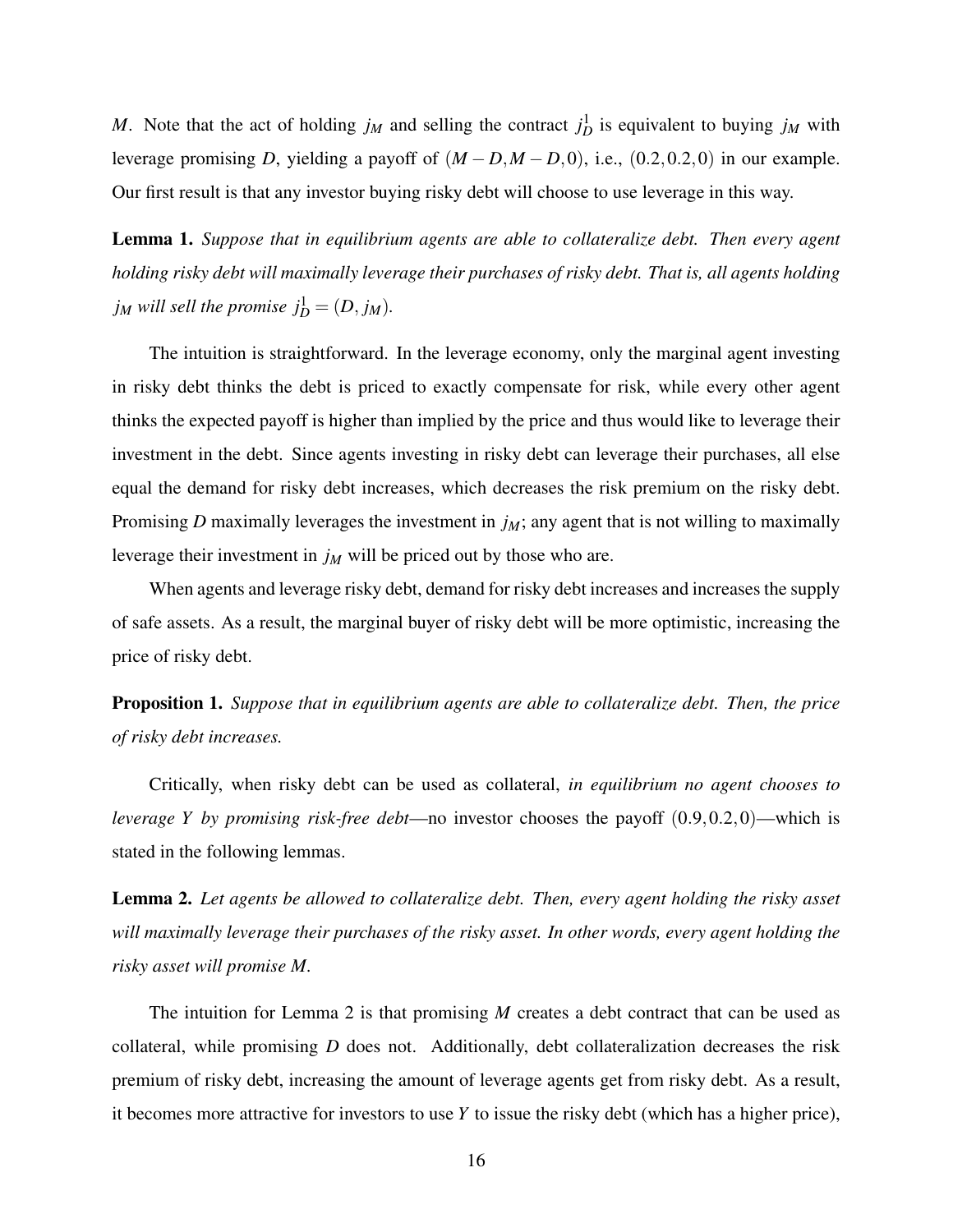rather than issuing risk-free debt, which can also be issued by owners of the risky debt. The general equilibrium consequences imply that any investor who is not willing to buy *Y* and promise *M* finds it more attractive to leverage the risky debt  $j_M$  rather than to buy  $Y$  and promise  $D$ . In other words, *Y* is priced so that the only efficient investment is to use a high level of leverage, and so investors who desire a low level of leverage will choose to buy a different asset. Thus, the set of state-contingent payoffs associated with buying *Y* with low leverage are priced so that no investor chooses those payoffs.

The key insight for our result is that the price of any asset is a sum of the payoff value and the collateral value. Allowing a debt contract to be used as collateral increases its price—it now has a collateral value—which increases the value to buying the risky asset and issuing that debt contract. Because only the risky asset will back risky debt in equilibrium (the risky debt will back risk-free debt in equilibrium), the collateral value of the risky debt, in effect, gets imparted to the risky asset. Using the risky asset to issue risk-free debt is "inefficient." Instead, by issuing risky debt against the asset, the risky asset can be used to back *both* risky debt and risk-free debt, where the risk-free debt has been issued against the risky debt. This process creates a new security with collateral value (risky debt), while using the asset to issue risk-free debt does not.

 ${\bf Proposition 2.}$  *In equilibrium, there exist two marginal buyers*  $\hat{h}_M$  *and*  $\hat{h}_J$  *such that all*  $h\in (\hat{h}_M,\hat{h}_J)$ will hold risky debt with maximal leverage (promise D); all  $h < \hat{h}_J$  will hold risk-free debt and X, *and all*  $h > \hat{h}_M$  *will hold the risky asset with maximal leverage (promise M).* 

The proposition characterizes equilibrium in the 3-state model and follows directly from the previous two lemmas and the fact that marginal utilities/optimism is strictly and monotonically increasing in *h*. Figure [3](#page-17-0) illustrates the equilibrium regimes with debt collateralization and with leverage. This result is analogous to [Geerolf](#page-32-9) [\(2015\)](#page-32-9), in which equilibrium with pyramiding produces the same ordering of lending in the economy with a continuum of states. Importantly, in our result the threshold promises are defined by the discrete payoffs of the states and the ordering of investors follows from valuations of payoffs in different states (either tolerance for risk or subjective probabilities of default), with debt prices compensating for risk. The qualitative break in the equilibrium regime in our model corresponds to changes in the sets of state contingent payoffs agents trade. Our result for maximal leverage would hold even if agents had some degree of risk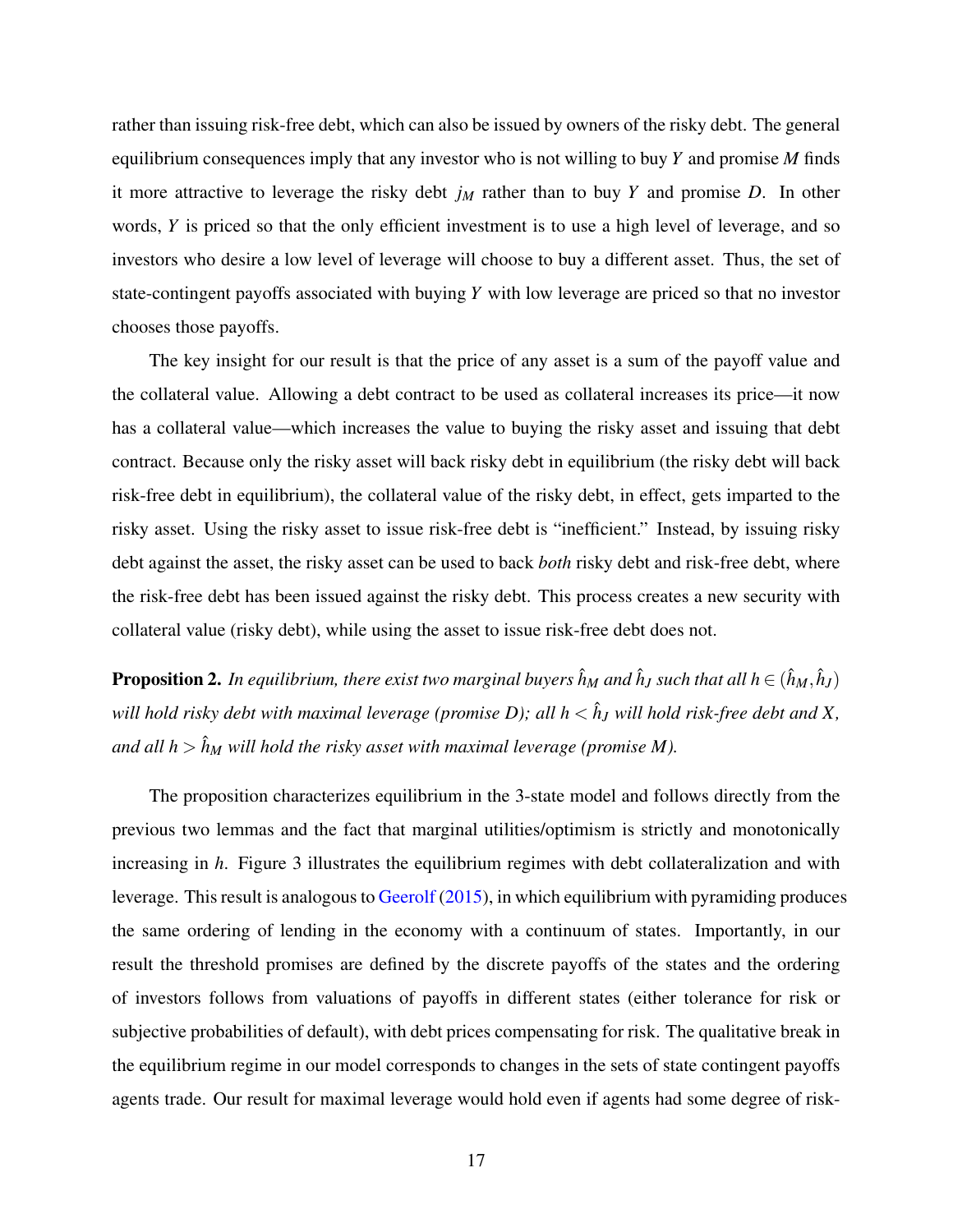<span id="page-17-0"></span>sharing needs so long as marginal utilities of agents are monotonic with dividends.[6](#page-17-1)

*h* = 1 *h* = 0 *h*ˆ*M* Buy asset *Y* with high leverage promising *M* payoff (1− *M*,0,0) Buy risky debt with leverage promising *D* payoff (*M* −*D*,*M* −*D*,0) Holders of risk-free assets payoff (*D*,*D*,*D*) *h*ˆ *J*

Figure 3: Equilibrium with debt collateralization in static 3-state model.

Thus, equilibrium is characterized by the following equations. Agent  $\hat{h}_M$  is indifferent between holding the risky asset with high leverage promising *M*, and the risky debt with leverage,

<span id="page-17-2"></span>
$$
\frac{\gamma_U(\hat{h}_M)(1-M)}{\hat{p}-\hat{\pi}_M} = \frac{\gamma_U(\hat{h}_M)(M-D) + \gamma_M(\hat{h}_M)(M-D)}{\hat{\pi}_M - D}.
$$
\n(10)

In equilibrium both of these investment options are preferred over holding *Y* with low leverage (promising *D*). Agent  $\hat{h}_J$  is indifferent between holding the risky debt with leverage and holding risk-free assets,

<span id="page-17-3"></span>
$$
\frac{\gamma_U(\hat{h}_J)(M-D) + \gamma_M(\hat{h}_J)(M-D)}{\hat{\pi}_M - D} = 1.
$$
\n(11)

Market clearing for the risky asset *Y* requires

$$
\frac{(1 - \hat{h}_M)(1 + \hat{p})}{\hat{p} - \hat{\pi}_M} = 1,
$$
\n(12)

<span id="page-17-1"></span><sup>&</sup>lt;sup>6</sup>We could reproduce the distribution of marginal utilities we get from differences in prior probabilities by instead assuming common probabilities, strictly concave utilities, and by allocating endowments of consumption goods appropriately. An implication is that our results continue to hold (weakly) whether there are more agents than states or whether there are more states than agents. Our results continue to hold when marginal utilities are endogenous so long as there are appropriate bounds on risk aversion and endowments so that even with endogenous portfolio choices, optimists remain uniformly optimistic after accounting for changes in marginal utilities (see [Phelan,](#page-33-6) [2015,](#page-33-6) for an analysis in a two-agent economy); see also the example in Appendix [B.3.](#page-54-0)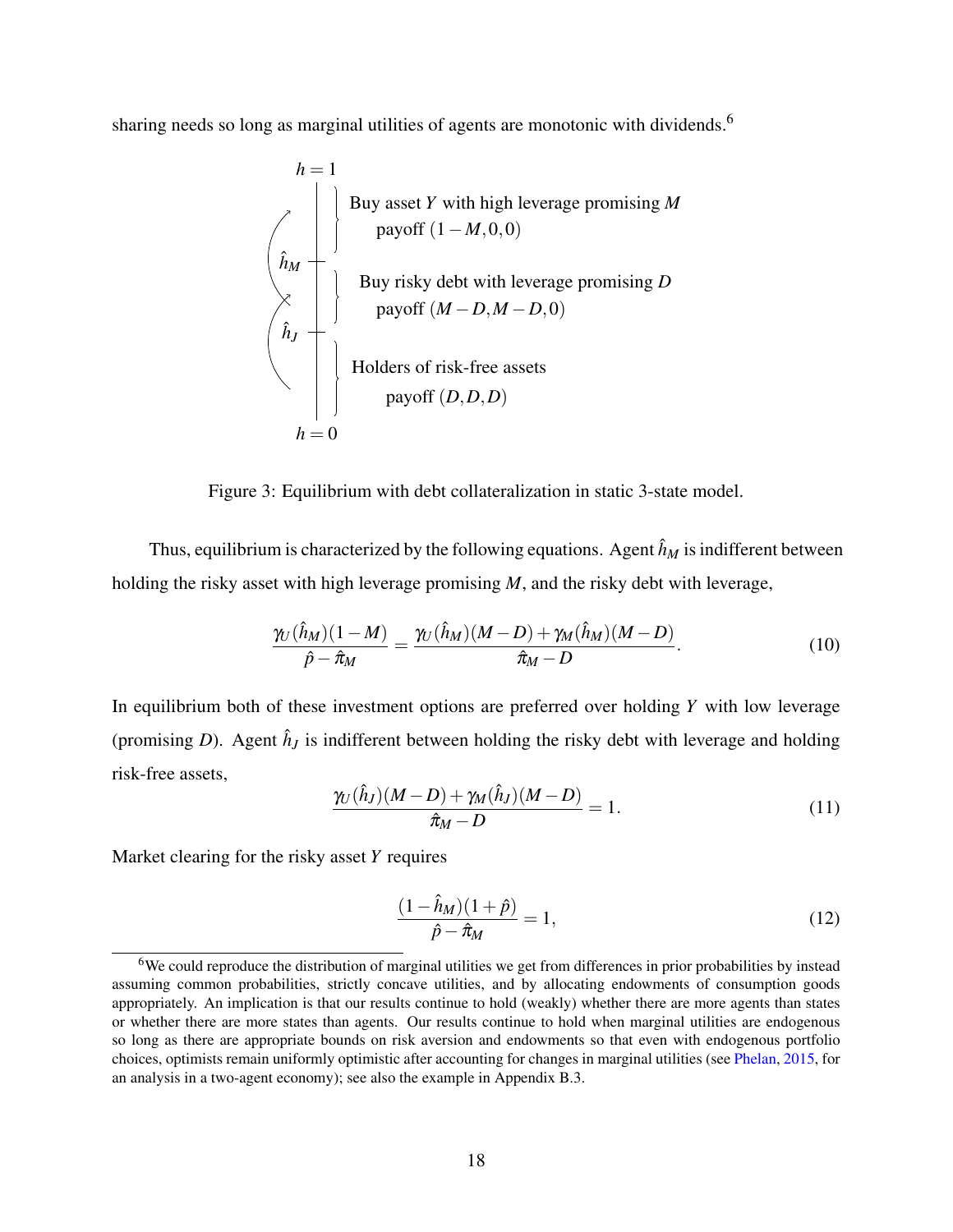and market clearing for risk-free debt requires

$$
\hat{h}_J(1+\hat{p}) = 1+D. \tag{13}
$$

Collateralizing risky debt thus serves two purposes: it isolates upside payoffs to agents buying risky debt with leverage, and it creates risk-free debt for more pessimistic agents, increasing the supply of risk-free securities.

#### 3.3 Asset Pricing

The effect of debt collateralization on the price of the risky asset is somewhat ambiguous because there are two forces affecting the price. There is a collateral effect, which raises the asset price, and a required return effect, which may decrease the asset price.

Let *R* and  $\hat{R}$  denote the alternative return according to the most pessimistic investor who maximally leverages the asset in the leverage economy and the debt collateralization economy:

$$
R=\frac{\gamma_U(h_M)(1-D)+\gamma_M(h_M)(M-D)}{p-D},\quad \hat{R}=\frac{\gamma_U(\hat{h}_M)(M-D)+\gamma_M(\hat{h}_M)(M-D)}{\hat{\pi}_M-D},
$$

which are taken from equations [\(5\)](#page-13-2) and [\(10\)](#page-17-2). It therefore follows that we can write the asset prices as

$$
p = \pi + \frac{\gamma_U(h_M)(1-M)}{R}, \quad \hat{p} = \hat{\pi} + \frac{\gamma_U(\hat{h}_M)(1-M)}{\hat{R}}.
$$

The "collateral effect" implies that debt collateralization increases the collateral value of the risky asset because it can now be used to issue a contract (risky debt) that can serve as collateral  $(\pi < \hat{\pi})$ . This force increases the price of the risky asset and endogenously increases leverage in the economy. The "required return effect" implies that the required return for investing in the risky asset may increase because alternative investments have become more attractive, namely, investing in *risky debt* with leverage so that generally  $R < \hat{R}$ . In the leverage economy, the most optimistic agent  $h_M$  compares the return to *Y* with high leverage to the return to *Y* with low leverage. In the debt collateralization economy, the most optimistic agent  $\hat{h}_M$  compares the return to *Y* with high leverage to the return to risky debt with leverage, and in the debt collateralization economy this investment is strictly preferred to buying *Y* with low leverage. The required return force tends to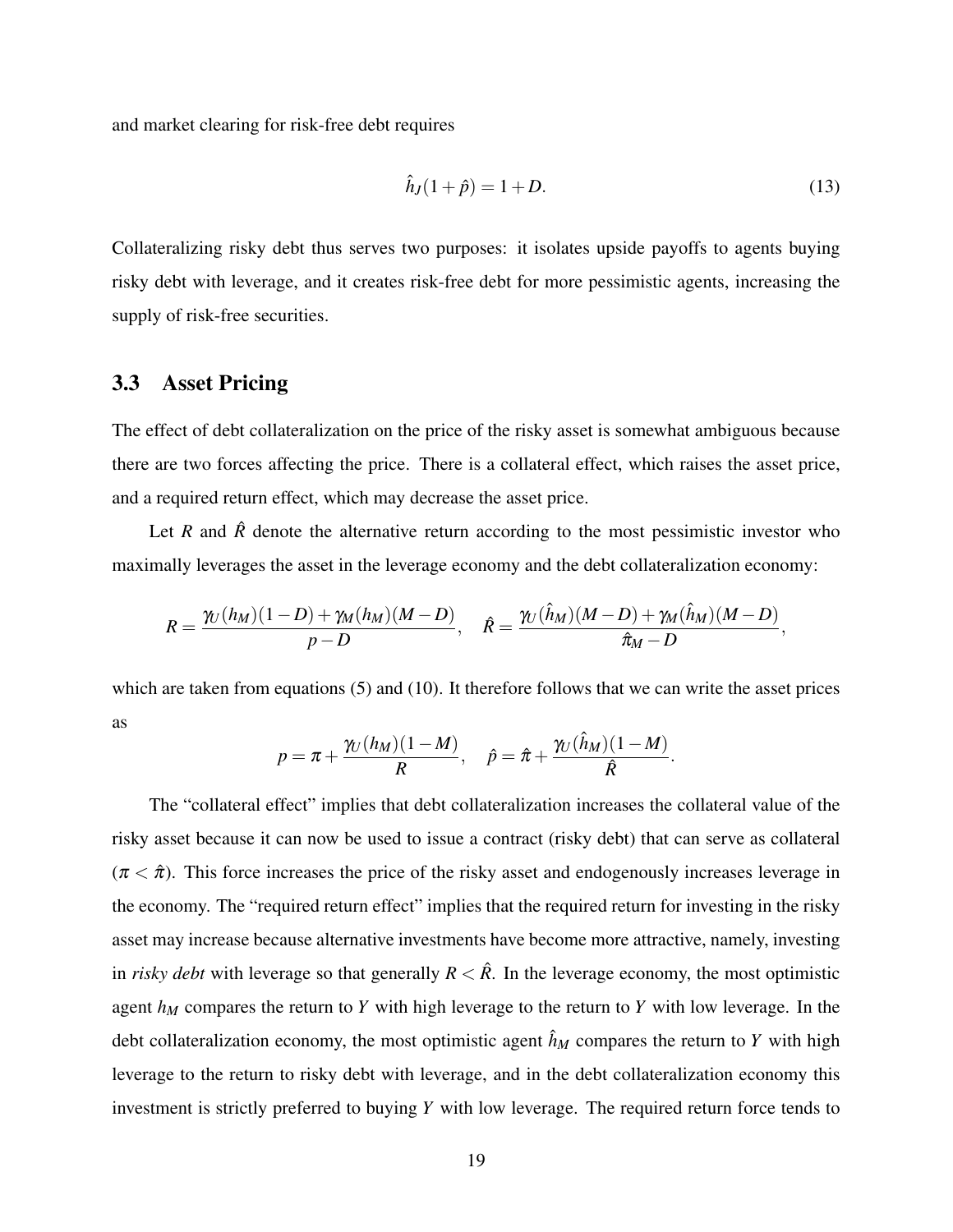decrease the price of the risky asset.

With debt collateralization,  $\hat{h}_M < h_M$  because every agent buying *Y* makes the risky promise; the marginal investor buying *Y* and promising *M* is less optimistic and so the price of *Y* could fall. Debt collateralization would decrease the asset price if (i) risky debt prices do not increase by much (i.e.,  $\hat{\pi}$  near  $\pi$ ), (ii) the marginal investor becomes much less optimistic about *U* (i.e.,  $\gamma_U(h_M) \gg \gamma_U(\hat{h}_M)$ , and (iii) the perceived return on leveraged debt is more attractive than the return on *Y* with low leverage. For a wide range of parameters it appears that debt collateralization increases the asset price (Appendix [B.1\)](#page-50-0) because the primary effect of debt collateralization is to increase the price of risky debt. However, Appendix [B.2](#page-53-0) provides an example where the price *p* decreases with debt collateralization because the collateral effect is small. This result is in contrast to [Geerolf](#page-32-9) [\(2015\)](#page-32-9), where pyramiding strictly increases prices.

We can provide some restrictive sufficient conditions under which the collateral effect dominates the return effect so that debt collateralization will increase prices. We require three conditions. First, belief heterogeneity among "pessimists" is greater than among "optimists". Denote the hazard rates by  $f_U(h) = \frac{\gamma_U(h)}{\gamma_U(h) + \gamma_M(h)}$  and  $f_M(h) = \frac{\gamma_U(h) + \gamma_M(h)}{\gamma_U(h) + \gamma_M(h) + \gamma_D(h)}$ . We require

$$
f_U, f_M \text{ are concave.} \tag{A2}
$$

Second, optimism about the down state *not* occurring must increase faster than the optimism about the conditional likelihood of the up state.

For all 
$$
h \ge h'
$$
,  $f_U(h) - f_U(h') \le f_M(h) - f_M(h')$  (A3)

As an example, constant hazard rates for each investor (i.e.,  $f_U(h) = f_M(h)$  for all *h*) satisfies this condition.

Third, the fraction of buyers using high leverage in the leverage economy must be sufficiently high, which implies that  $\hat{h}_M$  does not differ too much from  $h_M$  and collateralization sufficiently expands the supply of safe debt. Let  $\eta$  denote the fraction of *Y* purchased by investors promising *M* (high leverage) in the leverage equilibrium. Then we can state the following proposition.

<span id="page-19-0"></span>**Proposition 3.** *Suppose*  $η > \frac{(1-M)^2}{(1-M)^2+(M)}$  $\frac{(1-M)^2}{(1-M)^2+(M-D)D}$  and that beliefs satisfy A2, A3. Then  $\hat{p} > p$ .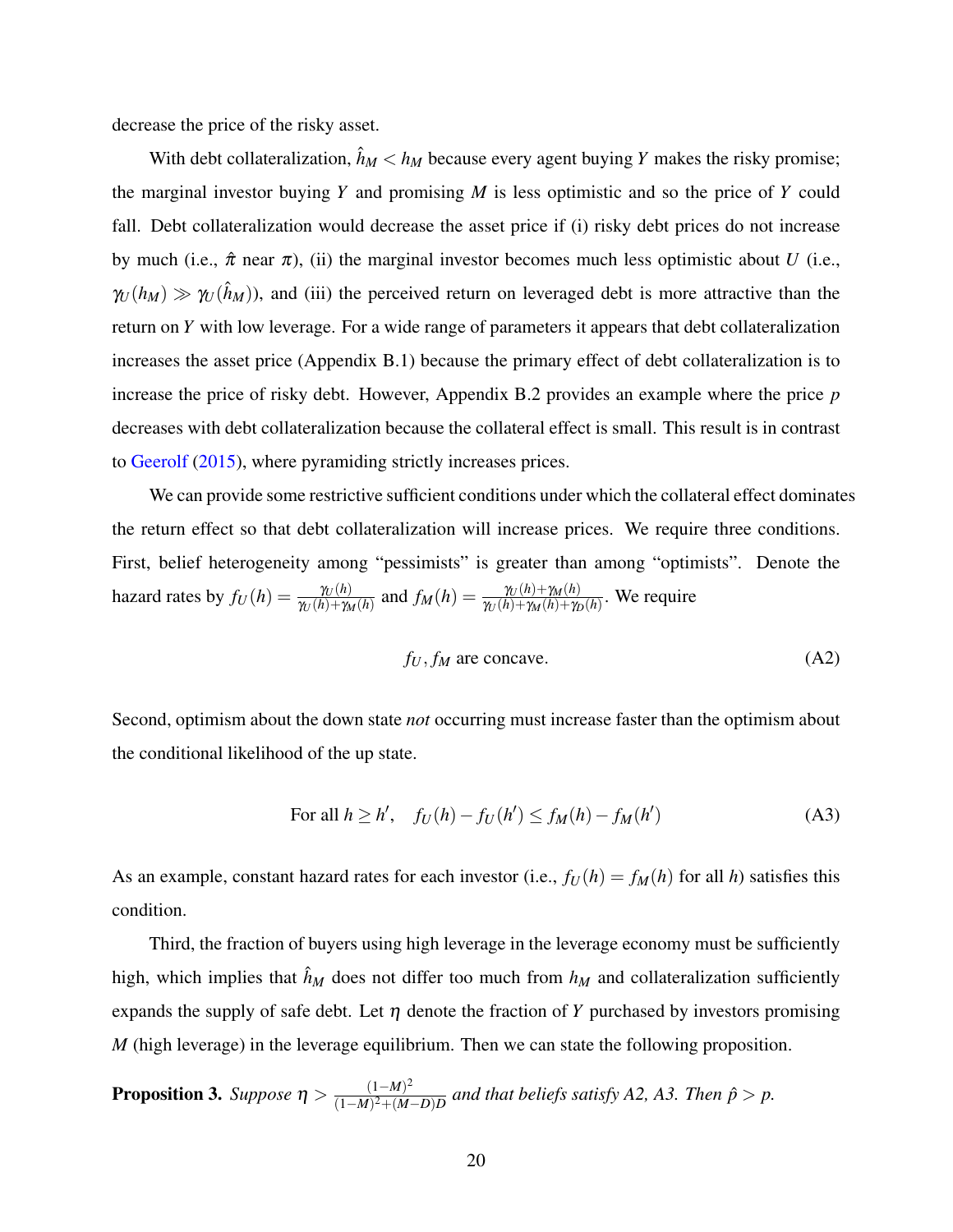Here is the logic for the result. First, the lower bound on  $\eta$  ensures that  $h_M$  is not too different from  $\hat{h}_M$ , since the fraction of the risky asset bought with high leverage goes from  $\eta$  to 1 in the leverage-only to debt-collateralization economy. Additionally, the supply of safe assets increases from  $1 + (1 - \eta)D$ , in the leverage-only economy, to  $(1 + D)$  in the debt-collateralization economy. The condition on  $\eta$  therefore also guarantees that  $\hat{h}_J$  is mach larger than  $h_J$  so that the marginal buyer of safe assets is more optimistic. Second, conditions A2 and A3 together imply a sufficiently large increase in the price of risky debt. Condition A3 states that increasing *h* results in a faster increase in optimism about states *U* and *M* together than for state *U* alone, and concavity of beliefs (A2) ensures that there is more heterogeneity among pessimists than among optimists, meaning that the increase in optimism from  $h_J$  to  $\hat{h}_J$  is sufficiently larger than the decrease in optimism from  $h_M$  to  $\hat{h}_M$ . As a result, the collateral effect dominates.

Additionally, we can isolate the collateral effect by considering an economy that simultaneously contains multiple assets, one that can be leveraged and one that can be used for debt collateralization. Then investors have access to all investment options and so the different leveraged investments will have common required returns. In this case, the collateral effect from debt collateralization will increase the asset price.

<span id="page-20-0"></span>Proposition 4. *Consider an economy with risky assets Y and Z with identical dividends but debt backed by Z cannot be used as collateral (Z can be leveraged), while debt backed by Y can be used as collateral. Then in equilibrium the price of Y exceeds the price of Z.*

Because *Y* and *Z* are available to investors at the same time, the required return for any investor applies equally to both assets and so the required return force does not differentially affect *Y* over *Z*. But the risky promise backed by *Y* has collateral value, while the promise backed by *Z* does not, and thus the risky promise backed by *Y* has a higher price. As a result, *Y* must also have a higher price since it is used to issue a more valuable contract.

In reality not every financial contract can be used as collateral to issue further contracts. Perhaps debt collateralization is prevalent in one market, but not necessarily in others. (Consider how the mortgage market is often the vanguard of financial innovation.) To the extent that investors may have access to assets and financial contracts with differential degrees of collateralizability, investment opportunities will have common required returns but debt collateralization will isolate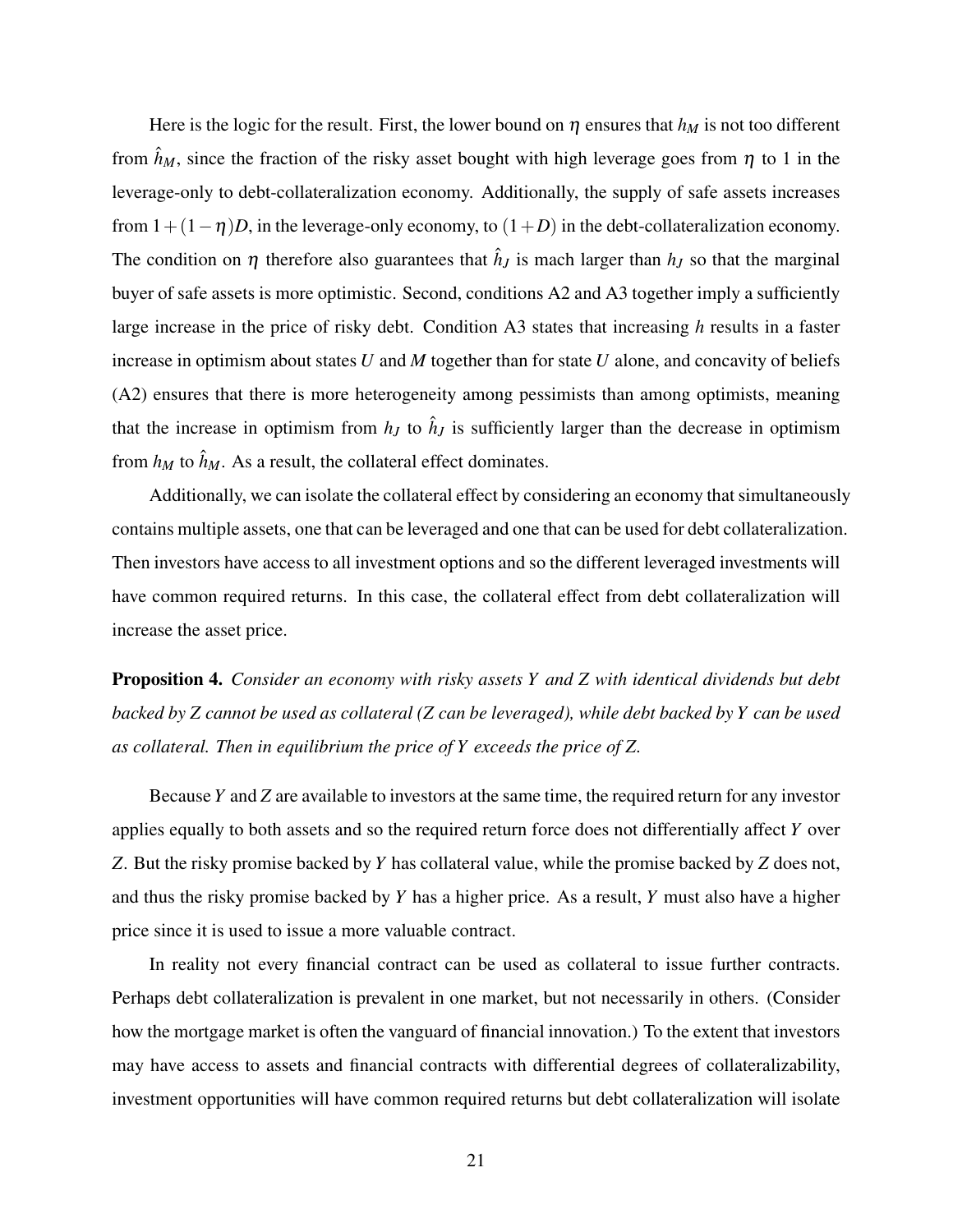the collateral effect. We, therefore, suspect that the setting in Proposition [4](#page-20-0) is an empirically realistic setting.

### 3.4 Numerical Example

A numerical example is helpful to suggest what happens to prices and economy-wide margins. We roughly "calibrate" the 3-state model so that the move from leverage-only to debt collateralization explains the following moments: we target economy-wide average margins with leverage to be 15% and with debt collateralization to be 5%, and we target risky debt spreads to be 3.9% with leverage and 1.6% with debt collateralization.<sup>[7](#page-21-0)</sup> (Of course many other changes occurred precrisis, not just the innovation of debt collateralization.) We parametrize marginal utilities of the form  $\gamma_U(h) = h^{\zeta}$  and  $\gamma_M(h) = h^{\zeta}(1-h^{\zeta})$ , with  $\zeta > 0.8$  $\zeta > 0.8$  Thus we choose parameters *M*, *D*, and  $\zeta$ to match the four moments. Our calibration yields  $M = 0.93$  $M = 0.93$  $M = 0.93$ ,  $D = 0.81$ ,  $\zeta = 6.5$ .<sup>9</sup> Appendix [B.1](#page-50-0) discusses parameter robustness.

Table [1](#page-22-0) compares the equilibria with leverage and with debt collateralization ("DC"). While our calibration targets economy-wide average margins, the model solution is able to show why margins fall. Economy-wide average margins decrease for two reasons: all agents who buy the risky asset use the low margin (high leverage) strategy, and the risky margin (buying the asset with *j<sub>M</sub>*) decreases because the risky debt price increases by relatively more than the asset price *p*. In this example (and across a wide range of parameters), the first effect is much larger.

The asset price increases by a modest 0.7 percent. Across a range of parametrizations, the model typically delivers modest increases in *p*. In our numerical simulations, the price of risky debt always increases, and the price of the risky asset increases in most cases. This result is in line with evidence by [Kaplan et al.](#page-33-11) [\(2015\)](#page-33-11), who quantitatively assess the contributions of changes in mortgage margins, productivity, and expectations about future house prices to explain house prices

<span id="page-21-0"></span> $^{7}$ [Fostel and Geanakoplos](#page-32-3) [\(2012a\)](#page-32-3) show that for subprime mortgages from 2000–2008, average margins decreased from 12% to 3% in 2006 and then increased to roughly 18% by end of 2007. Pre crisis 10 year Baa corporate bond credit spreads ranged from 3.9% to roughly 1.6% through 2007, which we use as a rough measure of financing spreads.

<span id="page-21-2"></span><span id="page-21-1"></span><sup>&</sup>lt;sup>8</sup>We show that these utilities satisfy assumption A1 in Lemma [5](#page-40-0) in the Appendix.

<sup>&</sup>lt;sup>9</sup>An alternative, attractive parametrization is to set payoffs to  $M = 0.9$  and  $D = 0.65$ : the middle payoff corresponds to a mild recession for firms or a bad-but-typical decrease in house prices; the down payoff is a deep recession or a dramatic (35%) decrease in house prices. We then choose beliefs so that risky spreads and margin changes correspond roughly to levels over the early 2000s, yielding  $\zeta = 2$ . In this case, introducing debt collateralization, average margins decrease from 30.27% to 8.7%, spreads decrease from 3.88% to 2.45%, and the price increases by 1.16%.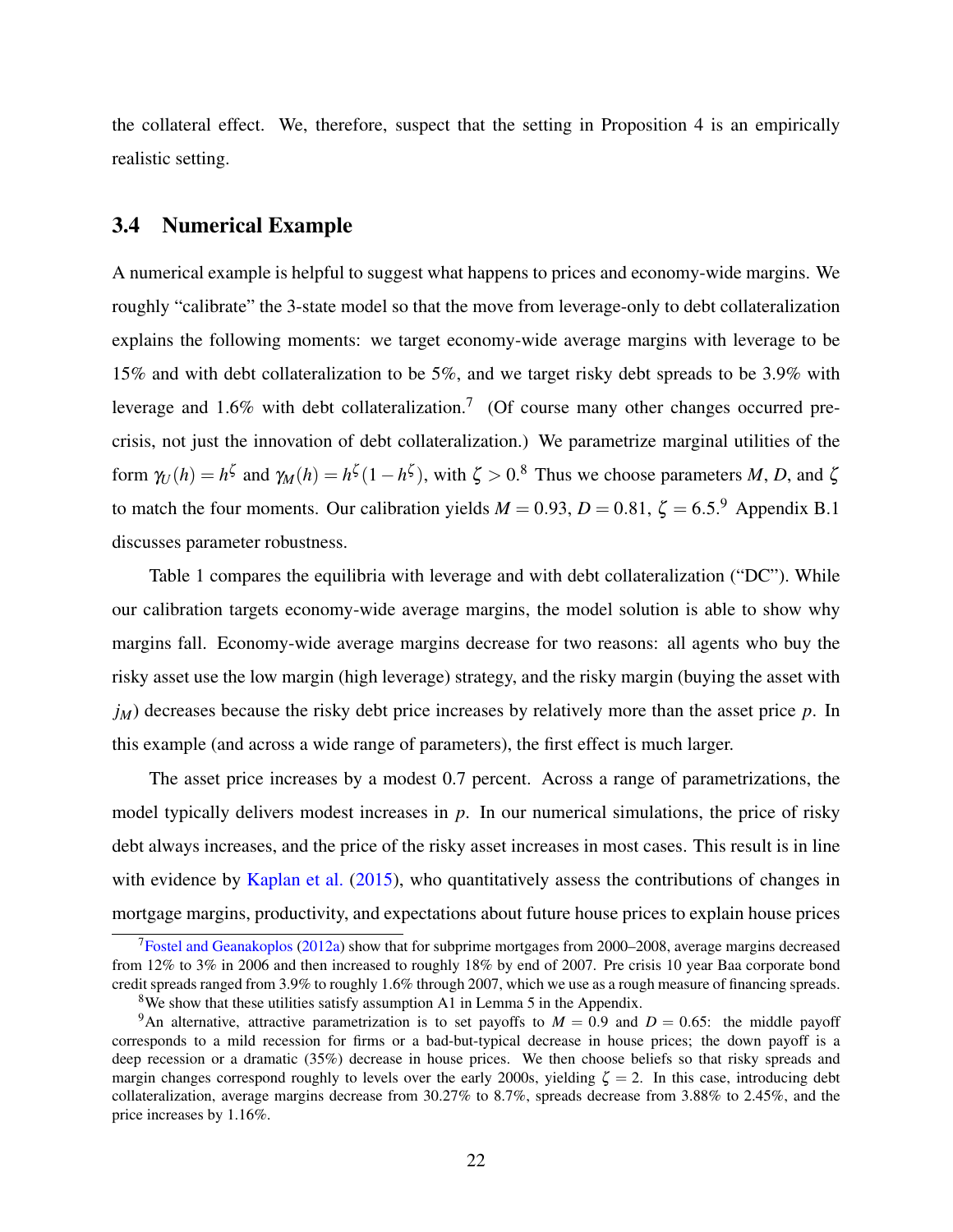<span id="page-22-0"></span>

|                  |          | Prices and Marginal Investors |                     | <b>Interest Spread and Margins</b> |                     |  |
|------------------|----------|-------------------------------|---------------------|------------------------------------|---------------------|--|
|                  | Leverage | $DC(^{\wedge})$               |                     | Leverage                           | $DC(^{\wedge})$     |  |
| $\boldsymbol{p}$ | 0.9542   | $0.9608 \uparrow$             |                     | 3.17%                              |                     |  |
| $\pi_M$          | 0.9014   | $0.9103$ ↑                    | $l_M$               |                                    | $2.17\% \downarrow$ |  |
| $h_M$            | 0.9984   | $0.9742 \downarrow$           | <b>Risky Margin</b> | 5.53%                              | 5.26% $\downarrow$  |  |
| $h_D$            | 0.9289   |                               | Safe Margin         | 15.11%                             |                     |  |
|                  | 0.9021   | $0.9231 \uparrow$             | Average Margin      | 14.78%                             | 5.26% $\downarrow$  |  |
| $h_J$            |          |                               |                     |                                    |                     |  |

Table 1: Equilibrium with Leverage and with Debt Collateralization

during the housing boom and bust, and find that house prices are explained primarily by changes in expectations about future appreciation, not by margins. Thus, our model is best understood as a model of margins and leverage.

**Dynamic Extension** The static model illustrates that debt collateralization leads to agents making larger promises, increasing the leverage in the economy. In Appendix [C](#page-54-1) we consider a dynamic extension of the 3-state model in order to study the effect of debt collateralization on price crashes and volatility. The maximal leverage result has several important implications for economy-wide margins and asset price levels and volatility (crashes). First, debt collateralization exacerbates the Leverage Cycle [\(Geanakoplos,](#page-32-1) [2003,](#page-32-1) [2010\)](#page-32-14), amplifying price fluctuations and creating more price volatility than occur with leverage alone. Higher leverage increases the risky asset's collateral value, which fluctuates in response to news about fundamentals. Second, higher leverage endogenously increases defaults after bad news. Accordingly, our analysis explains how financial innovations in CDO, LBO, and similar markets, can lead to credit expansions and potentially higher volatility.

### 4 Characterizing Equilibrium in the General Model

We characterize the set of contracts potentially traded in equilibrium in the general setting with *N* states and *L* levels of collateralization. The main result of this section is that the possible set of investment options chosen in equilibrium decreases with more levels of collateralization. We first consider when agents can trade only debt contracts. In this case, only higher-leverage strategies remain with more levels of collateralization. We then consider when agents can trade a complete set of contingent contracts. Our results with contingent contracts provide a generalization of the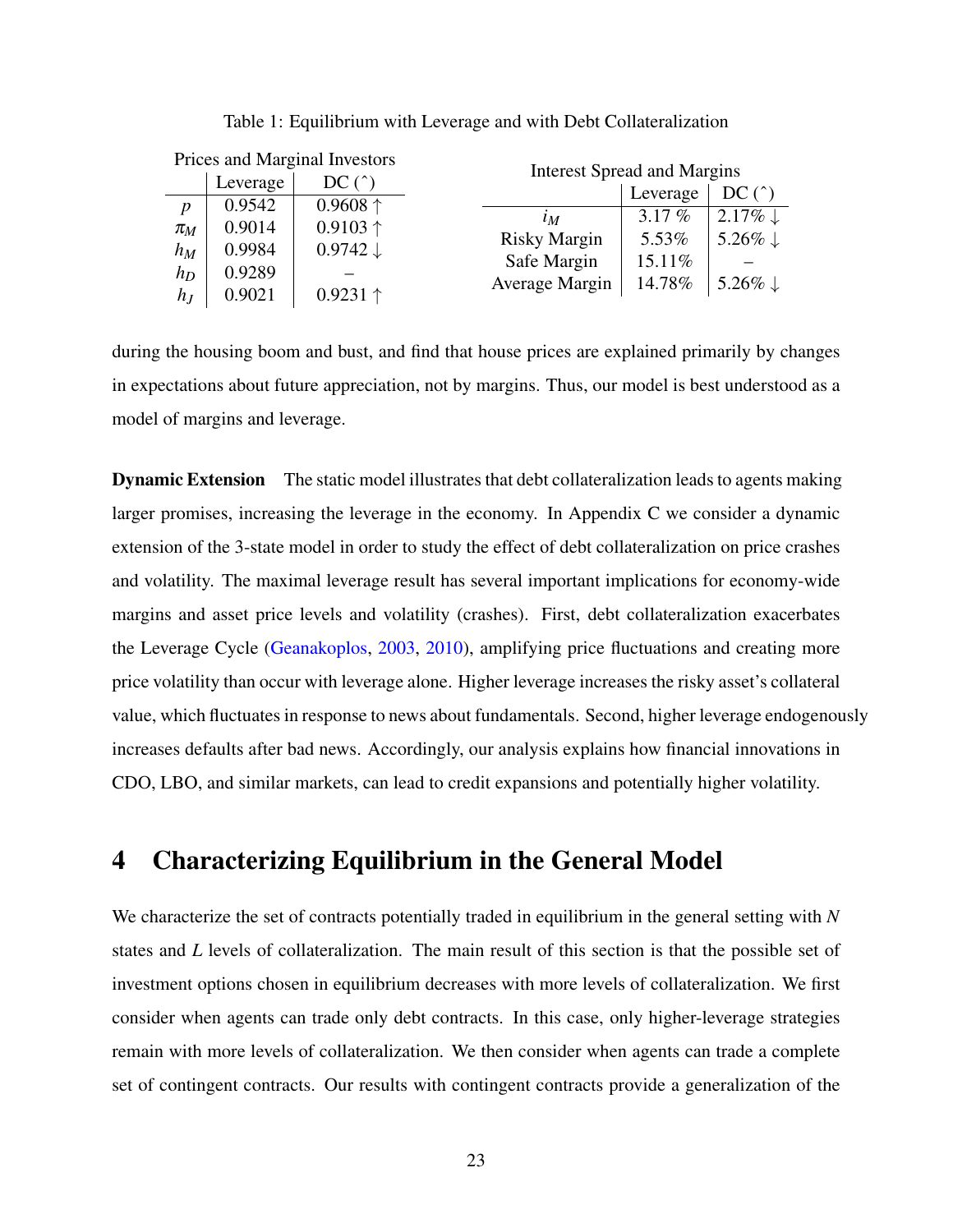maximum leverage results with debt.

#### 4.1 Economy with Debt Contracts

When only debt contracts in  $J^0$  can be traded, agents can buy the risky asset leveraged with any promise  $s_1, \ldots, s_N$  by selling the promise  $j_n = (s_n, Y)$ . We let  $Y/j_n$  denote the act of holding *Y* and selling the debt contract *jn*. Following [Araujo et al.](#page-31-0) [\(2012\)](#page-31-0) and [Fostel and Geanakoplos](#page-32-2) [\(2012b\)](#page-32-2), in the leverage economy agents will do one of the following in equilibrium:

- 1. hold  $Y/j_n$ , where  $1 \le n \le N-1$ ,
- 2. hold risky debt  $j_n$  with  $2 \le n \le N-1$ ,
- 3. hold risk-free debt  $j_1$  or the risk-free asset  $X$ .

Debt collateralization will allow the contracts traded in the leverage economy to be used as collateral, and as a result the set of debt contracts traded will endogenously change.

Our main result is that every level of debt collateralization increases the minimum promise made by agents buying the asset, and with "complete collateralization"—when any existing risky debt contract can be used as collateral—agents make the maximum (natural) promise available for every investment, risky asset or risky debt. With more than 3 states, multiple *risky* contracts will typically be traded in equilibrium. When agents can use these initial debt contracts as collateral, in equilibrium some agents will invest in risky debt contracts and make *risky* promises. These secondlevel debt contracts can potentially be used as collateral to make further promises. Equilibrium thus depends on how many "levels of debt" can be used as collateral.

<span id="page-23-1"></span>Proposition 5. *Consider an economy in which, when agents can leverage, N* − 1 *contracts are traded in equilibrium. In any equilibrium, there exists an equivalent equilibrium such that at the L-th level of debt collateralization, at most the following leveraged positions exist in the economy*

- *1.*  $Y/j_n$ *, where*  $L < n < N$
- 2.  $j_m^l / j_k^{l+1}$  $k^{l+1}$ , where  $0 \le l < L, L-l < m < N-l, L-l \le k < m$
- <span id="page-23-0"></span>*3. j L*  $^L_{\ell}$ , where  $1 \leq \ell < N - L$ .

*Additionally, more optimistic investors invest in assets with larger face values, and within each asset-class investors are ordered by the amount of leverage they use.*

This result is a generalization of the three-state environment and the intuition is similar.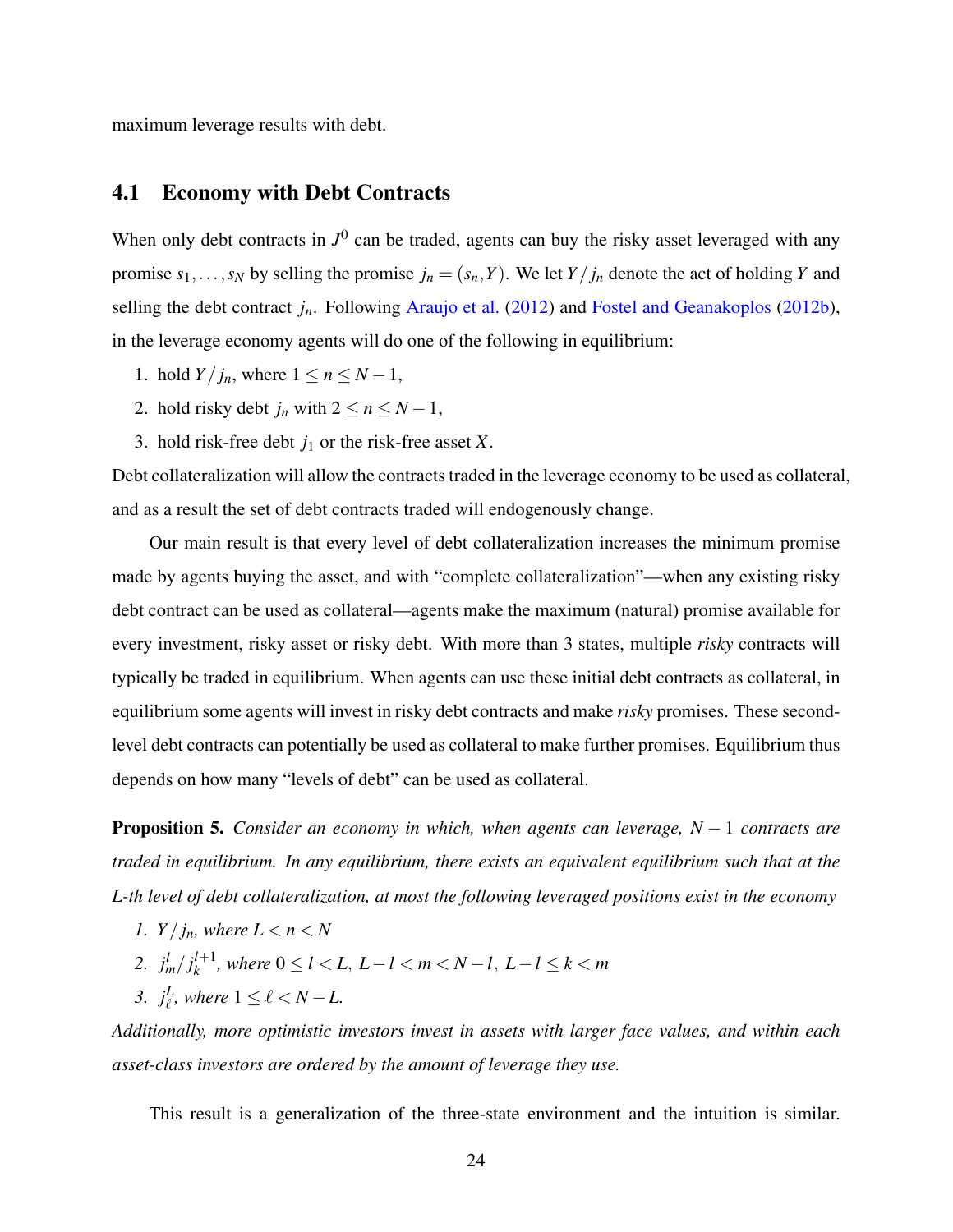Each level of collateralization increases the collateral value of new promises and of every debt contract that could already be used as collateral. As collateralization increases, more debt contracts have collateral value, as do the "upstream" debt contracts that can back those promises. As a result, when a security can be used to back promises that serve as collateral *L* times, making a smaller promise than stipulated by the proposition would not maximize the collateral value of debt contracts. Thus, investors make the largest promise that maximizes the collateral value of "downstream" promises.

We state a few implications of the proposition to provide more meaning. Corollary 1 explicitly states that debt collateralization decreases the number of low-level leverage strategies, and Corollary 2 states that with maximal debt collateralization, only the highest leverage positions remain in equilibrium, which corresponds to the conjecture in [Simsek](#page-34-2) [\(2013\)](#page-34-2) that in multi-state models when debt contracts can be used as collateral, equilibrium will feature a pyramiding arrangement; in other words the conjecture in [Simsek](#page-34-2) [\(2013\)](#page-34-2) holds at the maximal level of collateralization. By simple accounting, there can be at most  $N-2$  levels of debt collateralization.

Corollary 1. *With each additional level of debt collateralization, there is one fewer marginal buyer of the risky asset Y , and thus one fewer "low level" of leverage used to buy the risky asset.*

Corollary 2 (Pyramiding Arrangement). *Consider the continuum of agents in the economy. At the maximum N* − 2 *levels of debt collateralization, the interval* (0,1) *is broken up into N subintervals, denoted*  $(0,\hat{a}_1),(\hat{a}_1,\hat{a}_2),\ldots,(\hat{a}_{N-1},1)$ *. The first interval consists of agents holding safe* assets while the last interval,  $(\hat{a}_{N-1},1)$  consists entirely of agents holding  $Y/j_{N-1}^0$ . In general, the  $k^{th}$  *interval, where N* > *k* > 1*, consists of agents holding*  $j_{k}^{N-k}/j_{k-1}^{N+1-k}$ *k*−1 *. In other words, every level of agents in the economy is lending directly to the level above and maximally leveraging the asset or contract in which they invest.*

The corollaries follow immediately from Proposition [5.](#page-23-0) In the pyramiding arrangement investors are maximally leveraged: every investor makes the largest promise (from among the discrete set of states), given the asset or contract in which they invest.

Our maximal leverage result follows because belief heterogeneity concerns upside states, with increasing optimism implying a greater desire to concentrate payoffs in upside states. Maximal leverage need not occur if the nature of heterogeneity changes. For example, maximal leverage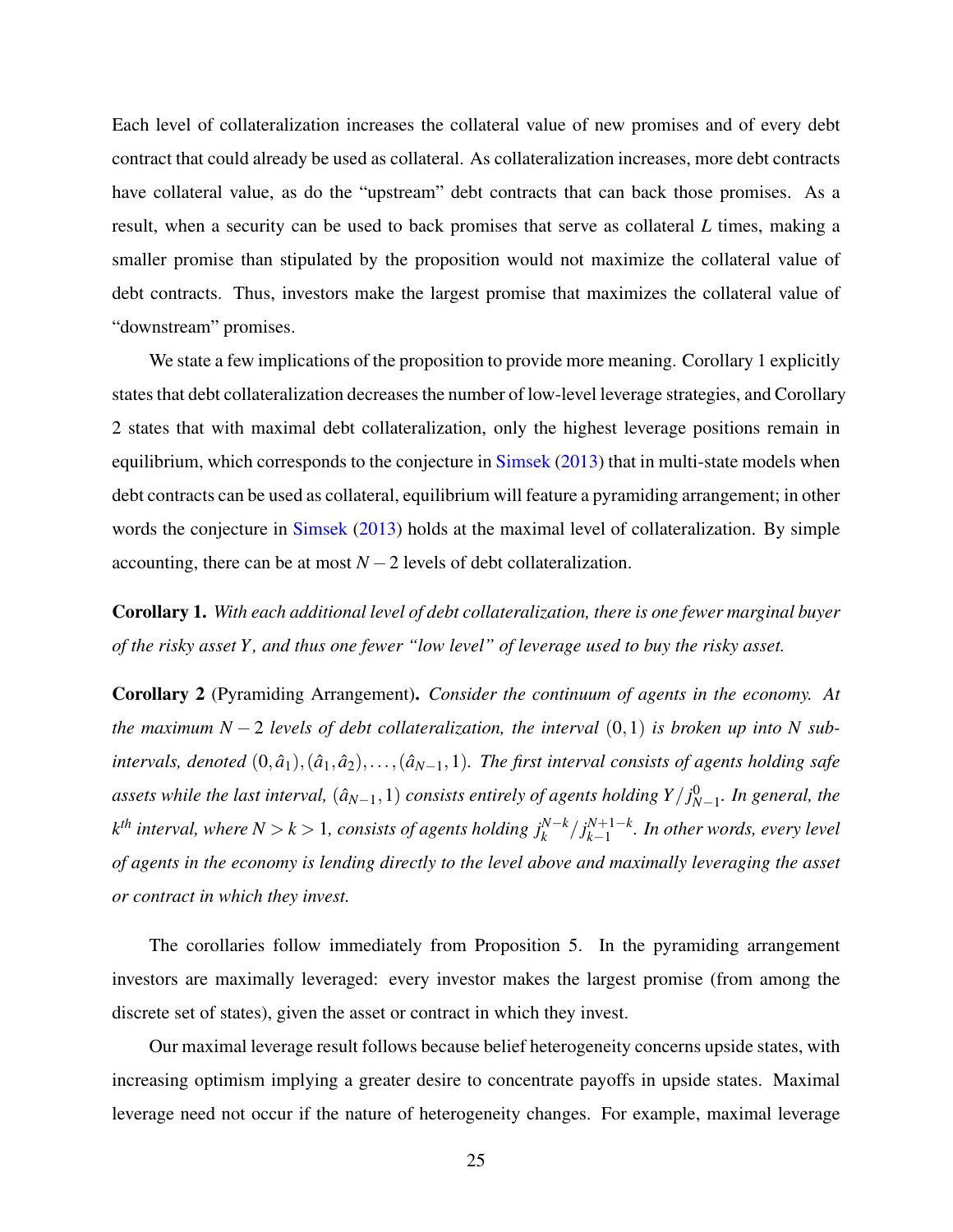need not occur if disagreements were primarily about downside states so that pessimists want to concentrate payoffs in the lowest states (see [Simsek,](#page-34-2) [2013\)](#page-34-2), because issuing debt does nothing to isolate payoffs in the lowest states. Additionally, maximal leverage may not occur if disagreements were about "tails," not just upside payoffs. If high *h* investors value payoffs in extrema states, maximal leverage would isolate payoffs in the upside tails but not in the downside tail.<sup>[10](#page-25-1)</sup>

### <span id="page-25-0"></span>4.2 Economy with Contingent Contracts

We now suppose that contracts can be state contingent. Agents can issue contracts *j* with any set of promised payoffs *A j* . Accordingly, we now suppose that both fundamental assets *X* and *Y* can serve as collateral for level-0 contracts. The risk-free asset *X* is now meaningful collateral since it can back contingent promises; analogous results also hold if only *Y* can serve as collateral.

We define *contract collateralization* with contingent contracts just as we did for debt. A level-0 contract promises payoffs *A <sup>j</sup>* backed either by *X* or *Y*. Since contracts are state-contingent, without loss of generality we can restrict promises to paying no more than the value of the backing collateral in *n*, so that a contract will deliver  $A_n^j$  in state *n*.

**Definition 4.** We say the *L-th level of contract collateralization* is the creation of contracts  $j<sup>L</sup>$ using *k <sup>L</sup>*−<sup>1</sup> ∈ *J L*−1 as collateral. Denote the set of contracts at the *L*-th level of collateralization by  $J^L$ . We write  $j^L(k^{L-1}) = (A^{j^L}, k^{L-1})$  to denote the contract that is traded when an agent holds  $k^{L-1} \in J^{L-1}$  as collateral and promises to pay  $A_n^{j^L}$  in state *n*. The contract delivers  $\min\{A_n^{j^L}, A_n^{k^{L-1}}\}$ in state *n*.

Note that an economy with level-0 contracts only cannot implement an Arrow-Debreu equilibrium because an asset *X* or *Y* can back only one contract at a time (see [Geanakoplos and Zame,](#page-32-4) [2014,](#page-32-4) markets are not complete owing to collateral constraints). In the 3-state economy, an agent can hold an "Arrow-*U*" by buying *Y* and issuing a contract that promises (0,*M*,*D*), but that means some other agent would hold  $(0, M, D)$  in equilibrium. Generally, if a contract pays in  $K \leq N$  states, then the issuer of the contract retains payments in at least *N*−*K* states. Collateral constraints*require* that

<span id="page-25-1"></span> $10$ Each of these examples of beliefs disagreement also correspond to economies with heterogeneity in risk-aversion or endowments. In the first case, agents could be risk averse with endowments heterogeneously skewed over downside states (analogous to the example in Appendix [B.3\)](#page-54-0). In the second case, agents could be risk averse with heterogeneous variance of endowments.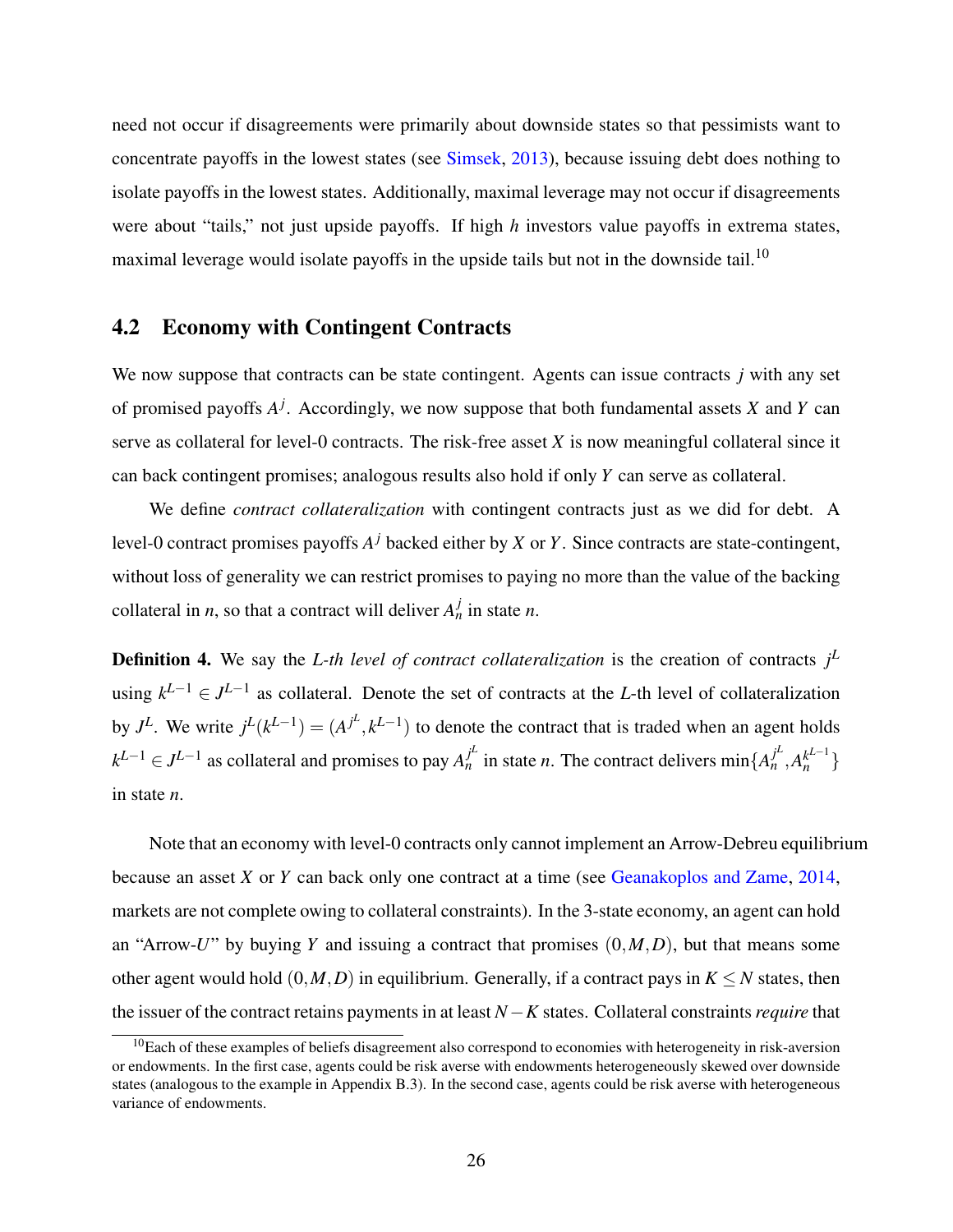in equilibrium some agents must hold "bundles" of Arrow-Debreu securities, which is not required with complete markets—in other words, collateral constraints prevent the complete splitting of asset payoffs into Arrow-Debreu securities. Because of this, allowing level-0 contingent contracts to serve as collateral is not redundant in equilibrium precisely because it increases the collateral capacity of the underlying asset. Contract collateralization effectively allows the asset to serve as collateral for *multiple* contracts—the asset directly backs the level-0 contract, and indirectly backs a level-1 contract.

We show that first, if a contract pays in multiple states and can be used as collateral, then agents *will* use this contract as collateral. Second, agents will only issue level-0 contracts that pay in multiple states because Arrow-Debreu securities paying in a single state are not meaningful collateral.

<span id="page-26-0"></span>**Lemma 3.** Suppose in equilibrium an agent holds a contract that pays out in  $K \geq 2$  states and that *the financial environment allows this contract to serve as collateral. Then the agent will use the contract as collateral to issue some other contract.*

The intuition for this result is that an agent that prefers consumption in *K* states over consumption in only a single state among those *K* (say state *k*) must have a high valuation for the other  $K - 1$ states given the market price for consumption in *k*. But such an agent would therefore be willing to sell the contract *k* to increase consumption in the other  $K - 1$  states.

<span id="page-26-1"></span>Lemma 4. *Suppose level-0 contracts can be used as collateral. Then in equilibrium any agent buying X or Y will issue a contract that pays in more than one state. No agent will use X or Y to issue a contract that cannot serve as collateral.*

The intuition for this result is similar to the maximal leverage result for debt collateralization: in equilibrium, agents take actions to maximize the ability of *X* or *Y* to serve as collateral. Using *X* or *Y* to issue a contract that pays in only one state exhausts the collateral capacity of *X* or *Y* as neither the contract nor (trivially) *X* or *Y* can serve as further collateral. But using *X* or *Y* to issue a contract that pays in  $N-1$  complementary states creates the exact same payoffs, but the multi-state contract can serve as collateral, extending the collateralizability of *X* or *Y*. In the 3-state economy an Arrow-*U* can be created using *Y* as collateral either by issuing an Arrow-*U* directly, or by issuing the promise (0,*M*,*D*) and retaining the dividend in *U*. With contract collateralization,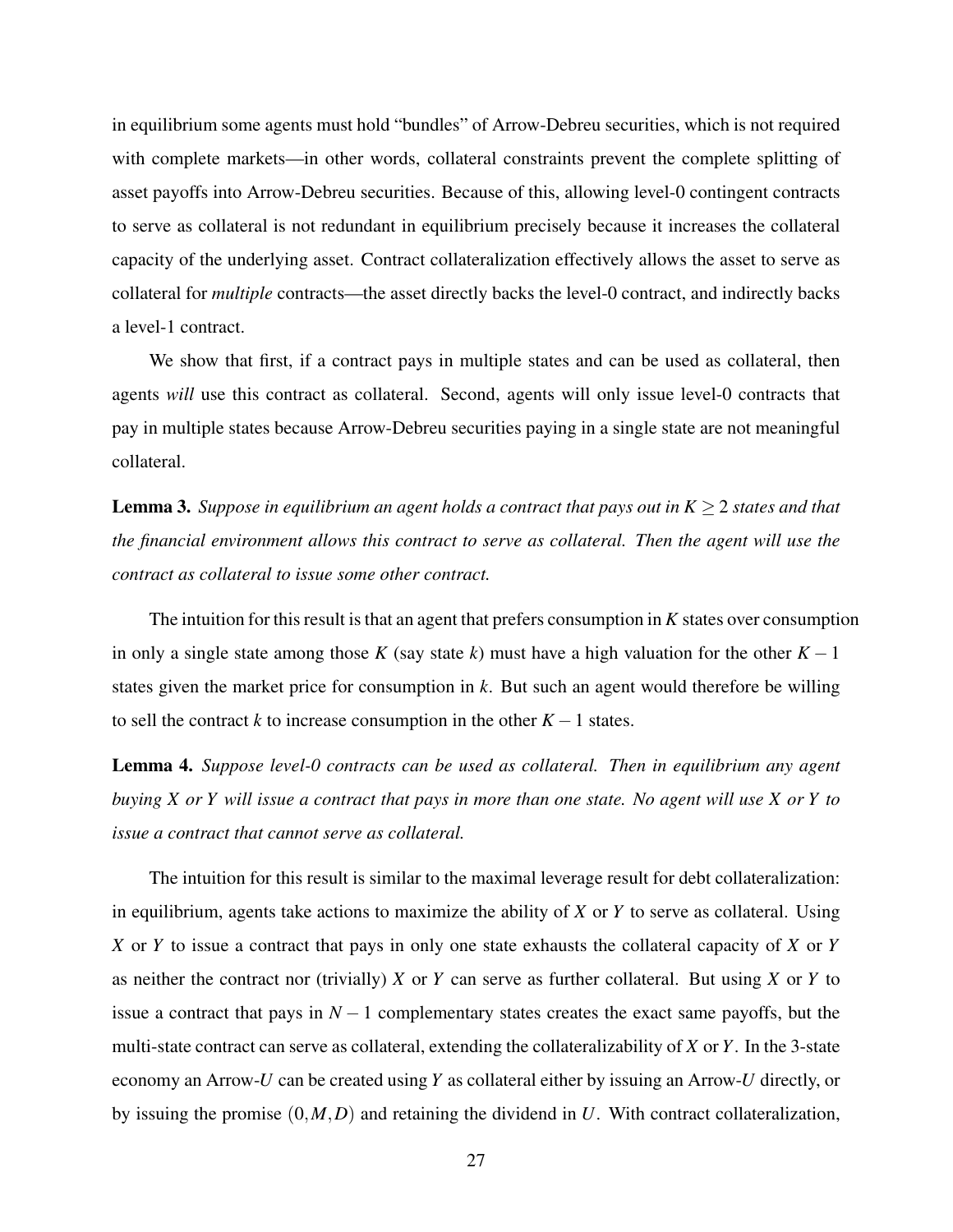agents will trade only the latter strategy, since the promise (0,*M*,*D*) can be used as collateral to issue another promise, while issuing an Arrow-*U* does not allow further collateral possibilities.

Proposition 6. *Any equilibrium with only level-0 contracts is essentially different from an equilibrium in which level-0 contracts can serve as collateral. Contract collateralization changes the payoffs that agents hold.*

This proposition follows directly from the previous lemmas. Contract collateralization plays a meaningful role even when agents are allowed to make state-contingent promises. With debt contracts, collateralization was important for creating state-contingent payoffs. Similarly, with contingent contracts, collateralization is*still* important for creating contingencies because collateral is scarce as a result of cross-netting frictions. An asset can back only a single contingent promise at a time, and equilibrium does not achieve the complete markets outcome as the assets' payoffs cannot be completely split into Arrow-Debreu securities. Allowing contracts to back further promises expands the ability of the underlying asset to serve as collateral, which enables more flexibility to split the asset's payoffs in equilibrium.<sup>[11](#page-27-0)</sup>

The next proposition generalizes the above results for *L* levels of collateralization, providing the analog for Proposition [5](#page-23-1) with debt contracts.

<span id="page-27-1"></span>Proposition 7. *Suppose contracts can be state contingent but no asset or contract can directly serve as collateral for more than one contract. At L levels of contract collateralization:*

- *1. Investors holding*  $X$  *or*  $Y$  *will issue level-0 contracts that pay in*  $K$  *states, with*  $L < K < N$ .
- *2. Any level-* $\ell$  *contract traded in equilibrium will pay in least*  $L+1-\ell$  *states. For*  $\ell < L$ *, level-* $\ell$ *contracts will be used as collateral to issue level-* $\ell + 1$  *contracts that pay in K states, with*  $K > L - \ell$ .
- *3. Any level-* $\ell$  *contract that pays in*  $K \leq L + 1 \ell$  *states is priced by Arrow-Debreu securities.*
- *4. Any Arrow-Debreu equilibrium can be implemented with N*−2 *levels of contract collateralization.*

This result serves as a building block to the result of [Gottardi and Kubler](#page-33-0) [\(2015\)](#page-33-0) that with sufficiently rich contract and collateral space, any Arrow-Debreu equilibrium allocation with limited

<span id="page-27-0"></span><sup>&</sup>lt;sup>11</sup>Consider the 3-state economy. Optimists could hold *Y* and issue a contract paying  $(0, M, D)$  to moderates, who could use that contract as collateral to issue an Arrow-*D* paying (0,0,*D*) to pessimists. In this way, *Y* is able to effectively support two contracts, an Arrow-*M* and an Arrow-*D*. However, the implementation is not unique (consider having pessimists hold *Y* and issue  $(1, M, 0)$  to moderates, who then use that contract to issue  $(1, 0, 0)$  to optimists); for this reason, there is not a corresponding way to define "maximal leverage" with contingent contracts.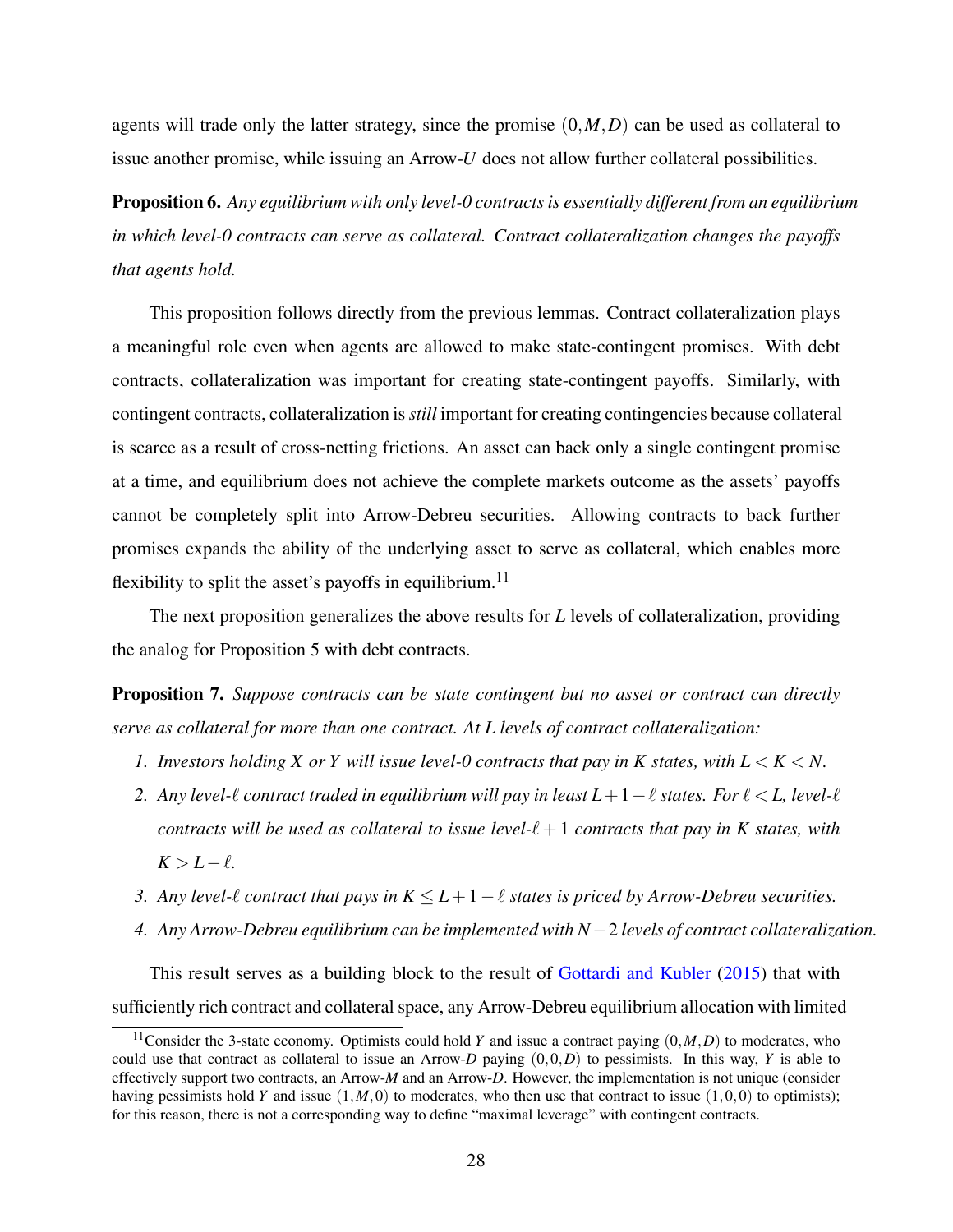pledgeability can also be attained at a collateral-constrained financial market equilibrium if contracts can be used to back other contracts *ad infinitum*. Since in our economy all endowments are capitalized as assets at  $t = 0$ , which can serve as collateral, our economy features sufficient supply of collateral so that an Arrow-Debreu equilibrium with limited pledgeability is a standard Arrow-Debreu equilibrium (see [Gottardi and Kubler,](#page-33-0) [2015,](#page-33-0) for the distinction when collateral is scarce). With enough levels of collateralization, the payoff of *X* or *Y* can eventually be separated into Arrow-Debreu securities. Since equilibrium with level-0 contracts alone does not implement Arrow-Debreu, contract collateralization is required—and therefore meaningful—and with more states more levels are required to implement Arrow-Debreu. Just as *N*−2 levels of debt collateralization were needed to achieve maximal leverage, cross-netting frictions require *N* −2 levels of contingent contract collateralization to achieve a complete market equilibrium.

### <span id="page-28-0"></span>5 Tranching and Capital Structure

Tranching refers to the process of using collateral to back multiple promises of different types. Senior-subordinated capital structures define tranches with realized payoffs determined by the seniority of the tranche. Critically, subordinated tranches (and subordinated capital) are equivalent to leveraged positions in risky debt backed by equity tranches, giving investors the *implicit* ability to use debt as collateral. We show the equivalence between tranching and debt collateralization formally in the *N*-state model.

### 5.1 Theoretical Analysis of Tranching

Consider the *N*-state model. Suppose the asset *Y* can be split by a financial intermediary into the following tranches:  $T_1, \ldots, T_N$  where  $T_1$  pays  $s_1$  in all states of the world, and for  $k > 1$   $T_k$ pays  $s_k - s_{k-1}$  when  $n \ge k$  and 0 otherwise. That is, one unit of the risky asset *Y* can be used to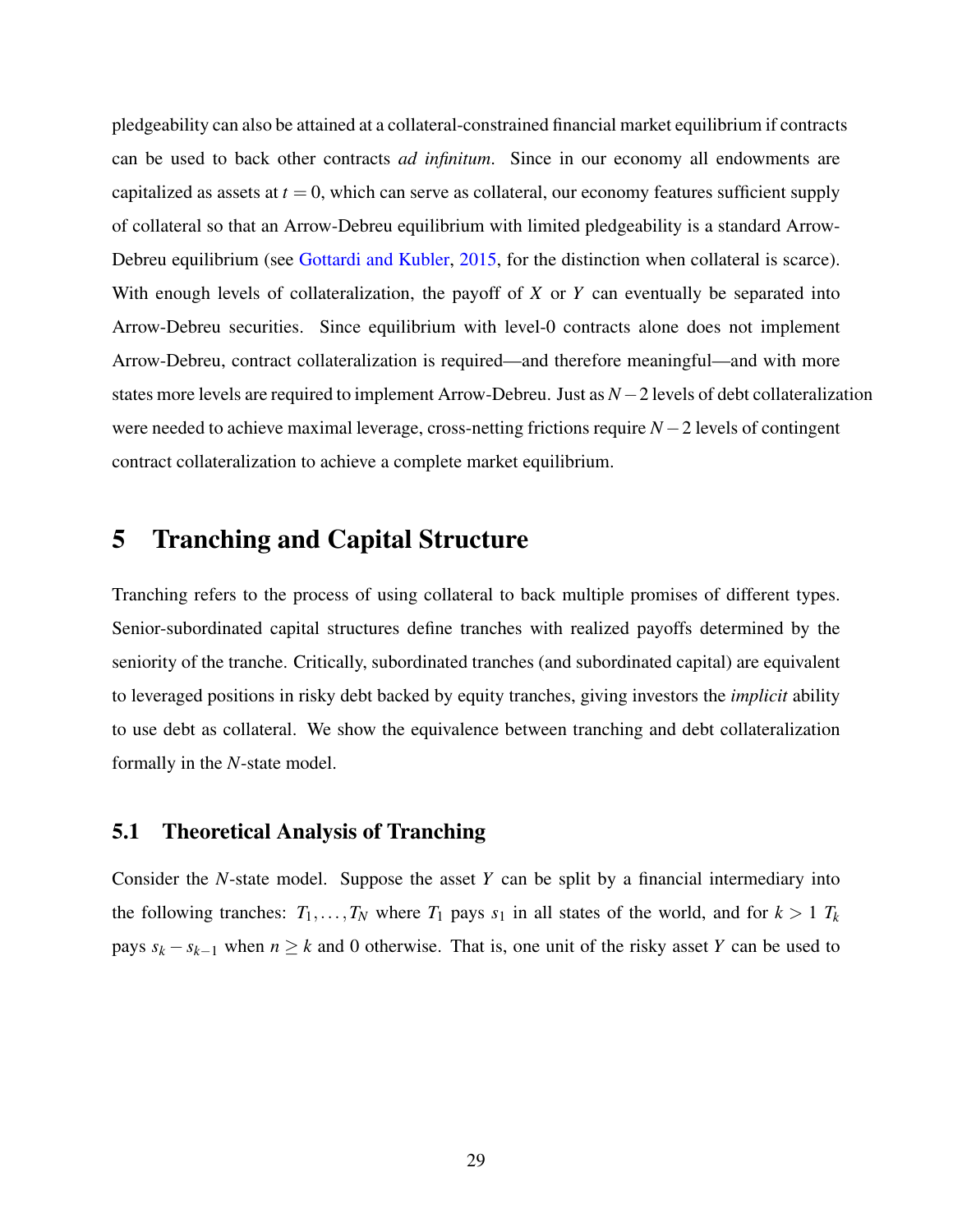simultaneously back multiple promises, creating the following tranches:

$$
T_N: (s_N - s_{N-1}, 0, 0, \dots, 0),
$$
  
\n
$$
T_{N-1}: (s_{N-1} - s_{N-2}, s_{N-1} - s_{N-2}, 0, \dots, 0),
$$
  
\n
$$
\vdots \qquad \vdots
$$
  
\n
$$
T_2: (s_2 - s_1, s_2 - s_1, \dots, s_2 - s_1, 0),
$$
  
\n
$$
T_1: (s_1, s_1, \dots, s_1).
$$

Note that  $T_1 + T_2 + \cdots + T_N = Y$ . We refer to this financial structure as *senior-subordinated tranching* to emphasize the state-contingency is defined according to a senior-subordinated capital structure (complete tranching would refer to the creation of Arrow securities, not just paying zero in down states). In this economy, investors buy and sell the tranches listed above rather than trading the risky asset *Y* (though they can exactly replicate *Y* by buying all the tranches). Each investor must hold a non-negative quantity of each tranche. We refer to equilibrium as the seniorsubordinated tranching equilibrium. This yields the following result (with formal conditions in the appendix).

<span id="page-29-0"></span>Proposition 8. *The senior-subordinated tranching equilibrium is equivalent to equilibrium with complete debt collateralization. That is, there exists a bijective mapping of assets and prices from the debt collateralization equilibrium to the senior-subordinated tranching equilibrium such that the buyers of assets remain the same.*

While the result follows essentially from accounting, the result is important: tranching and debt collateralization have an essential equivalence in terms of the state-contingent promises they create to maximize collateral values.

For the intuition for this result, consider a typical ABS deal, which consists of a pool of mortgages (collateral) supporting senior, mezzanine, and equity/residual securities. The equity security behaves like a leveraged position in the collateral, with the payoff declining "linearly" with the value of the collateral and paying zero when the collateral falls below a certain level. The senior security behaves like debt, making a predetermined payoff unless the collateral value falls below a certain threshold, at which point the payoff declines linearly to zero only when the collateral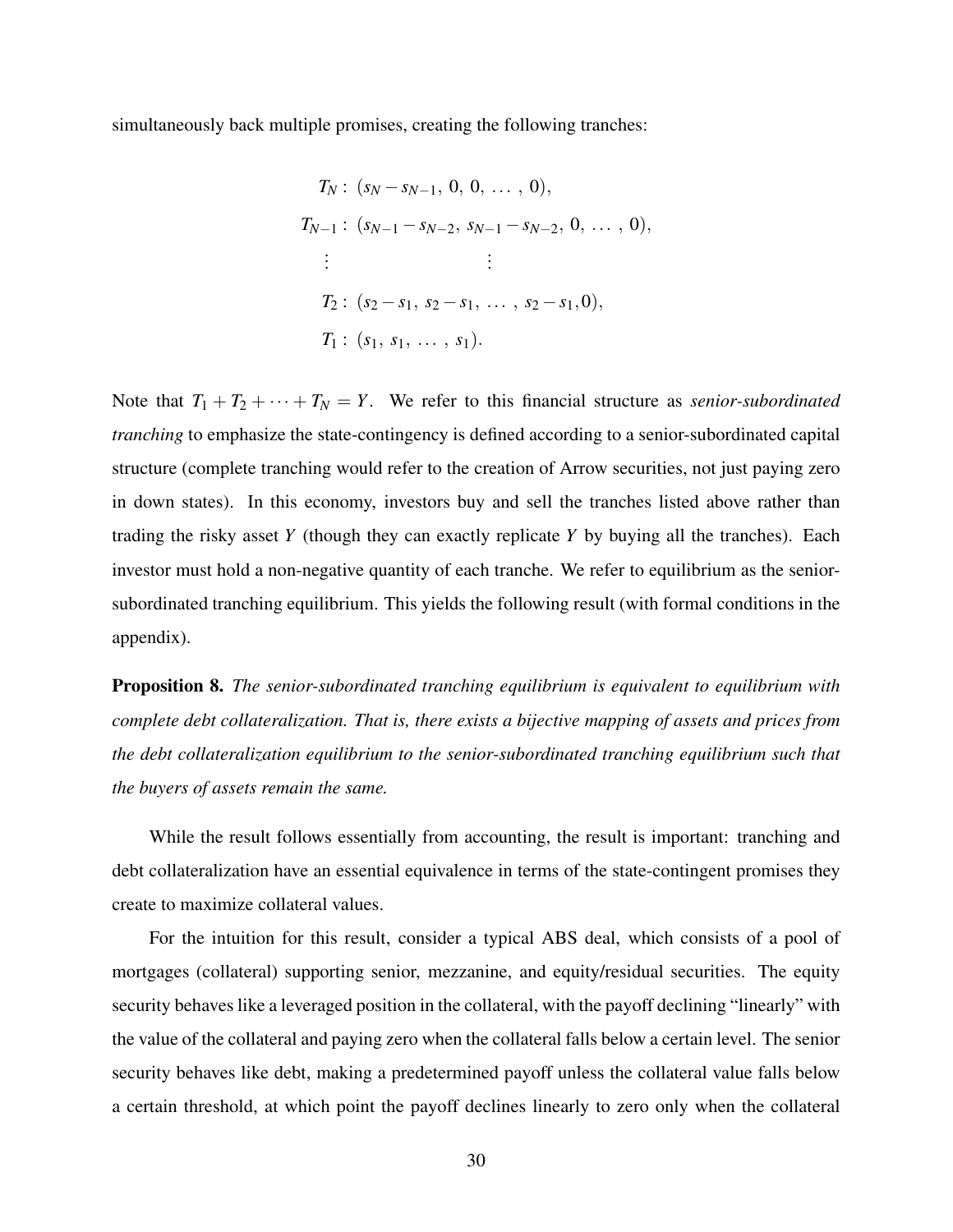is worth zero. The subordinated, or mezzanine, security, however, behaves like a leveraged debt position. For sufficient values of collateral the subordinated security gets the predetermined payoff (there is not additional upside as with a leveraged position in the collateral), but gets nothing if the value of the collateral is low (like a leveraged position). In fact, the subordinated tranches are leveraged positions in the debt implicitly "issued" by the equity tranche.<sup>[12](#page-30-0)</sup>

In reality financial innovation includes forms of both tranching and debt collateralization. Subprime mortgage pools have been used to create tranches of different seniority. Each tranche of the asset-backed security ("ABS") pays different amounts depending on the aggregate value of the mortgage pool (i.e., in different states of the world). A typical ABS deal tranches a pool of mortgages into 4 or 5 rated bonds and a residual, or equity, tranche. These tranches (typically the mezzanine bonds) are then be pooled together to serve as collateral for a CDO, which would issue another 4-5 bonds. And the process continues as the tranches from the CDO are collateralized into a CDO-squared. Each stage includes both tranching and collateralization of existing debt securities. Because mortgage pools do contain idiosyncratic risk, pooling tranches together to diversify this risk is an important step of the securitization process.

Informational or agency frictions (e.g., risk retention) may limit contract contingencies or cross-netting. Any of these limitations will have implications for the levels of collateralization that would occur in equilibrium. The degree of collateralization is clearly endogenous, depending on the financial sector's ability to track and clear payments backed to the *L*-th degree and the need for diversification (or retention) at every level of pooling.

### 6 Conclusion

When agents have the ability to use risky debt backed by a risky asset as collateral for other financial promises, agents use exclusively maximal leverage in equilibrium. Debt collateralization expands the set of possible contingent payoffs in the economy, and maximal leverage maximizes the ability of assets to serve as collateral, and thus providing a way of stretching scarce collateral.

<span id="page-30-0"></span> $12$ Layered capital structures are essentially "CDOs" with different collateral. Examples go back to unit trusts in the 1920s, the "unit trust of unit trusts" created by Goldman Sachs in 1928, Trust Preferred ("TruPS") CDOs, and, more prevalent, structured leveraged buyouts ("LBOs"). Similarly, securitized second-lien mortgages (see Bear Stearns Second Lien Trust 2007) created tranches in debt that were part of a complex capital structure financing housing [\(Chambers et al.,](#page-31-5) [2011\)](#page-31-5).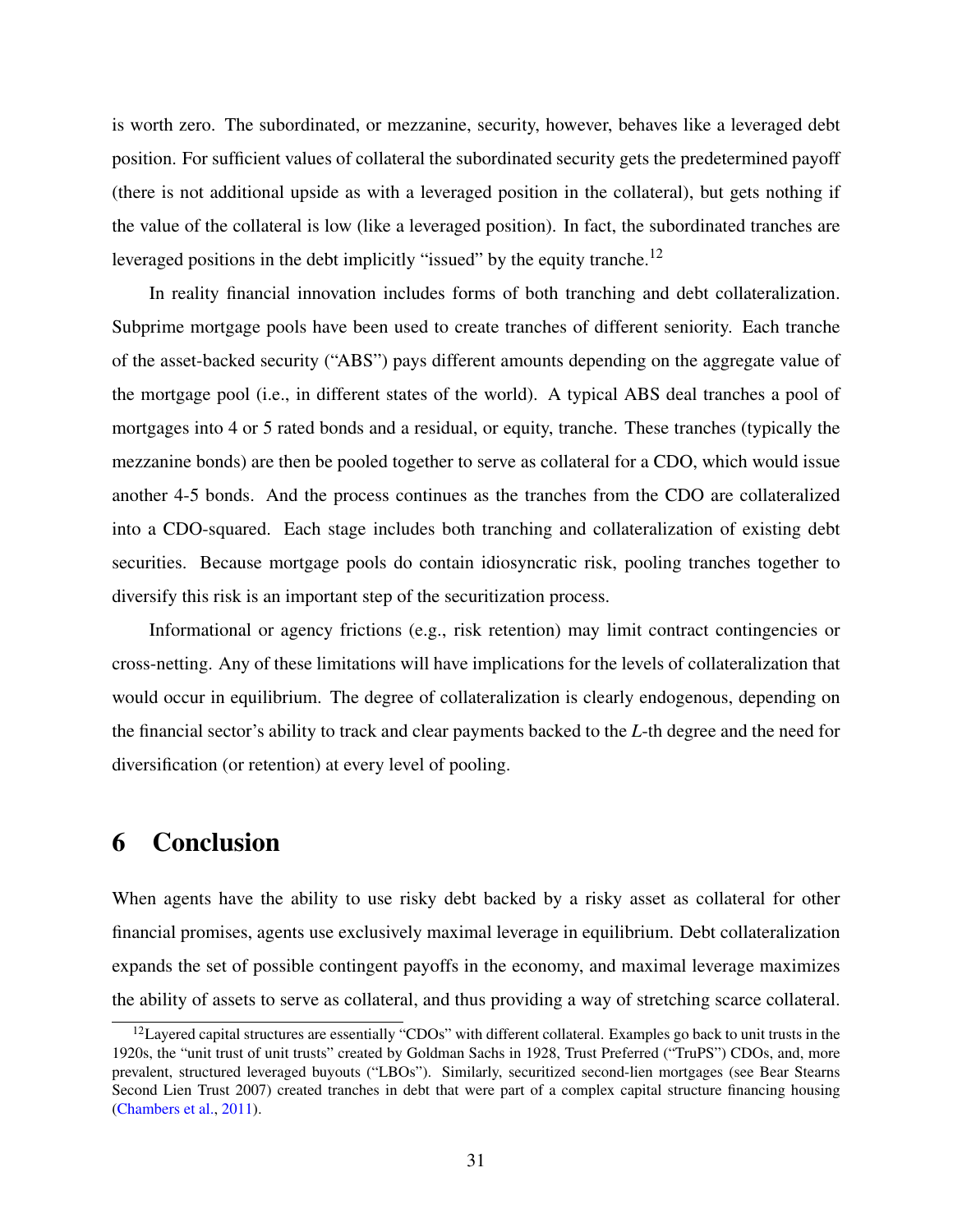This shift in the set of state-contingent payoffs traded in the economy decreases margins on the risky asset (increases leverage), decreases the risk premia for risky debt, and generally increases the price of the risky asset. Our results offer important empirical implications for economy-wide margins, risk-premia, and asset prices.

### References

- <span id="page-31-7"></span>ALDERSON, M. J. AND B. L. BETKER (1995): "Liquidation costs and capital structure," *Journal of Financial Economics*, 39, 45–69.
- <span id="page-31-0"></span>ARAUJO, A., F. KUBLER, AND S. SCHOMMER (2012): "Regulating Collateral-Requirements When Markets Are Incomplete," *Journal of Economic Theory*, 147, 450–476.
- <span id="page-31-6"></span>ASQUITH, P., R. GERTNER, D. SCHARFSTEIN, ET AL. (1994): "Anatomy of Financial Distress: An Examination of Junk-Bond Issuers," *The Quarterly Journal of Economics*, 109, 625–658.
- <span id="page-31-8"></span>AXELSON, U., T. JENKINSON, P. STRÖMBERG, AND M. S. WEISBACH (2013): "Borrow cheap, buy high? The determinants of leverage and pricing in buyouts," *The Journal of Finance*, 68, 2223–2267.
- <span id="page-31-9"></span>BENMELECH, E., J. DLUGOSZ, AND V. IVASHINA (2012): "Securitization without adverse selection: The case of CLOs," *Journal of Financial Economics*, 106, 91–113.
- <span id="page-31-4"></span>BRUMM, J., M. GRILL, F. KUBLER, AND K. SCHMEDDERS (2015): "Collateral requirements and asset prices," *International Economic Review*, 56, 1–25.
- <span id="page-31-1"></span>CAO, D. (2010): "Collateral shortages, asset price and investment volatility with heterogeneous beliefs," in *2010 Meeting Papers*, Society for Economic Dynamics, 1233.
- <span id="page-31-2"></span>——— (2017): "Speculation and financial wealth distribution under belief heterogeneity," *The Economic Journal*.
- <span id="page-31-3"></span>CAO, D. AND G. NIE (2017): "Amplification and Asymmetric Effects without Collateral Constraints," *American Economic Journal: Macroeconomics*, 9, 222–66.
- <span id="page-31-5"></span>CHAMBERS, D. R., M. A. KELLY, Q. LU, A. BIESENBACH, A. KING, K. NATSUKI, AND Q. SUN (2011): "CDO Squareds: The Case of Subprime Mortgages," *The Journal of Structured Finance*, 17, 96–113.
- <span id="page-31-10"></span>CHERNENKO, S., S. G. HANSON, AND A. SUNDERAM (2014): "The Rise and Fall of Demand for Securitizations," Tech. rep., National Bureau of Economic Research.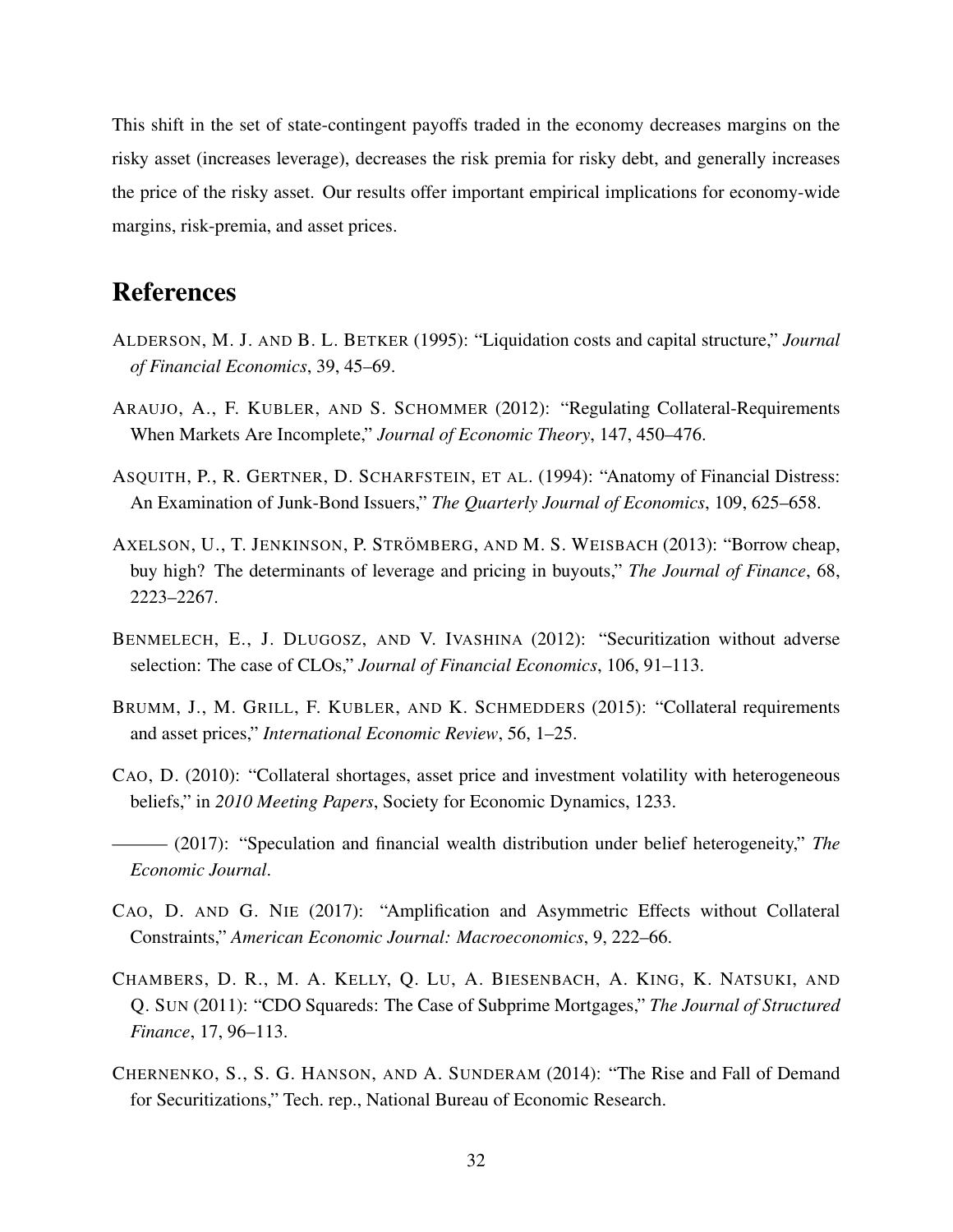- <span id="page-32-10"></span>DANG, T., G. GORTON, AND B. HOLMSTRÖM (2011): "Ignorance and the Optimality of Debt for Liquidity Provision," Tech. rep., MIT and Yale University.
- <span id="page-32-12"></span>DEMARZO, P. M. (2005): "The pooling and tranching of securities: A model of informed intermediation," *Review of Financial Studies*, 18, 1–35.
- <span id="page-32-5"></span><span id="page-32-3"></span>FOSTEL, A. AND J. GEANAKOPLOS (2008): "Leverage Cycles and The Anxious Economy," *American Economic Review*, 98, 1211–1244.
	- ——— (2012a): "Tranching, CDS, and Asset prices: How Financial Innovation Can Cause Bubbles and Crashes," *American Economic Journal: Macroeconomics*, 4, 190–225.
- <span id="page-32-2"></span>——— (2012b): "Why Does Bad News Increase Volatility And Decrease Leverage?" *Journal of Economic Theory*, 147, 501–525.
- <span id="page-32-6"></span>——— (2015): "Leverage and default in binomial economies: a complete characterization," *Econometrica*, 83, 2191–2229.
- <span id="page-32-7"></span>——— (2016): "Financial Innovation, Collateral, and Investment," *American Economic Journal: Macroeconomics*, 8, 242–284.
- <span id="page-32-13"></span>FRIEWALD, N., C. A. HENNESSY, AND R. JANKOWITSCH (2015): "Secondary Market Liquidity and Security Design: Theory and Evidence from ABS Markets," *Review of Financial Studies*, hhv128.
- <span id="page-32-0"></span>GEANAKOPLOS, J. (1997): "Promises Promises," in *Santa Fe Institute Studies in the Sciences of Complexity-proceedings volume*, Addison-Wesley Publishing Co, vol. 27, 285–320.
- <span id="page-32-1"></span>——— (2003): "Liquidity, Default and Crashes: Endogenous Contracts in General Equilibrium," in *Advances in Economics and Econometrics: Theory and Applications, Eight World Conference*, Econometric Society Monographs, vol. 2, 170–205.
- <span id="page-32-14"></span>——— (2010): "The Leverage Cycle," in *NBER Macroeconomics Annual 2009*, ed. by K. R. D. Acemoglu and M. Woodford, University of Chicago Press, vol. 24, 1–65.
- <span id="page-32-8"></span>GEANAKOPLOS, J. AND W. R. ZAME (2013): "Security Pools and Efficiency," Mimeo.
- <span id="page-32-4"></span>——— (2014): "Collateral equilibrium, I: a basic framework," *Economic Theory*, 56, 443–492.
- <span id="page-32-9"></span>GEEROLF, F. (2015): "Leverage and Disagreement," Working Paper, UCLA.
- <span id="page-32-11"></span>GENNAIOLI, N., A. SHLEIFER, AND R. W. VISHNY (2013): "A model of shadow banking," *The Journal of Finance*, 68, 1331–1363.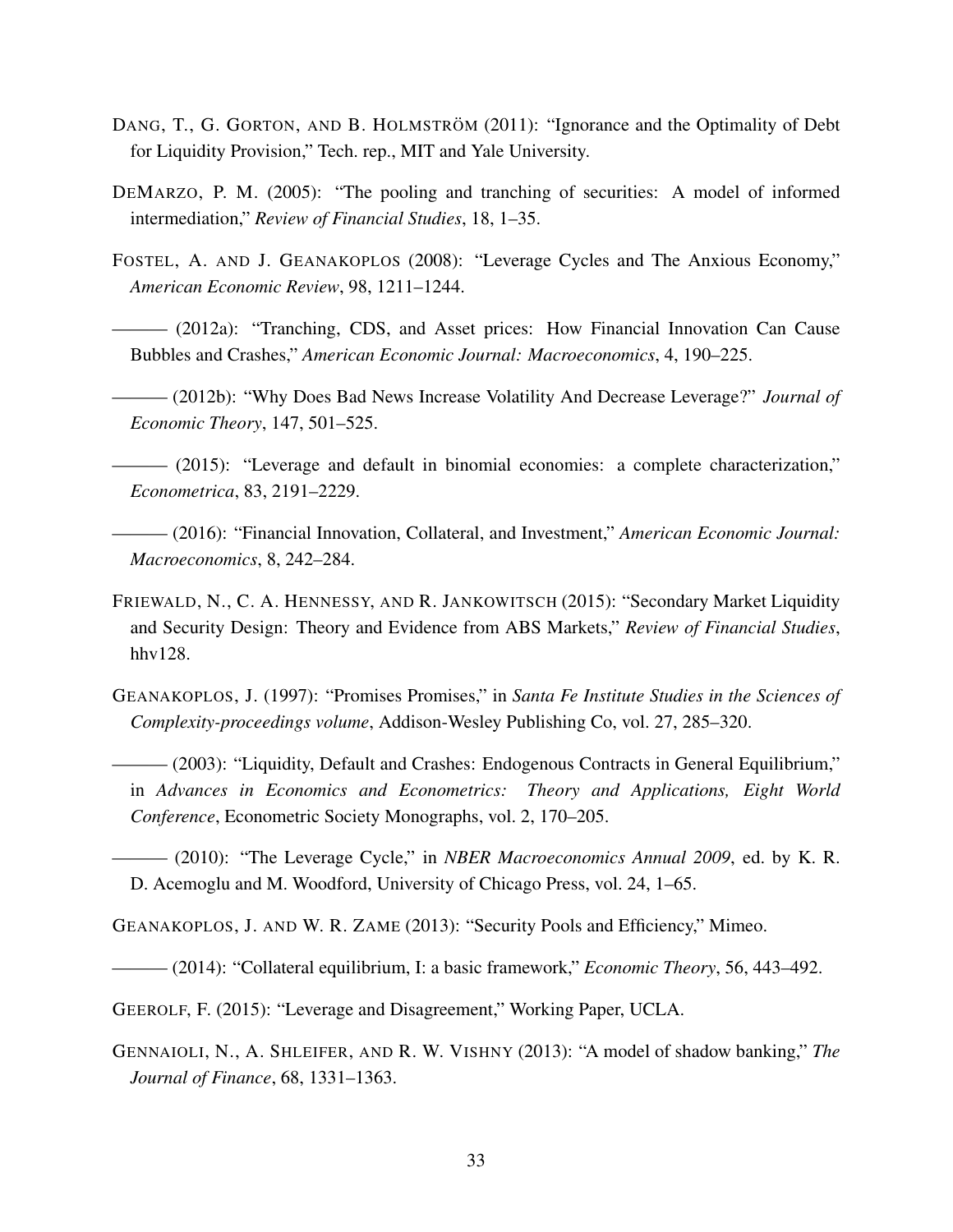- <span id="page-33-2"></span>GONG, F. AND G. PHELAN (2017): "Debt Collateralization, Structured Finance, and the CDS Basis," Working Paper, Williams College.
- <span id="page-33-3"></span>GORTON, G. AND A. METRICK (2009): "Haircuts," Yale ICF Working Paper No. 09-15, [http:](http://ssrn.com/abstract=1447438) [//ssrn.com/abstract=1447438](http://ssrn.com/abstract=1447438).
- <span id="page-33-7"></span>GORTON, G. B. AND G. ORDOÑEZ (2014): "Collateral Crises," American Econmic Review, 104, 343–378.
- <span id="page-33-0"></span>GOTTARDI, P. AND F. KUBLER (2015): "Dynamic competitive economies with complete markets and collateral constraints," *The Review of Economic Studies*, rdv002.
- <span id="page-33-4"></span>GOTTARDI, P., V. MAURIN, AND C. MONNET (2019): "A theory of repurchase agreements, collateral re-use, and repo intermediation," *Review of Economic Dynamics*.
- <span id="page-33-11"></span>KAPLAN, G., K. MITMAN, AND G. VIOLANTE (2015): "Consumption and house prices in the Great Recession: Model meets evidence," *Manuscript, New York University*.
- <span id="page-33-14"></span>KEYS, B. J., T. MUKHERJEE, A. SERU, AND V. VIG (2010): "Did Securitization Lead to Lax Screening? Evidence from Subprime Loans," *The Quarterly Journal of Economics*, 125, 307– 362.
- <span id="page-33-10"></span>LEMMON, M., L. X. LIU, M. Q. MAO, AND G. NINI (2014): "Securitization and capital structure in nonfinancial firms: An empirical investigation," *The Journal of Finance*, 69, 1787–1825.
- <span id="page-33-9"></span>MADA, D. AND B. SOUBRA (1991): "Design and marketing of financial products," *Review of Financial Studies*, 4, 361–384.
- <span id="page-33-13"></span>NADAULD, T. D. AND M. S. WEISBACH (2012): "Did securitization affect the cost of corporate debt?" *Journal of financial economics*, 105, 332–352.
- <span id="page-33-8"></span>PAGANO, M. AND P. VOLPIN (2012): "Securitization, transparency, and liquidity," *Review of Financial Studies*, 25, 2417–2453.
- <span id="page-33-6"></span>PHELAN, G. (2015): "Collateralized Borrowing and Increasing Risk," *Economic Theory*, 1–32.
- <span id="page-33-12"></span>——— (2016): "Financial intermediation, leverage, and macroeconomic instability," *American Economic Journal: Macroeconomics*, 8, 199–224.
- <span id="page-33-1"></span>PHELAN, G. AND A. A. TODA (2019): "Securitized Markets, International Capital Flows, and Global Welfare," *Journal Financial Economics*, 131, 571–592.
- <span id="page-33-5"></span>RAMPINI, A. A. AND S. VISWANATHAN (2013): "Collateral and capital structure," *Journal of Financial Economics*, 109, 466–492.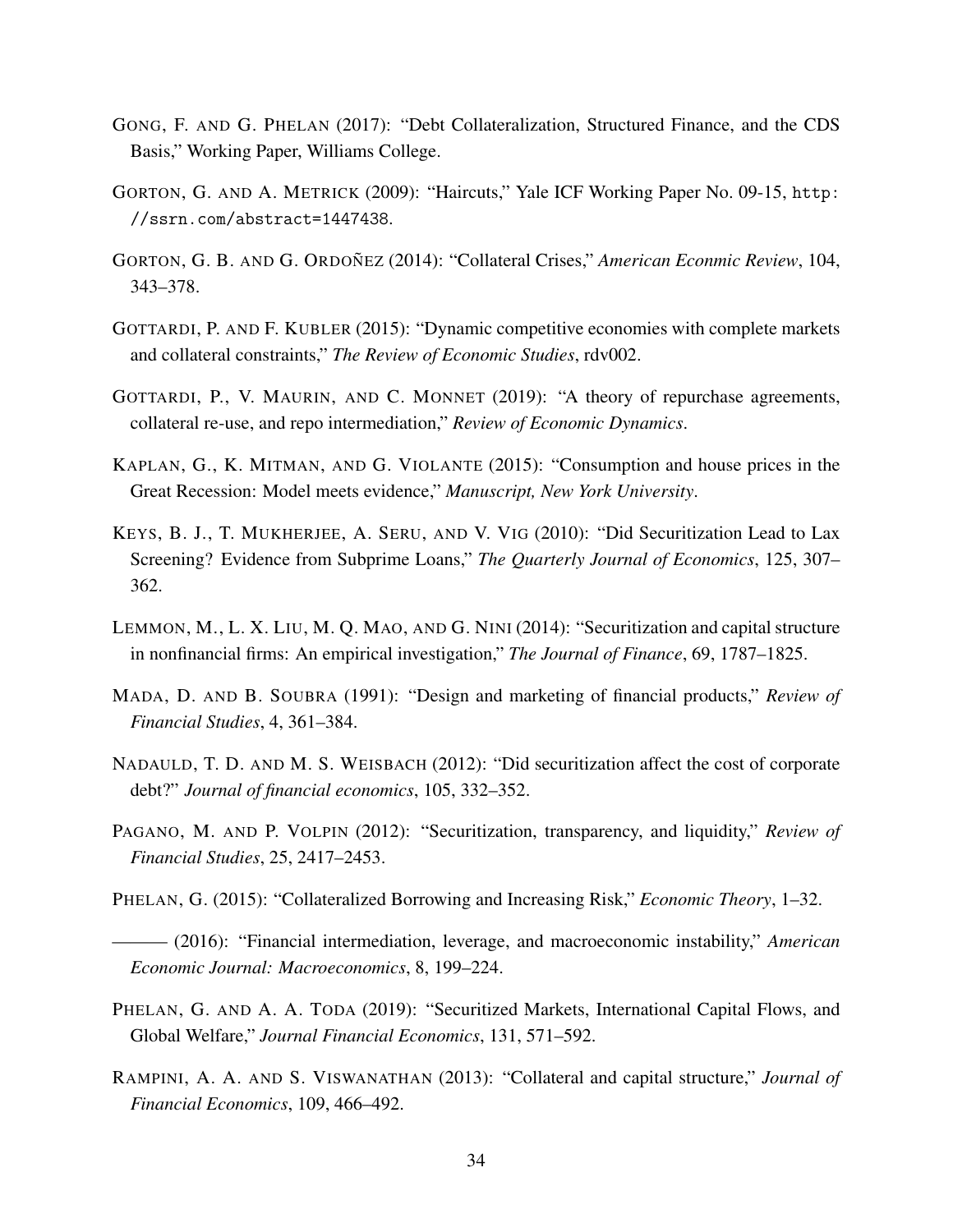- <span id="page-34-6"></span>RAUH, J. D. AND A. SUFI (2010): "Capital structure and debt structure," *Review of Financial Studies*, hhq095.
- <span id="page-34-4"></span>SHEN, J., H. YAN, AND J. ZHANG (2014): "Collateral-motivated financial innovation," *Review of Financial Studies*, hhu036.
- <span id="page-34-0"></span>SHIVDASANI, A. AND Y. WANG (2011): "Did structured credit fuel the LBO boom?" *The Journal of Finance*, 66, 1291–1328.
- <span id="page-34-2"></span>SIMSEK, A. (2013): "Belief Disagreements and Collateral Constraints," *Econometrica*, 81, 1–53.
- <span id="page-34-3"></span>TODA, A. A. (2015): "Collateralized Loans, Pooling, and Maximum Leverage," Tech. rep., University of California, San Diego.
- <span id="page-34-7"></span>WANG, Y. AND H. XIA (2014): "Do lenders still monitor when they can securitize loans?" *Review of Financial Studies*, 27, 2354–2391.
- <span id="page-34-1"></span>ZAME, W. R. (1993): "Efficiency and the Role of Default When Security Markets are Incomplete," *American Economic Review*, 83, 1142–1164.

## Appendices for Online Publication

The appendix is organized as follows. Section [A](#page-34-5) contains proofs for results. Section [B](#page-50-1) contains additional analyses in the static model. Section [C](#page-54-1) presents a dynamic analysis in a 3-period model. Section [D](#page-67-0) presents empirical and testable implications based on the results in our static and dynamic analyses.

### <span id="page-34-5"></span>A Proofs

To economize on notation, we denote level-0 debt contracts simply by *j*.

*Proof of Lemma [1.](#page-15-1)* Suppose for contradiction that there exists an *h<sup>i</sup>* who prefers to hold the risky debt with some amount of leverage  $L$ ,  $0 \le L < D$ , less than the maximum. Since  $L < D$  it is riskfree and thus  $\hat{\pi}^L = L$ . The marginal utilities from investing in  $j_M$  against promise L, from investing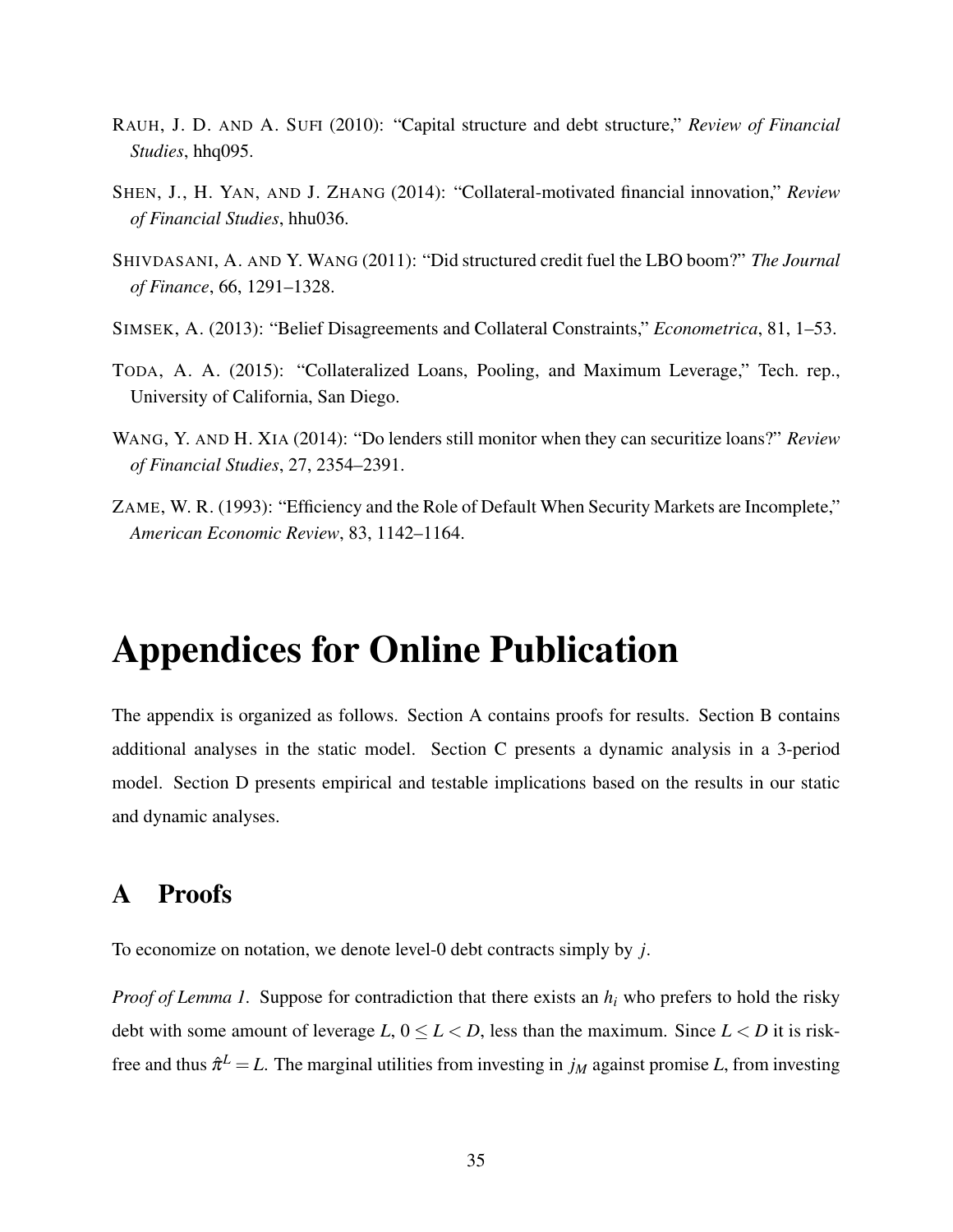in *j<sup>M</sup>* against promise *D*, and from holding risk-free assets are:

$$
\text{debt with leverage } L: \ \frac{(\gamma_U(h_i) + \gamma_M(h_i))(M - L) + \gamma_D(h_i)(D - L)}{\hat{\pi}_M - L} \tag{14}
$$

$$
\text{ debt with leverage } D: \ \frac{\gamma_U(h_i)(M - D) + \gamma_M(h_i)(M - D)}{\hat{\pi}_M - D} \tag{15}
$$

<span id="page-35-2"></span><span id="page-35-1"></span><span id="page-35-0"></span>
$$
risk-free asset: 1. \t(16)
$$

Since by assumption  $h_i$  strictly prefers the first option, it must be the case that [\(14\)](#page-35-0)  $>$  [\(15\)](#page-35-1) and  $(14)$  >  $(16)$ . That is, the investor is optimistic enough to prefer the risky debt to risk-free debt but not so optimistic as to want zero payoff in *D*. Hence,

<span id="page-35-3"></span>
$$
\frac{(\gamma_U(h_i)+\gamma_M(h_i))(M-L)+\gamma_D(h_i)(D-L)}{\hat{\pi}_M-L}>\frac{\gamma_U(h_i)(M-D)+\gamma_M(h_i)(M-D)}{\hat{\pi}_M-D},\qquad(17)
$$

<span id="page-35-4"></span>
$$
\frac{(\gamma_U(h_i) + \gamma_M(h_i))(M - L) + (1 - \gamma_U(h_i) - \gamma_M(h_i))(D - L)}{\hat{\pi}_M - L} > 1
$$
\n(18)

Simplifying [17,](#page-35-3) we obtain

$$
\hat{\pi}_M - (\gamma_U(h_i) + \gamma_M(h_i))M - \gamma_D(h_i)D > 0 \implies \hat{\pi}_M > (\gamma_U(h_i) + \gamma_M(h_i))M + \gamma_D(h_i)D
$$

Simplifying [18,](#page-35-4) we obtain

$$
\hat{\pi}_M - \gamma_D(h_i)D - (\gamma_U(h_i) + \gamma_M(h_i))M < 0 \implies \hat{\pi}_M < \gamma_D(h_i)D + (\gamma_U(h_i) + \gamma_M(h_i))M
$$

Note that the above gives us  $\hat{\pi}_M > \hat{\pi}_M$ . This is a contradiction so long as any of the inequalities are strict. Given our strict monotonicity assumptions on beliefs/marginal utilities, if the above set of inequalities are weak for any agent (i.e., equalities), then they are strict inequalities for every other agent. Thus, in equilibrium, all agents holding risky debt (but potentially a measure zero) will do so with maximal leverage.  $\Box$ 

*Proof of Proposition [1.](#page-15-2)* Market clearing for the risk-free asset in the leverage and DC economies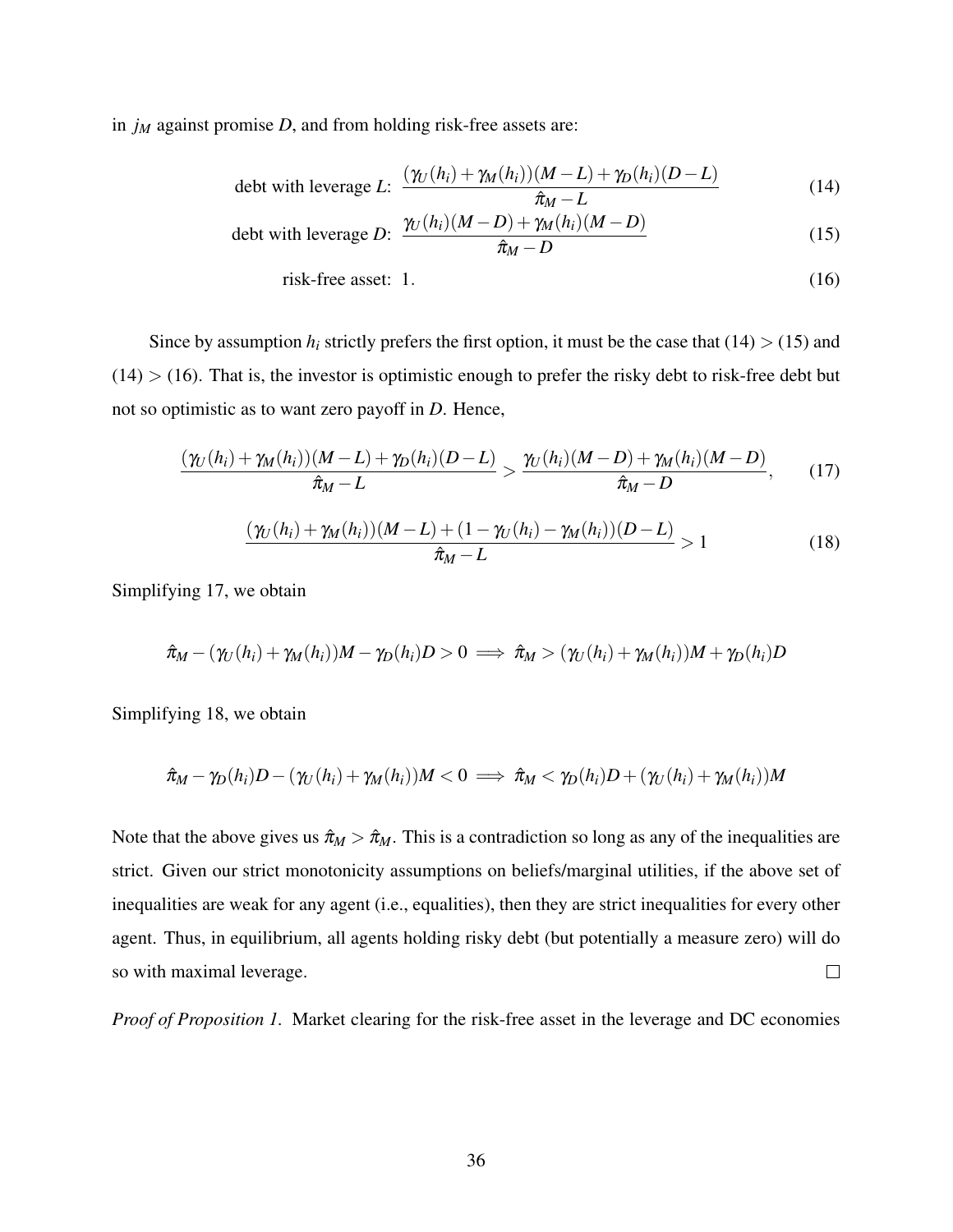are given by

$$
h_J(1+p) = 1 + \left(\frac{(h_M - h_D)(1+p)}{p-D}\right)D < 1 + D, \qquad \hat{h}_J(1+\hat{p}) = 1 + D
$$

This implies that  $\hat{h}_J(1+\hat{p}) > h_J(1+p)$  so either  $\hat{h}_J > h_J$  or  $\hat{p} > p$ .

Suppose  $\hat{h}_J > h_J$ . The marginal buyer pricing the risky debt in the leverage economy has

$$
\pi = \gamma_U(h_J)M + \gamma_M(h_J)M + \gamma_D(h_J)D
$$

The marginal buyer in the DC economy has

$$
\hat{\pi} - D = \gamma_U(\hat{h}_J)(M - D) + \gamma_M(\hat{h}_J)(M - D) \implies \hat{\pi} = \gamma_U(\hat{h}_J)M + \gamma_M(\hat{h}_J)M + \gamma_D(\hat{h}_J)D
$$

So  $\hat{h}_J > h_J \iff \hat{\pi} > \pi$ . Now suppose for contradition that  $\hat{p} > p$  but  $\hat{\pi} < \pi$ . Then,

$$
\frac{\hat{p}-D}{\hat{p}-\hat{\pi}} < \frac{p-D}{p-\pi}
$$

Consider the marginal buyer  $h_M$  in the leverage economy who is indifferent between buying the asset with high or low leverage. This agent is defined by

$$
\frac{\gamma_U(h_M)(1-M)}{p-\pi} = \frac{\gamma_U(h_M)(1-D) + \gamma_M(h_M)(M-D)}{p-D} \implies \frac{\hat{p}-D}{\hat{p}-\hat{\pi}} < \frac{\gamma_U(h_M)(1-D) + \gamma_M(h_M)(M-D)}{\gamma_U(h_M)(1-M)}
$$

So, under the prices in the DC, this marginal buyer would strictly prefer to NOT buy the asset with high leverage, implying  $\hat{h}_M > h_M$ . Now, combining this with the market clearing for the risky asset in the leverage and DC economies imply

$$
\frac{(1-h_M)(1+\hat{p})}{\hat{p}-\hat{\pi}} > \frac{(1-\hat{h}_M)(1+\hat{p})}{\hat{p}-\hat{\pi}} = 1 > \frac{(1-h_M)(1+p)}{p-\pi}
$$

where the first inequality follows from  $\hat{h}_M > h_M$ , the equality follows from the market clearing in the DC economy, and the last inequality follows from market clearing in the leverage economy. Simplifying,

$$
\frac{(1+\hat{p})}{\hat{p}-\hat{\pi}} > \frac{(1+p)}{p-\pi}
$$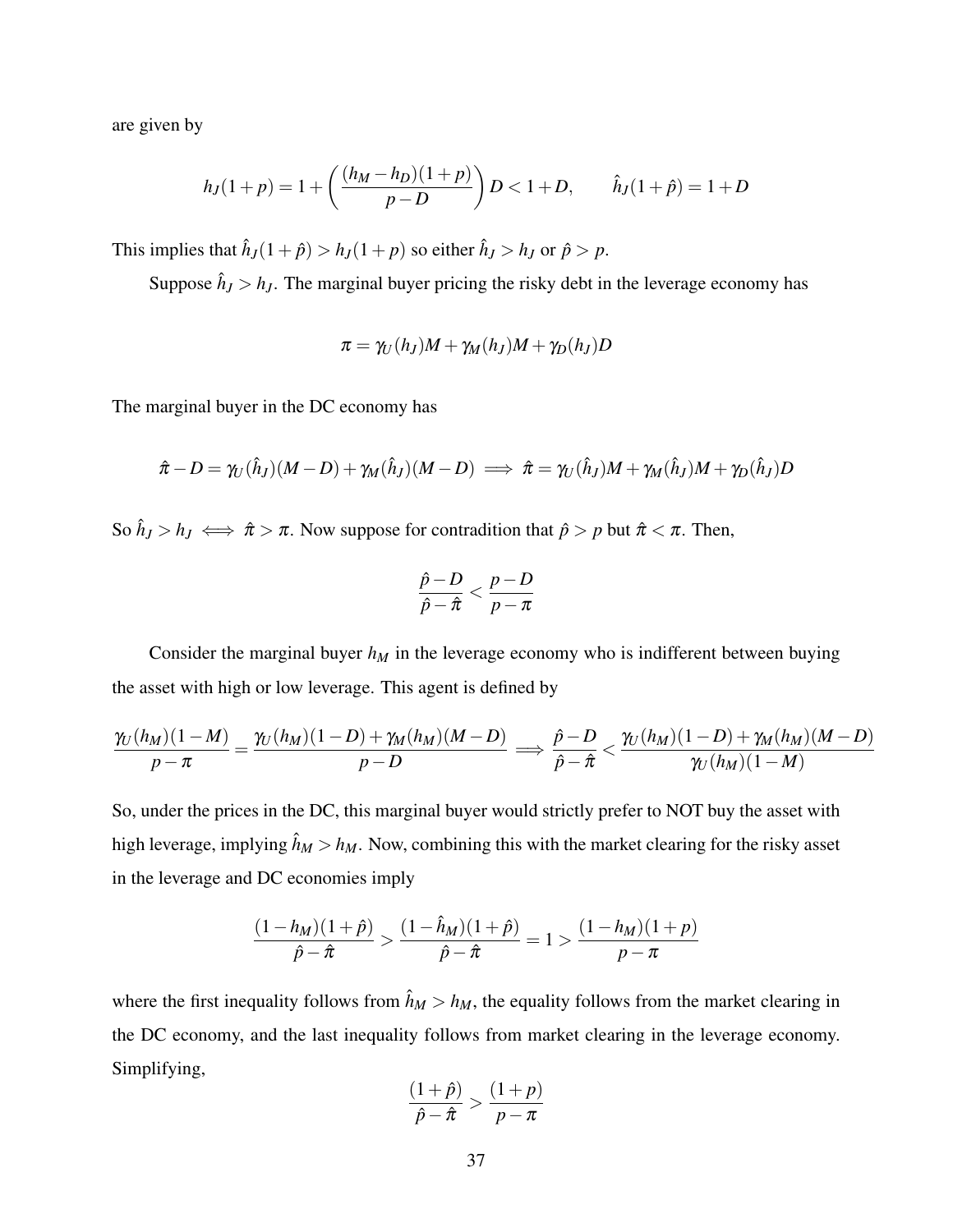But this contradicts  $\hat{p} > p$  and  $\hat{\pi} < \pi$ .

*Proof of Lemma [2.](#page-15-0)* In equilibrium, each unit of the leveraged risky asset must be backed by one unit of debt, either risk-free or risky and leveraged. By previous lemma, we have shown that all agents holding risky debt will be maximally leveraged. We therefore know that agents holding the risky asset must either be leveraged against state *D* or state *M* and not something in-between.

Suppose for contradiction that there is some agent  $h_i$  who prefers to hold the risky asset leveraged against state *D* and the price of debt is *D*. That is, the investor is optimistic enough to prefer the risky asset with low leverage to the leveraged risky debt, but not so optimistic as to want to maximally leverage the asset and get zero payoff in *M*. Note that returns from investment strategies are:

Marginal utility from risky asset with debt *D* :

Marginal utility from risky asset with debt *M* :

$$
\frac{\gamma_U(h_i)(1-D) + \gamma_M(h_i)(M-D)}{\hat{p}-D} \tag{19}
$$

<span id="page-37-2"></span><span id="page-37-1"></span><span id="page-37-0"></span>
$$
\frac{\gamma_U(h_i)(1-M)}{\hat{p}-\hat{\pi}_M} \tag{20}
$$

Marginal utility from risky debt : 
$$
\frac{(\gamma_U(h_i) + \gamma_M(h_i))(M - D)}{\hat{\pi}_M - D}
$$
 (21)

Since by assumption  $h_i$  strictly prefers the first option, it must be the case that [\(19\)](#page-37-0) > [\(20\)](#page-37-1) and (19)  $>$  [\(21\)](#page-37-2). That is,

<span id="page-37-3"></span>
$$
\frac{\gamma_U(h_i)(1-D)+\gamma_M(h_i)(M-D)}{\hat{p}-D} > \frac{\gamma_U(h_i)(1-M)}{\hat{p}-\hat{\pi}_M}
$$
\n(22)

<span id="page-37-4"></span>
$$
\frac{\gamma_U(h_i)(1-D)+\gamma_M(h_i)(M-D)}{\hat{p}-D} > \frac{(\gamma_U(h_i)+\gamma_M(h_i))(M-D)}{\hat{\pi}_M-D}
$$
\n(23)

Simplifying [22,](#page-37-3) we obtain that

$$
\gamma_M(h_i)(M\hat{p}+D\hat{\pi}_M-M\hat{\pi}_M-D\hat{p})>\gamma_U(h_i)(\hat{\pi}_M+MD+D\hat{p}-D-D\hat{\pi}_M-M\hat{p})
$$

Simplifying [23,](#page-37-4) we obtain

$$
\gamma_U(h_i)(\hat{\pi}_M + MD + D\hat{\rho} - D - D\hat{\pi}_M - M\hat{\rho}) + \gamma_M(h_i)(M\hat{\pi}_M + D\hat{\rho} - D\hat{\pi}_M - M\hat{\rho}) > 0
$$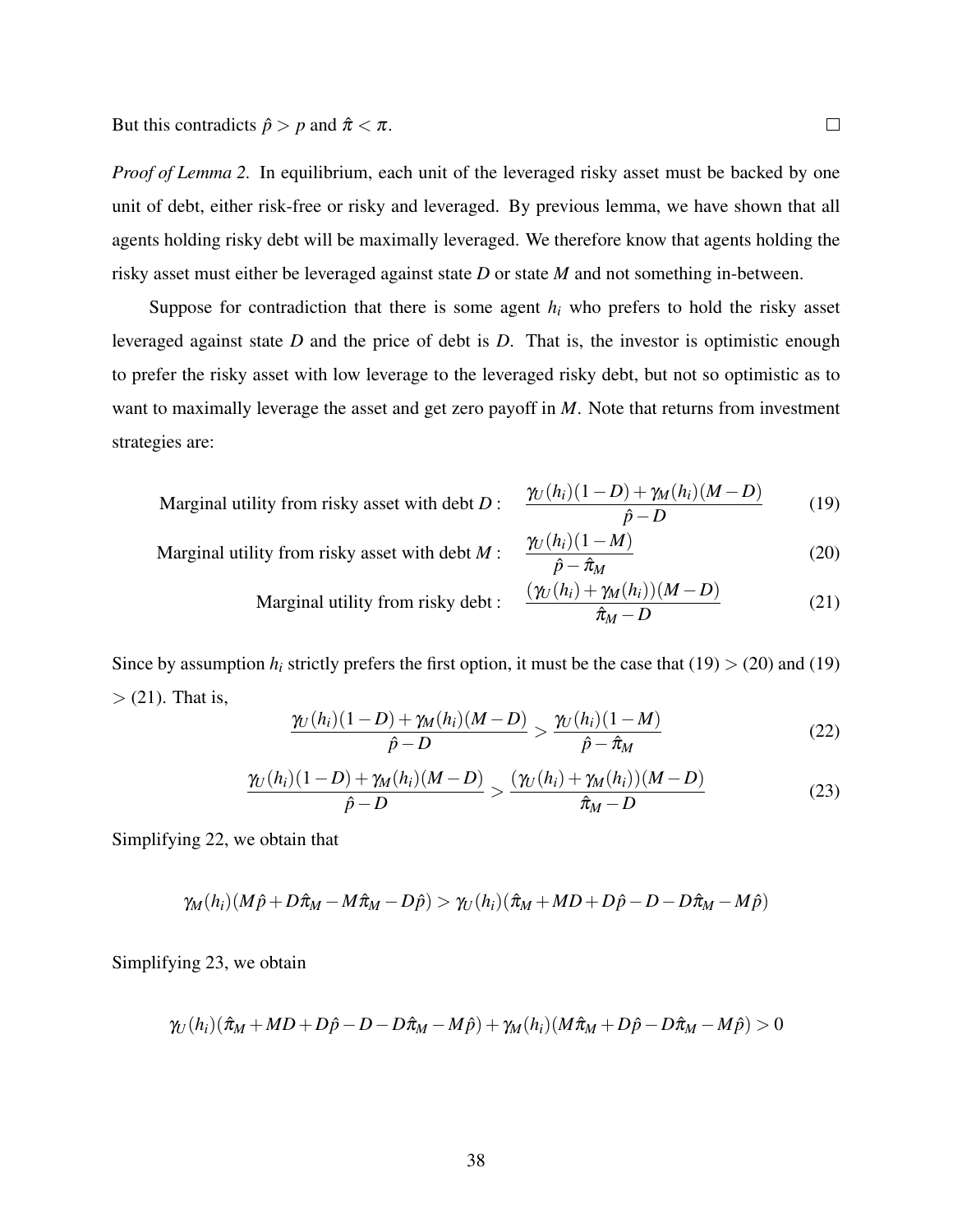For convenience, let

$$
\alpha := \gamma_M(h_i)(M\hat{p} + D\hat{\pi}_M - M\hat{\pi}_M - D\hat{p}), \quad \beta := \gamma_U(h_i)(\hat{\pi}_M + MD + D\hat{p} - D - d\hat{\pi}_M - M\hat{p})
$$

Notice that the above two equations simplify to  $\alpha > \beta$  and  $\beta - \alpha > 0$ . Again, given our monotonicity assumptions on beliefs/utilities, these inequalities must be strict for all except a measure zero of investors. Hence, this is clearly a contradiction since we cannot have both  $\alpha > \beta$  and  $\beta > \alpha$ . Thus, all investors holding the risky asset will be maximally leveraged against state *M*.  $\Box$ 

*Proof of Proposition* [3.](#page-19-0) First, suppose for contradiction that  $\hat{p} \leq p$ . From market clearing for safe assets, we have

$$
h_J(1+p) \le 1 + D = \hat{h}_J(1+\hat{p}),
$$

and so  $\hat{p} \le p$  implies  $\hat{h}_J > h_J$ , which also means that  $\hat{\pi} > \pi$ . If  $\hat{p} \le p$  then we must also have  $\hat{h}_M < h_M$ , so that altogether  $h_J < \hat{h}_J < \hat{h}_M < h_M$ .

Second, using equations [\(10\)](#page-17-2) and [\(11\)](#page-17-3) for the marginal buyers, we can write the asset price with debt collateralization as

<span id="page-38-0"></span>
$$
\hat{p} = \hat{\pi} + (1 - M) \frac{\gamma_U(\hat{h}_M)}{\gamma_U(\hat{h}_M) + \gamma_M(\hat{h}_M)} \left( \gamma_U(\hat{h}_J) + \gamma_M(\hat{h}_J) \right). \tag{24}
$$

Rearranging equation [\(5\)](#page-13-2) for the marginal investor  $h_M$  in the leverage economy, we have

$$
\frac{\gamma_U(1-M)}{p-\pi} = \frac{\gamma_U(1-M) + (\gamma_U + \gamma_D)(M-D)}{p-D},
$$

$$
(p-D)\gamma_U(1-M) = (p-\pi)\gamma_U(1-M) + (p-\pi)(\gamma_U + \gamma_D)(M-D),
$$

$$
p-\pi = \frac{\gamma_U(h_M)}{\gamma_U(h_M) + \gamma_M(h_M)} \left(\frac{1-M}{M-D}\right)(\pi - D),
$$

which together with equation [\(7\)](#page-13-3) gives

<span id="page-38-1"></span>
$$
p = \pi + (1 - M) \frac{\gamma_U(h_M)}{\gamma_U(h_M) + \gamma_M(h_M)} (\gamma_U(h_J) + \gamma_M(h_J)).
$$
\n(25)

Let  $f_U(h) = \frac{\gamma_U(h)}{\gamma_U(h) + \gamma_M(h)}$  and  $f_M(h) = \gamma_U(h) + \gamma_M(h)$  denote the hazard ratios for states *U* and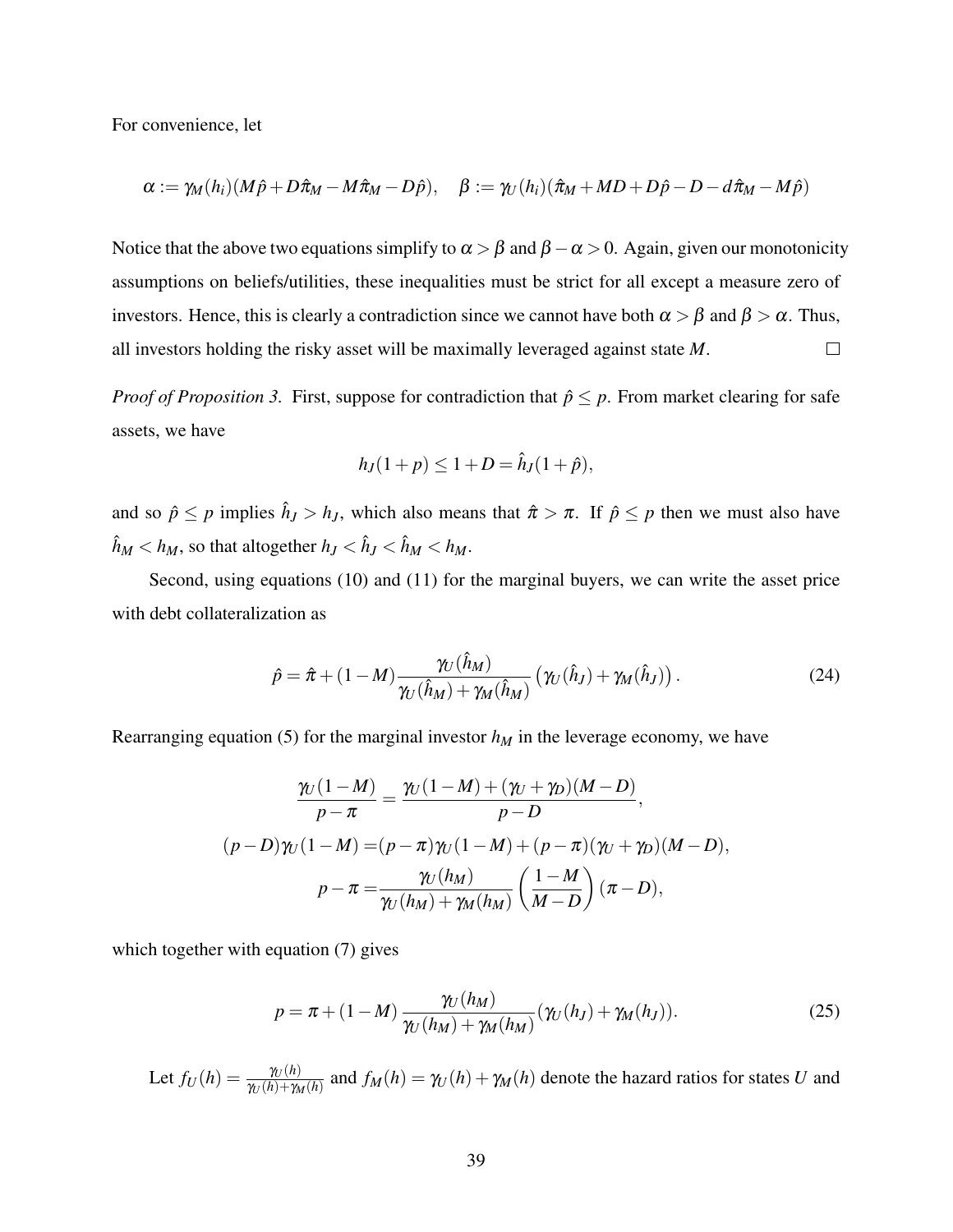*M*. Then we can combine equations [\(24\)](#page-38-0) and [\(25\)](#page-38-1) to

$$
\hat{p} - p = (M - D)(f_M(\hat{h}_J) - f_M(h_J)) + (1 - M)(f_U(\hat{h}_M)f_M(\hat{h}_J) - f_U(h_M)f_M(h_J)).
$$
\n(26)

By assumption A1,  $f_U(h)$  and  $f_M(h)$  are increasing so that  $f_M(\hat{h}_J) > f_M(h_J)$  and  $f_U(h_M) > f_U(\hat{h}_M)$ . To show that  $\hat{p} > p$ , therefore, requires showing that

$$
(M-D)(f_M(\hat{h}_J) - f_M(h_J)) > (1-M) (f_U(h_M) - f_U(\hat{h}_M)).
$$

By our assumptions on the concavity of the hazard rates, and the ordering of the marginal buyers, it is sufficient to show that

$$
(M-D)(\hat{h}_J-h_J)>(1-M)(h_M-\hat{h}_M)
$$

We proceed by providing bounds on  $\hat{h}_J - h_J$  and  $h_M - \hat{h}_M$ . From market clearing for risk-free assets, we have

$$
\hat{h}_J - h_J > \frac{\eta D}{1 + \hat{p}},
$$

and from market clearing for risky assets, we have

$$
h_M-\hat{h}_M<\frac{p-\eta\hspace{0.1em} (p-\pi)-\hat{\pi}}{1+\hat{p}}<\frac{(p-\pi)(1-\eta)}{1+\hat{p}}.
$$

By assumption A2 and A3, we therefore have:

$$
\frac{(h_M - \hat{h}_M)}{(p - \pi)(1 - \eta)} < \frac{(\hat{h}_J - h_J)}{\eta D} \\
\implies \frac{(h_M - \hat{h}_M)}{(\hat{h}_J - h_J)} < \frac{(p - \pi)(1 - \eta)}{\eta D}
$$

Note that we have  $p - \pi < 1 - M$ . Combining this with our assumption on  $\eta$ , we get

$$
\frac{(p-\pi)(1-\eta)}{\eta D} < \frac{(1-M)(1-\eta)}{\eta D} < \frac{M-D}{1-M}
$$

which proves that  $\hat{p} > p$  from our earlier inequality.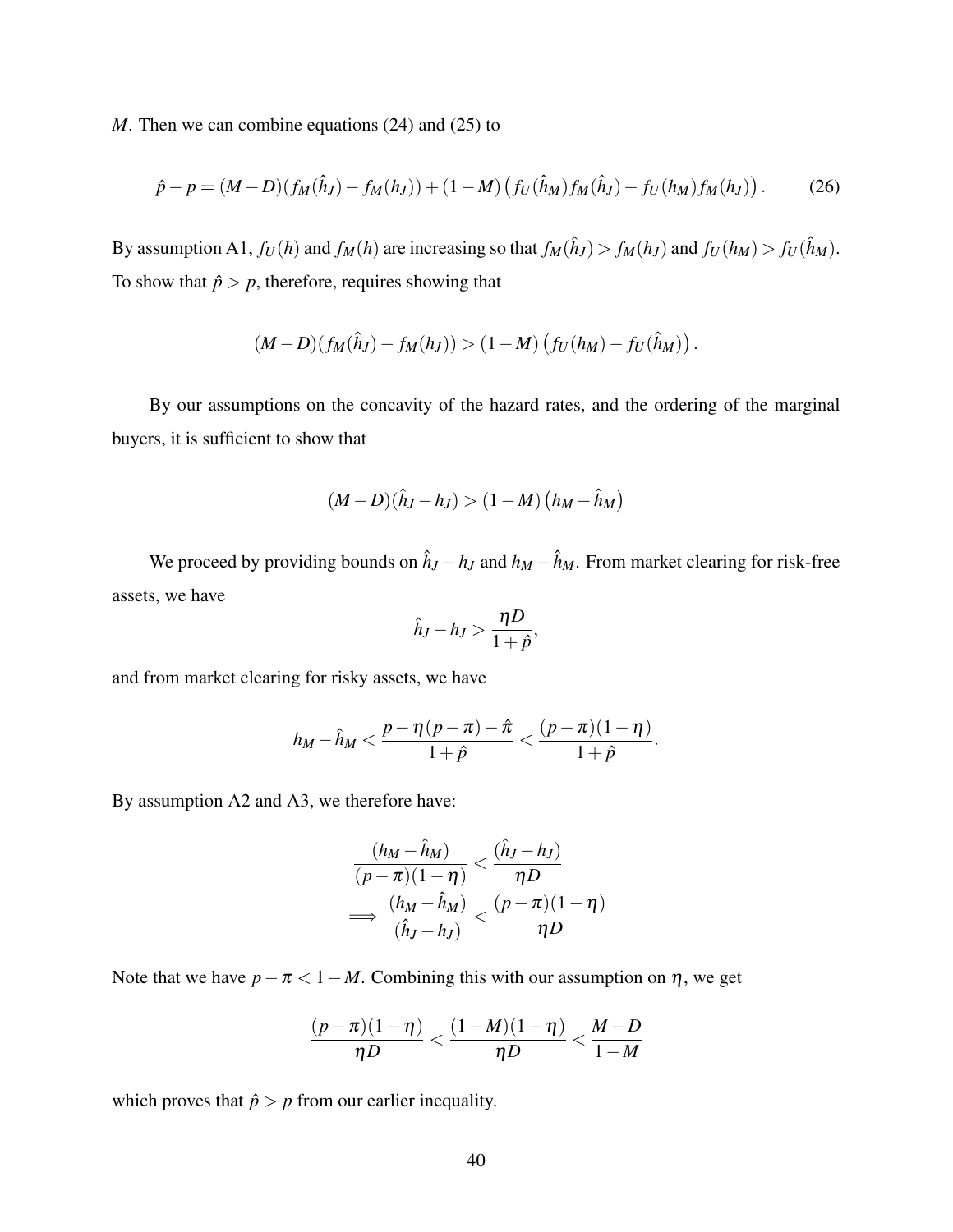$\Box$ 

*Proof of Proposition* [4.](#page-20-0) Denote the prices of *Y* and *Z* by  $\hat{p}$  and *p*. Denote risky debt promising *M* backed by *Y* and *Z* by  $\hat{j}_M$  and  $j_M$ , and denote their prices by  $\hat{\pi}_M$  and  $\pi_M$  respectively. Since  $\hat{j}_M$  can be used as collateral while  $j_M$  cannot, it must be that  $\hat{\pi}_M > \pi_M$  in equilibrium. Note that buying *Y* and promising *M* yields the same payoffs as buying *Z* and promising *M*—namely, 1 − *M* in state *U* and zero otherwise. In there is a marginal buyer  $\hat{h}_M$  willing to hold an Arrow U. Since both investment strategies yield identical payoffs, they must have the same prices, i.e.,  $\hat{p}-\hat{\pi}_M = p-\pi_M$ . Using  $\hat{\pi}_M > \pi_M$  we have that  $\hat{p} > p$ .  $\Box$ 

<span id="page-40-0"></span>**Lemma 5.** In the 3-state model, the beliefs  $\gamma_U(h) = h^{\zeta}$ ,  $\gamma_M(h) = h^{\zeta}(1-h^{\zeta})$  satisfy assumption A1. *Proof.* To satisfy A1, we need to have  $\gamma_D(h)$  and  $\frac{\gamma_M}{\gamma_U + \gamma_M}$  strictly decreasing in *h*. We do this by taking derivatives:

$$
\gamma'_D(h) = 2\zeta h^{2\zeta - 1} - 2\zeta h^{\zeta - 1} = 2\zeta h^{\zeta - 1}(h^{\zeta} - 1)
$$

The derivative has one zero which occurs at  $h = 1$ . Between the interval  $(0, 1)$ , the derivative is strictly negative. Similarly,

$$
\frac{\gamma_M}{\gamma_U + \gamma_M} = \frac{h^{\zeta}(1 - h^{\zeta})}{2h^{\zeta} - h^{2\zeta}} = \frac{1 - h^{\zeta}}{2 - h^{\zeta}}
$$

$$
\implies \frac{d}{dh} \left[ \frac{\gamma_M}{\gamma_U + \gamma_M} \right] = \frac{(1 - h^{\zeta})\zeta h^{\zeta - 1} - (2 - h^{\zeta})\zeta h^{\zeta - 1}}{(2 - h^{\zeta})^2} = -\frac{\zeta h^{\zeta - 1}}{(2 - h^{\zeta})^2}
$$

Since  $\zeta > 0$ , the above is negative.

#### A.1 Proof of Proposition [5](#page-23-0)

We proceed with the proof by induction, and break the proof into the following two parts. (1) The equilibrium at the first level of collateralization. (2) Equilibrium at the L<sup>th</sup> level of collateralization.

#### A.1.1 Equilibrium at the first level of collateralization

To prove the base case, we will show that agents will hold one of the following assets in equilibrium: (i)  $Y/j_n$ , where  $2 \le n \le N - 1$ ; (ii)  $j_n/j_\ell^1$ , where  $2 \le n \le N - 1$ ,  $1 \le \ell < i$ ; (iii)  $j_\ell^1$ , where

 $\Box$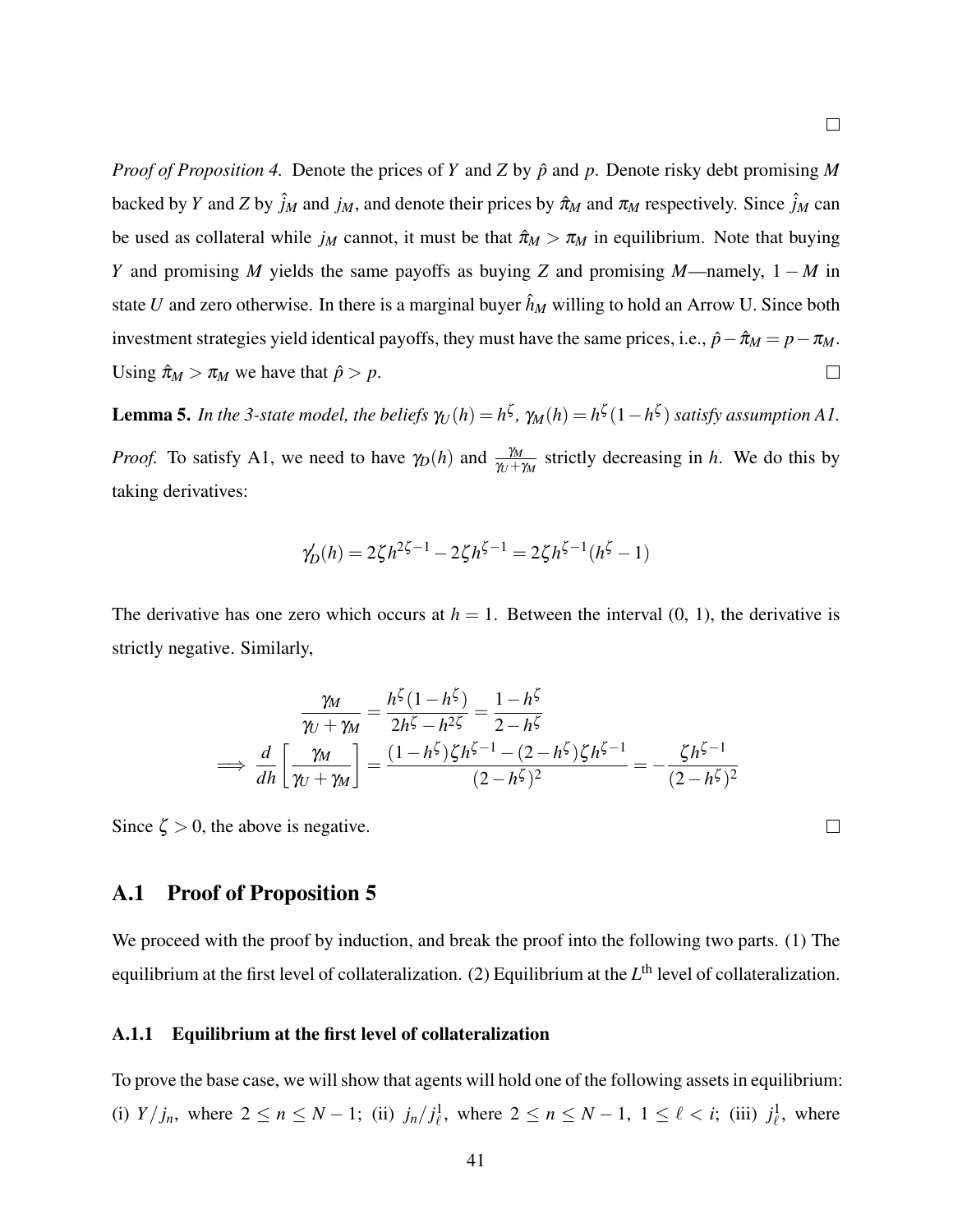1 ≤  $\ell$  ≤ *N* − 2. That is, agents will hold the risky asset, *Y*, leveraged with promises *s*<sub>2</sub>,...,*s*<sub>*N*−1</sub>; the risky debt contract,  $j_n$  (backed by the risky asset), leveraged with promise  $s_\ell$  with  $\ell < n$ ; or a debt security  $j_k^1$  ( $1 \le k \le N-2$ ), which is backed by risky debt.

Note that the  $j_k^1$  contracts are just securities created in the first round of debt collateralization. Apart from this, the only difference from equilibrium with leverage is that all risky debt contracts backed directly by *Y* are now bought with leverage, and no agent holds *Y*, leveraged against  $n = 1$ . Thus, to prove the base case, it suffices to prove the following two lemmas:

#### <span id="page-41-0"></span>**Lemma 6.** In the first level of collateralization, no agent will hold  $Y/j_1$ .

*Proof of Lemma [6.](#page-41-0)* The intuition for this lemma is nearly identical to the intuition for lemmas [1](#page-15-1) and [2.](#page-15-0) Suppose for contradiction that some agent, *h* prefers to hold *Y*/ *j*1. Then, it must be the case that the expected return of holding  $Y/j_1$  is greater than holding  $Y/j_{N-1}$ . This implies that we must have *N*

$$
\frac{\sum_{i=1}^{N} \gamma_i(h)(s_i - s_1)}{\hat{p} - \hat{\pi}_1} > \frac{\gamma_N(h)(s_N - s_{N-1})}{\hat{p} - \hat{\pi}_{N-1}}
$$
(27)

Rearranging and simplifying, we obtain

<span id="page-41-1"></span>
$$
\sum_{i=1}^{N-1} \gamma_i(h)(s_i - s_1)(\hat{p} - \hat{\pi}_{N-1}) + \gamma_N(h)[(s_N - s_1)(\hat{p} - \hat{\pi}_{N-1}) - (s_1 - s_{N-1})(\hat{p} - \hat{\pi}_{N-1})] > 0. \quad (28)
$$

Furthermore, we know that the expected return of holding  $Y/j_1$  is greater than holding  $j_{N-1}/j_1^1$ , which gives

$$
\frac{\sum_{i=1}^{N} \gamma_i(h)(s_i - s_1)}{\hat{p} - \hat{\pi}_1} > \frac{\sum_{i=1}^{N-1} \gamma_i(h)(s_i - s_1) + \gamma_N(h)(s_{N-1} - s_1)}{\hat{\pi}_{N-1} - \hat{\pi}_1^1}
$$
(29)

Rearranging and simplifying, we obtain

<span id="page-41-2"></span>
$$
\sum_{i=1}^{N-1} \gamma_i(h)(s_i - s_1)(\hat{\pi}_{N-1} - \hat{p}) + \gamma_N(h)[(s_N - s_1)(\hat{\pi}_{N-1} - \hat{\pi}_1^1) - (s_{N-1} - s_1)(\hat{p} - \hat{\pi}_1^1)] > 0 \quad (30)
$$

A quick check will assure readers that equations [\(28\)](#page-41-1) and [\(30\)](#page-41-2) provide a contradiction because the expressions to the left of the  $>$  sign are additive inverses and therefore cannot be both strictly greater than 0.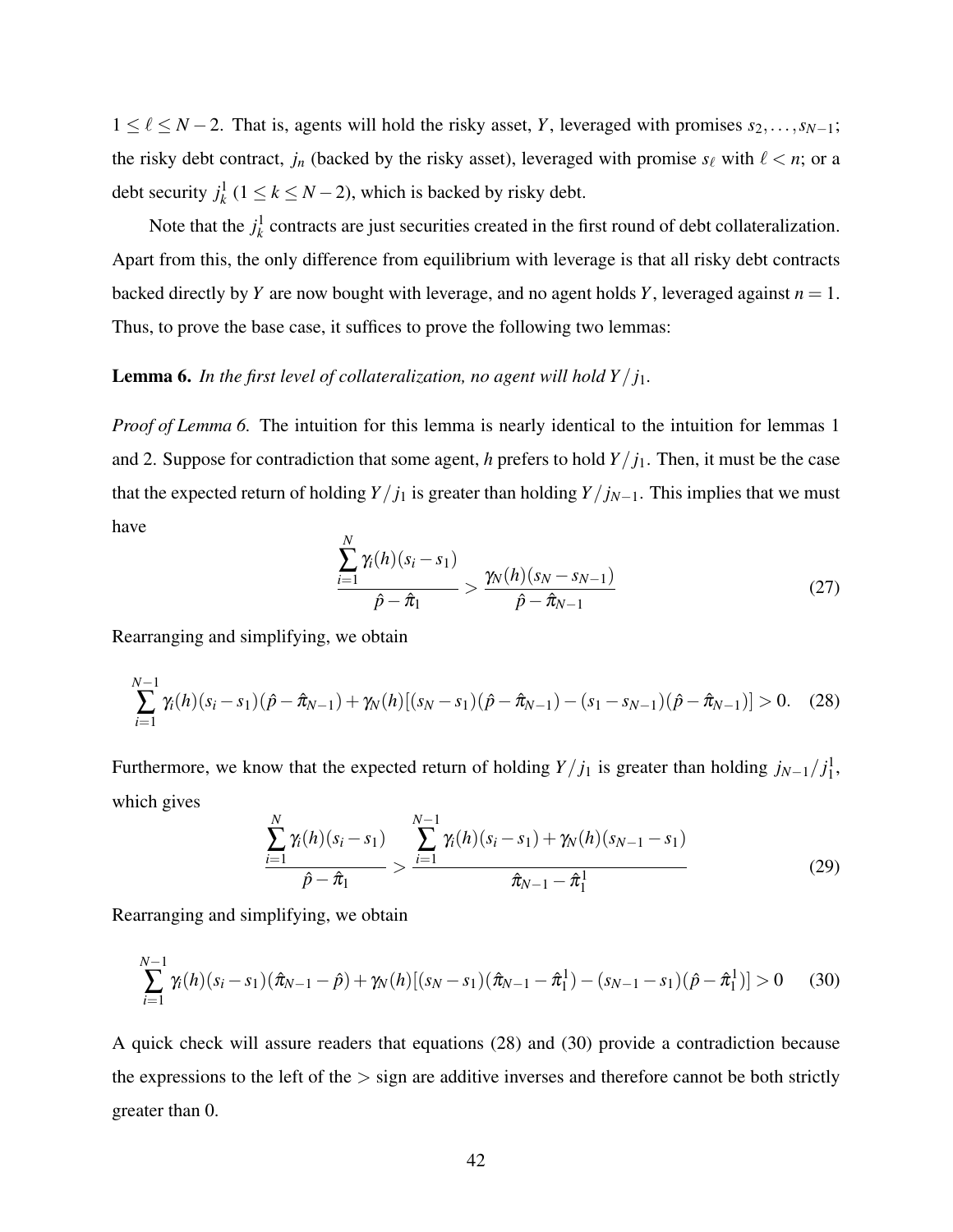$\Box$ 

<span id="page-42-0"></span>**Lemma 7.** In the first level of collateralization, any agent buying the promise  $j_\ell$  with  $\ell > 1$  will *also sell a promise*  $j_k^1$  *with*  $1 \leq k < \ell$ .

*Proof of Lemma* [7.](#page-42-0) Now suppose that some agent *h* prefers to hold a promise  $j_\ell$  with  $\ell > 1$ , but not sell a debt security. Then, it must be the case that the expected return of holding  $j_{\ell}^0$  $_{\ell}^{0}$  is greater than the expected return of holding  $j_{\ell}^0$  $_{\ell}^{0}/j_1^1$ . That is,

<span id="page-42-1"></span>
$$
\frac{\sum_{i=1}^{\ell-1} \gamma_i(h)(s_i) + \sum_{i=\ell}^N \gamma_i(h)(s_\ell)}{\hat{\pi}_\ell^0} > \frac{\sum_{i=1}^{\ell-1} \gamma_i(h)(s_i - s_1) + \sum_{i=\ell}^N \gamma_i(h)(s_\ell - s_1)}{\hat{\pi}_\ell^0 - \hat{\pi}_1^1}
$$
(31)

Note that  $\hat{\pi}_1^1 = s_1$ , since  $j_1^1$  promises  $s_1$  in all states and is therefore risk-free debt. Thus, rearranging and simplifying [31,](#page-42-1) we obtain

$$
s_1\left(\hat{\pi}_{\ell}^0 - \sum_{i=1}^{\ell-1} \gamma_i(h)(s_i) - \sum_{i=\ell}^N \gamma_i(h)(s_{\ell})\right) > 0 \implies \hat{\pi}_{\ell}^0 - \sum_{i=1}^{\ell-1} \gamma_i(h)(s_i) - \sum_{i=\ell}^N \gamma_i(h)(s_{\ell}) > 0
$$

We also know that the expected return of holding  $j_{\ell}^0$  must be greater than holding the risk-free asset. Consequently,

<span id="page-42-2"></span>
$$
\frac{\sum_{i=1}^{\ell-1} \gamma_i(h)(s_i) + \sum_{i=\ell}^N \gamma_i(h)(s_\ell)}{\hat{\pi}_\ell^0} > 1
$$
\n(32)

Rearranging and simplifying [32,](#page-42-2) we obtain

$$
\sum_{i=1}^{\ell-1} \gamma_i(h)(s_i) + \sum_{i=\ell}^N \gamma_i(h)(s_{\ell}) > \hat{\pi}_{\ell}^0 \implies \sum_{i=1}^{\ell-1} \gamma_i(h)(s_i) + \sum_{i=\ell}^N \gamma_i(h)(s_{\ell}) - \hat{\pi}_{\ell}^0 > 0
$$

The above clearly cannot happen because we have that the two equations are additive inverses of each other and therefore cannot both be strictly greater than 0. Thus, no agent holding a risky debt contract will prefer to hold the contract unleveraged.

 $\Box$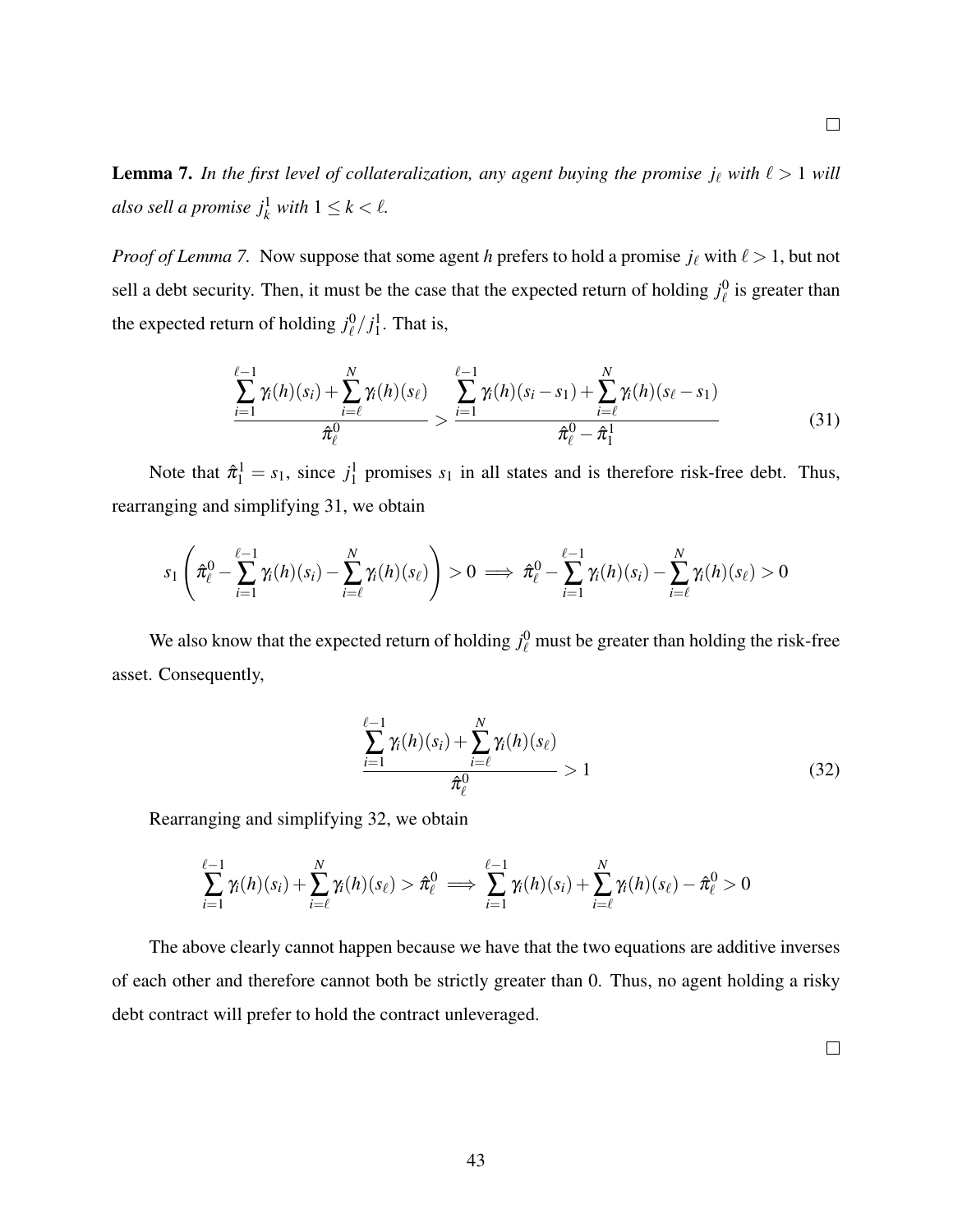#### A.1.2 Induction Hypothesis

We now assume that the proposition holds for all levels of collateralization  $T$  with  $T \leq L$ . Specifically, this means that the proposition holds with  $L-1$  levels of collateralization. Looking at this level, we have that agents will hold one of the following assets in equilibrium: (i) *Y*/ $j_i$ , with  $L-1 < i \leq$ *N* − 1, (ii)  $j^l_{\ell}$  $\frac{d}{\ell}/j_k^{l+1}$ *k*<sup>+1</sup>, with 0 ≤ *l* < *L* − 1, *L* − 1 − *l* <  $\ell$  < *N* − *l*, and *L* − 1 − *l* ≤ *k* < *j*, (iii) *j*<sup>*L*−1</sup>  $_{\ell}^{L-1}$ , with  $1 \leq \ell < N - L + 1.$ 

#### A.1.3 Equilibrium at the  $L^{\text{th}}$  level of collateralization

At the *L*<sup>th</sup> level of collateralization, we allow all agents holding  $j_{\ell}^{L-1}$  $\int_{\ell}^{L-1}$  (with  $1 \leq \ell < N - L + 1$ ) to sell the promise  $j_n^L$  ( $j_\ell^{L-1}$  $\binom{L-1}{\ell} = (s_n, j_{\ell}^{L-1})$  $\binom{L-1}{\ell}$  where  $1 \leq p < \ell$ .

We will prove the following: (i) No agent holds  $Y/j<sub>M</sub>$ . This implies that the asset  $j<sub>M</sub>/j<sub>M-1</sub><sup>1</sup>$ no longer exists; (ii) No agent holding the debt security  $j_{\ell}^{L-1}$  with  $1 < \ell < N - L + 1$  will do so without leveraged; (iii) No agent will hold  $j^l_\ell$  $_{\ell}^{l}/j_{L-1}^{l+1}$  $L_{L-1-l}^{l+1}$ , for  $0 \le l < L-1$  and  $L-1-l < l < N-l$ . This implies that all  $j_{L-1}^{l+1}$ *L*−1−*l* /*A l*+2 *L*−2−*l* no longer exist in equilibrium.

Note that the above are the changes between the *L* − 1 and *L*<sup>th</sup> levels of collateralization given by the proposition. We break up the proof into three lemmas, corresponding to the three claims listed above.

### <span id="page-43-0"></span>**Lemma 8.** At the L<sup>th</sup> level of collateralization, no agent will hold  $Y/\dot{y}$ .

*Proof of Lemma [8.](#page-43-0)* Suppose for contradiction that some investor *h* wants to hold *Y*/ *jL*. Then the leveraged expected return to this asset must be strictly greater than the expected return to holding  $Y / j_{N-1}$ . This means that

$$
\frac{\sum_{i=L}^{N} \gamma_i(h)(s_i - s_L)}{\hat{p} - \hat{\pi}_L} > \frac{\gamma_N(h)(s_N - s_{N-1})}{\hat{p} - \hat{\pi}_{N-1}}.
$$
\n(33)

Rearranging and simplifying the above, we obtain

<span id="page-43-1"></span>
$$
\sum_{i=L}^{N-1} \gamma_i(h)(s_i - s_L)(\hat{p} - \hat{\pi}_{N-1}) + [\gamma_N(h)(s_N - s_L)(\hat{p} - \hat{\pi}_{N-1}) - (s_N - s_{N-1})(\hat{p} - \hat{\pi}_L)] > 0 \quad (34)
$$

Additionally, holding  $Y/j_L$  must have a higher expected return than holding  $j_{N-1}/j_L^1$ . Note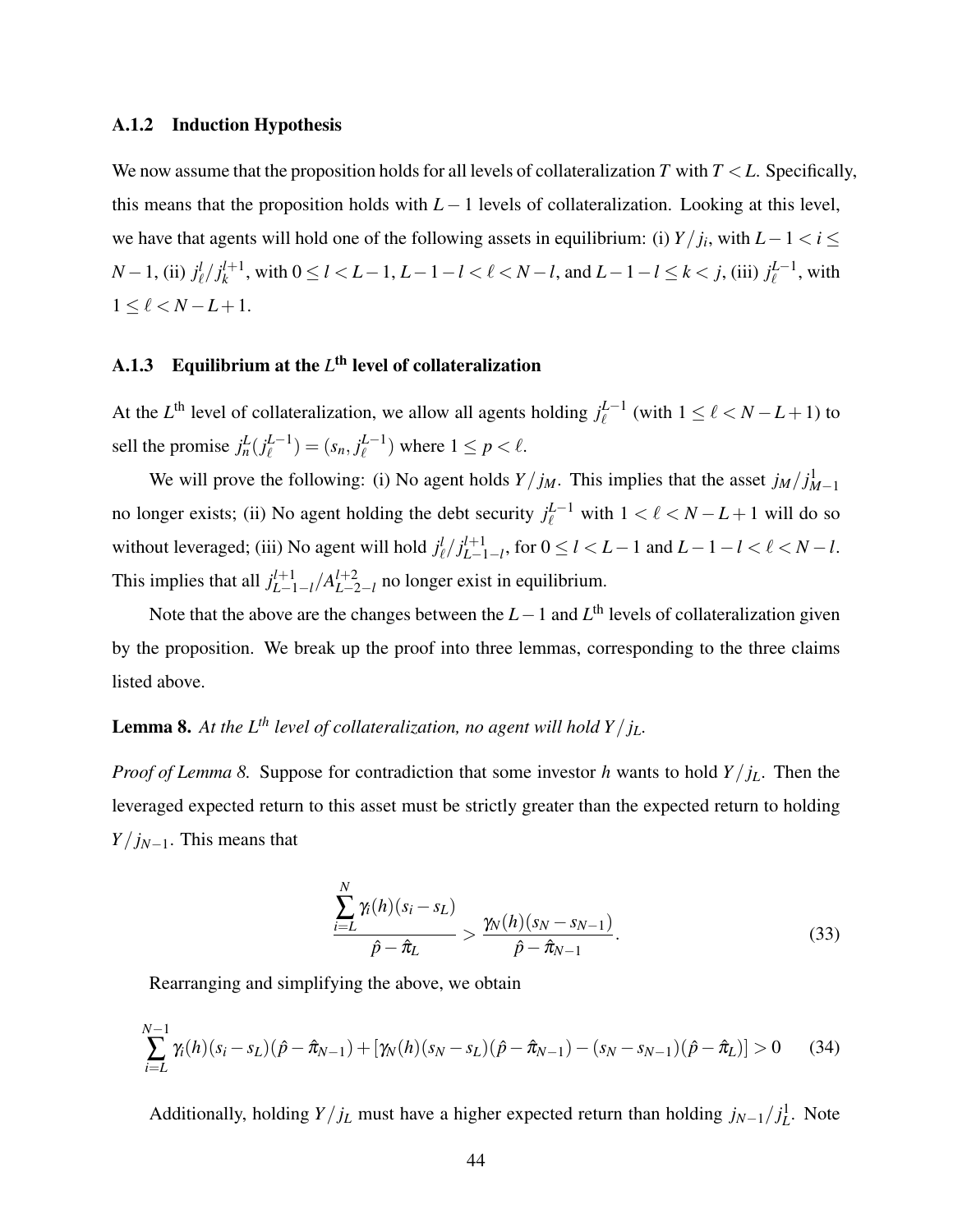that at the  $L<sup>th</sup>$  level of collateralization, both  $j<sub>L</sub>$  and  $j<sub>L</sub><sup>1</sup>$  are fully securitized so they have the same price. That is  $\hat{\pi}_L = \hat{\pi}_L^1$ .

$$
\frac{\sum_{i=L}^{N} \gamma_i(h)(s_i - s_L)}{\hat{p} - \hat{\pi}_L} > \frac{\sum_{i=L}^{N-1} \gamma_i(h)(s_i - s_L) + \gamma_N(h)(s_{N-1} - s_L)}{\hat{\pi}_{N-1} - \hat{\pi}_L}
$$
(35)

Rearranging and simplifying, we have

<span id="page-44-0"></span>
$$
\sum_{i=L}^{N-1} \gamma_i(h)(s_i - s_L)(\hat{\pi}_{N-1} - \hat{p}) + \gamma_N(h)[(s_N - s_L)(\hat{\pi}_{N-1} - \hat{\pi}_L) - (s_{N-1} - s_L)(\hat{p} - \hat{\pi}_L)] > 0 \quad (36)
$$

The expressions on the left side of the  $>$  sign in equations [\(34\)](#page-43-1) and [\(36\)](#page-44-0) are additive inverses, and therefore cannot both be strictly greater than 0. Thus, we have a contradiction and no agent will hold  $Y/j_L$ .

 $\Box$ 

<span id="page-44-1"></span>**Lemma 9.** At the L<sup>th</sup> level of collateralization, every agent holding  $j_i^{L-1}$  with  $1 < i < N - L + 1$ *will sell a promise*  $j_m^L$ , where  $1 \leq m < i$ .

*Proof of Lemma [9.](#page-44-1)* Suppose that there exists an agent, *h*, holding  $j_i^{L-1}$  with  $1 < \ell < N - L + 1$  and prefers not to sell any promises. Then, it must be the case that the expected return of holding  $j_{\ell}^{L-1}$  $\ell$ is greater than the expected return of holding  $j_{\ell}^{L-1}$  $\frac{L-1}{\ell}/j_1^L$  $\frac{L}{1}$ . That is,

<span id="page-44-2"></span>
$$
\frac{\sum_{i=1}^{\ell-1} \gamma_i(h)(s_i) + \sum_{i=\ell}^N \gamma_i(h)(s_\ell)}{\hat{\pi}_{\ell}^{L-1}} > \frac{\sum_{i=1}^{\ell-1} \gamma_i(h)(s_i - s_1) + \sum_{i=\ell}^N \gamma_i(h)(s_\ell - s_1)}{\hat{\pi}_{\ell}^{L-1} - \hat{\pi}_{1}^{L}}
$$
(37)

Note that  $\hat{\pi}_1^L = s_1$ , since  $j_1^L$  $\frac{L}{1}$  promises  $s_1$  in all states and is therefore risk-free debt. Thus, rearranging and simplifying [37,](#page-44-2) we obtain

$$
s_1\left(\hat{\pi}_{\ell}^{L-1} - \sum_{i=1}^{\ell-1} \gamma_i(h)(s_i) - \sum_{i=\ell}^{N} \gamma_i(h)(s_{\ell})\right) > 0 \implies \hat{\pi}_{\ell}^{L-1} - \sum_{i=1}^{\ell-1} \gamma_i(h)(s_i) - \sum_{i=\ell}^{N} \gamma_i(h)(s_{\ell}) > 0
$$

We also know that the expected return of holding  $j_{\ell}^{L-1}$  must be greater than holding the riskfree asset. Consequently,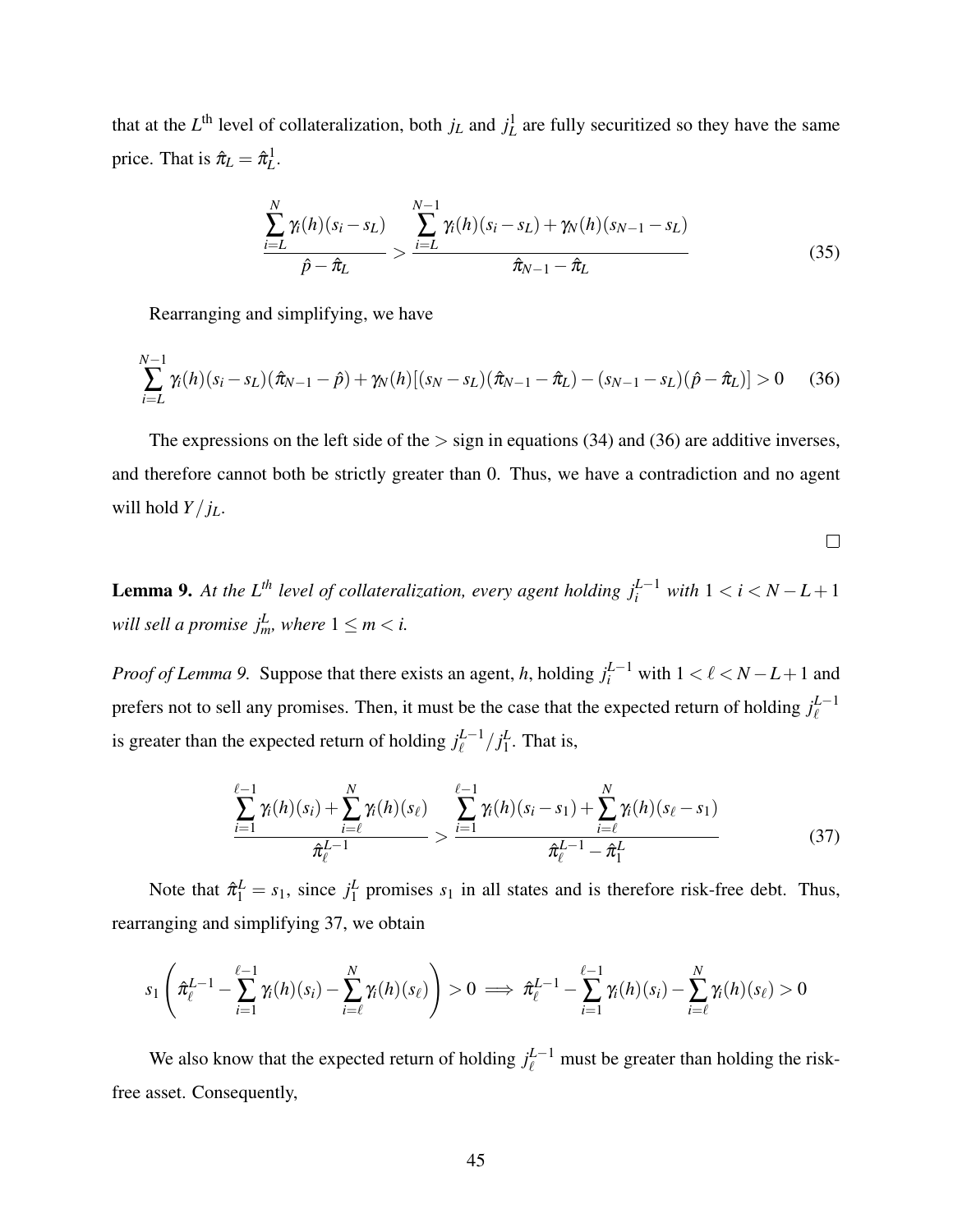<span id="page-45-0"></span>
$$
\frac{\sum_{i=1}^{\ell-1} \gamma_i(h)(s_i) + \sum_{i=\ell}^N \gamma_i(h)(s_\ell)}{\hat{\pi}_{\ell}^{L-1}} > 1
$$
\n(38)

Rearranging and simplifying [38,](#page-45-0) we obtain

$$
\sum_{i=1}^{\ell-1} \gamma_i(h)(s_i) + \sum_{i=\ell}^N \gamma_i(h)(s_{\ell}) > \hat{\pi}_{\ell}^{L-1} \implies \sum_{i=1}^{\ell-1} \gamma_i(h)(s_i) + \sum_{i=\ell}^N \gamma_i(h)(s_{\ell}) - \hat{\pi}_{\ell}^{L-1} > 0
$$

The above clearly cannot happen because we have that the two equations are additive inverses of each other and therefore cannot both be strictly greater than 0. Thus, no agent holding a risky debt contract will prefer to hold the contract unleveraged at the L<sup>th</sup> level of collateralization.

 $\Box$ 

<span id="page-45-1"></span>**Lemma 10.** At the L<sup>th</sup> level of collateralization, for all  $0 \leq l < L-1$ , no agent will hold  $j_{k}^{l}/j_{L-1}^{l+1}$ *L*−1−*l , where*  $L - l \leq k < N - l$ .

*Proof of Lemma [10.](#page-45-1)* Suppose for contradiction that there exist some agent *h* who prefers to be in the position stated above. Then, it must be the case that the is greater than the expected return of holding *j l*  $_{k}^{l}/j_{L-l}^{l+1}$  $\sum_{L-l}^{l+1}$ . Thus,

$$
\frac{\sum_{i=L-l}^{k-1} \gamma_i(h)(s_i - s_{L-1-l}) + \sum_{i=k}^{N} \gamma_i(h)(s_k - s_{L-1-l})}{\hat{\pi}_k^l - \hat{\pi}_{L-1-l}^{l+1}} > \frac{\sum_{i=L-l}^{k-1} \gamma_i(h)(s_i - s_{L-l}) + \sum_{i=k}^{N} \gamma_i(h)(s_k - s_{L-l})}{\hat{\pi}_k^l - \hat{\pi}_{L-l}^{l+1}}.
$$
\n(39)

We rearrange and simplify the above to obtain

<span id="page-45-2"></span>
$$
\sum_{i=L-l}^{k-1} \gamma_i(h)\Omega + \sum_{i=k}^N \gamma_i(h)\Psi > 0
$$
\n(40)

where

$$
\Omega := (s_i - s_{L-1-l})(\hat{\pi}_k^l - \hat{\pi}_{L-l}^{l+1}) - (s_i - s_{L-l})(\hat{\pi}_k^l - \hat{\pi}_{L-1-l}^{l+1})
$$
\n(41)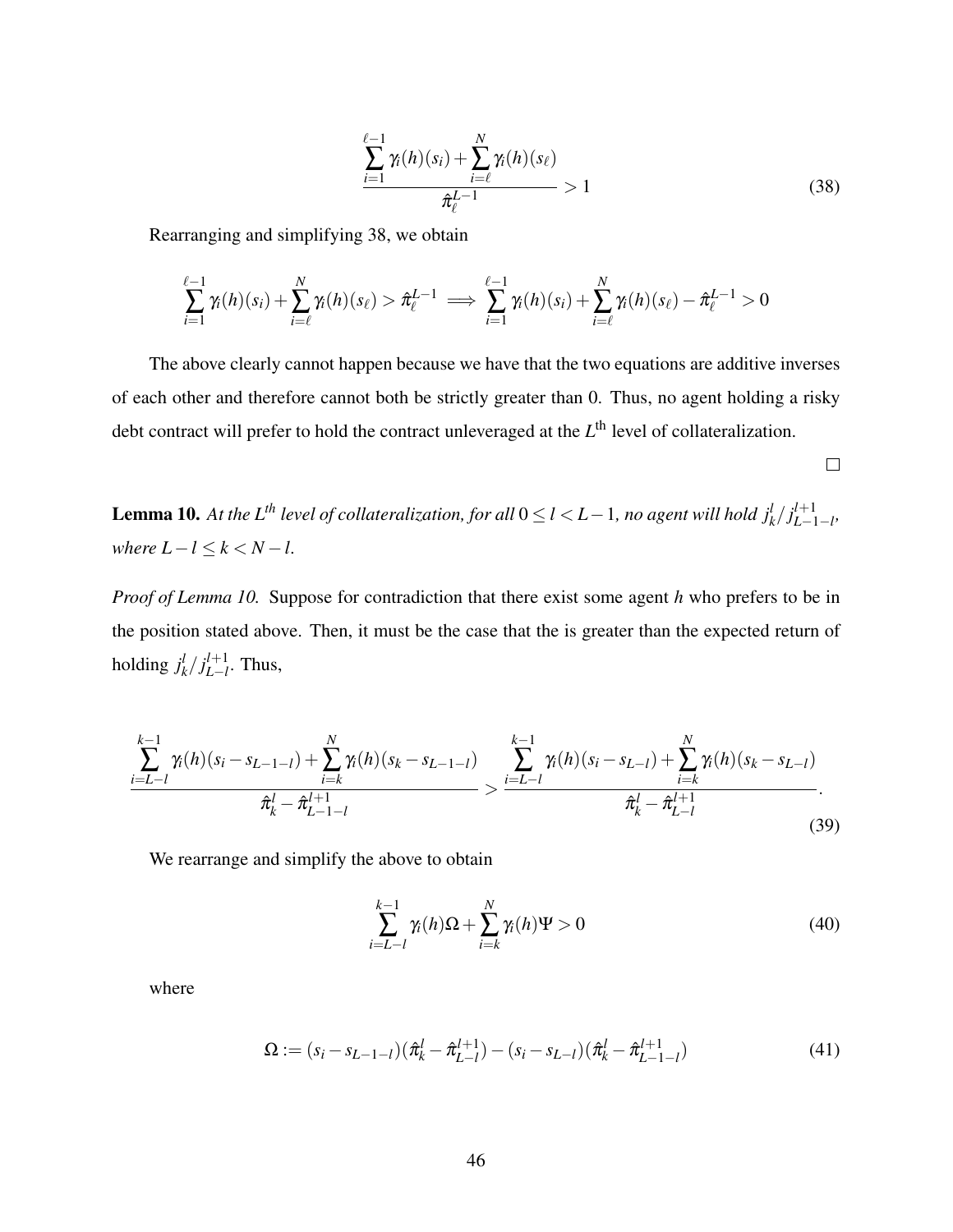and

$$
\Psi := (s_k - s_{L-1-l})(\hat{\pi}_k^l - \hat{\pi}_{L-l}^{l+1}) - (s_k - s_{L-l})(\hat{\pi}_k^l - \hat{\pi}_{L-1-l}^{l+1})
$$
(42)

Furthermore, it must also be the case that the expected return of holding  $j_k^l$  $\frac{l}{k}$  /  $j_{L-1}^{l+1}$ *L*−1−*l* is greater than the expected return from holding  $j_{L-1}^{l+1}$ *L*−*l* / *j l*+2  $\sum_{L-1-l}^{l+2}$ . It is important to note here that the price of  $j_{I=1}^{l+2}$  $_{L-1-l}^{l+2}$  is the same as the price of  $j_{L-1}^{l+1}$  $L_{L-1-l}^{l+1}$  because at the  $L^{\text{th}}$  level of collateralization, both have been securitized to the exact same degree, so the two have the same value. Thus, abusing notation, we can write  $\hat{\pi}_{L-1-l}^{l+2} = \hat{\pi}_{L-1}^{l+1}$  $L_{L-1-l}^{l+1}$ . This give us

$$
\frac{\sum_{i=L-l}^{k-1} \gamma_i(h)(s_i - s_{L-1-l}) + \sum_{i=k}^{N} \gamma_i(h)(s_k - s_{L-1-l})}{\hat{\pi}_k^l - \hat{\pi}_{L-1-l}^{l+1}} > \frac{\sum_{i=L-l}^{N} \gamma_i(h)(s_{L-l} - s_{L-1-l})}{\hat{\pi}_{L-l}^{l+1} - \hat{\pi}_{L-1-l}^{l+1}}
$$
(43)

Rearranging and simplifying the above inequality, we obtain

<span id="page-46-0"></span>
$$
\sum_{L-l}^{k-1} \gamma_i(h) \Upsilon + \sum_{i=k}^{N} \gamma_i(h) \Phi > 0, \qquad (44)
$$

where

$$
\Upsilon := (s_i - s_{L-1-l})(\hat{\pi}_{L-l}^{l+1} - \hat{\pi}_{L-1-l}^{l+1}) - (s_{L-l} - s_{L-1-l})(\hat{\pi}_k^l - \hat{\pi}_{L-1-l}^{l+1}),
$$
\n(45)

and

$$
\Phi := (s_k - s_{L-1-l})(\hat{\pi}_{L-l}^{l+1} - \hat{\pi}_{L-1-l}^{l+1}) - (s_{L-l} - s_{L-1-l})(\hat{\pi}_k^l - \hat{\pi}_{L-1-l}^{l+1}).
$$
\n(46)

A quick check will assure the readers that  $\Upsilon = -\Omega, \Phi = -\Psi$ , a contradiction, meaning equations [\(40\)](#page-45-2) and [\(44\)](#page-46-0) cannot both be true. Thus, no agent will hold  $j_k^l$  $\frac{l}{k}$  /  $j_{L-1}^{l+1}$  $L$ <sup>*L*+1</sup><sub>*L*−1−*l*</sub>, where  $0 \le$ *l* < *L*−1 and *L*−*l* ≤ *k* < *N* −*l*.

 $\Box$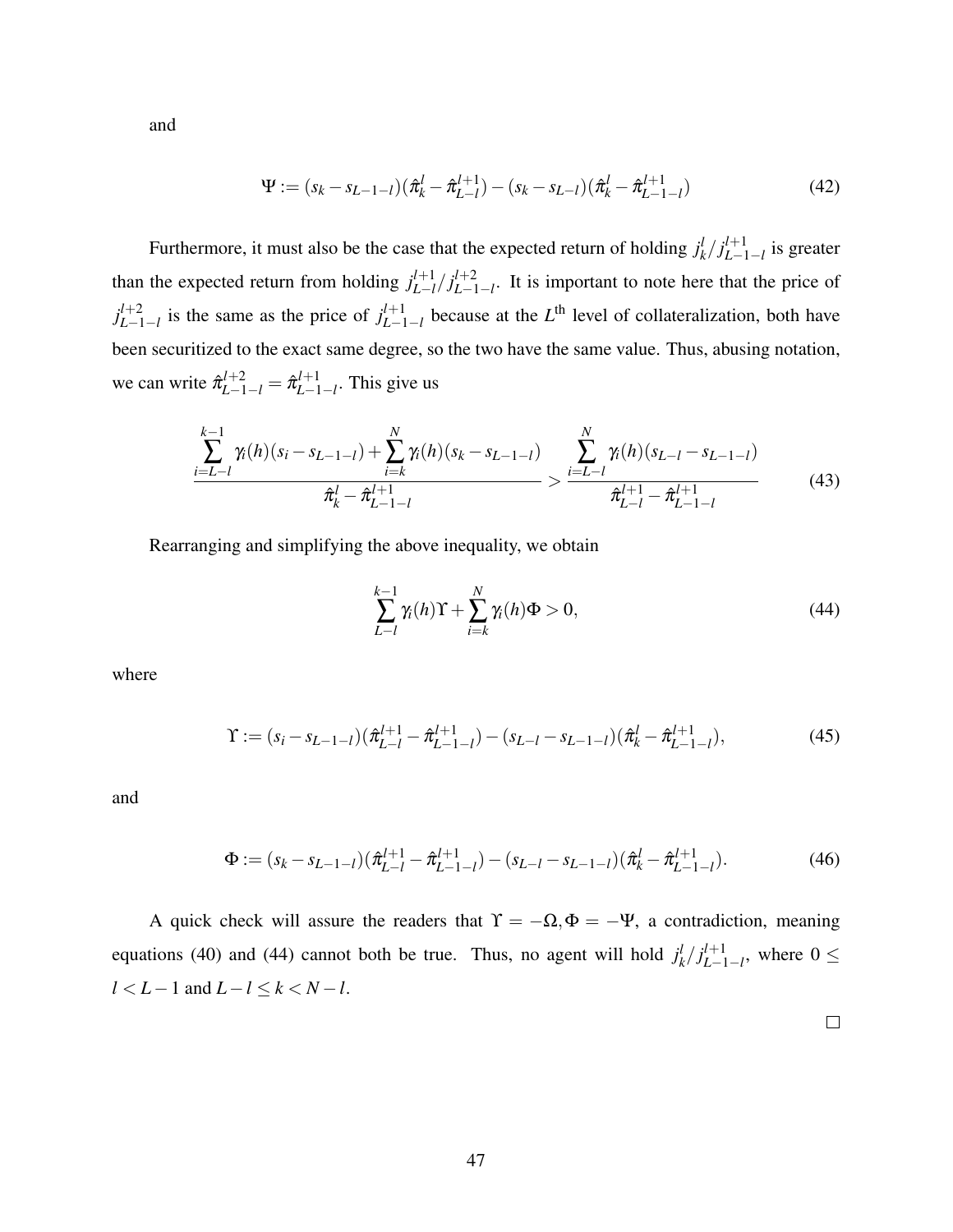#### A.2 Proofs for Contingent Contract Collateralization

*Proof of Lemma [3.](#page-26-0)* For contradiction, suppose otherwise. Consider a contract *j* with price  $\pi_j$  that pays in  $K \geq 2$  states. Without loss of generality, suppose it pays  $s_k$  in state *k*. Let *k* denote the contract that pays  $s_k$  in state  $k$ , and let  $\pi_k$  denote the price of  $k$ . Denote the delivery of contract  $j$ by  $Del_j$ , and let  $\gamma^h \cdot Del_j$  denote the expected payoff of the contract *j* according to investor *h*.

Consider an agent  $h_i$  whose preferred investment is the contract  $j$  (we can assume the preference is strict except for an agent of measure zero). Then it must be that

<span id="page-47-1"></span>
$$
\frac{\gamma^{h_i} \cdot Del_j}{\pi_j} > \frac{\gamma_k^{h_i} s_k}{\pi_k}.\tag{47}
$$

If the agent is unwilling to use the contract *j* as collateral, then the agent prefers the return to buying *j* over the return to buying *j* and using it to issue the contract *k*:

<span id="page-47-0"></span>
$$
\frac{\gamma^{h_i} \cdot Del_j}{\pi_j} > \frac{\gamma^{h_i} \cdot Del_j - \gamma_k^{h_i} s_k}{\pi_j - \pi_k},\tag{48}
$$

where the RHS denotes the return to using *j* to issue the contract paying in *k*.

Simplifying equation [\(48\)](#page-47-0) yields

$$
\gamma_k^{h_i} s_k \pi_j > \gamma^{h_i} \cdot Del_j \pi_k,
$$

but equation [\(47\)](#page-47-1) implies

$$
\gamma_k^{h_i} s_k \pi_j < \gamma^{h_i} \cdot Del_j \pi_k,
$$

which is a contradiction. Thus, if an agent an agent's preferred investment is *j*, the agent must be willing to use *j* as collateral to issue some contract *k*. (From the equations above, at most an agent of measure zero would be indifferent.)

 $\Box$ 

*Proof of Lemma [4.](#page-26-1)* Pick any state *k* and denote by *k* the contract that delivers *s<sup>k</sup>* in state *k*. Consider a contract *j* that pays the asset *Y* dividend  $s_n$  in all remaining states  $n \neq k$ . Any agent can replicate the payoffs to *j* by buying *Y* and using it as collateral to issue *k*. However, the contract *j* can be used as collateral, so by Proposition [4,](#page-20-0) the contract paying in  $N-1$  states must cost more than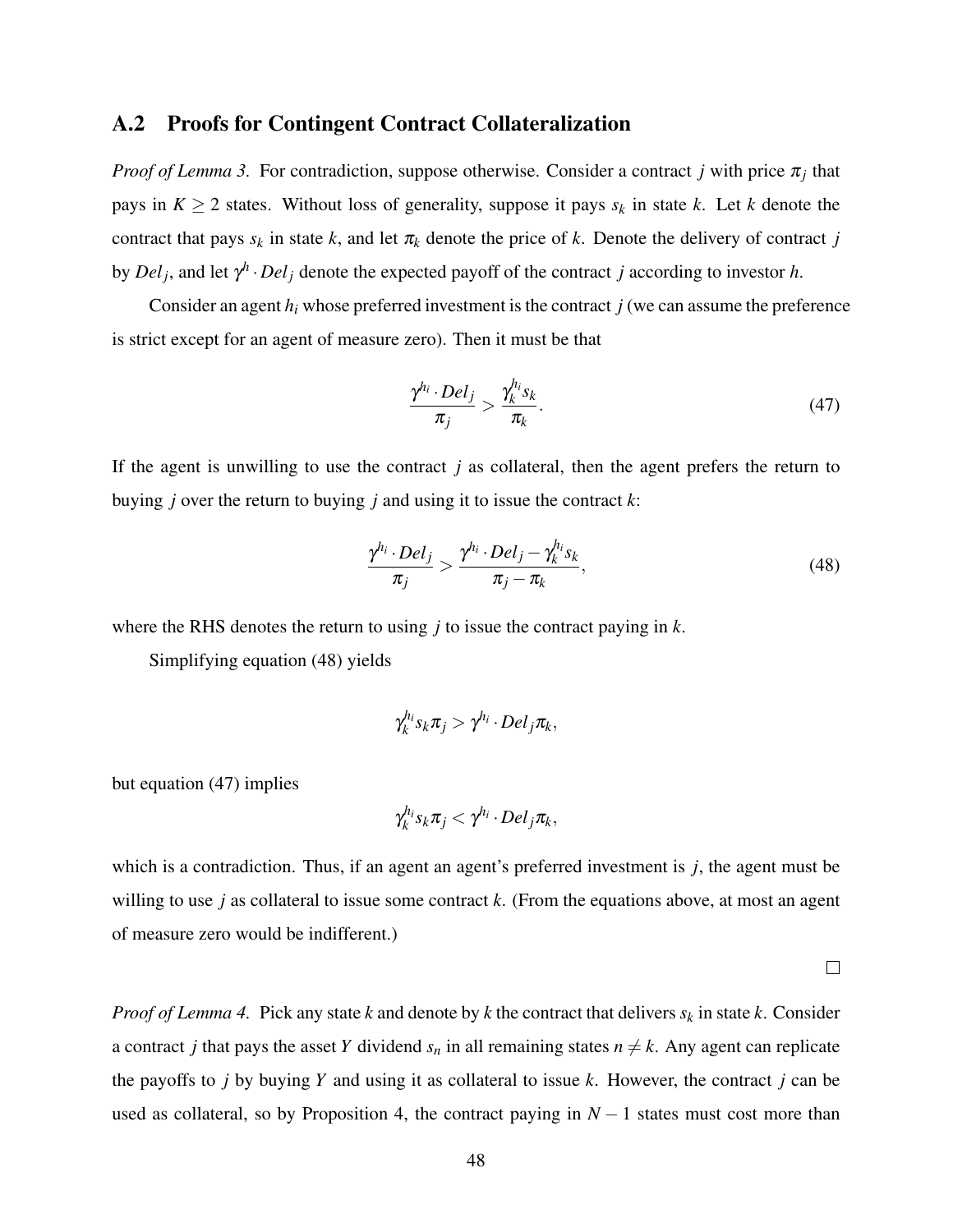buying *Y* and selling the one-state contract:  $\pi^{j} > p - \pi^{k}$ . Similarly, the contract *k* that pays in state *k* can be replicated by buying *Y* and selling the *j* contract that pays in *N* −1 states. From the previous inequality, it follows that  $p - \pi^j < \pi^k$ , so it is strictly cheaper to buy *Y* and sell the *N* − 1 state contract *j*. It follows that no agent will want to buy the contract that pays in only one state, and such a contract backed directly by *Y* will not be traded in equilibrium.

The same argument applies to using *X* as collateral to back a contract that pays in just one  $\Box$ state.

#### *Proof of Proposition [7.](#page-27-1)* We proceed by induction.

At the first level of contract collateralization, level 0 contracts must pay in at least 2 states. This is the result from Lemma [4.](#page-26-1) Now consider a level 0 contract that pays in exactly 2 states. By Lemma [3,](#page-26-0) this contract will be used to issue a level 1 contract that pays in 1 state, which is an Arrow-Debreu (AD) security. The agent buying the level 0-contract and selling the level-1 contract obtains payment in exactly one state, so this is also an Arrow-Debreu security. The price of the level-0 contract is then equal to the sum of price of these two positions, and is thus priced by Arrow-Debreu securities.

Now suppose the statement of the proposition is true at *L* levels of contract collateralization.

Consider going from *L* levels of collateralization to  $L+1$  levels of contract collateralization. By the inductive step, a level-0 contract that pays in  $L+1$  states can be priced by AD securities. But since there are  $L+1$  levels of collateralization, a level-0 contract that pays in  $L+2$  states can be used to issue a contract that pays in  $L+1$  states, and there are enough levels of collateralization so that the level-1, *L* + 1 state contract can be split into the exact same payoffs as achieved in *L* levels collateralization. Therefore, the level- $1 L+1$  state contract is priced by AD securities. Since, the price of the  $L+2$  state level-0 contract is exactly the price of the  $L+1$  state level-1 contract and the remainder (an AD security), it follows that the  $L+2$  state level-0 contract is priced by AD securities.

Suppose an agent strictly prefers to use *X* or *Y* to issue a level-0 contract that pays in  $L+1$ states, denoted  $s = \{s_i\}_{i_1,\dots,i_{L+1}}$ , where the *i* indicates the states where payments are promised. Then, the expected payoff to the agent of such a position is strictly greater than selling a level 0 contract that pays in  $s' = s \cup \{s_m\}$ , or buying a contract that pays only in  $s_m$  (which is an AD security). Let  $\gamma_{\sigma}$  denote the marginal utility for the agent of consumption in states  $\sigma$  and  $\pi_s^0$  denote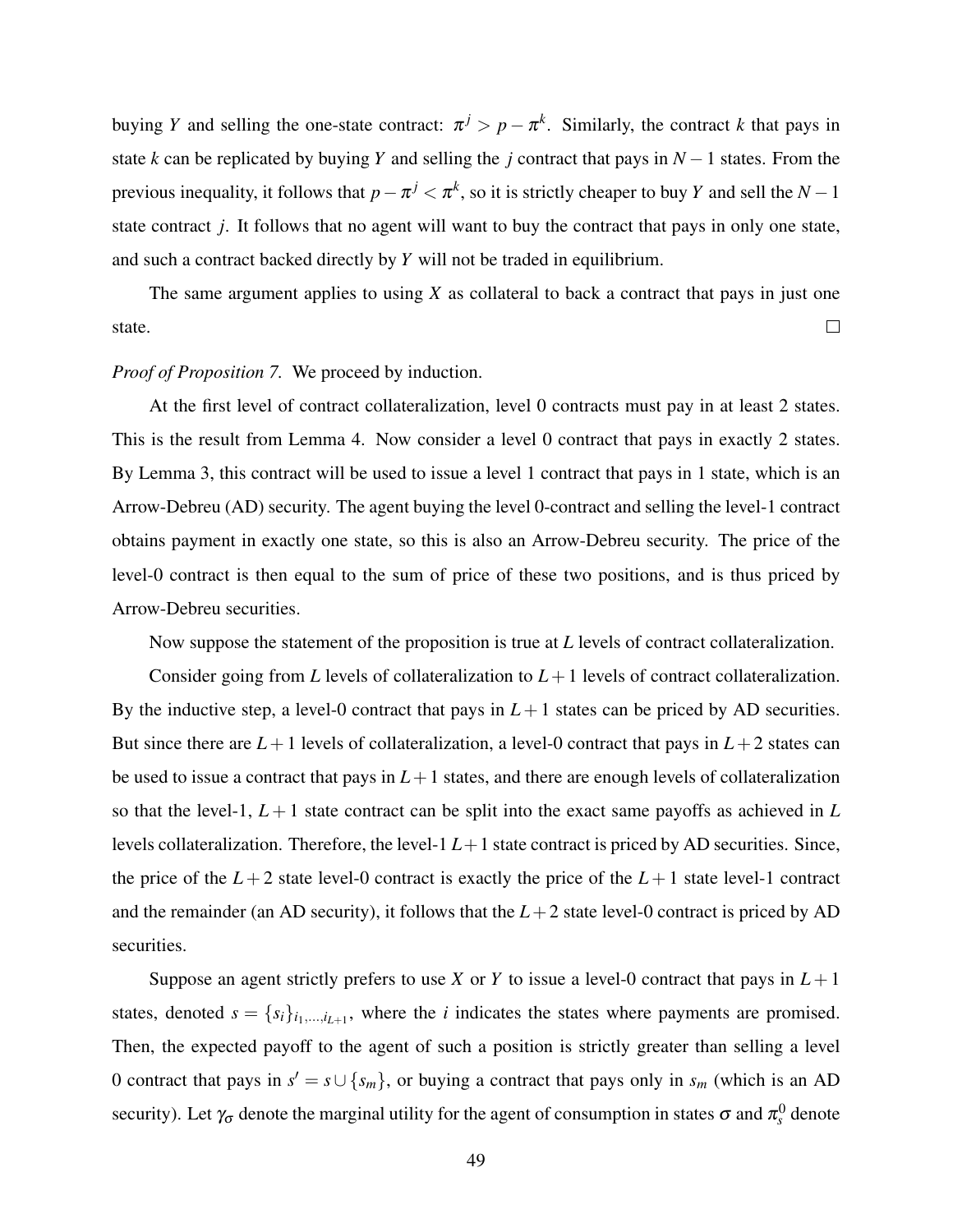the price of the the level-0 contract paying in states *s*. So,

$$
\frac{\gamma_{\mathscr{N}\setminus s}}{p-\pi_s^0} > \frac{\gamma_{\mathscr{N}\setminus s'}}{p-\pi_{s'}^0}, \qquad \frac{\gamma_{\mathscr{N}\setminus s}}{p-\pi_s^0} > \frac{\gamma_{s'\setminus s}}{\pi_{s'\setminus s}}
$$

Rearranging, we see that the first and second inequalities can be written as

$$
\gamma_{\mathscr{N} \setminus s}(p-\pi^0_{s'}) > \gamma_{\mathscr{N} \setminus s'}(p-\pi^0_s), \qquad \gamma_{\mathscr{N} \setminus s}(\pi_{s' \setminus s}) > \gamma_{s' \setminus s}(p-\pi^0_s)
$$

Since the contracts are priced by AD securities,  $\pi_{s'}^0$  $\pi_{S'}^0 = \pi_{S'\setminus S} + \pi_{S}^0$ . Additionally  $\gamma_{\mathscr{N}\setminus S} = \gamma_{\mathscr{N}\setminus S'} + \gamma_{S'\setminus S}.$ Thuse, adding the two inequalities together yields

$$
\gamma_{\mathscr{N} \setminus s}(p-\pi^0_s) > \gamma_{\mathscr{N} \setminus s}(p-\pi^0_s)
$$

which is a contradiction

Similarly, suppose that an agent prefers to use a level  $\ell < L+1$  contract to issue a contract paying in exactly  $L + 1 - \ell$  states (where from the induction step, no agent will want to issue contracts paying in a smaller number of states). Again, denote the  $L + 1 - \ell$  states by *s*. The expected payoff must be strictly greater than selling a contract that pays in  $s' = s \cup \{s_m\}$  or buying the contract paying in only  $s_m$ . Suppose also that the payoff set of the level  $\ell$  contract is  $\Sigma$ .

$$
\frac{\gamma_{\Sigma \setminus s}}{\pi_\sigma^\ell - \pi_s^{\ell+1}} > \frac{\gamma_{\mathscr{N} \setminus s'}}{\pi_\sigma^\ell - \pi_{s'}^{\ell+1}}, \qquad \frac{\gamma_{\Sigma \setminus s}}{\pi_\sigma^\ell - \pi_s^{\ell+1}} > \frac{\gamma_{s' \setminus s}}{\pi_{s' \setminus s}}
$$

By the induction step, both the level  $\ell + 1$  contract paying in  $L + 1 - \ell$  states and the one paying in  $L + 2 - \ell$  states can be priced by AD securities, so  $\pi_{s' \setminus s} + \pi_s^{\ell+1} = \pi_{s'}^{\ell+1}$  $s^{l+1}$ . Rearranging the two inequalities and summing them yields the contradiction, as above.

It follows that at  $L = N - 2$  levels of collateralization is the most needed. Any contract that pays off in *N* −1 states or less are priced by AD securities. Agents buying either the *X* or *Y* asset can use it to issue a contract that pays in  $N-1$  states, keeping the payoff in one state—which is an AD security. Therefore, the *X* and *Y* assets are priced by AD securities, and there are enough levels of collateralization to completely split the payment of the assets into AD securities.

 $\Box$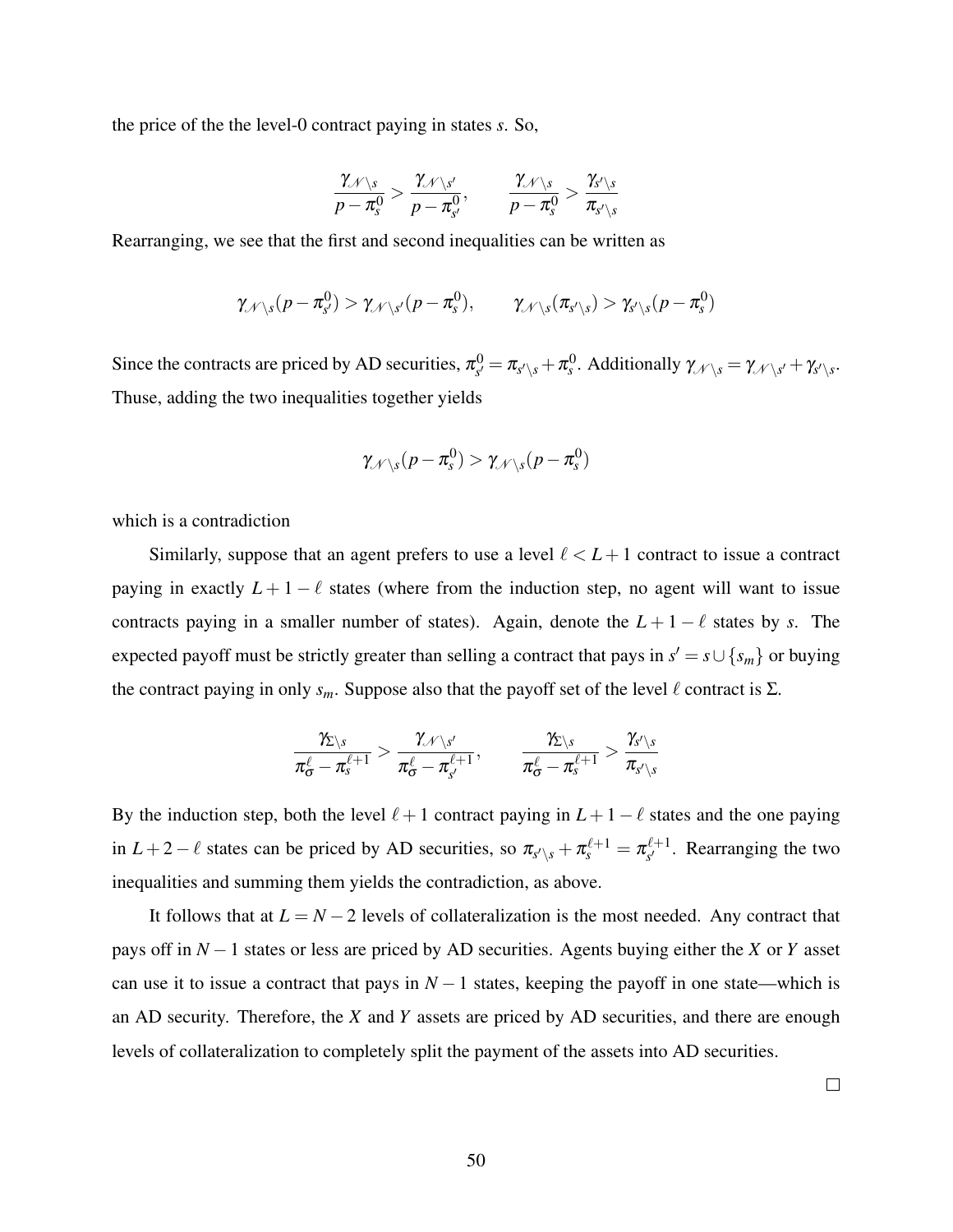### A.3 Proof for Tranching

The full statement of Proposition [8:](#page-29-0) *The senior-subordinated tranching equilibrium is equivalent to equilibrium with complete debt collateralization. That is, there exists a bijective mapping of assets and prices from the debt collateralization equilibrium to the senior-subordinated tranching equilibrium such that the buyers of assets remain the same. Specifically,*

- *1. Any agent buying Y*/ $j_{N-1}$  *(collateralization) will buy T<sub>N</sub> (senior-subordinated tranching).*
- 2. Any agent holding  $j_n^l / j_{n-1}^{l+1}$  with  $N > n > 1$  (collateralization) will buy  $T_n$  (senior-subordinated *tranching).*
- 3. Any agent holding  $j_1^L$  (collateralization) will buy  $T_1$  (down-traching).
- *4. Letting q<sup>N</sup> denote the price of TN, senior-subordinated tranching equilibrium will have*  $(i) q_N = \hat{p} - \hat{\pi}_{N-1}$ ,  $(ii) q_n = \hat{\pi}_n^{N-n-1} - \hat{\pi}_{n-1}^{N-n}$  $a_{n-1}^{N-n}$ , *(iii)*  $q_1 = \hat{\pi}_1^{N-2} = s_1$ , where  $\hat{p}$  and  $\hat{\pi}_j^k$ , are *the equilibrium prices for the asset and debt securities in the complete collateralization equilibrium, respectively.*

*Proof of Proposition [8.](#page-29-0)* This follows because the expected return of holding *T<sup>n</sup>* in the senior-subordinated tranching equilibrium is the same as holding  $j_n^l / j_{n-1}^{l+1}$  $\binom{l+1}{n-1}$  in the collateralization equilibrium, when *N* > *n* > 1. Similarly, the expected return of *Y*/ $j_{N-1}$  is identical to that of  $T_N$ ; the expected return to holding  $q_1$  is exactly the return of  $j_1^{N-2}$  $\Box$ 1

### <span id="page-50-1"></span>B Extensions in the Static Model

#### <span id="page-50-0"></span>B.1 Parameter Robustness and Comparative Statics

Robustly, debt collateralization decreases average margins by shifting agents to high-leverage contracts, decreases margins on high-leverage contracts, decreases spreads, and increases the asset price. We consider a wide range of payoffs pairs, with  $M \in (0.2, 0.95)$  and  $D \in (0.05, 0.95*M)$ , and a broad range of belief parameterizations for  $\zeta = 1/3, 1, 3$ . Our results—that debt collateralization decreases margins, increases prices, and decreases spreads—hold for every combination. (Our results extend for  $\zeta$  outside the range, but we omit the figures.)

Figures [4](#page-52-0)[-6](#page-52-1) display how moving from leverage to debt collateralization affects prices, the economy-wide average margin, and the interest rate  $i_M$  on the risky debt. The figures plot these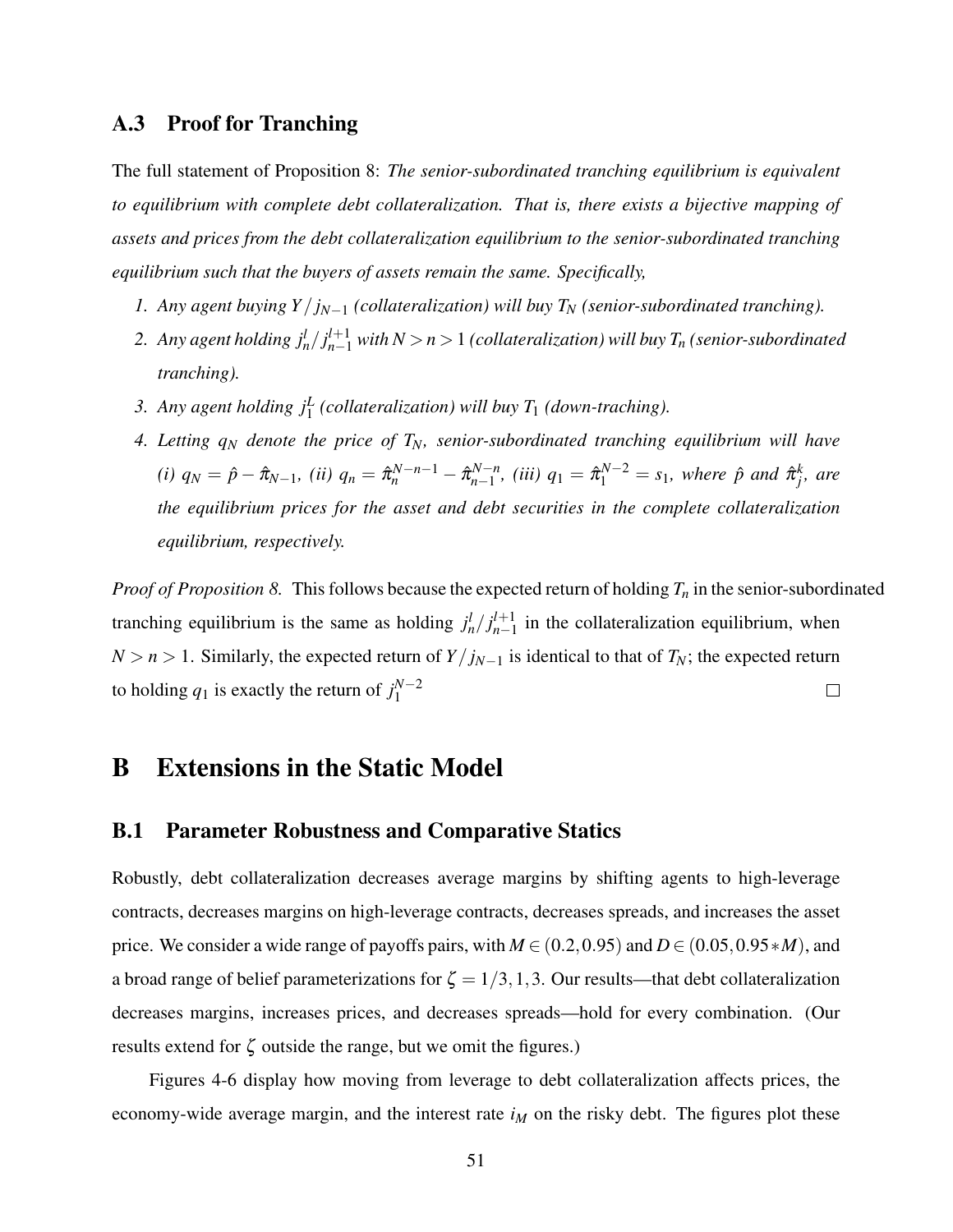changes for pairs of payoffs (*M*,*D*). The figures respectively use a belief parameterization with  $\zeta = 3, 1, \frac{1}{3}$  $\frac{1}{3}$ . For each of these cases, for every pair  $(M,D)$ , debt collateralization increases asset prices, decreases economy-wide average margins, and decreases the interest rate on risky debt. The effects on prices and spreads are larger when  $\zeta$  is larger.

Marginal Utilities/Beliefs Because it is the least intuitive of the parameters, we discuss the role of the marginal utilities/belief parameterization in greater detail. The parameter  $\zeta$  determines the relative frequency of optimists and pessimists in the economy; equivalently, the frequency of pessimists can be interpreted as the relative demand for assets that pay in bad states (negativebeta assets), perhaps from hedging needs or from risk aversion. High  $\zeta$  corresponds to relatively more pessimists and low  $\zeta$  to more optimists (with  $\zeta > 1$ ,  $\gamma$ 's are convex;  $\zeta < 1$ , concave). Increasing  $\zeta$ , has the following consequences: (i) in both financial environments risky spreads increase and risky and safe margins decrease; (ii) moving from leverage to debt collateralization results in a bigger change in spreads; (iii) average margins under leverage converge to the safe margin (for low  $\zeta$  (many optimists), more agents use risky margins); (iv) moving from leverage to debt collateralization, margins decrease by a greater amount; (v) moving from leverage to debt collateralization, the percent change in  $p$  increases (nonlinearly) with  $\zeta$  so that  $p$  increases by more when  $\zeta$  is high.

Comparative Statics Additionally, the model provides several interesting comparative statics for each parameter. Figure [7](#page-53-1) plots comparative statics for prices, spreads, and margins. Figures [7a](#page-53-1) and [7b](#page-53-1) show how varying the down-payoff *D* affects the change in prices and spreads. We fix  $M = 0.9$ (results are robust to varying *M*) and plot results for three values of  $\zeta$ . Debt collateralization always increases asset prices and decreases debt spreads, and the effects are greatest when *D* is small and when  $\zeta$  is large. The effect from *D* is intuitive: as *D* increases, the risk-free promise becomes closer to the risky promise, and thus the value from using the risky promise as collateral diminishes (the risk-free debt is already good for leverage). Figure [7c](#page-53-1) shows how varying the middle payoff *M* affects changes in economy-wide average margins, setting  $D = 0.8$  (again, results are robust to varying *D*). As *M* increases the decrease in average margins when moving to debt collateralization becomes much greater, precisely because the margin on the risky debt decreases as *M* increases,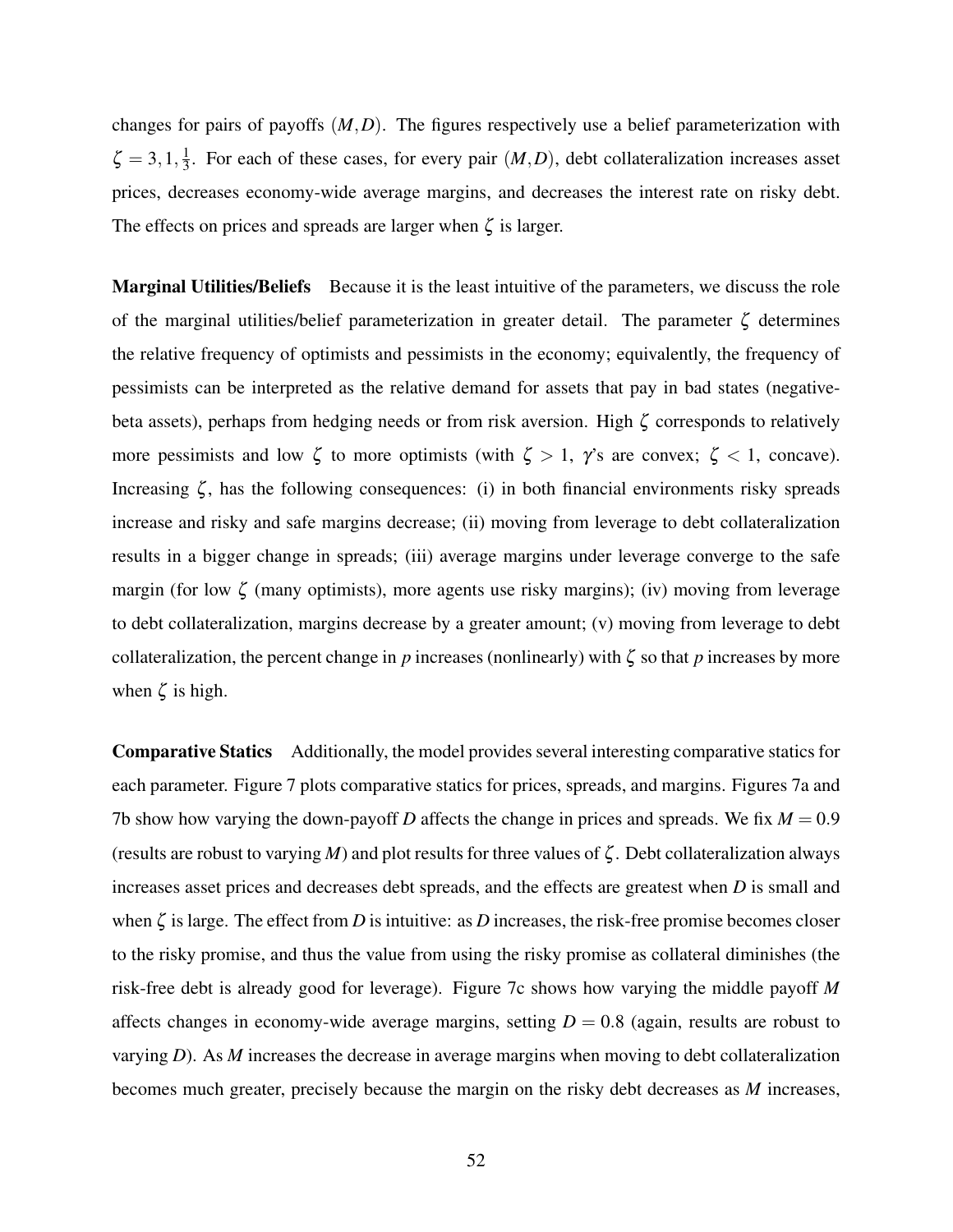and average margins decrease because investors shift toward using the risky debt instead of the risk-free debt.

<span id="page-52-0"></span>

(a) Percent change in price. (b) Change in average margin. (c) Change in debt spread *iM*.

Figure 4: Equilibrium changes moving from leverage to debt collateralization. Beliefs exponent  $\zeta = 3$ .



Figure 5: Equilibrium changes moving from leverage to debt collateralization. Beliefs exponent  $\zeta = 1$ .

<span id="page-52-1"></span>

Figure 6: Equilibrium changes moving from leverage to debt collateralization. Beliefs exponent  $\zeta = 1/3$ .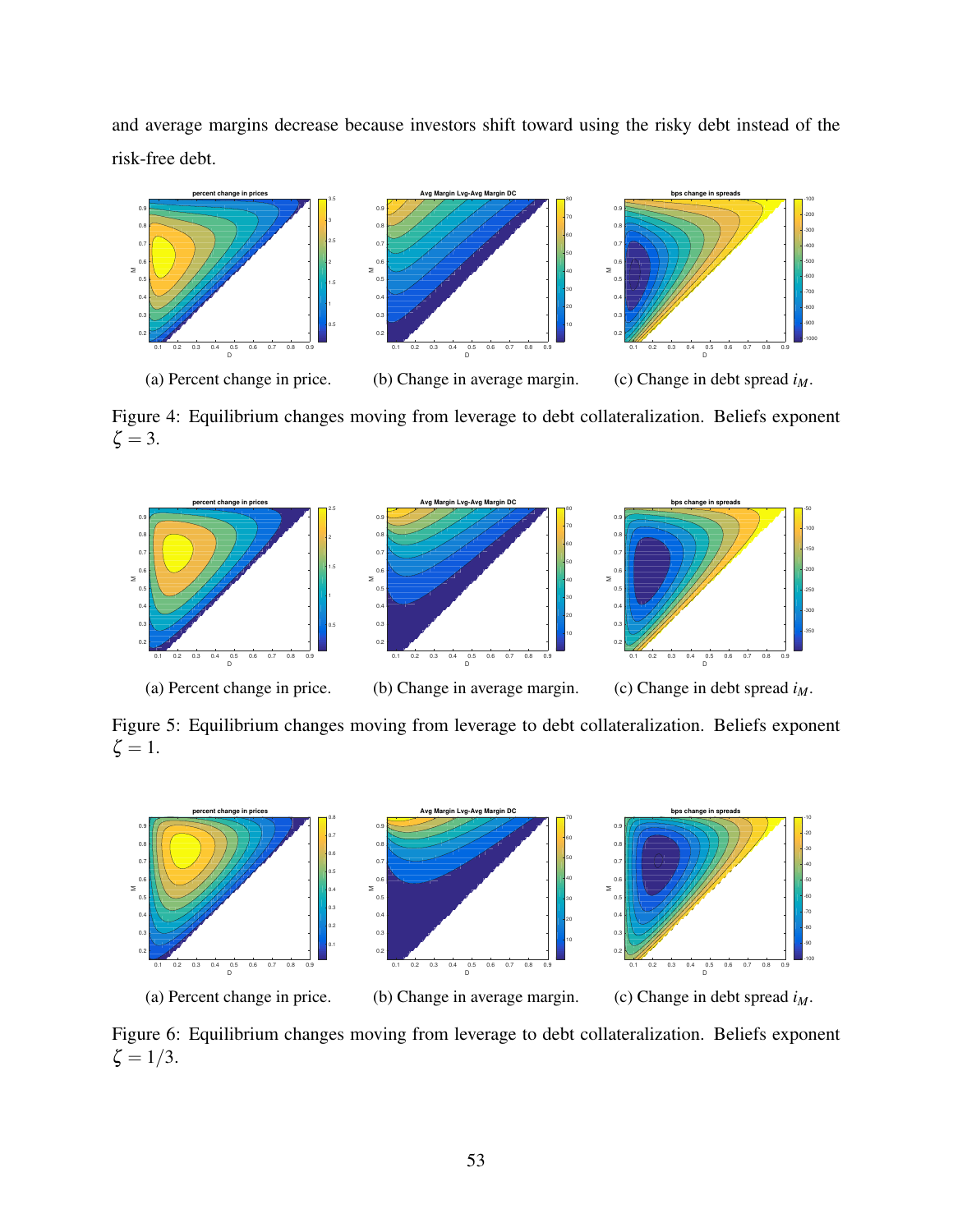<span id="page-53-1"></span>

(a) Percent change in price, (b) Change in debt spread  $i_M$ , (c) Change in average margin, varying  $D$ ;  $M = 0.9$ . varying  $D$ ;  $M = 0.9$ . varying  $M$ ;  $D = 0.8$ .

Figure 7: Comparative statics. Plain line is  $\zeta = 1$ ; '- -x' is  $\zeta = 3$ ; ':x' is  $\zeta = 1/3$ .

### <span id="page-53-0"></span>B.2 Debt Collateralization Does Not Necessarily Increase Prices

We demonstrate that prices do not necessarily increase with the introduction of securitization when beliefs are weakly monotonic. In this example, the beliefs of the marginal agents under each regime are very different—there is a discontinuous jump in beliefs. In contrast, in the examples in the robustness exercises with beliefs defined by  $\gamma = h^{\zeta}$ , beliefs vary smoothly (and not very much) over the relevant range where marginal buyers may fall.

As before, we let  $M = 0.3$  and  $D = 0.1$ , be the payouts of asset Y in states M and D. We also define the following marginal agents:  $h_1 = 0.6$ ,  $h_2 = 0.65$ ,  $h_3 = 0.69$ . Beliefs are given as follows:

For 
$$
h \le h_1
$$
:  $\gamma_U(h) = 1 - (1 - h_1)^2$ ,  $\gamma_M(h) = h_1(1 - h_1)^2$ ,  $\gamma_D(h) = (1 - h_1)^3$ .  
\nFor  $h \in (h_1, h_2)$ :  $\gamma_U(h) = 1 - (1 - h)^2$ ,  $\gamma_M(h) = h(1 - h)^2$ ,  $\gamma_D(h) = (1 - h)^3$ .  
\nFor  $h \in [h_2, h_3)$ :  $\gamma_U(h) = 1 - (1 - h_2)^2$ ,  $\gamma_M(h) = h_2(1 - h_2)^2$ ,  $\gamma_D(h) = (1 - h_2)^3$ .  
\nFinally, for  $h > h_3$ :  $\gamma_U(h) = 1 - (1 - (h - (h_3 - h_2)))^2$ ,  $\gamma_M(h) = (h - (h_3 - h_2))(1 - (h - (h_3 - h_2)))^2$ ,  $\gamma_D(h) = (1 - (h - (h_3 - h_2)))^3$ .

Equilibrium in the economy with leverage has price  $p = 0.894$  while equilibrium in the debt collateralization economy has price  $\hat{p} = 0.888$ .<sup>[13](#page-53-2)</sup> Introducing debt collateralization in this case causes the price to *decrease*. The reason is that the leveraged return on debt has increased sufficiently, which increases the required return for investing in the risky asset, decreasing its price.

<span id="page-53-2"></span> $^{13}$ Furthermore,  $h_M = 0.715$ ,  $h_D = 0.669$ ,  $h_J = 0.534$ ,  $\pi_M = 0.287$  and  $\hat{h_M} = 0.682$ ,  $\hat{h_J} = 0.583$ ,  $\hat{\pi_M} = 0.287$ .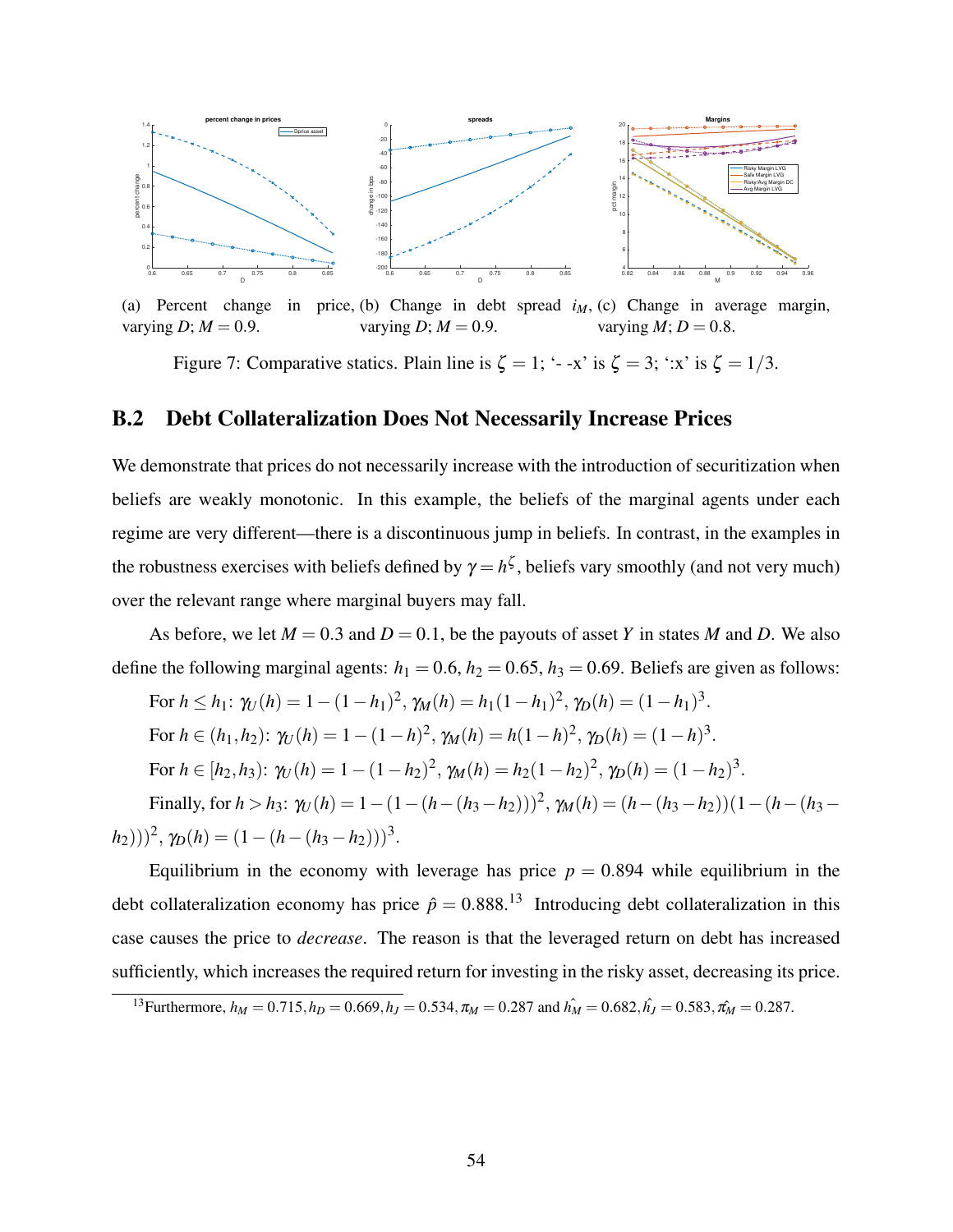### <span id="page-54-0"></span>B.3 A Numerical Example With 3 Agents

We provide an example with 3 agents (not the only possible one) that replicates the numerical example with a continuum of agents. There are 3 agents with log-utility over consumption in period-1,  $u_i(c) = \log(c)$ , and the three states be equiprobable. Agents are endowed with units of the safe asset *X* and the risky asset *Y*, and endowments are as follows:  $x^1 = 0.212$ ,  $x^2 = 0.185$ , and  $x^3 = 0.603$  units of the safe asset *X*, and the risky asset *Y* is endowed entirely to agent 1,  $y_0^1 = 1$ . Agents have future endowments given by:  $e^1 = (14.41, 38.18, 100)$ ,  $e^2 = (100, 1, 100)$ , and  $e^3 = (3.25, 66.67, 100)$ . Assets are priced according to the standard marginal analysis using the marginal utilities of the buyers. Two contracts, *j<sup>M</sup>* and *jD*, continue to be traded in equilibrium.

Given these parameters, in equilibrium with leverage, agent 3 buys all of the risky asset and issues contracts promising *M* and *D*; agents 2 buys risky contract *M*; and agent 1 buys contracts *M* and *D* and all of the safe asset *X*. In equilibrium with debt collateralization, agent 3 buys the asset leveraged with *M*; agent 2 buys the risky debt leveraged with *D*; agent 1 buys safe assets. Coincidentally, the asset prices p and  $\hat{p}$  and debt prices  $\pi_M$  and  $\hat{\pi}_M$  are exactly the same as in the economy in Section [3.](#page-11-2)

### <span id="page-54-1"></span>C Price Volatility in a Dynamic Model

In this section we examine how debt collateralization affects volatility and default. [Geanakoplos](#page-32-1) [\(2003,](#page-32-1) [2010\)](#page-32-14) demonstrate that using an asset as collateral creates a "Leverage Cycle" in which asset prices become more volatile because of fluctuations in the asset's collateral value and the distribution of investors' wealth.

### C.1 Setup in the Dynamic Model

We consider a dynamic variation of the model in Section [3](#page-11-2) with three periods,  $t = 0, 1, 2$  following [Geanakoplos](#page-32-1) [\(2003,](#page-32-1) [2010\)](#page-32-14). Uncertainty in the payoffs of *Y* is represented by a tree  $S = \{0, U, M, D, UU, MU, MD, DU, DD\}$ , illustrated in Figure [8.](#page-55-0) The asset pays only at  $t = 2$ with payoffs  $d_s^Y$ . To simplify, we will normalize the asset payoffs so that  $d_{UU}^Y = d_{MU}^Y = d_{DU}^Y = 1$ . Thus the possible "down payoffs" of the asset are  $d_{MD}^Y$  and  $d_{DD}^Y < d_{MD}^Y$ . In other words, the payoff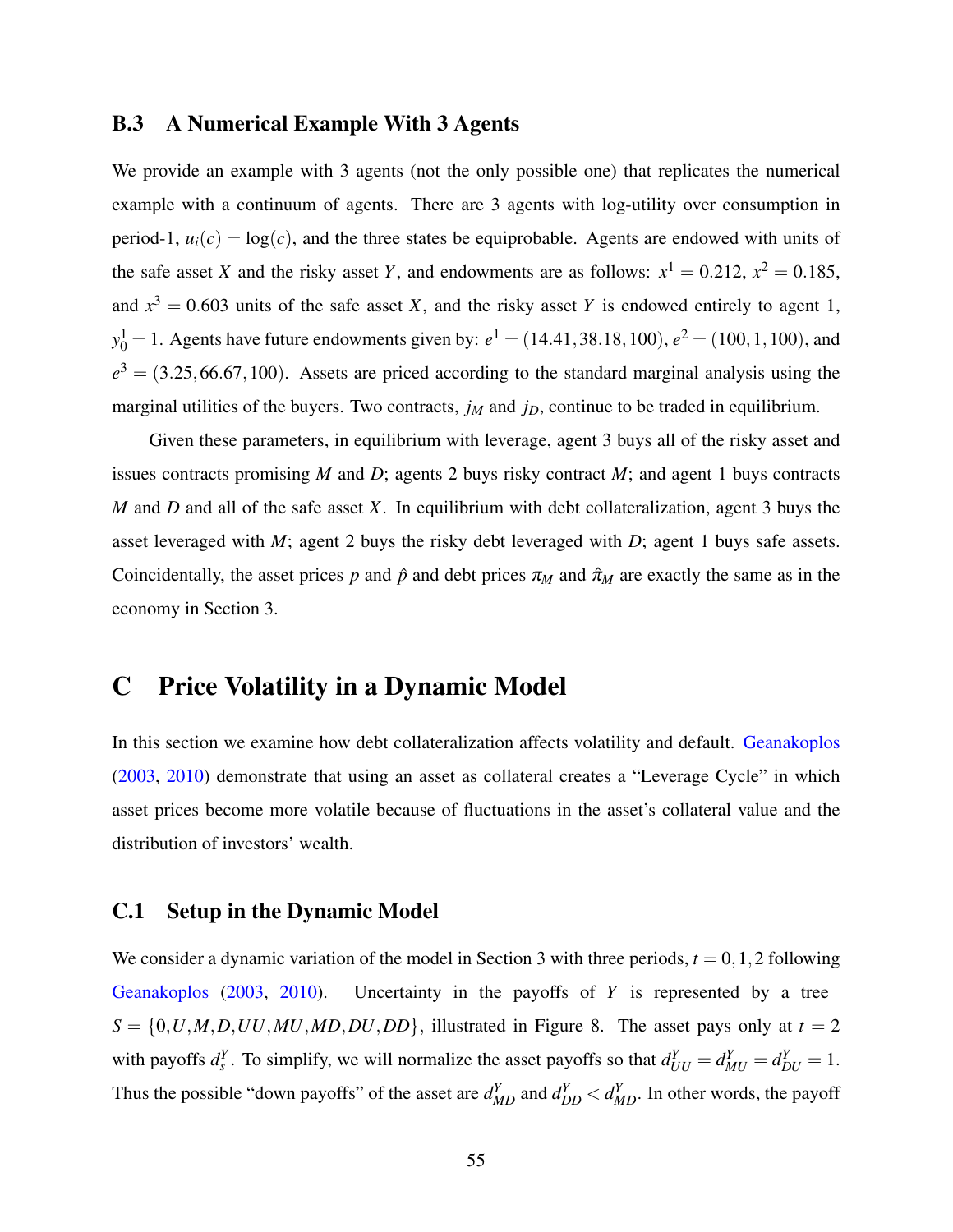tree is binary at  $t = 1$  with a worse possible realization at state *M* than at *D*, and at  $t = 0$  there is uncertainty about what the minimum possible asset payoff will be.

<span id="page-55-0"></span>The risky asset *Y* has price  $p_0$  at  $t = 0$  and prices  $p_M$  and  $p_D$  in states *M* and *D* in  $t = 1$ . (In state *U* the price is trivially 1.) Just as before, we first look at an economy where leverage is the only financial innovation and then move on to explore the consequences of debt collateralization. Endogenously, all financial contracts traded in equilibrium are one-period contracts.



Figure 8: Payoff tree for risky asset in dynamic three-state model.

#### <span id="page-55-1"></span>C.2 The Dynamic Economy with Leverage

With leverage, the dynamic equilibrium is essentially different from the static equilibrium because of the interaction between prices and leverage across time. However, the equilibrium regimes in each state resemble the equilibrium regime in the static economy of Section [3.](#page-11-2) The dynamic equilibrium with leverage is as follows.

In equilibrium, at time 0 there are three marginal agents,  $h_{M0}$ ,  $h_{D0}$ , and  $h_{J0}$ . Agents  $h > h_{M0}$ buy the risky asset and promise  $p_M$  (i.e., they sell the contract  $j_{p_M}$ ), which is a risky promise (the contract  $j_{p_M}$  delivers  $p_D < p_M$  in state D); agents  $h \in (h_{D0}, h_{M0})$  buy the risky asset and promise  $p_D$  (i.e., they sell the contract  $j_{p_D}$ ), which is a risk-free promise; agents  $h \in (h_{J0}, h_{D0})$  buy the risky debt  $j_{p_M}$ ; and agents  $h < h_{J0}$  buy risk-free asset *X* and risk-free debt  $j_{p_D}$ . Unlike in a binomial economy, there is a possibility of default in the down state *D* because agents  $h \in (h_{M0}, 1)$  cannot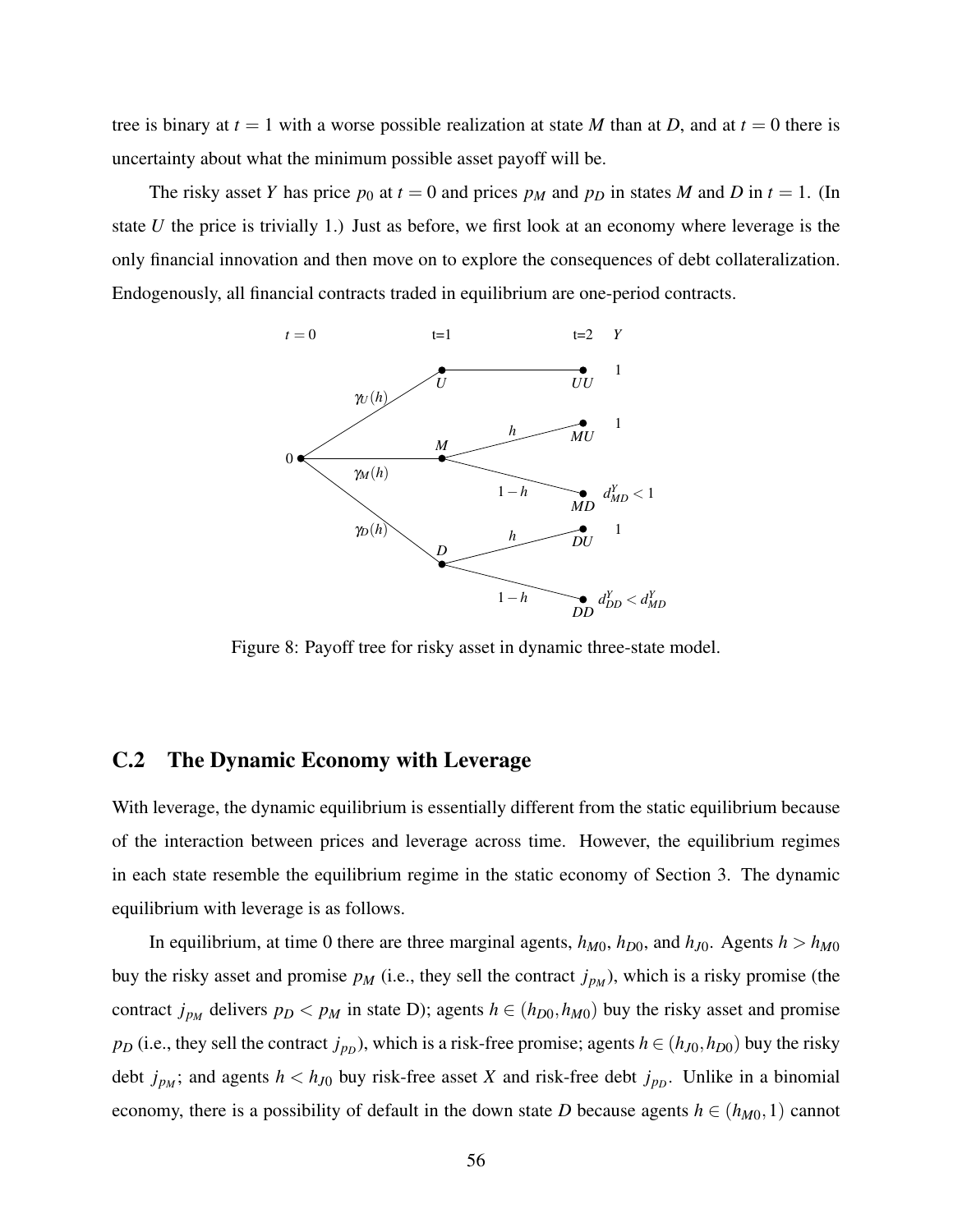pay off the entirety of their debt, having promised  $p_M$  when the asset is only worth  $p_D < p_M$ . We denote the price of the risky debt  $j_{pM}$  by  $\pi_0$ , which has interest rate  $i_0 = \frac{p_M}{\pi_0}$  $\frac{p_M}{\pi_0}-1.$ 

At time 1, agents receive news about the economy, borrowers repay their debts (margin calls occur) and the remaining agents trade assets and issue new promises. Because the economy is binomial at time 1, in equilibrium agents trade only risk-free contracts. In equilibrium there is one marginal investor in each state, with the remaining optimistic investors buying the risky asset against the maximal risk-free promise possible given the state. Thus, in state *M* there is a marginal investor  $h_{MM}$ . Investors  $h > h_{M0}$  have zero wealth after repaying their promise. Investors  $h \in$  $(h_{MM}, h_{M0})$  buy the risky asset and promise *M*, which is the minimum payoff at  $t = 2$ . Investors  $h < h_{MM}$  buy risk-free assets. In state *D* there is one marginal investor  $h_{DD}$ . Investors  $h > h_{D0}$  have zero wealth after repaying their promise. Investors  $h \in (h_{DD}, h_{D0})$  buy the risky asset and promise *D*, which is the minimum payoff at  $t = 2$ . Investors  $h < h_{DD}$  buy risk-free assets.<sup>[14](#page-56-0)</sup>

It is instructive to compare the 3-state model with leverage to the standard binomial model. Compared to the binomial model, crashes in this economy are larger. One reason the crash in *D* is so large is that investors who bought the risky debt are receiving less than the face value, and less than they invested. This "default mechanism" depresses *p<sup>D</sup>* because remaining investors have less wealth. Larger crashes occur precisely because the three-state model with collateralization has more bankrupt agents at time 1 in the down state when compared to the two-state models.<sup>[15](#page-56-1)</sup>

### <span id="page-56-2"></span>C.3 The Dynamic Economy with Debt Collateralization

Given our results in the previous section, we can easily characterize equilibrium in the dynamic model with debt collateralization. In equilibrium there are two marginal agents at time 0,  $\hat{h}_{M0}$ , and  $\hat{h}_{J0}$ . Agents  $h > \hat{h}_{M0}$  buy the risky asset and promise  $p_M$ ; agents  $h \in (\hat{h}_{J0}, \hat{h}_{M0})$  buy the risky debt with promise  $p_M$  and use it as collateral to promise  $p_D$ ; and agents  $h < \hat{h}_{J0}$  buy the risk-free asset *X* and the risk-free debt (with promise  $p<sub>D</sub>$ ). In equilibrium, at time 1 there is one marginal investor in each state as discussed previously. Notice that if the economy is in state *M* at time 1, then agents

<span id="page-56-0"></span><sup>&</sup>lt;sup>14</sup>Since we do not know the positions of  $h_{MM}$  and  $h_{DD}$  relative to the marginal investors at time 0, there are several possible equilibrium cases. These cases, as well as the equations defining equilibrium, are listed in Appendix [C.5.](#page-62-0)

<span id="page-56-1"></span><sup>&</sup>lt;sup>15</sup>We isolate the impact of the default mechanism in Appendix [C.4](#page-58-0) by considering a surprise bailout in  $s = D$  to replace the wealth lost to default. Appendix [C.4](#page-58-0) also compares the 3-state dynamic model to corresponding binomial models and shows that in each case the price crash in the down state of the 3-state world is greater than the price crash in any of the two-state models and that the biggest price crash is obtained in the case of debt collateralization.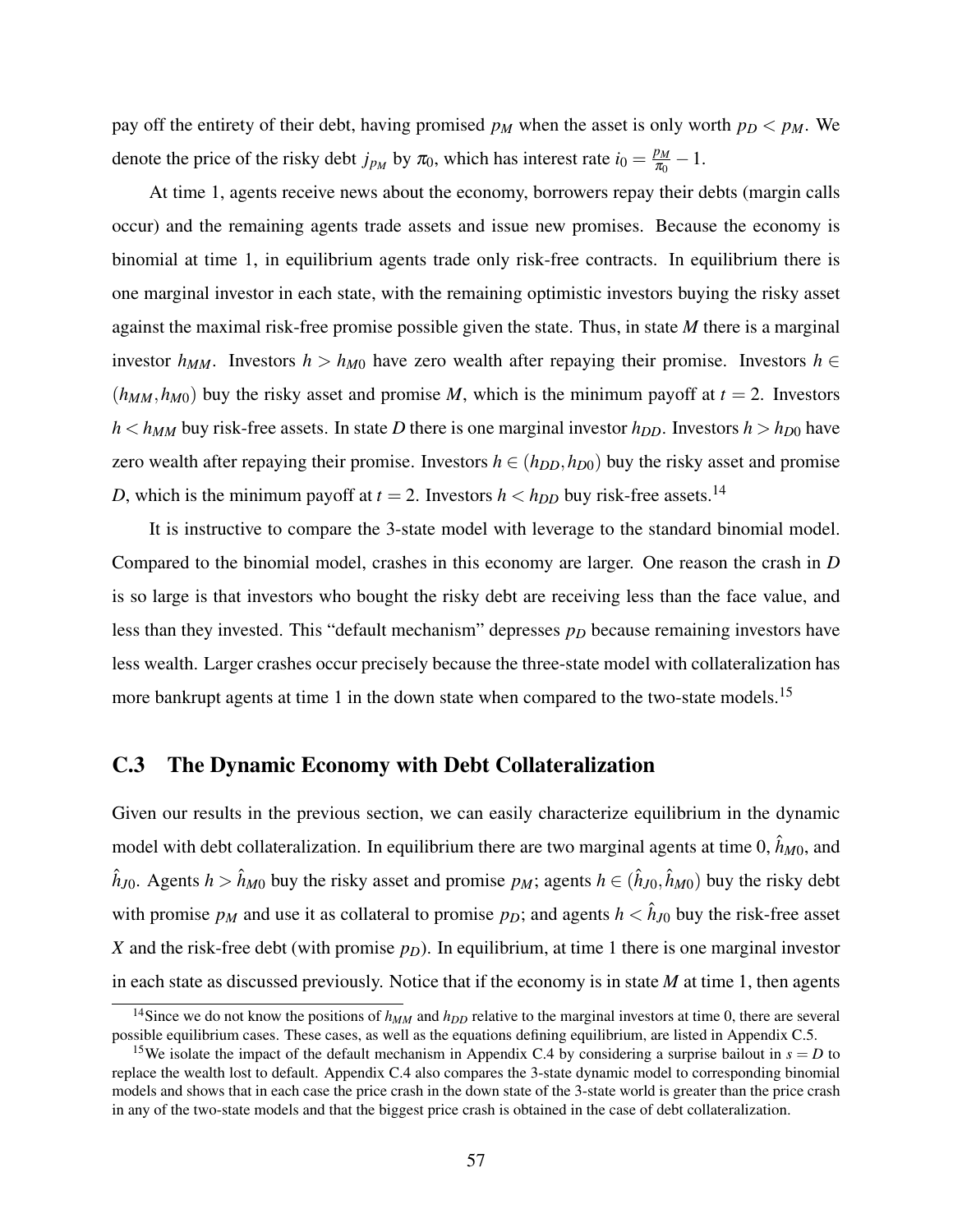$h \in (\hat{h}_{M0}, 1)$  will be bankrupt; if the economy is in state *D* at time 1, agents  $h \in (\hat{h}_{J0}, 1)$  will be bankrupt.[16](#page-57-0)

We solve the system numerically with  $\zeta = 2$  $\zeta = 2$ , and payoffs  $d_{MD}^Y = 0.3$  and  $d_{DD}^Y = 0.1$ . Table 2 gives the equilibrium with debt collateralization and compares it to the equilibrium with leverage. The price crash in states *M* and *D* are larger with debt collateralization. Note that the "default" mechanism" is effectively much greater with debt collateralization since all debt in the economy is fully collateralized and leveraged. Rather than being poorer in the down state, agents holding risky debt will be completely out of the market. In this case, debt collateralization leads to even more volatility since the agents buying the asset in the down state will be more pessimistic.

|           | Leverage | Collateralization (^) |  |
|-----------|----------|-----------------------|--|
| $p_0$     | 0.805    | $0.814 \uparrow$      |  |
| $p_M$     | 0.663    | $0.659 \downarrow$    |  |
| $p_D$     | 0.434    | $0.431 \downarrow$    |  |
| $\pi_0$   | 0.595    | $0.611 \uparrow$      |  |
| $h_{M0}$  | 0.963    | $0.888 \downarrow$    |  |
| $h_{D0}$  | 0.823    |                       |  |
| $h_{J0}$  | 0.719    | $0.789 \uparrow$      |  |
| $h_{MM}$  | 0.720    | $0.717 \downarrow$    |  |
| $h_{DD}$  | 0.610    | $0.606 \downarrow$    |  |
| $M$ Crash | 17.58 %  | 19.02% 1              |  |
| $D$ Crash | 46.00 %  | 47.09% 1              |  |

<span id="page-57-1"></span>Table 2: Dynamic Equilibrium with Debt Collateralization and with Leverage

Crashes in states *M* and *D* increase by 1.44% and 1.09%. Our result that debt collateralization increases volatility is closely related to previous work studying collateral values and volatility.<sup>[17](#page-57-2)</sup> We have shown that debt collateralization increases the collateral value of debt contracts and of the risky asset, and as a result, asset price volatility increases because debt collateralization increases fluctuations in both collateral values and the distribution of wealth.<sup>[18](#page-57-3)</sup>

<span id="page-57-0"></span><sup>&</sup>lt;sup>16</sup>Note that we do not know the position of  $\hat{h}_{MM}$  relative to the positions of the other marginal investors at time 0, but we do know the relative position of  $\hat{h}_{DD}$ . The equations defining equilibrium are in Appendix [C.5.](#page-62-0)

<span id="page-57-2"></span><sup>&</sup>lt;sup>17</sup>[Fostel and Geanakoplos](#page-32-3) [\(2012a\)](#page-32-3) show that asset price volatility increases when agents can tranche assets. Tranching increases the collateral value of the risky asset, and in a dynamic setting the "Tranching Cycle" exhibits larger fluctuations in collateral values and in the distribution of wealth.

<span id="page-57-3"></span><sup>&</sup>lt;sup>18</sup>In general, debt collateralization improves welfare for pessimistic agents, whose wealth increases while the price of risk-free assets remains the same, but decreases welfare for optimistic agents because the risky asset and risky debt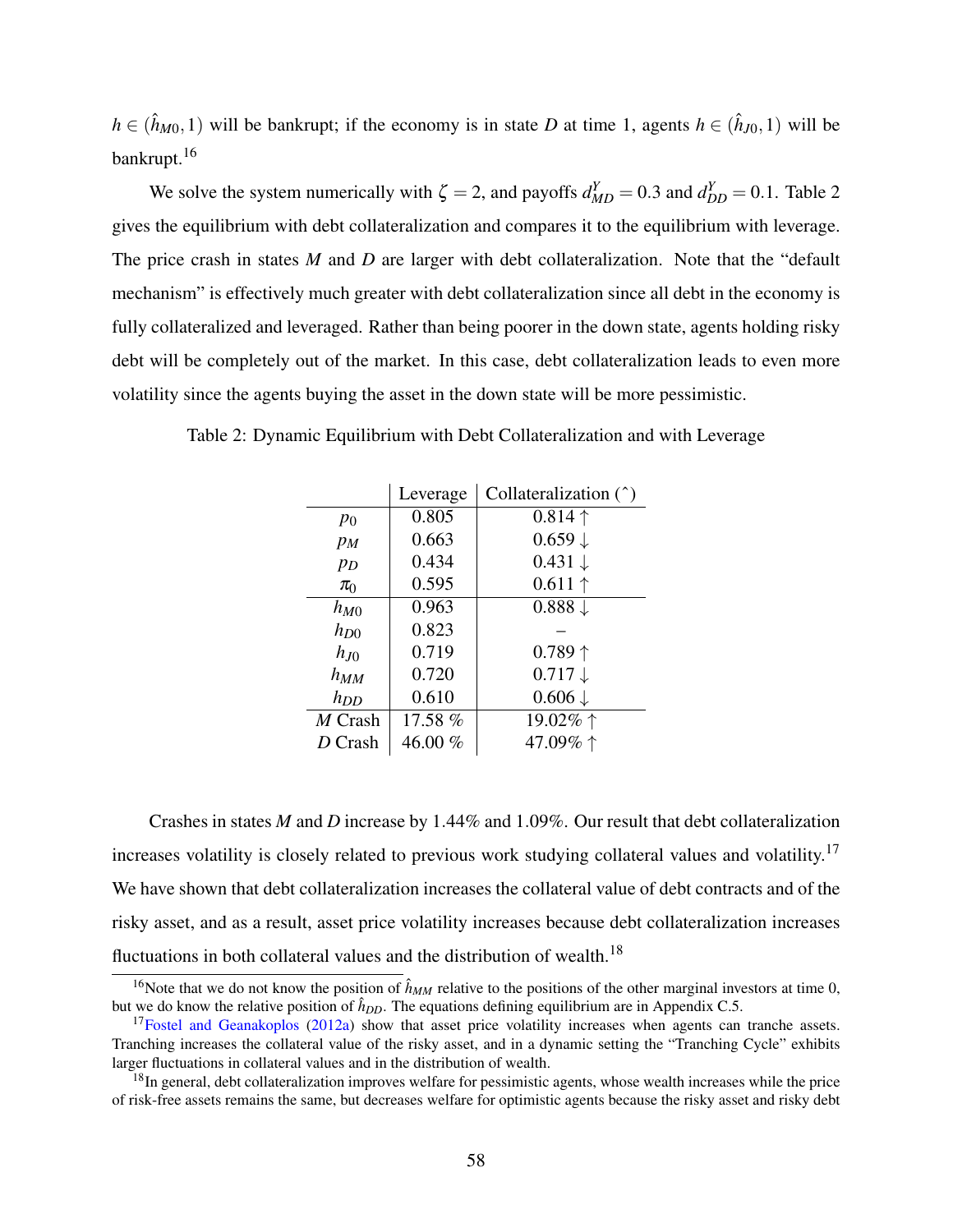The model is highly nonlinear and so it is difficult to characterize in general how debt collateralization affects price volatility. Thus, for comparative dynamics we focus on how the model parameters affect how volatility changes (how the *M* and *D* crashes change) when we introduce debt collateralization. Robustly, the *D* crash increases with debt collateralization. However, when beliefs at  $t = 0$  are very convex, the *M* crash may decrease with debt collateralization. Hence, for a wide range of parameters (which almost surely includes the empirically relevant cases), debt collateralization increases volatility and fat tails.

The complete results are in the following sections, but we briefly summarize the results here. When beliefs are concave ( $\zeta$  < 1) indicating a larger proportion of optimism, the changes in both crashes are larger for larger *D*. Furthermore, the change in both crashes are smaller for smaller  $\zeta$ ; with more optimism, price crashes are already large and debt collateralization does little to amplify fluctuations. When beliefs are convex  $(\zeta > 1)$  indicating a larger proportion of pessimism, debt collateralization can *decrease* the crash in the *M* state for moderate levels of *M* but *increase* the crash for high *M*. For high *M* the price increases ( $p_M > p_0$ ), so the price increase in state *M* would be muted. Changes in crashes can also be much larger (over 3%).

#### <span id="page-58-0"></span>C.4 Default in the Dynamic 3-state Model

This section isolates the role of default in the dynamic model in two ways. First, it considers a surprise injection of wealth to bailout agents who lost money to default. Second, it maps the 3 state model onto binomial models, in which there is no default, and compares equilibrium in each case.

We solve our model numerically with  $\gamma_U(h) = h^2$ ,  $\gamma_M(h) = h^2(1-h^2)$ , and payoffs  $d_{MD}^Y = 0.3$ and  $d_{DD}^Y = 0.1$ . For these parameters,  $h_J$  holds the risk-free asset in state *M* and the risky asset in state *D*. Notice that the probability of down states (*M* or *D*) is 1−*h*, similar to parametrization in

are more expensive. It is not necessarily the case in this model that increased volatility is bad for welfare. Given the stylized nature of this model, it is worth considering the the effects of volatility in a richer model. Our model leaves out many important factors, such as production, investment, cash flow problems, agency issues, and bankruptcy costs, just to name a few. [Geanakoplos](#page-32-14) [\(2010\)](#page-32-14) discusses a number of these issues in greater detail. [Phelan](#page-33-12) [\(2016\)](#page-33-12) uses a richer model to show that financial leverage creates a pecuniary externality through excess volatility, resulting in an economy with higher likelihood of crises and recessions and lower welfare. One can suspect that incorporating the mechanisms of our paper into a richer framework with any of the aforementioned issues would result in welfare losses from increased volatility.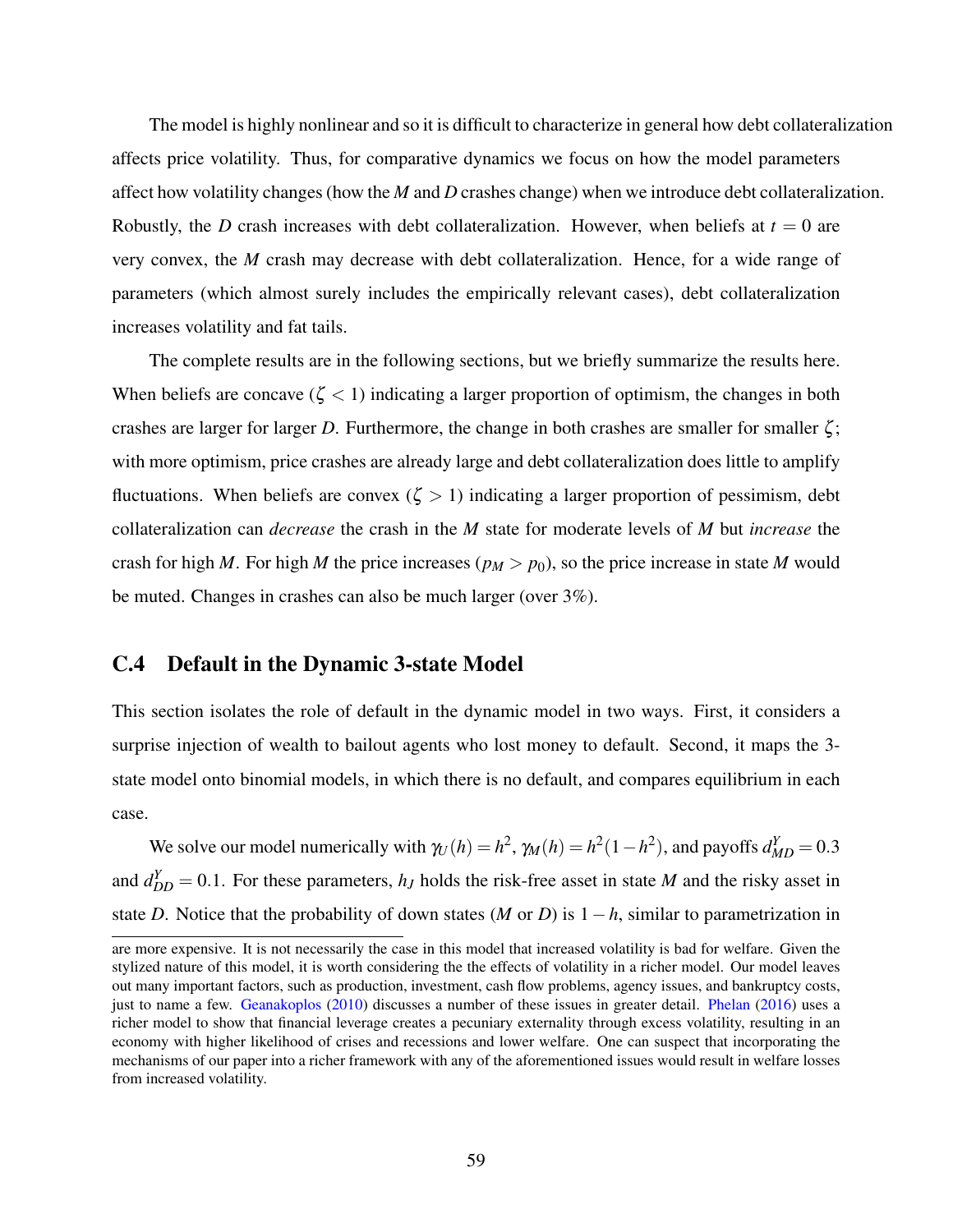binomial models. The marginal investors and prices in equilibrium are:

$$
h_{M0} = 0.963
$$
,  $h_{D0} = 0.823$ ,  $h_{J0} = 0.719$ ,  $p_0 = 0.805$ ,  $\pi_0 = 0.595$ ,  
 $h_{MM} = 0.720$ ,  $h_{DD} = 0.610$ ,  $p_M = 0.663$ ,  $p_D = 0.434$ ,  $i_0 = 2.25\%$ .

The percent price drop, given by  $1 - \frac{p_s}{p}$ *p* , is 17.6% in state *M*, and 46% in state *D*.

#### C.4.1 The Default Mechanism

We demonstrate the impact that default has on asset prices at time 1 by considering the counterfactual scenario. We now suppose that in the down state, holders of risky debt receive an unexpected, exogenous wealth increase at time 1: suppose that the holders of risky debt are compensated the difference between  $p_M$  and  $p_D$ . This wealth shock is unexpected; it does not change the equilibrium at time 0 and only at time 1. In the down-state, we now have  $h \in (h_{J0}, h_{D0})$  holding  $p_M$  units of wealth and  $h \in (0, h_{J0})$  holding  $1 + p_0$  units of wealth. The marginal investor and market clearing equations defining equilibrium are:

$$
\frac{\gamma_U(h_{DD})(1-d_{DD}^Y)}{p_D-d_{DD}^Y}=1, \text{ and } \frac{(h_{D0}-h_{J0})\left(\frac{1+p}{\pi_0}\right)p_M}{p_D-d_{DD}^Y}+\frac{(h_{J0}-h_{DD})(1+p_0)}{p_D-d_{DD}^Y}=1.
$$

Using the same specifications as before, as well as the results for  $h_{D0}$ ,  $h_{J0}$ ,  $\pi_0$ ,  $p_0$  and  $p_M$  from the previous subsection, we find that  $h_{DD} = 0.598$ ,  $p_D = 0.638$ , down crash = 33.08%.

Without this injection of cash,  $p_D = 0.607$  and the crash was 36.33%. The wealth increase, offsetting the default mechanism, increases the asset price in *D* and lowers the volatility. However, it is important to note that this result only occurs if agents do not expect the wealth shock. If agents anticipated the wealth increase at time  $t = 0$ , then the increase in the  $p<sub>D</sub>$  price will lead to higher margins at the initial time period and the expectation that all debt is actually risk-free.

#### C.4.2 Comparison With Dynamic Two-State Model

We can compare the volatility in the dynamic three-period model to the dynamic 2-period model in several ways. We can normalize the expected payoff of the asset, normalize beliefs in the up state, as well as normalize the beliefs in the downstate.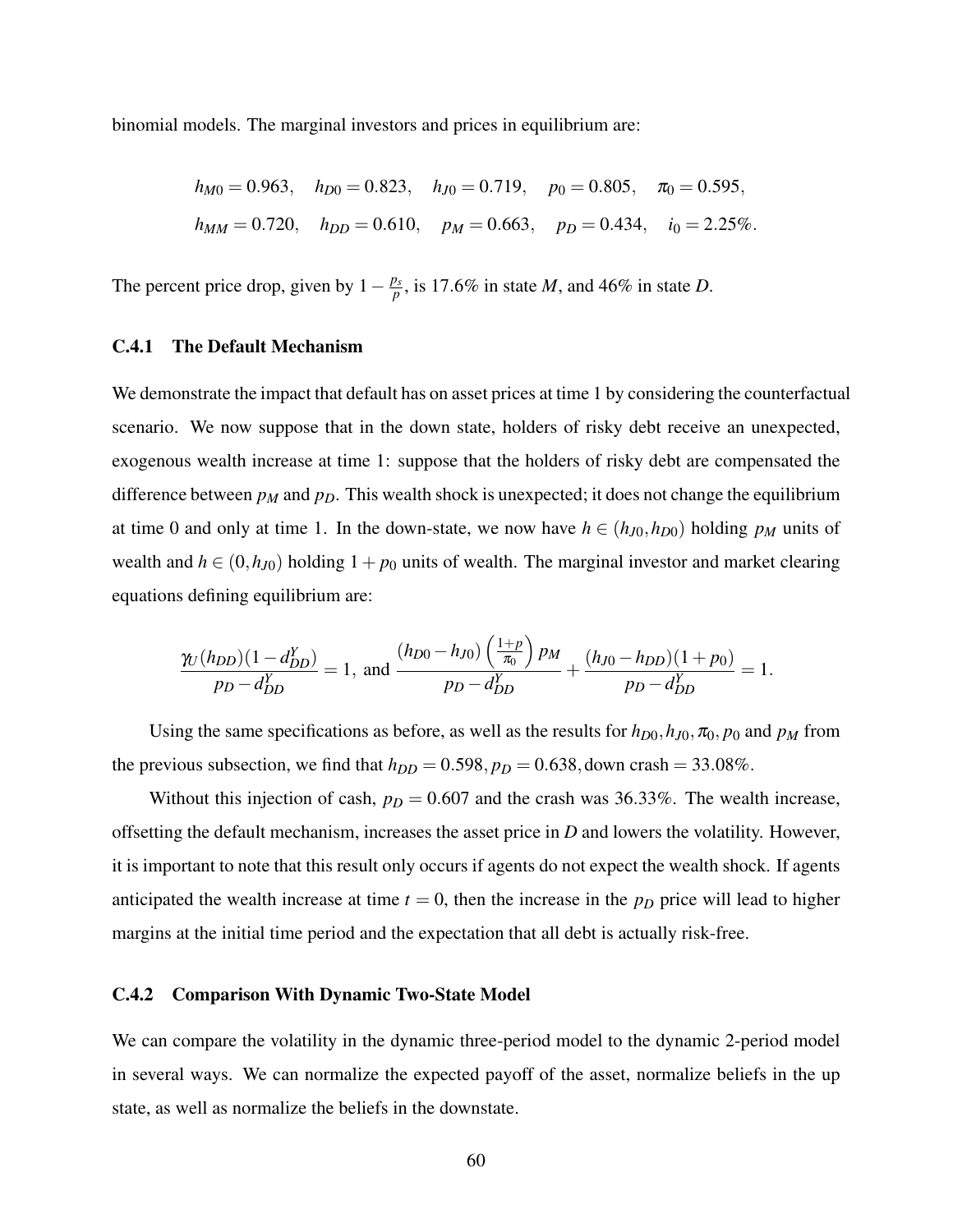We first consider normalization by the expected payoff of the asset. We use  $\gamma_U(h) = h$  and  $\gamma_M(h) = h(1-h)$  to for the probabilities in the three-state model. We want to set the belief of the upstate,  $\xi(h)$ , in the two-state model so that for every agent, the ultimate expected payout of the risky asset is the same in the two models. That is,

$$
h + h^{2}(1-h) + h(1-h)^{2} + h(1-h)^{2}\alpha d_{DD}^{Y} + (1-h)^{3}d_{DD}^{Y} = \xi(h) + (1-\xi(h))\xi(h) + (1-\xi(h))^{2}d_{DD}^{Y},
$$

where  $d_{MD}^Y = \alpha d_{DD}^Y$ . Solving the above, we find that

$$
\varphi_i = 1 + \frac{\sqrt{(d_{DD}^Y - 1)(1 - h)^2 (d_{DD}^Y - 1 + (\alpha - 1)d_{DD}^Y h)}}{d_{DD}^Y - 1}.
$$

Letting  $\alpha = 3$ , we can solve for equilibrium in the two-state dynamic model.

When we normalize the belief about the up state, we have  $\xi(h) = \gamma_U(h) = h$ . Alternatively, if we normalize the belief about the down state, we need  $1-\xi(h) = \gamma_D(h)$ . In summary, we obtain the following differences by normalization.

|         |         | Dynamic 3-State                            | Dynamic 2-State |            |                    |
|---------|---------|--------------------------------------------|-----------------|------------|--------------------|
|         |         | Collateralized debt   No Collateralization | Expected Payout | Belief Up  | <b>Belief Down</b> |
| $p_{0}$ | .970    | 0.9531                                     | 0.9470          | 0.9351     | 0.9876             |
| pd      | .602    | 0.6069                                     | 0.6339          | 0.6116     | 0.7314             |
| crash   | 37.91\% | 36.33%                                     | 33.06%          | 34.593 $%$ | 25.94%             |

Note that for every normalization, the price crash in the down state of the three state world is greater than the price crash in any of the two-state models and that the biggest price crash is obtained in the case of debt collateralization. Furthermore, the price of the asset in the down state is lowest in the three-state world with debt collateralization. This phenomenon occurs precisely because the three-state model with collateralization has more bankrupt agents at time 1 in the down state when compared to the two-state models. Thus, the agents who are left to buy the asset are more pessimistic and do not value the asset as highly.

#### C.4.3 Comparative Dynamics

Figures [9](#page-61-0)[-10](#page-61-1) show the percent change in the crashes in the *M* and *D* states for (*M*,*D*) pairs. When ζ is not too high, both crashes are larger with debt collateralization. However, for high  $\zeta$  ( $\zeta \geq 3.2$  in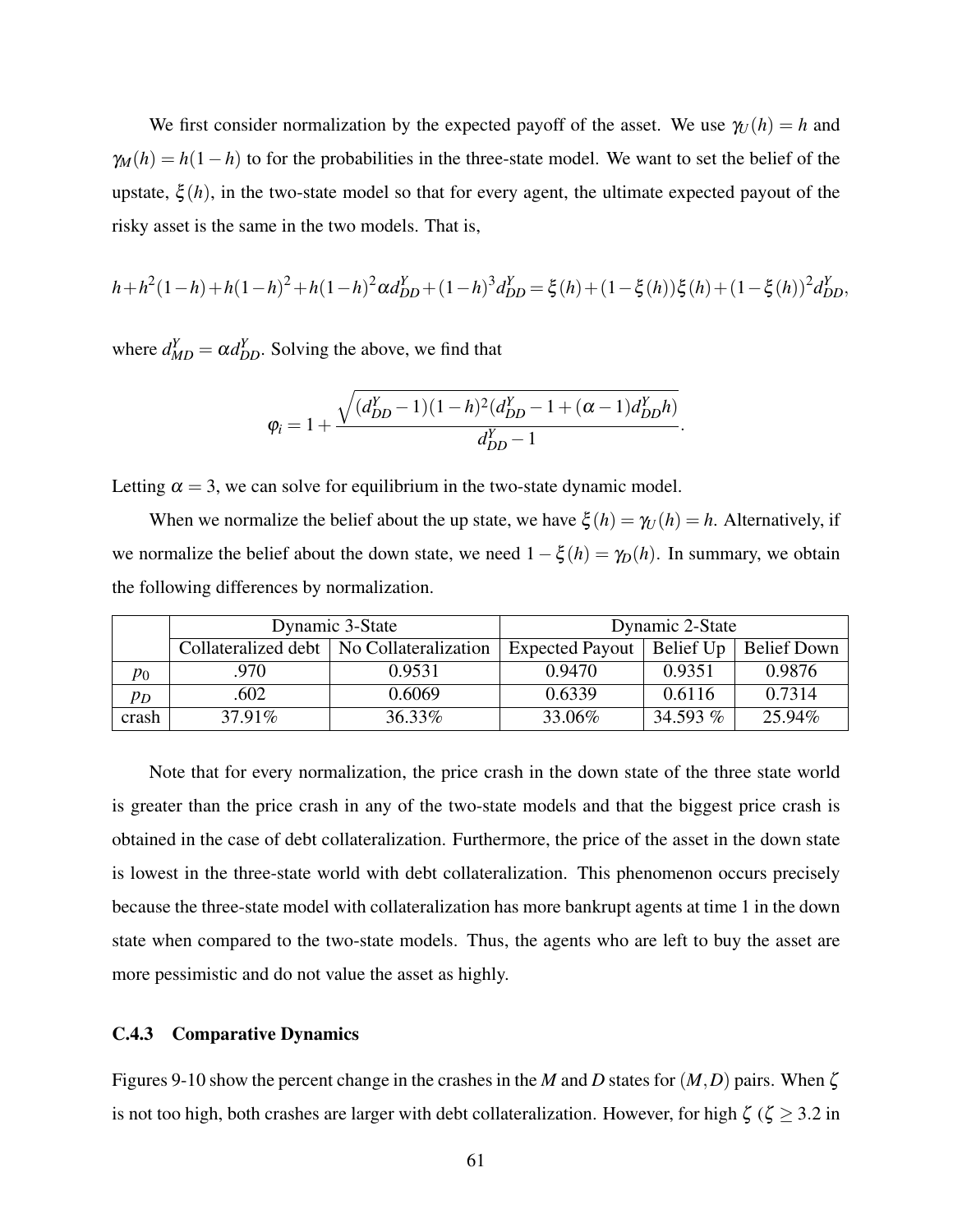this case), the crash in the *M*-state could decrease with debt collateralization; the *D*-crash increases. While debt collateralization often increases both crashes, but not always, we have not been able to solve for a set of parameters where the *D* crash decreases.

<span id="page-61-0"></span>

Figure 9: Percent Changes in crashes moving from leverage to debt collateralization. Beliefs exponent  $\zeta = 1$ .

<span id="page-61-1"></span>

Figure 10: Percent changes in crashes moving from leverage to debt collateralization. Beliefs exponent  $\zeta = 3.2$ .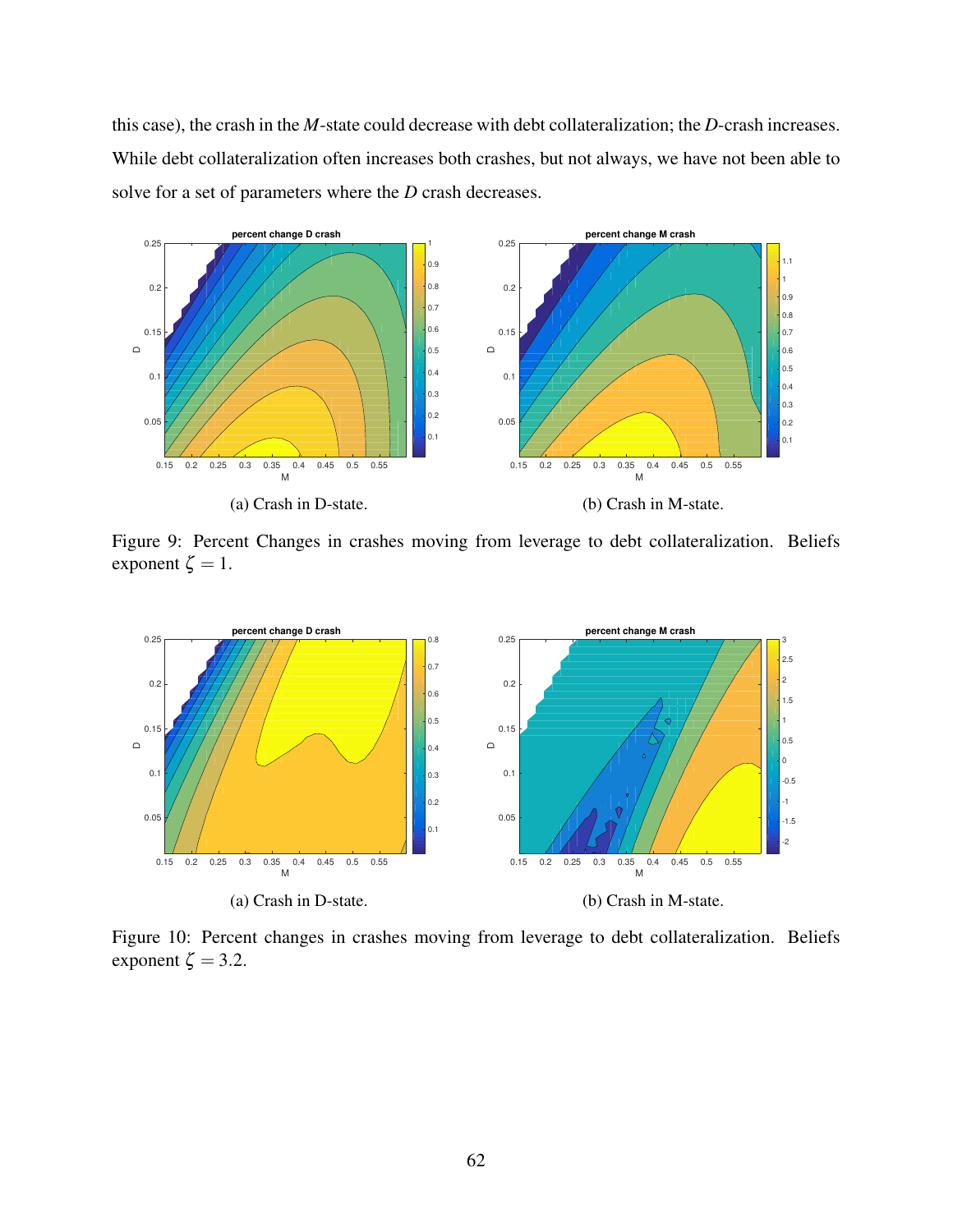### <span id="page-62-0"></span>C.5 Equilibrium Conditions in the Dynamic Model

#### C.5.1 Equilibrium Conditions with Leverage: Section [C.2](#page-55-1)

For a few marginal investors, we have no doubt about their course of action. The equations defining them are as follows.

#### Marginal Investors, known

*h*<sub>*M*0</sub>: indifferent between leveraging against *p<sub>M</sub>* and *p<sub>D</sub>* at time  $t = 0$ . If at time  $t = 1$  we are in state *D*, then  $h_{M0}$  is no longer in the market. If at  $t = 1$  we are in state *M*,  $h_{M0}$  will choose to hold the risky asset because he is the most optimistic investor in the market. Thus, we have

$$
\frac{\gamma_U(h_{M0})(1-p_M)}{p_0-\pi_0}=\frac{\gamma_U(h_{M0})(1-p_D)}{p_0-p_D}+\left(\frac{\gamma_M(h_{M0})(p_M-p_D)}{p_0-p_D}\right)\left(\frac{\gamma_U(h_{M0})(1-d_{MD}^Y)}{p_M-d_{MD}^Y}\right).
$$

The above equates the marginal utility divided by payoff of holding the risky asset leveraged against *p<sup>M</sup>* and the marginal utility divided by the payoff of holding the asset leveraged against *pD*.

 $h_{MM}$ : Indifferent between risky asset and riskless asset given the realization of state *M* at  $t = 1$ . Since this marginal investor only exists at time  $t = 1$  in state *M*. There is no ambiguity.

$$
\frac{\gamma_U(h_{MM})(1-d_{MD}^Y)}{p_M-d_{MD}^Y}=1
$$

 $h_{DD}$ : Indifferent between risky asset and riskless asset given the realization of state *D* at  $t = 1$ .  $h_{DD}$  also only exists at time  $t = 1$  in state *D*.

$$
\frac{\gamma_U(h_{DD})(1-d_{DD}^Y)}{p_D-d_{DD}^Y}=1
$$

#### Marginal Investors, unknown

*h*<sub>D0</sub>: indifferent between leveraging against  $p<sub>D</sub>$  and holding risky debt at time  $t = 0$ . If at time  $t = 1$  the world is in state *D*,  $h_{D0}$  will choose to hold the risky asset. But, at time  $t = 1$  in state *M*,  $h_{D0}$  can either choose to hold the risky asset or the risk-free asset. Let  $h_{D0}$  hold the risky asset. To simplify notation, let  $\gamma_U^{D0} = \gamma_U(h_{D0})$ ,  $\gamma_M^{D0} = \gamma_M(h_{D0})$  and  $\gamma_D^{D0} = \gamma_D(h_{D0})$ .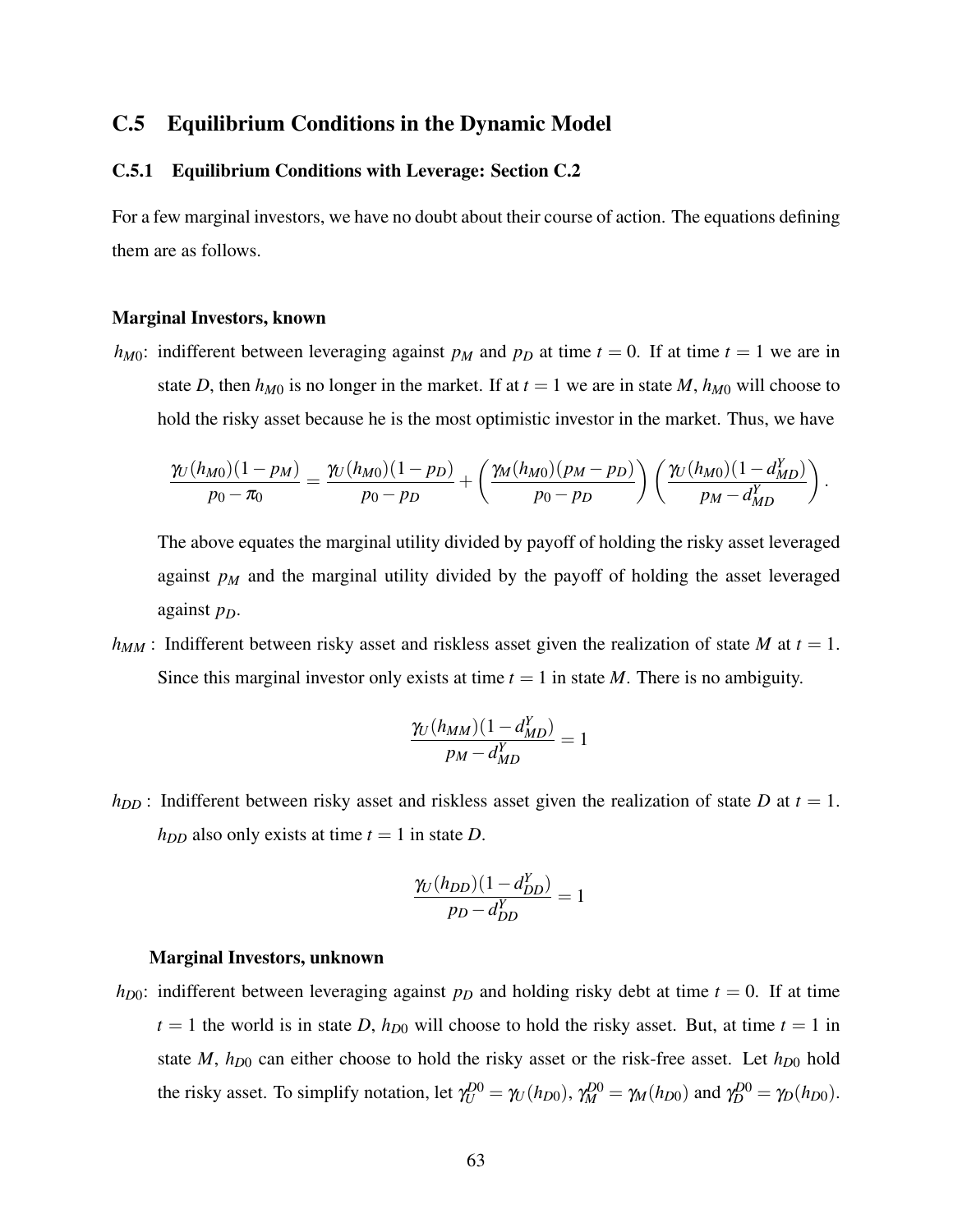Then, equating payoffs (multiplied by continuation values, we have:

$$
\frac{\gamma_U^{D0}(1-p_D)}{p_0 - p_D} + \left(\frac{\gamma_M^{D0}(p_M - p_D)}{p_0 - p_D}\right) \left(\frac{\gamma_U^{D0}(1 - d_{MD}^Y)}{p_M - d_{MD}^Y}\right) \n= \frac{\gamma_U^{D0} p_M}{\pi_0} + \left(\frac{\gamma_M^{D0}(p_M)}{\pi_0}\right) \left(\frac{\gamma_U^{D0}(1 - d_{MD}^Y)}{p_M - d_{MD}^Y}\right) + \left(\frac{\gamma_D^{D0} p_D}{\pi_0}\right) \left(\frac{\gamma_U^{D0}(1 - d_{DD}^Y)}{p_D - d_{DD}^Y}\right)
$$

When  $h_{D0}$  holds the risk-free asset, we have:

$$
\frac{\gamma_U^{D0}(1-p_D)+\gamma_M^{D0}(p_M-p_D)}{p-p_D}=\frac{(\gamma_U^{D0}+\gamma_M^{D0})p_M}{\pi_0}+\left(\frac{\gamma_D^{D0}p_D}{\pi_0}\right)\left(\frac{\gamma_U^{D0}(1-d_{DD}^Y)}{p_D-d_{DD}^Y}\right)
$$

 $h_{J0}$ : indifferent between holding risky debt and holding riskless asset at time  $t = 0$ . There are several possibilities for this agent. At time  $t = 1$  in state  $M$ , the agent can either hold the risk-free or risky asset. At time  $t = 1$  in state *D*, the agent can either hold the risk-free or risky asset. To simplify notation, let  $\gamma_U^{\pi 0} = \gamma_U(h_{J0}), \gamma_M^{\pi 0} = \gamma_M(h_{J0})$  and  $\gamma_D^{\pi 0} = \gamma_D(h_{J0})$ . Thus, we have four possible equations defining this agent:

*M* safe, *D* safe.

$$
\frac{(\gamma_U^{\pi 0} + \gamma_M^{\pi 0})p_M + (\gamma_D^{\pi 0})p_D}{\pi_0} = 1
$$

*M* risky, *D* risky.

$$
\frac{\gamma_U^{\pi 0} P_M}{\pi_0} + \left(\frac{\gamma_M^{\pi 0} P_M}{\pi_0}\right) \left(\frac{\gamma_U^{\pi 0} (1 - d_{MD}^Y)}{p_M - d_{MD}^Y}\right) + \left(\frac{\gamma_D^{\pi 0} P_D}{\pi_0}\right) \left(\frac{\gamma_U^{\pi 0} (1 - d_{DD}^Y)}{p_D - d_{DD}^Y}\right) \n= \gamma_U^{\pi 0} + \gamma_M^{\pi 0} \left(\frac{\gamma_U^{\pi 0} (1 - d_{MD}^Y)}{p_M - d_{MD}^Y}\right) + \gamma_D^{\pi 0} \left(\frac{\gamma_U^{\pi 0} (1 - d_{DD}^Y)}{p_D - d_{DD}^Y}\right)
$$

*M* safe, *D* risky.

$$
\frac{(\gamma_U^{\pi 0} + \gamma_M^{\pi 0}) p_M}{\pi_0} + \left(\frac{\gamma_D^{\pi 0} p_D}{\pi_0}\right) \left(\frac{\gamma_U^{\pi 0} (1 - d_{DD}^Y)}{p_D - d_{DD}^Y}\right) = \gamma_U^{\pi 0} + \gamma_M^{\pi 0} + \gamma_D^{\pi 0} \left(\frac{\gamma_U^{\pi 0} (1 - d_{DD}^Y)}{p_D - d_{DD}^Y}\right)
$$

*M* risky, *D* safe.

$$
\frac{\gamma_U^{\pi 0} p_M}{\pi_0} + \left(\frac{\gamma_M^{\pi 0} p_M}{\pi_0}\right) \left(\frac{\gamma_U^{\pi 0} (1 - d_{MD}^Y)}{p_M - d_{MD}^Y}\right) + \frac{\gamma_D^{\pi 0} p_D}{\pi_0} = \gamma_U^{\pi 0} + \gamma_M^{\pi 0} \left(\frac{\gamma_U^{\pi 0} (1 - d_{MD}^Y)}{p_M - d_{MD}^Y}\right) + \gamma_D^{\pi 0}
$$

The known market clearing conditions are for the asset and debt at time 0: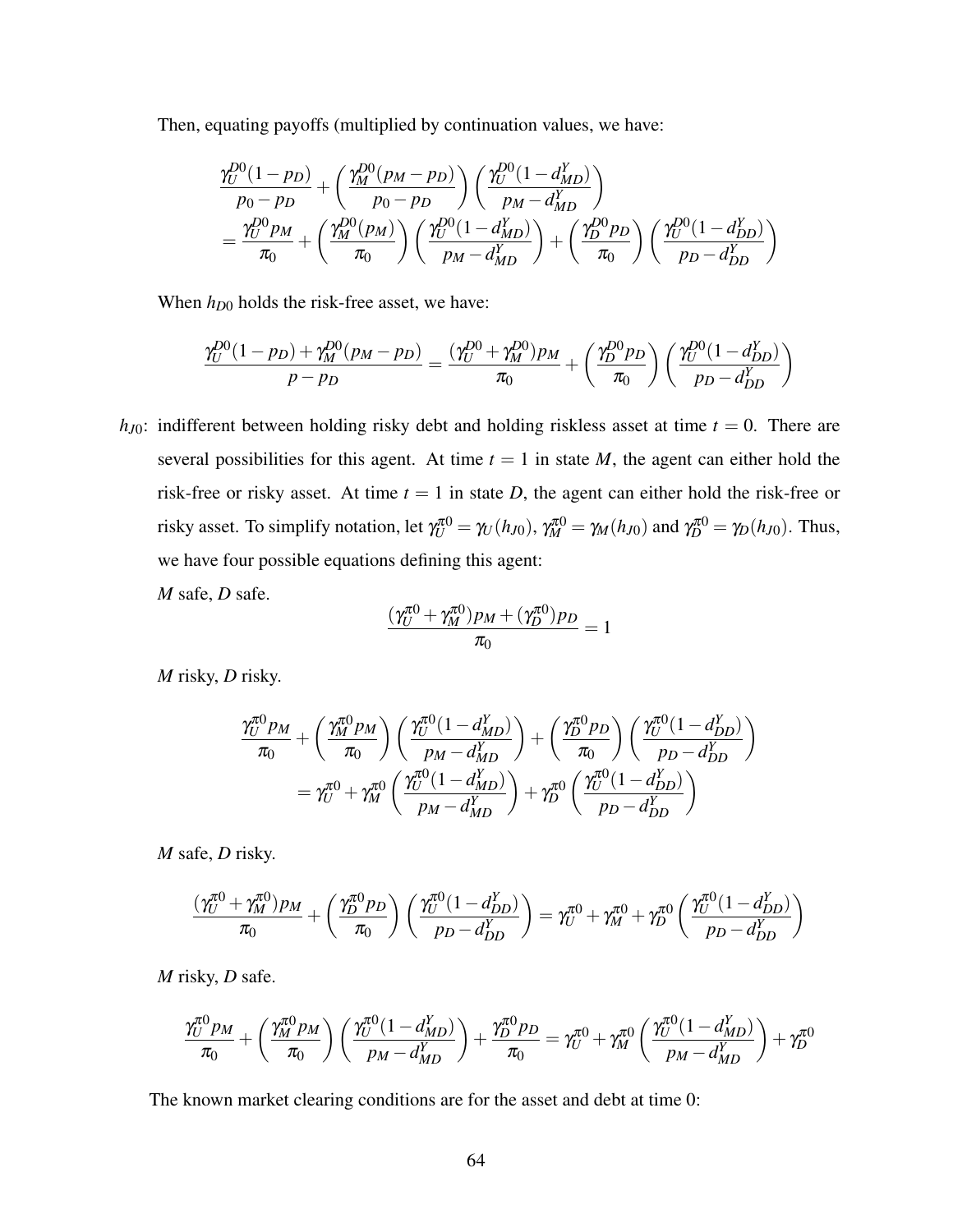*Time*  $t = 0$ *, Asset:* 

$$
(1 - h_{M0})\frac{(1 + p_0)}{(p_0 - \pi_0)} + (h_{M0} - h_{D0})\frac{(1 + p_0)}{(p_0 - p_D)} = 1
$$

*Time*  $t = 0$ *, Risky Debt:* 

$$
(1 - h_{M0}) \frac{(1 + p_0)}{(p_0 - \pi_0)} = (h_{D0} - h_{J0}) \frac{(1 + p_0)}{\pi_0}
$$

#### Market Clearing, unknown

*Time t* = 1, *State M Asset:* We are unsure whether  $h_{MM} \in (0, h_{J0})$ ,  $h_{MM} \in (h_{J0}, h_{D0})$ , or  $h_{MM} \in$  $(h_{D0}, h_{M0})$ . This issue can be resolved by considering all cases, solving for equilibrium, and checking that  $h_{MM}$  is indeed in the specified interval.  $h_{MM} \in (0, h_{J0})$ :

$$
\frac{(h_{M0}-h_{D0})\left(\frac{1+p_0}{p_0-p_D}\right)(p_M-p_D)}{p_M-d_{MD}^Y}+\frac{(h_{D0}-h_{J0})\left(\frac{1+p_0}{\pi_0}\right)(p_M)}{p_M-d_{MD}^Y}+\frac{(h_{J0}-h_{MM})(1+p_0)}{p_M-d_{MD}^Y}=1
$$

 $h_{MM} \in (h_{J0}, h_{D0})$ :

$$
\frac{(h_{M0}-h_{D0})\left(\frac{1+p_0}{p_0-p_D}\right)(p_M-p_D)}{p_M-d_{MD}^Y}+\frac{(h_{D0}-h_{MM})\left(\frac{1+p_0}{\pi_0}\right)(p_M)}{p_M-d_{MD}^Y}=1
$$

 $h_{MM} \in (h_{D0}, h_{M0})$ :

$$
\frac{(h_{M0} - h_{MM}) \left(\frac{1 + p_0}{p_0 - p_D}\right) (p_M - p_D)}{p_M - d_{MD}^Y} = 1
$$

*Time t* = 1, *State D Asset:* We do not know whether  $h_{DD} \in (0, h_{J0})$  or  $h_{DD} \in (h_{J0}, h_{D0})$ . In the first case, we have:  $\lambda$  $\lambda$ 

$$
\frac{(h_{D0} - h_{J0})\left(\frac{1+p_0}{\pi_0}\right)PD}{PD - d_{DD}^Y} + \frac{(h_{J0} - h_{DD})(1+p_0)}{PD - d_{DD}^Y} = 1.
$$

In the second case, we have

$$
\frac{(h_{D0}-h_{DD})\left(\frac{1+p_0}{\pi_0}\right)pp}{p_D-d_{DD}^Y}=1.
$$

Thus, we obtain the following possible cases in equilibrium:

1. *hD*<sup>0</sup> holds risky asset at time 1 in state *M*. (a) *hJ*<sup>0</sup> holds risky asset in state *M* and risky asset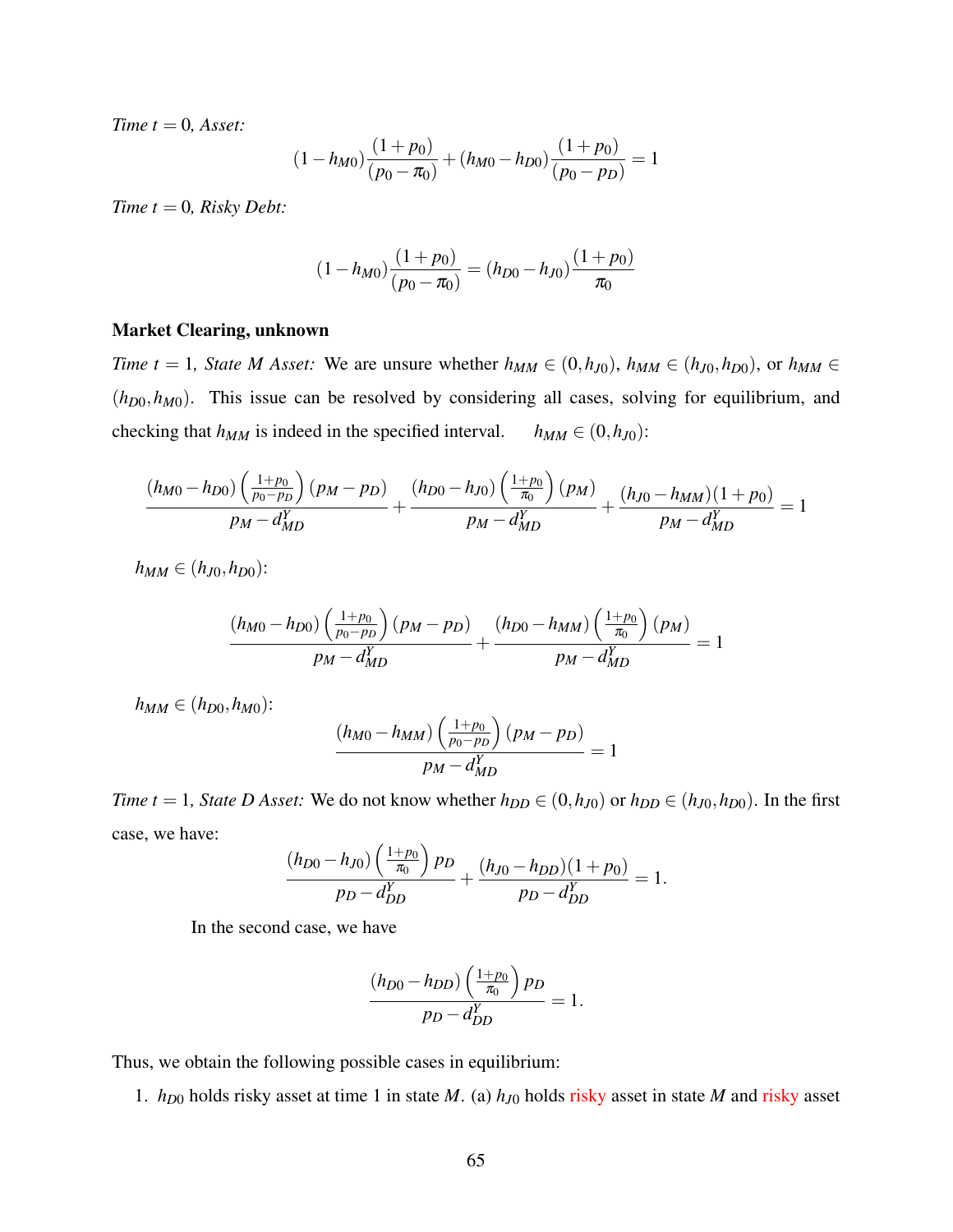in state *D*. This implies that  $h_{MM}$ ,  $h_{DD} \in (0, h_{J0})$ . (b)  $h_{J0}$  holds safe asset in state *M* and safe asset in state *D*. This implies that  $h_{MM}, h_{DD} \in (h_{J0}, h_{D0})$ . (c)  $h_{J0}$  holds risky asset in state *M* and safe asset in state *D*. This implies that  $h_{MM} \in (0, h_{J0})$  and  $h_{DD} \in (h_{J0}, h_{D0})$ . (d)  $h_{J0}$ holds safe asset in state *M* and risky asset in state *D*. This implies that  $h_{MM} \in (h_{J0}, h_{D0})$  and  $h_{DD} \in (0, h_{J0})$ .

2. *h*<sub>D0</sub> holds safe asset at time 1 in state *M*. This implies that  $h_{MM} \in (h_{D0}, h_{M0})$  and  $h_{J0}$  holds safe asset in state *M*. (a)  $h_{J0}$  holds safe asset in state *D*. This implies that  $h_{DD} \in (h_{J0}, h_{D0})$ . (b)  $h_{J0}$  holds risky asset in state *D*. This implies that  $h_{DD} \in (0, h_{J0})$ .

#### C.5.2 Equilibrium Conditions with Collateralization: Section [C.3](#page-56-2)

The equations defining equilibrium are as follows

#### Marginal Investors, known

 $\hat{h}_{M0}$ : indifferent between holding risky asset, leveraged against state *M* and risky debt leveraged against state *D* at time 0

$$
\frac{\gamma_U(\hat{h}_{M0})(1-\hat{p}_M)}{\hat{p}_0-\hat{\pi}_0}=\frac{\gamma_U(\hat{h}_{M0})(\hat{p}_M-\hat{p}_D)}{\hat{\pi}_0-\hat{p}_D}+\frac{\gamma_M(\hat{h}_i)(\hat{p}_M-\hat{p}_D)}{\hat{\pi}_0-\hat{p}_D}\left(\frac{\gamma_U(1-d_{MD}^Y)}{\hat{p}_M-d_{MD}^Y}\right)
$$

 $\hat{h}_{MM}$ : Indifferent between holding risky asset and safe asset at time 1, state *M*.

$$
\frac{\gamma_U(\hat{h}_{MM})(1-d_{MD}^Y)}{\hat{p}_M-d_{MD}^Y}=1
$$

 $\hat{h}_{DD}$ : Indifferent between holding risky asset and safe asset at time 1, state *D*.

$$
\frac{\gamma_U(\hat{h}_{DD})(1-d_{DD}^Y)}{\hat{p}_D-d_{DD}^Y}=1
$$

#### Marginal Investors, unknown

 $\hat{h}_{J0}$ : Indifferent between holding risky debt with leverage and holding the safe asset. There are two possibilities for this agent: at time  $t = 1$  in state  $M$ , the agent can either hold the safe or risky asset; at time  $t = 1$  in state *D*,  $\hat{h}_{J0}$  will be the most optimistic agent still in the market, forcing him to hold the risky asset. Thus, we have the following two possibilities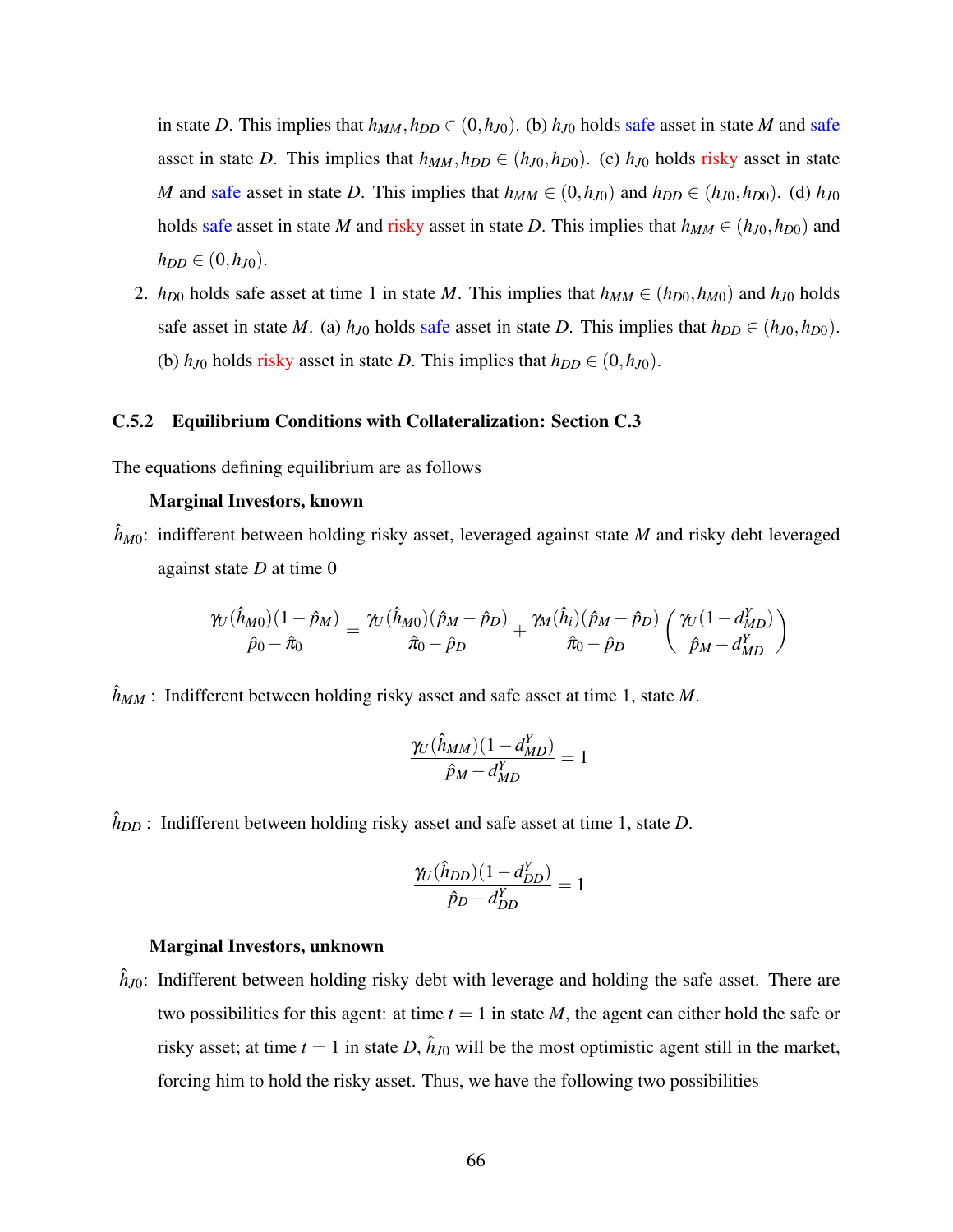*M* safe.

$$
\frac{(\gamma_U(\hat{h}_{J0}) + \gamma_M(\hat{h}_{J0}))(\hat{p}_M - \hat{p}_D)}{\hat{\pi}_0 - \hat{p}_D} = \gamma_U(\hat{h}_{J0}) + \gamma_M(\hat{h}_{J0}) + \gamma_D(\hat{h}_{J0}) \left(\frac{\gamma_U(\hat{h}_{J0})(1 - d_{DD}^Y)}{p_D - d_{DD}^Y}\right)
$$

 $M$  risky.<sup>[19](#page-66-0)</sup>

$$
\frac{\gamma_U(\hat{h}_{J0})(\hat{p}_M - \hat{p}_D)}{\hat{\pi}_0 - \hat{p}_D} + \left(\frac{\gamma_M(\hat{h}_{J0})(\hat{p}_M - \hat{p}_D)}{\hat{\pi}_0 - \hat{p}_D}\right) \left(\frac{\gamma_U(\hat{h}_{J0})(1 - d_{MD}^Y)}{\hat{p}_M - d_{MD}^Y}\right) \n= \gamma_U(\hat{h}_{J0}) + \gamma_M(\hat{h}_{J0}) \left(\frac{\gamma_U(\hat{h}_{J0})(1 - d_{MD}^Y)}{\hat{p}_M - d_{MD}^Y}\right) + \gamma_D(\hat{h}_{J0}) \left(\frac{\gamma_U(\hat{h}_{J0})(1 - d_{DD}^Y)}{p_D - d_{DD}^Y}\right)
$$

#### Market Clearing, known

*Time t* = 0*, Risky Asset:*

$$
(1 - \hat{h}_{M0}) \left( \frac{1 + \hat{p}_0}{\hat{p}_0 - \hat{\pi}_0} \right) = 1
$$

*Time t* = 1*, state D, Risky Asset:*

$$
(\hat{h}_{J0} - \hat{h}_{DD}) \left( \frac{1 + \hat{p}_0}{\hat{p}_D - d_{DD}^Y} \right) = 1
$$

*Time t* = 0*, Risky Debt:*

$$
(1 - \hat{h}_{M0}) \left( \frac{1 + \hat{p}_0}{\hat{p}_0 - \hat{\pi}_0} \right) = (\hat{h}_{M0} - \hat{h}_{J0}) \left( \frac{1 + \hat{p}_0}{\hat{\pi}_0 - \hat{p}_D} \right)
$$

### Market Clearing, unknown

*Time t* = 1, *State M Asset:* We are unsure whether  $\hat{h}_{MM} \in (0, \hat{h}_{J0})$  of  $\hat{h}_{MM} \in (\hat{h}_{J0}, \hat{h}_{M0})$ . This issue can be resolved by considering both cases, solving for equilibrium, and checking that  $\hat{h}_{MM}$  is indeed in the specified interval.

$$
\hat{h}_{MM}\in (0,\hat{h}_{J0})\mathpunct:
$$

$$
\frac{(\hat{h}_{M0} - \hat{h}_{J0}) \left(\frac{1+\hat{p}_0}{\pi - \hat{p}_D}\right) (\hat{p}_M - \hat{p}_D)}{\hat{p}_M - d_{MD}^Y} + \frac{(\hat{h}_{J0} - \hat{h}_{MM})(1+\hat{p}_0)}{\hat{p}_M - d_{MD}^Y} = 1
$$

<span id="page-66-0"></span><sup>&</sup>lt;sup>19</sup>the payout of the asset in state *M* at time 1 is multiplied by the continuation value of the asset in time 2 since we have specified that  $\hat{h}_{J0}$  will hold the risky asset.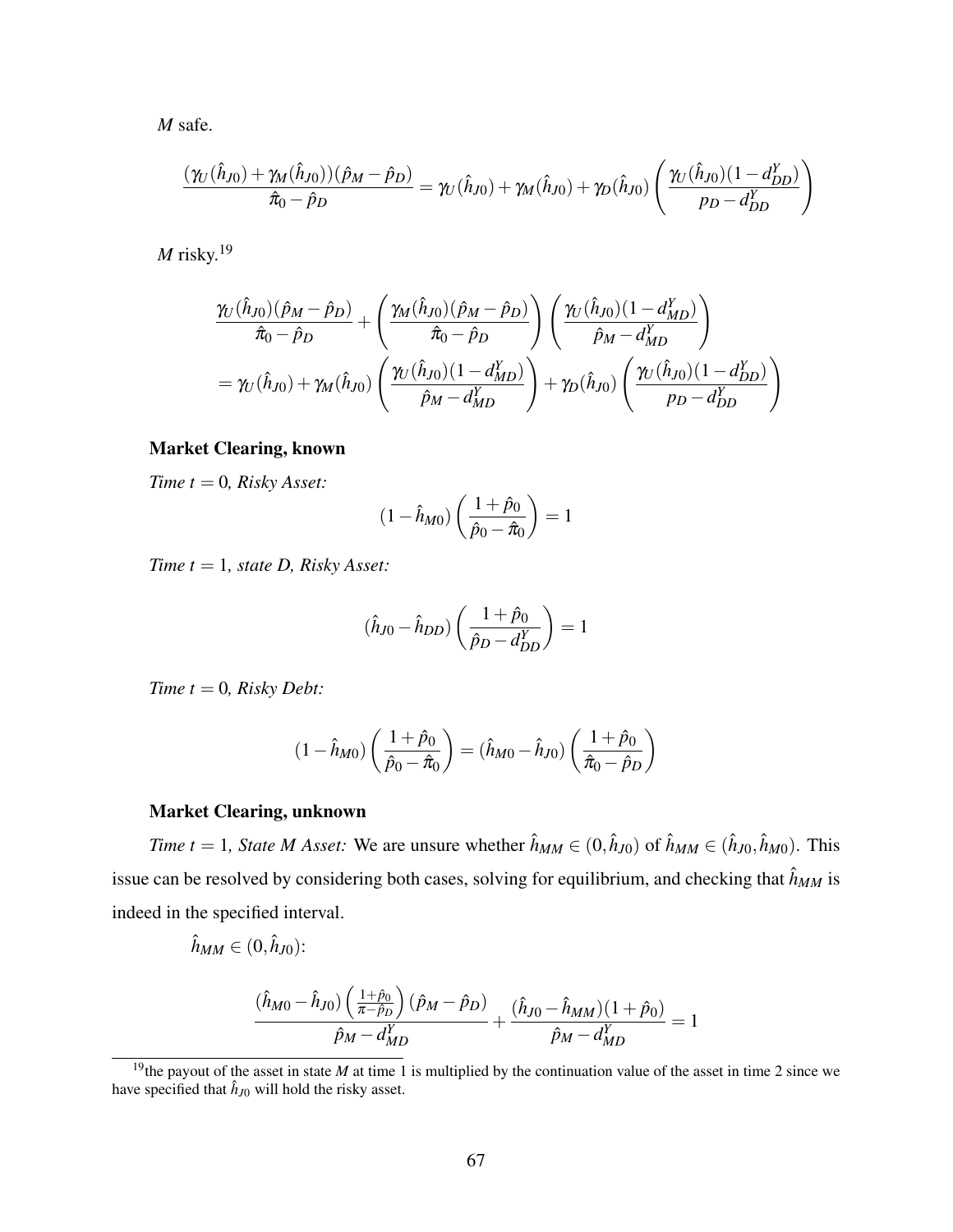$\hat{h}_{MM} \in (\hat{h}_{J0},\hat{h}_{M0})$ :

$$
\frac{(\hat{h}_{M0} - \hat{h}_{MM}) \left(\frac{1+\hat{p}_0}{\pi - \hat{p}_D}\right) (\hat{p}_M - \hat{p}_D)}{\hat{p}_M - d_{MD}^Y} = 1
$$

### <span id="page-67-0"></span>D Empirical Implications

Our model offers several empirical implications regarding how explicit and implicit uses of debt as collateral affect returns and leverage: (i) capital structures are affected by funding markets and ease of financing, designed in part to stretch collateral; (ii) debt collateralization decreases economywide margins as borrowers shift to using high-leverage, risky contracts; (iii) debt collateralization decreases risk premia, increases defaults, and tends to increase asset prices and volatility; (iv) these effects are strongest when the economy has larger demand for negative-beta assets.

#### D.1 Static Implications

Capital Structures The main result of our analysis is that debt collateralization (implicit or explicit) leads investors to take maximal leverage, or more broadly fewer investors use low leverage. While the corporate finance literature has emphasized the role of capital structure in mitigating infomational frictions, our results imply that capital structures are defined in part to stretch scarce collateral: when "collateral is tight" capital structures should be designed to further stretch collateral.<sup>[20](#page-67-1)</sup> An empirical test of this prediction could be to use measures of ease of financing (e.g. loan margins or haircuts in funding markets, or measures that typically correlate with risk and other determinants of credit conditions) to see how capital structures (for LBOs, syndicated loans, mortgages, etc.) respond to changes in funding markets, controlling for incentive conflicts.<sup>[21](#page-67-2)</sup>

Empirically, growth in the origination of CDOs, CDO-squareds, etc., should all else equal translate into changes in capital structures in the ABS deals underlying CDO structures. Implicit or

<span id="page-67-1"></span> $^{20}$ Critically, our analysis assumes that default is "costless," which is obviously problematic in many situations. [Asquith et al.](#page-31-6) [\(1994\)](#page-31-6) find that debt structure affects restructuring decisions, and [Alderson and Betker](#page-31-7) [\(1995\)](#page-31-7) find that when liquidation costs are high, firms choose capital structure to minimize firm distress.

<span id="page-67-2"></span> $21$ For example, [Axelson et al.](#page-31-8) [\(2013\)](#page-31-8) find that public firms have high leverage when credit spreads are high (when credit is expensive), whereas LBO deals have high leverage when credit spreads are low; they interpret LBO's "buy expensive when credit is cheap" to reflect agency problems between private equity sponsors and their investors. [Rauh](#page-34-6) [and Sufi](#page-34-6) [\(2010\)](#page-34-6) show that low-credit-quality firms more likely to have multi-tiered capital structure, with secured bank debt (tight covenants) and subordinated non-bank debt (loose covenants), in order to reduce incentive conflicts.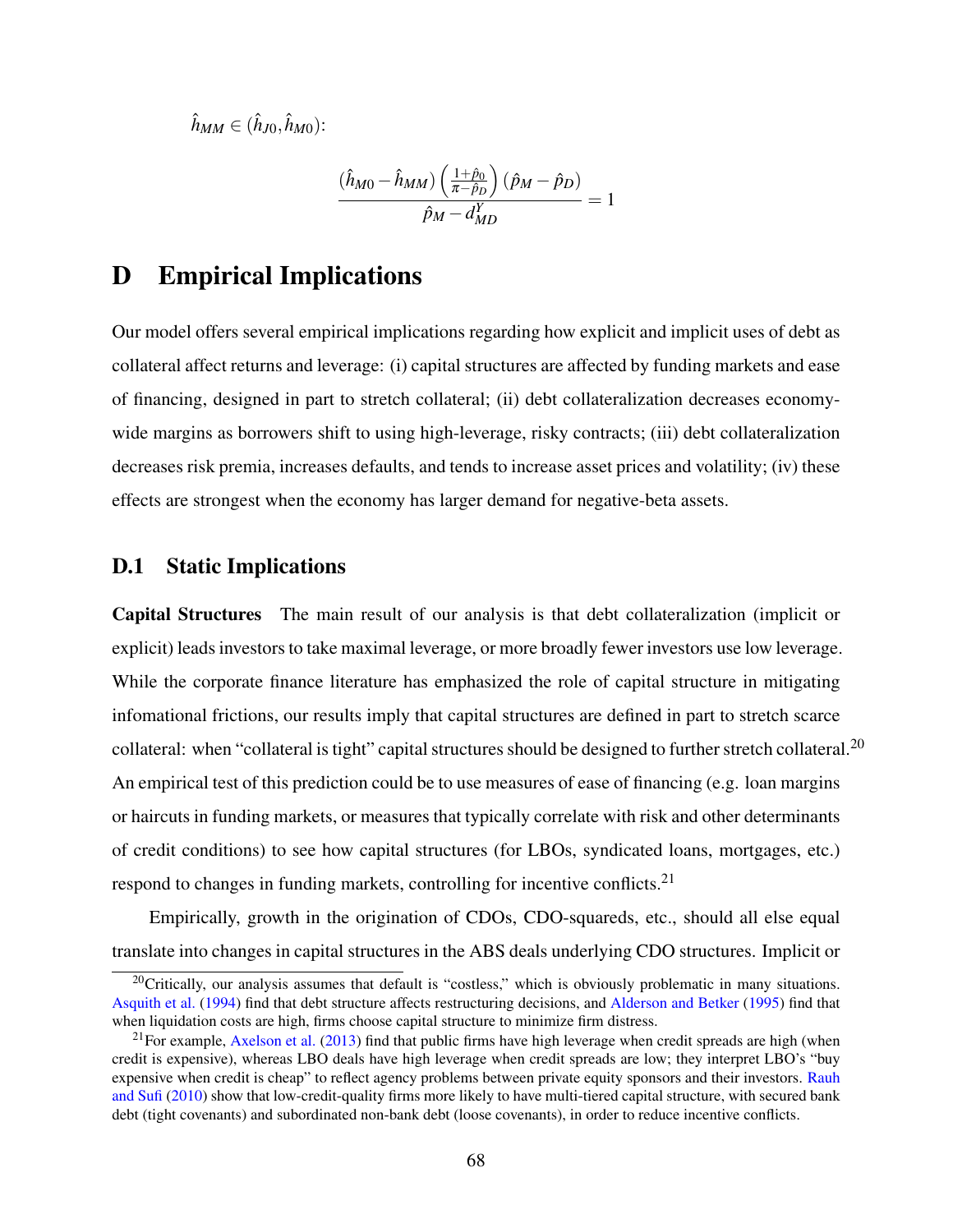explicit debt collateralization would imply that subordinated tranches would be larger and riskier, with the largest effect on the most subordinated tranches. However, rather than affecting capital structure, the effect of greater collateralization could manifest itself by changing the underlying composition of ABS collateral. If higher prices would change incentives for mortgage lenders, then debt collateralization could contribute to those incentives. While [Benmelech et al.](#page-31-9) [\(2012\)](#page-31-9) find no evidence that corporate loans securitized in CLOs were riskier, there is evidence that securitization affected underlying loans in the subprime mortgage market.<sup>[22](#page-68-0)</sup> Our analysis takes as given the collateral quality and ignores any informational asymmetries.

Risk Premia Our results imply that risky debt that can be used as collateral should experience decreased risk premia. Empirically, [Nadauld and Weisbach](#page-33-13) [\(2012\)](#page-33-13) find evidence that securitization of corporate loans was associated with lower spreads by 17 basis points, consistent with a reduction in cost of capital. [Lemmon et al.](#page-33-10) [\(2014\)](#page-33-10) find that securitization of receivables by nonfinancial firms decreases financing costs by providing access to segmented markets, and innovations in capital structure increase firm value even for large, mid-tier credit firms. Measures of how funding markets treat derivative debt contracts should correspond to increases in debt riskiness together with lower risk premia. In our model the face values of promises are fixed, but one might expect more generally to see debt collateralization leading to larger face values as well, and thus riskier debt.

We show that under sufficient conditions, debt collateralization increases asset prices.Thus, increased ability to use debt as collateral should increase prices of underlying collateral (or push down risk premia). However, as noted earlier, to the extent that collateral quality can change or is subject to informational frictions, prices may stay the same and instead composition changes.

**Origination and Securitization Volume** Debt collateralization may provide incentives to produce collateral.<sup>[23](#page-68-1)</sup> [Shivdasani and Wang](#page-34-0) [\(2011\)](#page-34-0) find evidence that the leveraged buyout (LBO) boom of 2004 to 2007 was fueled by growth in CDOs and other forms of securitization, which facilitated

<span id="page-68-0"></span> $22$ [Keys et al.](#page-33-14) [\(2010\)](#page-33-14) show that securitization does not change the interest rate or the LTV ratio for mortgages, but nonetheless affects the subsequent performance of mortgages through reduced screening by lenders. [Nadauld and](#page-33-13) [Weisbach](#page-33-13) [\(2012\)](#page-33-13) find that securitization led to less screening for subprime borrowers. Additionally, [Wang and Xia](#page-34-7) [\(2014\)](#page-34-7) find that banks active in CLO securitization exert less effort on ex-post monitoring.

<span id="page-68-1"></span><sup>&</sup>lt;sup>23</sup>see [Fostel and Geanakoplos](#page-32-7) [2016.](#page-32-7)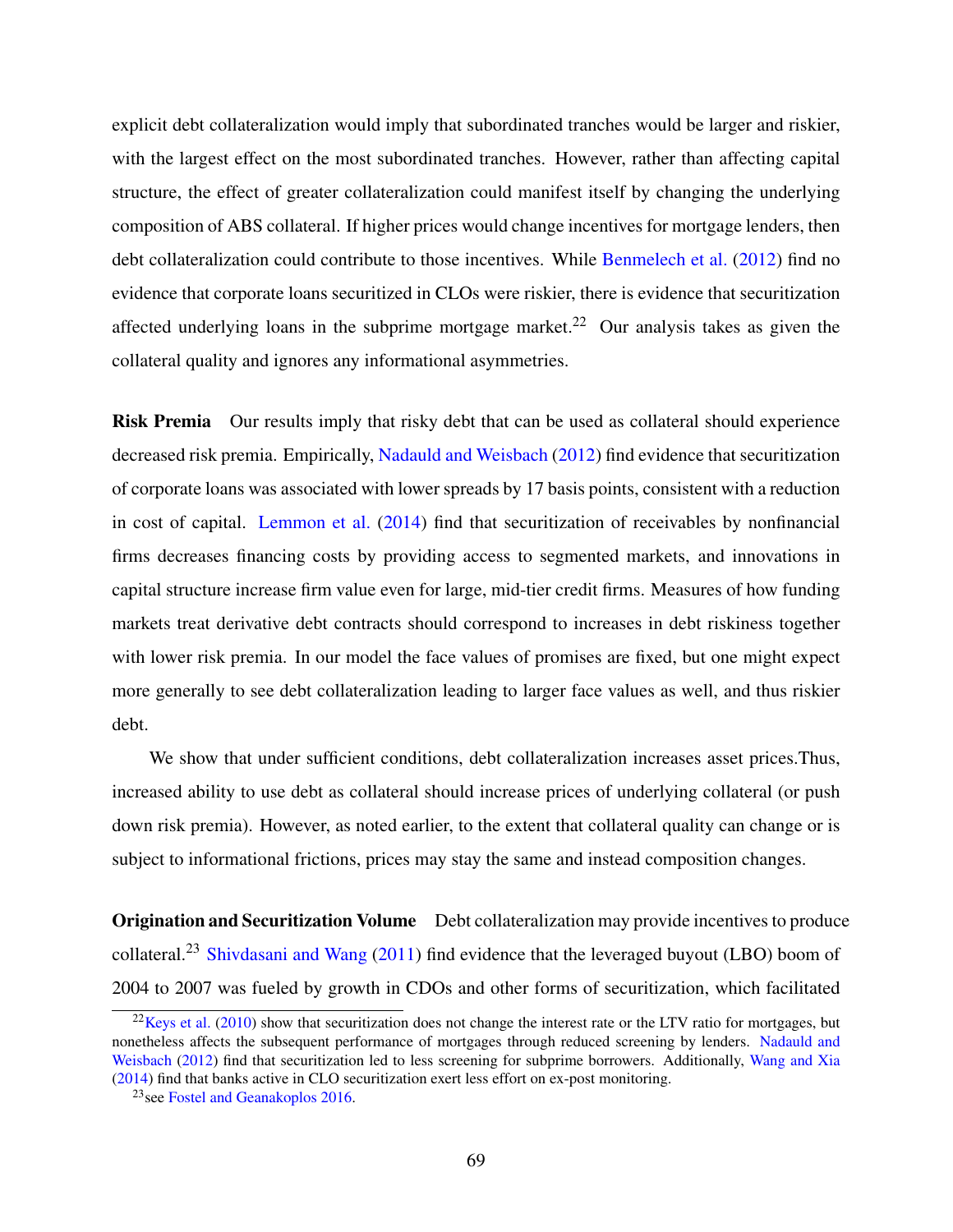much larger LBOs than historically possible, potentially because it helped relax balance sheet constraints that banks faced in financing large LBOs.

Securitization decreased spectacularly after the crisis (see [Chernenko et al.](#page-31-10) [2014\)](#page-31-10). While there are many explanations for why this occurred, one possibility is that investors realized many ABS tranche payoffs were better described by "pay full or zero"—in this case debt collateralization is not meaningful. It is well understood that correlations in ABS tranches were the primary determinant of CDO quality, and as the mortgage bubble burst it became clear that CDOs would be essentially worthless or of full-value, with very little likelihood of intermediate values. As the comparative statics demonstrate, when uncertainty is less dispersed (*M* closer to *D*), there is less debt collateralization in equilibrium. The incentive for debt collateralization would decrease if uncertainty more closely followed a binomial model (in a binomial model all equilibrium debt is risk free). An implication is that the extent of debt collateralization (whether measured by origination volume or margins on securitized debt) should vary with perceptions of dispersion of payoffs conditional on default. Greater risk dispersion should lead to less debt collateralization.

Negative-Beta Assets/Pessimism Finally, an economy with relatively more pessimists, or more demand for negative-beta assets, exhibits more sensitivity to debt collateralization: the increase in prices is greater; the change in risk premia is greater; the composition of margins is more affected. (An empirical proxy for these measures could be risk-premia variation as a function of an asset's beta.) Critically, with relatively more pessimists, agents with leverage primarily use low leverage by making safe promises, but with debt collateralization agents switch to using high leverage by making risky promises.

#### D.2 Dynamic Implications

Our analysis suggests that debt collateralization increases volatility, particularly in response to very bad news, which has the following implications:

(i) Assets with easily financed derivative debt should have prices that fluctuate more in response to news or other changes in fundamentals (given the volatility of fundamentals). However, one might expect that less volatile assets receive better treatment as collateral (endogeneity is a concern). Additionally, debt collateralization should be associated with increased default rates (how funding